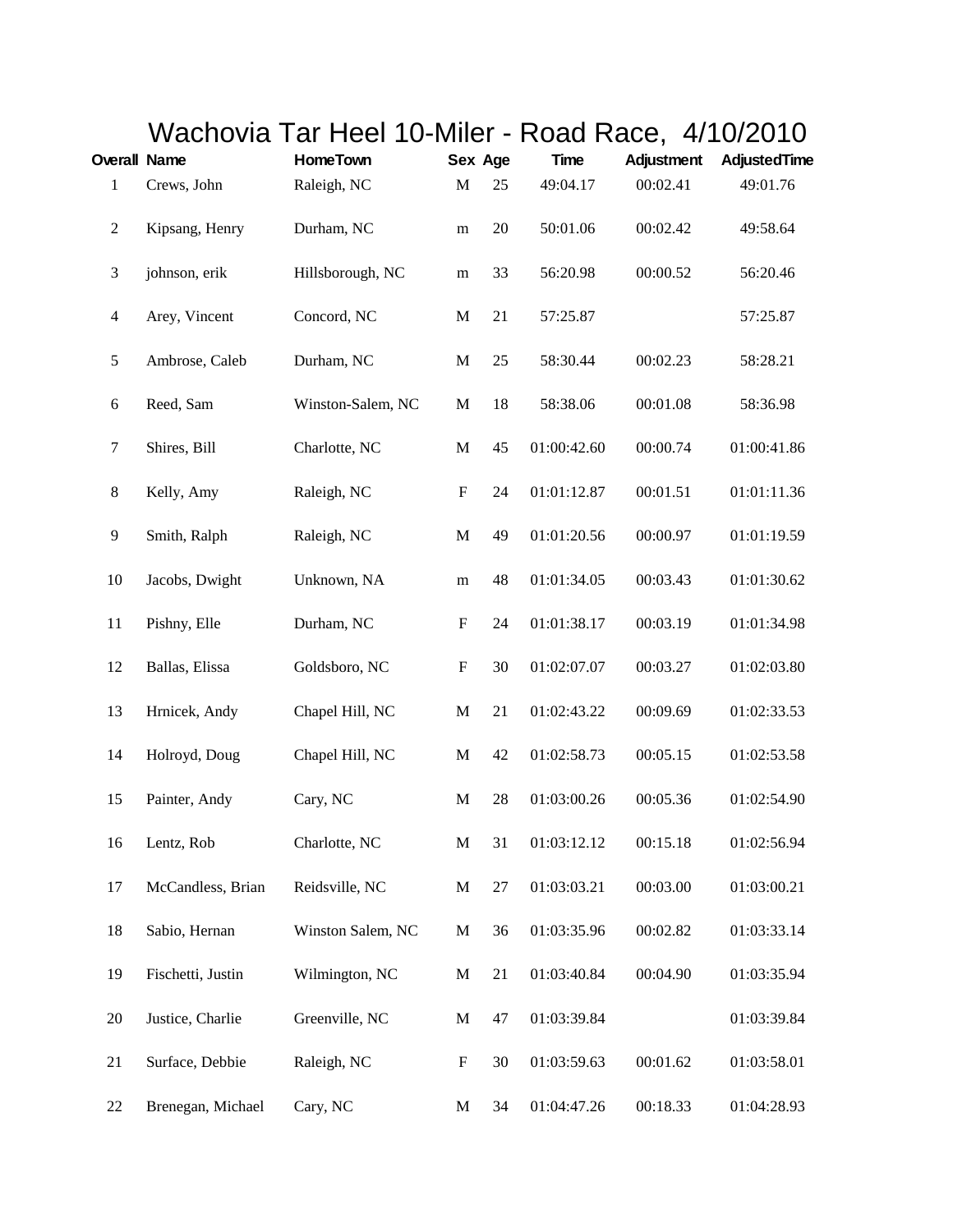| 23 | Baddour, Allen                     | Chapel Hill, NC          | $\mathbf M$               | 38 | 01:04:29.09 |          | 01:04:29.09 |
|----|------------------------------------|--------------------------|---------------------------|----|-------------|----------|-------------|
| 24 | Revels, Robert                     | Raleigh, NC              | $\mathbf M$               | 27 | 01:05:13.15 | 00:09.55 | 01:05:03.60 |
| 25 | Couper, David                      | Chapel Hill, NC          | $\mathbf M$               | 55 | 01:05:09.32 | 00:03.79 | 01:05:05.53 |
| 26 | Kroll, Rachel                      | DURHAM, NC               | $\boldsymbol{\mathrm{F}}$ | 25 | 01:05:16.31 | 00:02.07 | 01:05:14.24 |
| 27 | Moss, Gary                         | Raleigh, NC              | $\mathbf M$               | 59 | 01:05:17.72 | 00:02.93 | 01:05:14.79 |
| 28 | Scott, Justin                      | Durham, NC               | M                         | 26 | 01:05:26.64 | 00:03.03 | 01:05:23.61 |
| 29 | Como, Natalie                      | Leawood, KS              | $\boldsymbol{\mathrm{F}}$ | 20 | 01:05:36.64 | 00:04.75 | 01:05:31.89 |
| 30 | Mead, Russell                      | Chapel Hill, NC          | $\mathbf M$               | 45 | 01:05:44.08 | 00:06.35 | 01:05:37.73 |
| 31 | McGahan, Patrick                   | Chapel Hill, NC          | M                         | 45 | 01:05:40.78 | 00:01.31 | 01:05:39.47 |
| 32 | Frazelle, David                    | Chapel Hill, NC          | M                         | 34 | 01:06:20.29 | 00:05.69 | 01:06:14.60 |
| 33 | Hester, Pat                        | greensboro, NC           | $\mathbf M$               | 57 | 01:06:23.92 | 00:01.95 | 01:06:21.97 |
| 34 | Arcidiacono, Michael Charlotte, NC |                          | M                         | 23 | 01:06:53.39 | 00:03.94 | 01:06:49.45 |
| 35 | Bakaltcheva, Boriana               | Charlotte, NC            | $\boldsymbol{\mathrm{F}}$ | 24 | 01:06:55.77 | 00:04.33 | 01:06:51.44 |
| 36 | Bryan, Cotton                      | Chapel Hill, NC          | $\mathbf M$               | 36 | 01:07:16.84 | 00:05.87 | 01:07:10.97 |
| 37 | schneid, mark                      | Chapel Hill, NC          | M                         | 46 | 01:07:20.35 | 00:03.48 | 01:07:16.87 |
| 38 | Hicks, Will                        | Roxboro, NC              | $\mathbf M$               | 40 | 01:07:27.42 | 00:04.23 | 01:07:23.19 |
| 39 | Adams, Scott                       | Chapel Hill, NC          | $\mathbf M$               | 42 | 01:07:35.84 | 00:11.11 | 01:07:24.73 |
| 40 | Bynum, Gordon                      | Charlotte, NC            | $\mathbf M$               | 40 | 01:07:32.93 | 00:01.75 | 01:07:31.18 |
| 41 | Leehman, Nathan                    | Charlotte NC 28209, NC M |                           | 36 | 01:07:57.24 | 00:05.52 | 01:07:51.72 |
| 42 | Wilde, Sarah                       | Charlotte, NC            | F                         | 32 | 01:08:01.60 | 00:07.01 | 01:07:54.59 |
| 43 | Read, Paul                         | Durham, NC               | $\mathbf M$               | 35 | 01:08:00.57 | 00:02.38 | 01:07:58.19 |
| 44 | Castle, Richard                    | Clarksville, VA          | M                         | 34 | 01:08:08.85 | 00:04.90 | 01:08:03.95 |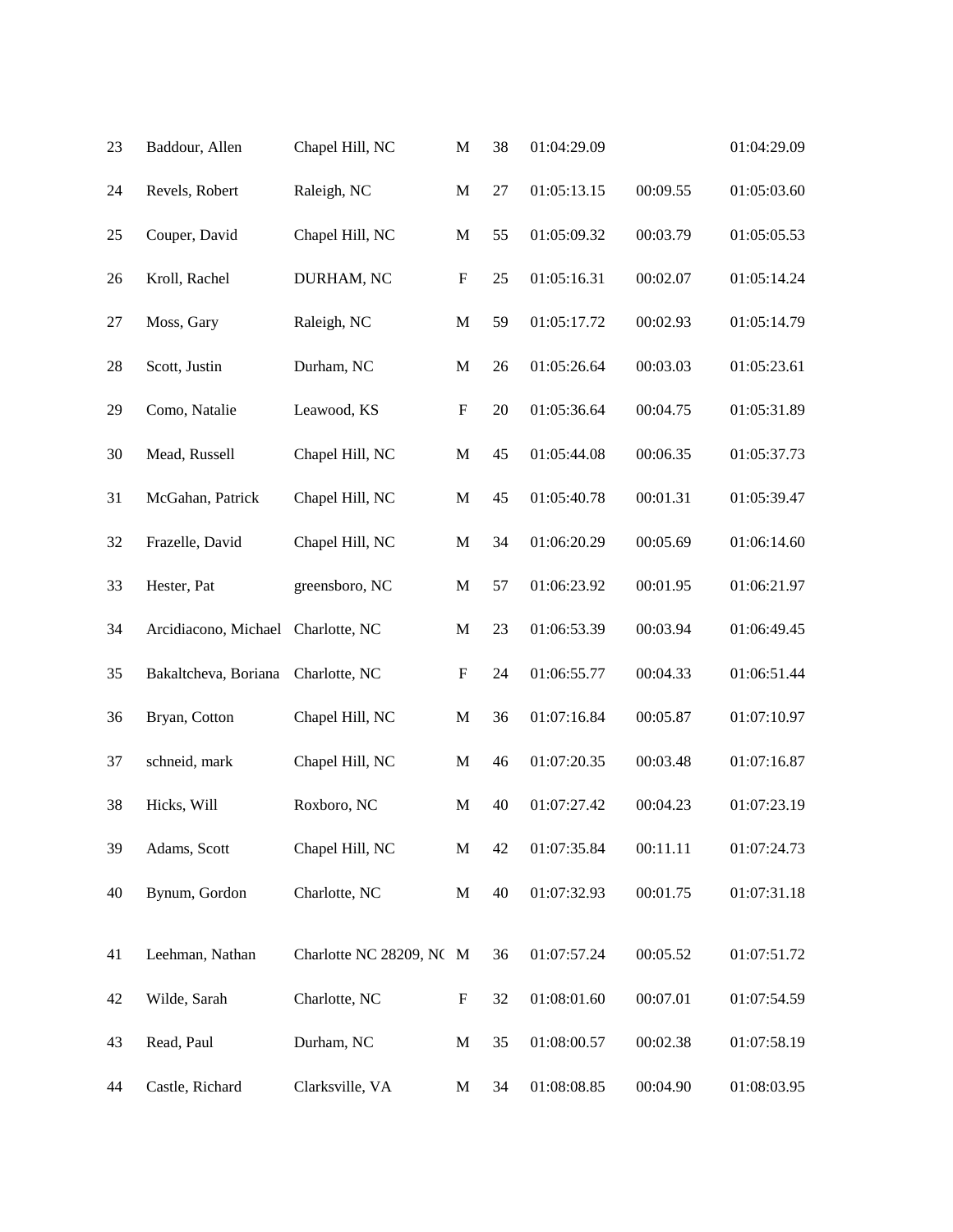| 45 | Forrester, Michael | Rocky Mount, NC  | $\mathbf M$               | 37 | 01:08:48.04 | 00:11.68 | 01:08:36.36 |
|----|--------------------|------------------|---------------------------|----|-------------|----------|-------------|
| 46 | Werner, Edward     | Versailles, KY   | $\mathbf M$               | 20 | 01:08:40.10 | 00:03.47 | 01:08:36.63 |
| 47 | Curtin, Jennifer   | Raleigh, NC      | $\boldsymbol{\mathrm{F}}$ | 42 | 01:08:45.72 | 00:08.14 | 01:08:37.58 |
| 48 | Young, Will        | DURHAM, NC       | $\mathbf M$               | 13 | 01:09:00.77 | 00:18.71 | 01:08:42.06 |
| 49 | Gillam, Kyle       | Raeford, NC      | $\mathbf M$               | 31 | 01:09:02.26 | 00:09.74 | 01:08:52.52 |
| 50 | Heinonen, Janne    | Chapel Hill, NC  | $\boldsymbol{\mathrm{F}}$ | 34 | 01:08:59.74 | 00:04.57 | 01:08:55.17 |
| 51 | Hales, Derek       | Hillsborough, NC | M                         | 36 | 01:09:14.77 | 00:18.56 | 01:08:56.21 |
| 52 | Miller, Daniel     | New York, NY     | $\mathbf M$               | 44 | 01:09:31.08 | 00:25.94 | 01:09:05.14 |
| 53 | Tinkham, Nicholas  | Chapel Hill, NC  | $\mathbf M$               | 31 | 01:09:32.44 | 00:24.05 | 01:09:08.39 |
| 54 | Boyce, Ross        | Chapel Hill, NC  | $\mathbf M$               | 31 | 01:09:44.11 | 00:31.02 | 01:09:13.09 |
| 55 | Weis Jr, John      | Chapel Hill, NC  | $\mathbf M$               | 22 | 01:09:32.29 | 00:11.76 | 01:09:20.53 |
| 56 | Wright, Chris      | Chapel Hill, NC  | $\mathbf{M}$              | 22 | 01:09:30.82 | 00:10.28 | 01:09:20.54 |
| 57 | Ross, Timothy      | Carrboro, NC     | $\mathbf M$               | 36 | 01:09:31.97 | 00:09.11 | 01:09:22.86 |
| 58 | Burns, Chandler    | Chapel Hill, NC  | $\mathbf M$               | 48 | 01:09:40.89 | 00:05.17 | 01:09:35.72 |
| 59 | howe, george       | RALEIGH, NC      | $\mathbf M$               | 54 | 01:09:39.57 | 00:02.64 | 01:09:36.93 |
| 60 | Gschwind, Jerry    | Raleigh, NC      | $\mathbf{M}$              | 40 | 01:09:43.17 | 00:04.55 | 01:09:38.62 |
| 61 | Ratike, Charlotte  | Charlotte, NC    | $\boldsymbol{\mathrm{F}}$ | 39 | 01:09:52.56 | 00:04.50 | 01:09:48.06 |
| 62 | Parker, Ellen      | Chapel Hill, NC  | $\boldsymbol{\mathrm{F}}$ | 38 | 01:09:52.61 | 00:03.92 | 01:09:48.69 |
| 63 | Flynn, Tegan       | Chapel Hill, NC  | $\boldsymbol{\mathrm{F}}$ | 17 | 01:12:08.54 | 02:10.81 | 01:09:57.73 |
| 64 | Langat, Paul       | Unknown, NA      | ${\bf m}$                 | 27 | 01:10:09.14 | 00:02.46 | 01:10:06.68 |
| 65 | Parker, michael    | Greensboro, NC   | $\mathbf M$               | 51 | 01:10:15.13 | 00:07.94 | 01:10:07.19 |
| 66 | Clark, Martin      | Chapel Hill, NC  | M                         | 46 | 01:10:17.55 | 00:05.14 | 01:10:12.41 |
| 67 | waters, keith      | supply, NC       | M                         | 41 | 01:10:25.41 | 00:12.73 | 01:10:12.68 |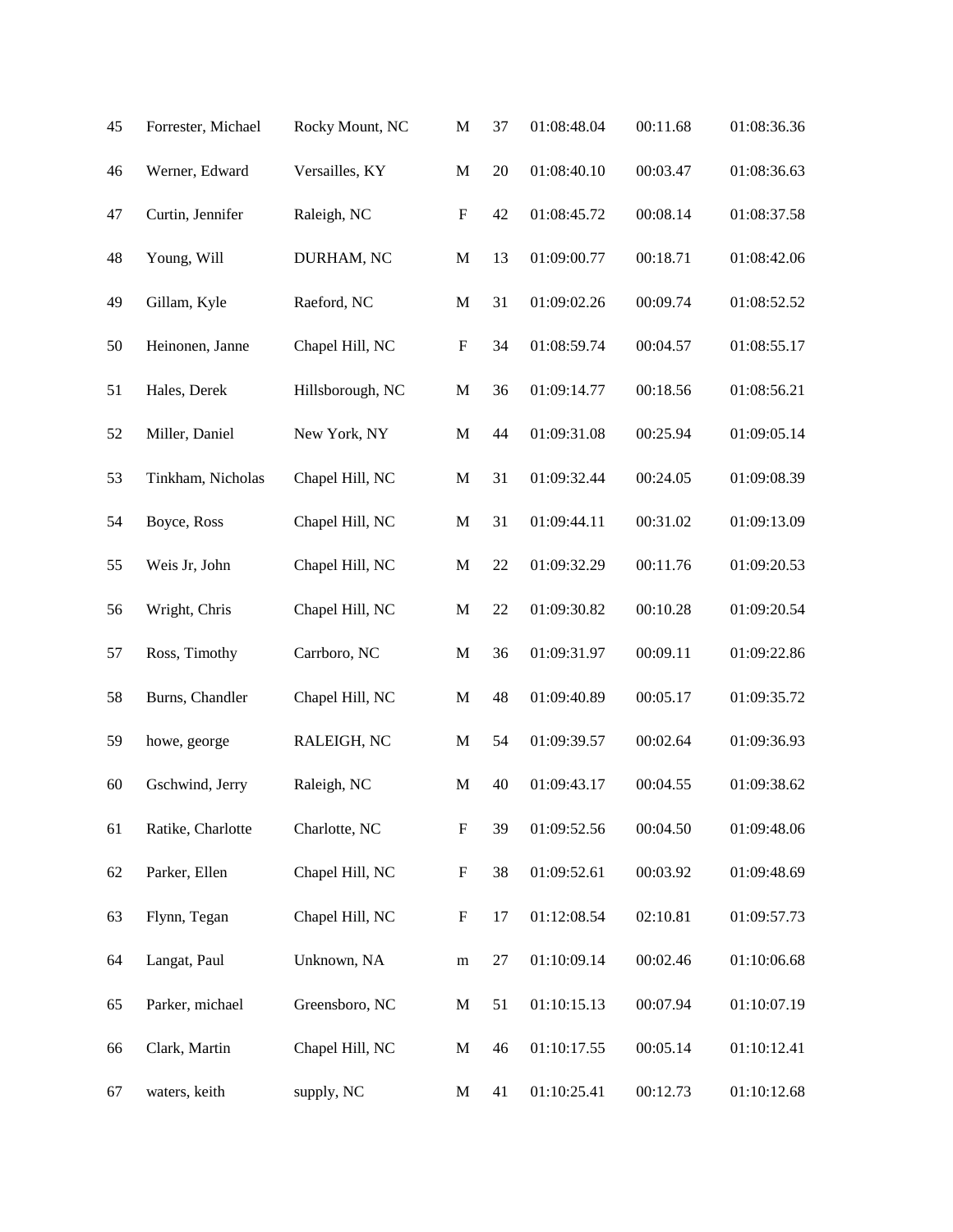| 68     | williams, randall  | Raleigh, NC      | $\mathbf M$               | 52 | 01:10:42.84 | 00:29.12 | 01:10:13.72 |
|--------|--------------------|------------------|---------------------------|----|-------------|----------|-------------|
| 69     | Andre, Ulf         | Hillsborough, NC | $\mathbf M$               | 42 | 01:10:18.58 | 00:00.47 | 01:10:18.11 |
| $70\,$ | McDow, William     | Durham, NC       | $\mathbf M$               | 39 | 01:10:40.34 | 00:18.04 | 01:10:22.30 |
| 71     | Whitmire, Tina     | Concord, NC      | $\mathbf F$               | 30 | 01:10:42.92 | 00:10.07 | 01:10:32.85 |
| 72     | Harden, Jeff       | Chapel Hill, NC  | $\mathbf M$               | 25 | 01:10:51.34 | 00:16.67 | 01:10:34.67 |
| 73     | Horalek, Anthony   | Raleigh, NC      | $\mathbf M$               | 43 | 01:10:58.16 | 00:21.89 | 01:10:36.27 |
| 74     | Espenschied, Scott | Durham, NC       | $\mathbf M$               | 22 | 01:11:39.05 | 00:34.65 | 01:11:04.40 |
| 75     | Somuk, Edward      | Morrisville, NC  | $\mathbf M$               | 34 | 01:11:52.49 | 00:41.71 | 01:11:10.78 |
| 76     | Gerdon, Rebecca    | Chapel Hill, NC  | $\boldsymbol{\mathrm{F}}$ | 18 | 01:11:39.00 | 00:24.99 | 01:11:14.01 |
| 77     | Neville, Michael   | Chapel Hill, NC  | $\mathbf M$               | 37 | 01:11:40.69 | 00:11.91 | 01:11:28.78 |
| 78     | Amos, Justin       | Summerfield, NC  | $\mathbf M$               | 28 | 01:11:43.95 | 00:07.50 | 01:11:36.45 |
| 79     | Cisewski, Jessica  | Carrboro, NC     | $\boldsymbol{\mathrm{F}}$ | 26 | 01:11:46.14 | 00:08.01 | 01:11:38.13 |
| 80     | robinson, john     | Pinehurst, NC    | $\mathbf M$               | 41 | 01:11:49.08 | 00:06.09 | 01:11:42.99 |
| 81     | Bighinatti, Kent   | Jamestown, NC    | $\mathbf M$               | 38 | 01:11:52.22 | 00:04.85 | 01:11:47.37 |
| 82     | Kaminski, David    | Carrboro, NC     | M                         | 46 | 01:12:03.35 | 00:10.03 | 01:11:53.32 |
| 83     | Narayan, Drew      | Chapel Hill, NC  | $\mathbf M$               | 34 | 01:11:54.18 |          | 01:11:54.18 |
| 84     | Ruston, Matthew    | Chapel Hill, NC  | M                         | 14 | 01:12:12.50 | 00:15.78 | 01:11:56.72 |
| 85     | meyer, david       | RALEIGH, NC      | $\mathbf M$               | 46 | 01:11:56.97 |          | 01:11:56.97 |
| 86     | Schmidt, Blaine    | Chapel Hill, NC  | ${\bf m}$                 | 43 | 01:12:28.82 | 00:31.53 | 01:11:57.29 |
| 87     | Thompson, Steve    | Chapel Hill, NC  | M                         | 54 | 01:12:03.48 | 00:04.52 | 01:11:58.96 |
| 88     | Schurman, Mark     | Greensboro, NC   | M                         | 33 | 01:12:04.98 |          | 01:12:04.98 |
| 89     | Lin, Jiang         | Chapel Hill, NC  | M                         | 35 | 01:12:16.26 | 00:09.56 | 01:12:06.70 |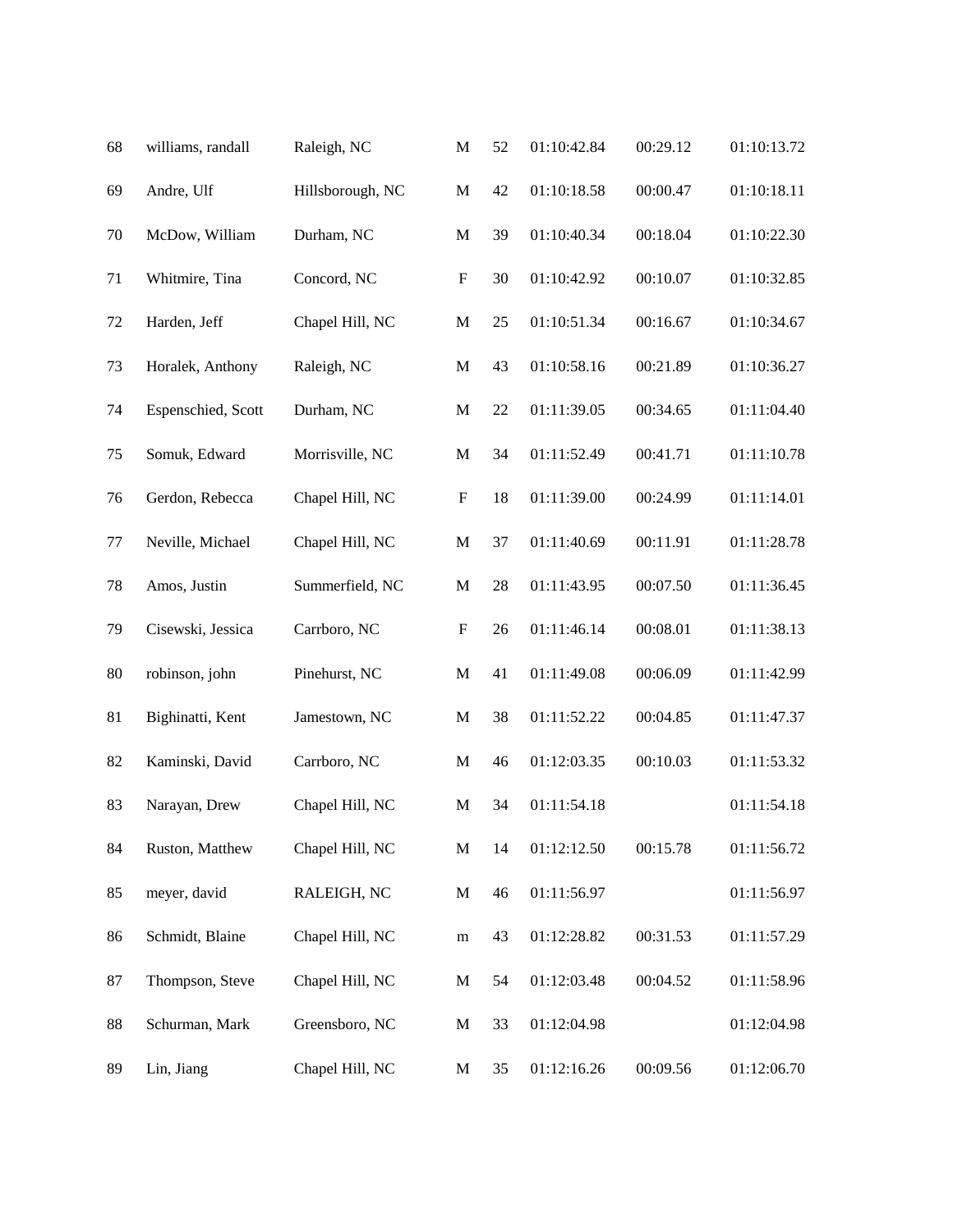| 90      | Eppes, Trey        | Durham, NC        | $\mathbf M$               | 27 | 01:12:17.11 | 00:09.49 | 01:12:07.62 |
|---------|--------------------|-------------------|---------------------------|----|-------------|----------|-------------|
| 91      | Mills, Katherine   | Apex, NC          | ${\bf F}$                 | 25 | 01:12:47.56 | 00:39.08 | 01:12:08.48 |
| 92      | Hedgecock, Lesha   | Winston Salem, NC | $\boldsymbol{\mathrm{F}}$ | 31 | 01:12:23.37 | 00:09.22 | 01:12:14.15 |
| 93      | Svendsgaard, David | RALEIGH, NC       | M                         | 44 | 01:13:05.99 | 00:49.54 | 01:12:16.45 |
| 94      | Clark, Paul        | Chapel Hill, NC   | $\mathbf M$               | 38 | 01:12:39.14 | 00:21.57 | 01:12:17.57 |
| 95      | Livesay, Dennis    | Charlotte, NC     | $\mathbf M$               | 35 | 01:12:25.39 | 00:05.53 | 01:12:19.86 |
| 96      | Noyes, Lawson      | Kennebunk, ME     | $\mathbf M$               | 68 | 01:12:28.95 | 00:06.96 | 01:12:21.99 |
| 97      | Hoover, Chris      | Chapel Hill, NC   | $\mathbf M$               | 38 | 01:12:40.71 | 00:11.47 | 01:12:29.24 |
| 98      | Bishop, Jessica    | Chapel Hill, NC   | $\boldsymbol{\mathrm{F}}$ | 35 | 01:12:43.69 | 00:09.24 | 01:12:34.45 |
| 99      | Cram, Tyler        | Chapel Hill, NC   | $\mathbf M$               | 22 | 01:12:50.66 | 00:12.31 | 01:12:38.35 |
| 100     | Hughes, Tom        | Durham, NC        | $\mathbf M$               | 44 | 01:13:00.77 | 00:14.66 | 01:12:46.11 |
| 101     | Overcash, Brent    | Chapel Hill, NC   | $\mathbf M$               | 28 | 01:13:20.63 | 00:30.66 | 01:12:49.97 |
| 102     | Henry, Thomas      | Carrboro, NC      | $\mathbf M$               | 33 | 01:13:15.21 | 00:18.69 | 01:12:56.52 |
| 103     | Straus, Hank       | Chapel Hill, NC   | $\mathbf M$               | 55 | 01:13:28.64 | 00:30.61 | 01:12:58.03 |
| 104     | Herrick, Candace   | Carrboro, NC      | $\boldsymbol{\mathrm{F}}$ | 39 | 01:12:59.38 |          | 01:12:59.38 |
| 105     | Chopas, James      | Chapel Hill, NC   | M                         | 43 | 01:13:44.26 | 00:41.76 | 01:13:02.50 |
| 106     | Oliver, Christian  | Atlanta, GA       | M                         | 38 | 01:13:09.98 | 00:05.36 | 01:13:04.62 |
| $107\,$ | Moore, Derek       | Durham, NC        | $\mathbf M$               | 37 | 01:14:16.87 | 01:03.94 | 01:13:12.93 |
| 108     | Lebakken, Dave     | Lillington, NC    | M                         | 39 | 01:13:23.78 | 00:08.74 | 01:13:15.04 |
| 109     | Williams, Jon      | Chapel Hill, NC   | M                         | 43 | 01:13:26.90 | 00:08.98 | 01:13:17.92 |
| 110     | Hipp, T.R.         | Chapel Hill, NC   | $\mathbf M$               | 35 | 01:13:39.54 | 00:20.22 | 01:13:19.32 |
| 111     | Revoy, Brandie     | Chapel Hill, NC   | ${\bf F}$                 | 35 | 01:13:40.97 | 00:16.59 | 01:13:24.38 |
| 112     | Bowman, Alex       | Chapel Hill, NC   | M                         | 22 | 01:13:47.18 | 00:10.23 | 01:13:36.95 |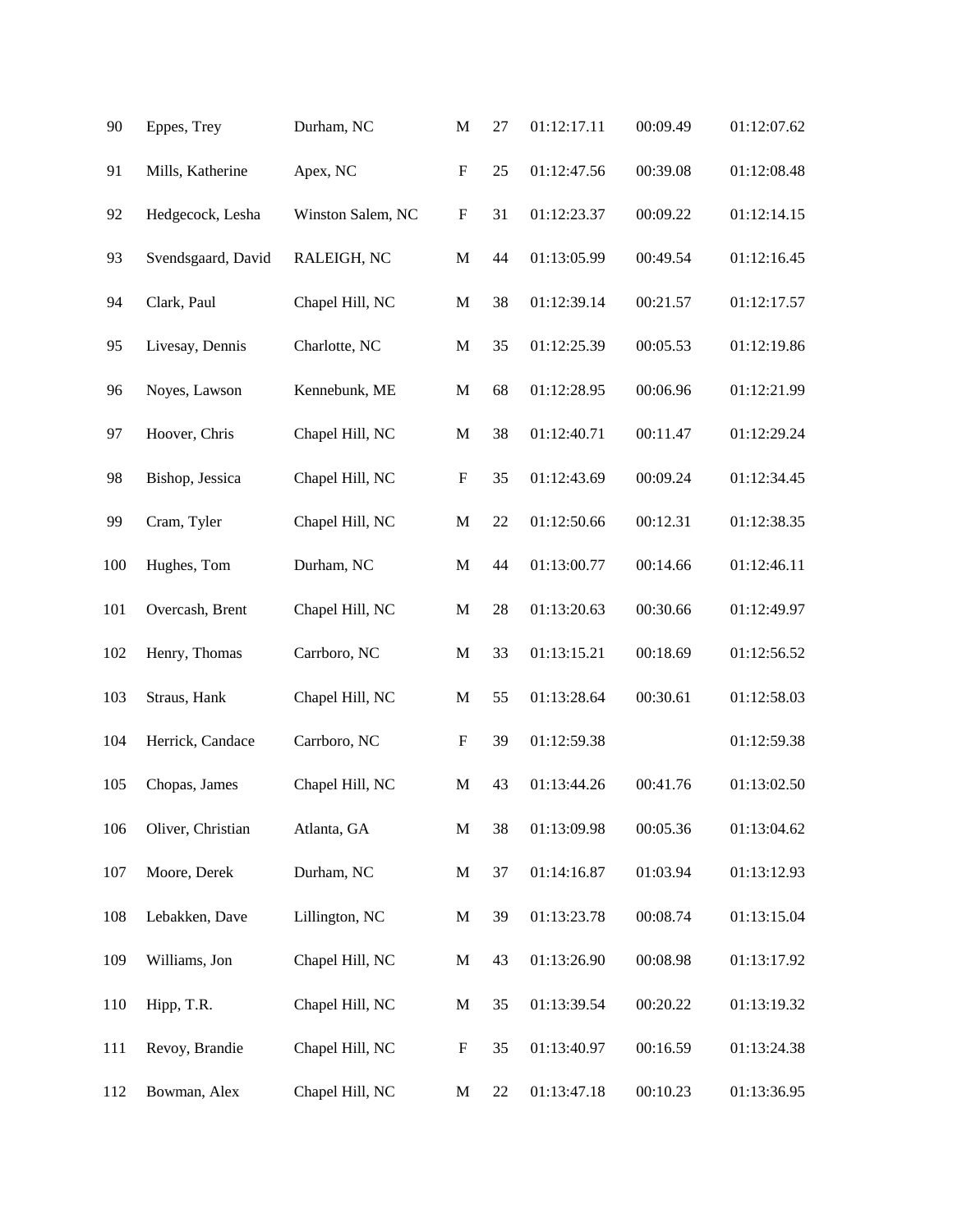| 113 | Cohn, Dov           | Chapel Hill, NC | $\mathbf M$               | 41 | 01:13:45.27 | 00:08.30 | 01:13:36.97 |
|-----|---------------------|-----------------|---------------------------|----|-------------|----------|-------------|
| 114 | Thompson, Rob       | Carrboro, NC    | $\mathbf M$               | 39 | 01:13:43.03 | 00:05.29 | 01:13:37.74 |
| 115 | Clarke, Kelly       | Raleigh, NC     | $\boldsymbol{\mathrm{F}}$ | 37 | 01:13:49.16 | 00:10.85 | 01:13:38.31 |
| 116 | Miller, Walter      | DURHAM, NC      | M                         | 31 | 01:15:26.19 | 01:19.55 | 01:14:06.64 |
| 117 | Jooss, Kathy        | Chapel Hill, NC | $\boldsymbol{\mathrm{F}}$ | 42 | 01:14:46.28 | 00:33.16 | 01:14:13.12 |
| 118 | Hall, Timothy       | Durham, NC      | $\mathbf M$               | 44 | 01:14:37.72 | 00:24.42 | 01:14:13.30 |
| 119 | Rearick, Daniel     | CARY, NC        | $\mathbf M$               | 32 | 01:14:41.12 | 00:25.63 | 01:14:15.49 |
| 120 | DeMauro, Greg       | Mebane, NC      | $\mathbf M$               | 39 | 01:14:47.29 | 00:30.44 | 01:14:16.85 |
| 121 | Conlon, Summer      | Sanford, NC     | $\boldsymbol{\mathrm{F}}$ | 31 | 01:14:37.71 | 00:20.83 | 01:14:16.88 |
| 122 | Damaoui, El Mostafa | Chapel Hill, NC | m                         | 40 | 01:14:19.51 | 00:00.24 | 01:14:19.27 |
| 123 | Brown, William      | Chapel Hill, NC | $\mathbf M$               | 47 | 01:14:40.05 | 00:19.86 | 01:14:20.19 |
| 124 | McCleary, Jim       | Raleigh, NC     | $\mathbf M$               | 55 | 01:14:30.77 | 00:06.30 | 01:14:24.47 |
| 125 | Lopez, Cesar        | Chapel Hill, NC | $\mathbf M$               | 27 | 01:14:35.89 | 00:09.87 | 01:14:26.02 |
| 126 | Matera, Kathy       | Chapel Hill, NC | $\boldsymbol{\mathrm{F}}$ | 46 | 01:15:20.73 | 00:54.54 | 01:14:26.19 |
| 127 | Ives, Rebecca       | Durham, NC      | $\boldsymbol{\mathrm{F}}$ | 36 | 01:14:49.38 | 00:20.98 | 01:14:28.40 |
| 128 | Krehnbrink, Bryan   | Chapel Hill, NC | $\mathbf{M}$              | 43 | 01:14:45.93 | 00:15.49 | 01:14:30.44 |
| 129 | King, Kevin         | Raleigh, NC     | $\mathbf M$               | 31 | 01:14:30.84 |          | 01:14:30.84 |
| 130 | Perry, Matthew      | Raleigh, NC     | M                         | 27 | 01:15:32.23 | 00:59.01 | 01:14:33.22 |
| 131 | goley, Michael      | Durham, NC      | ${\bf m}$                 | 31 | 01:16:36.41 | 02:03.13 | 01:14:33.28 |
| 132 | Katz, Bill          | Greensboro, NC  | M                         | 53 | 01:14:47.58 | 00:08.08 | 01:14:39.50 |
| 133 | Couper, Rietta      | Chapel Hill, NC | $\boldsymbol{F}$          | 51 | 01:15:02.12 | 00:08.15 | 01:14:53.97 |
| 134 | Kunath, Thomas      | Raleigh, NC     | $\mathbf{M}$              | 44 | 01:15:21.53 | 00:24.67 | 01:14:56.86 |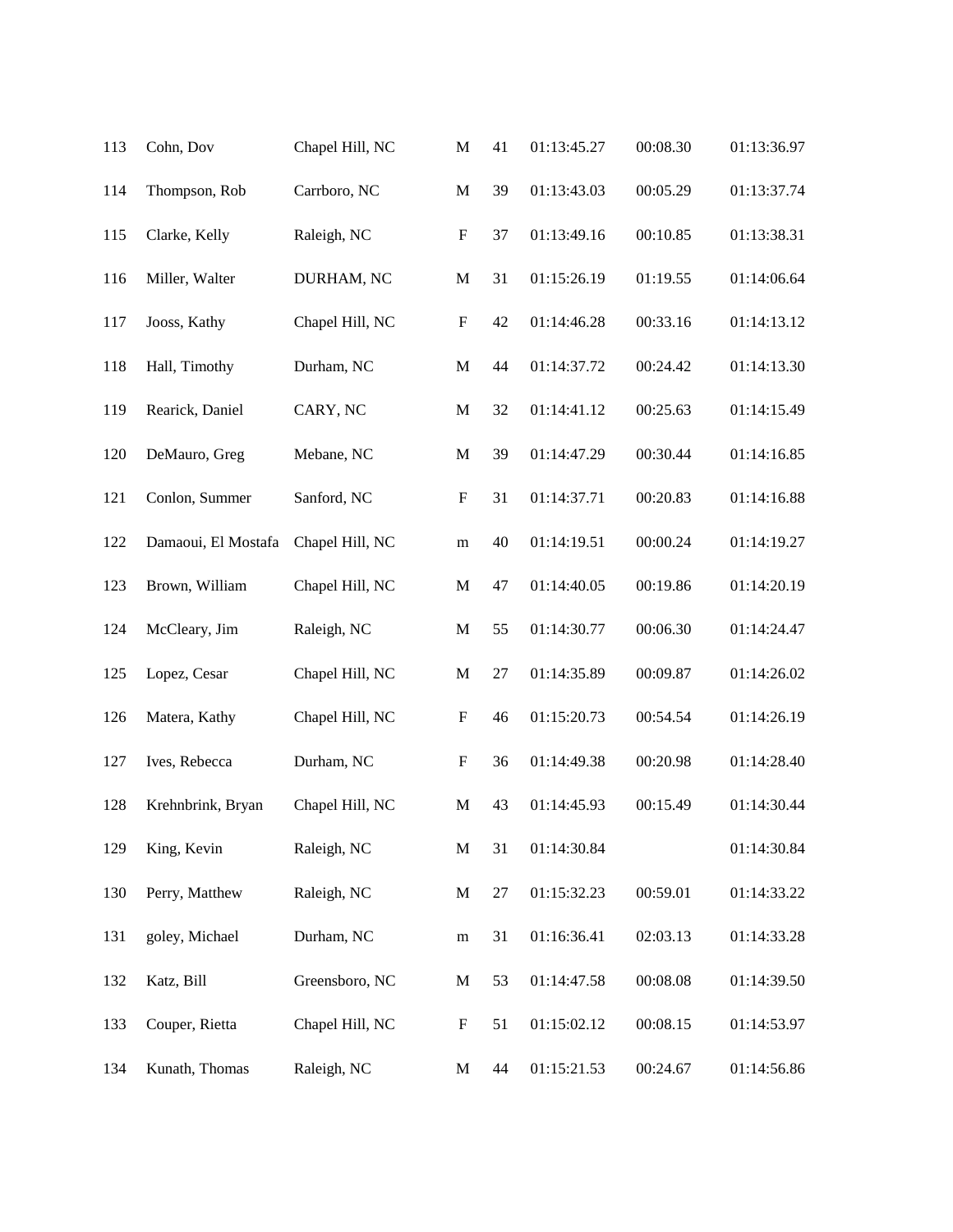| 135 | bellavance, jason   | Chapel Hill, NC    | $\mathbf M$               | 29 | 01:18:20.23 | 03:21.16 | 01:14:59.07 |
|-----|---------------------|--------------------|---------------------------|----|-------------|----------|-------------|
| 136 | Blume, Abbey        | DURHAM, NC         | ${\bf F}$                 | 27 | 01:16:36.82 | 01:35.38 | 01:15:01.44 |
| 137 | Edwards, Matt       | Mebane, NC         | $\mathbf M$               | 32 | 01:15:38.39 | 00:36.50 | 01:15:01.89 |
| 138 | Fleming, Ron        | Rocky Mount, NC    | $\mathbf M$               | 30 | 01:15:17.43 | 00:14.84 | 01:15:02.59 |
| 139 | brandon, julia      | Durham, NC         | $\mathbf F$               | 37 | 01:15:14.63 | 00:11.74 | 01:15:02.89 |
| 140 | Beck, Bruce         | Henderson, NC      | $\mathbf M$               | 38 | 01:15:21.15 | 00:17.85 | 01:15:03.30 |
| 141 | Newton, James       | Raleigh, NC        | $\mathbf M$               | 40 | 01:17:32.92 | 02:28.58 | 01:15:04.34 |
| 142 | Grimm, Robert       | Cary, NC           | $\mathbf M$               | 42 | 01:18:28.36 | 03:23.77 | 01:15:04.59 |
| 143 | Thomas, David       | Fayetteville, NC   | $\mathbf M$               | 37 | 01:15:07.15 |          | 01:15:07.15 |
| 144 | Jaspers, Ilona      | Carrboro, NC       | $\boldsymbol{\mathrm{F}}$ | 41 | 01:15:23.57 | 00:13.27 | 01:15:10.30 |
| 145 | Nugent, Mary Jo     | Raleigh, NC        | $\boldsymbol{\mathrm{F}}$ | 35 | 01:15:36.63 | 00:15.98 | 01:15:20.65 |
| 146 | Pointer, Joey       | Chapel Hill, NC    | $\mathbf M$               | 31 | 01:15:31.04 | 00:09.89 | 01:15:21.15 |
| 147 | Ortolano, Nicholas  | Fredericksburg, VA | $\mathbf M$               | 26 | 01:16:35.32 | 01:10.46 | 01:15:24.86 |
| 148 | Wilde, Patrick      | Charlotte, NC      | $\mathbf M$               | 35 | 01:15:35.97 | 00:10.31 | 01:15:25.66 |
| 149 | SMOLENS, MAX        | Carrboro, NC       | $\mathbf M$               | 29 | 01:16:12.29 | 00:45.33 | 01:15:26.96 |
| 150 | Osborne, Shane      | Durham, NC         | $\mathbf M$               | 27 | 01:18:49.61 | 03:22.01 | 01:15:27.60 |
| 151 | Erisman, Leigh      | Durham, NC         | $\boldsymbol{\mathrm{F}}$ | 32 | 01:18:58.32 | 03:27.44 | 01:15:30.88 |
| 152 | Mills, Jason        | Raleigh, NC        | $\mathbf M$               | 31 | 01:15:51.12 | 00:19.33 | 01:15:31.79 |
| 153 | Essic, David        | Mocksville, NC     | M                         | 34 | 01:16:01.37 | 00:28.25 | 01:15:33.12 |
| 154 | Ruston, Mark        | Chapel Hill, NC    | M                         | 43 | 01:15:49.95 | 00:16.45 | 01:15:33.50 |
| 155 | thompson, stephanie | Durham, NC         | $\mathbf f$               | 27 | 01:16:28.86 | 00:51.76 | 01:15:37.10 |
| 156 | MacFarlane, Justin  | New York, NY       | $\mathbf M$               | 37 | 01:15:51.05 | 00:05.13 | 01:15:45.92 |
| 157 | Carmouche, Kristen  | Chapel Hill, NC    | F                         | 35 | 01:16:03.85 | 00:13.77 | 01:15:50.08 |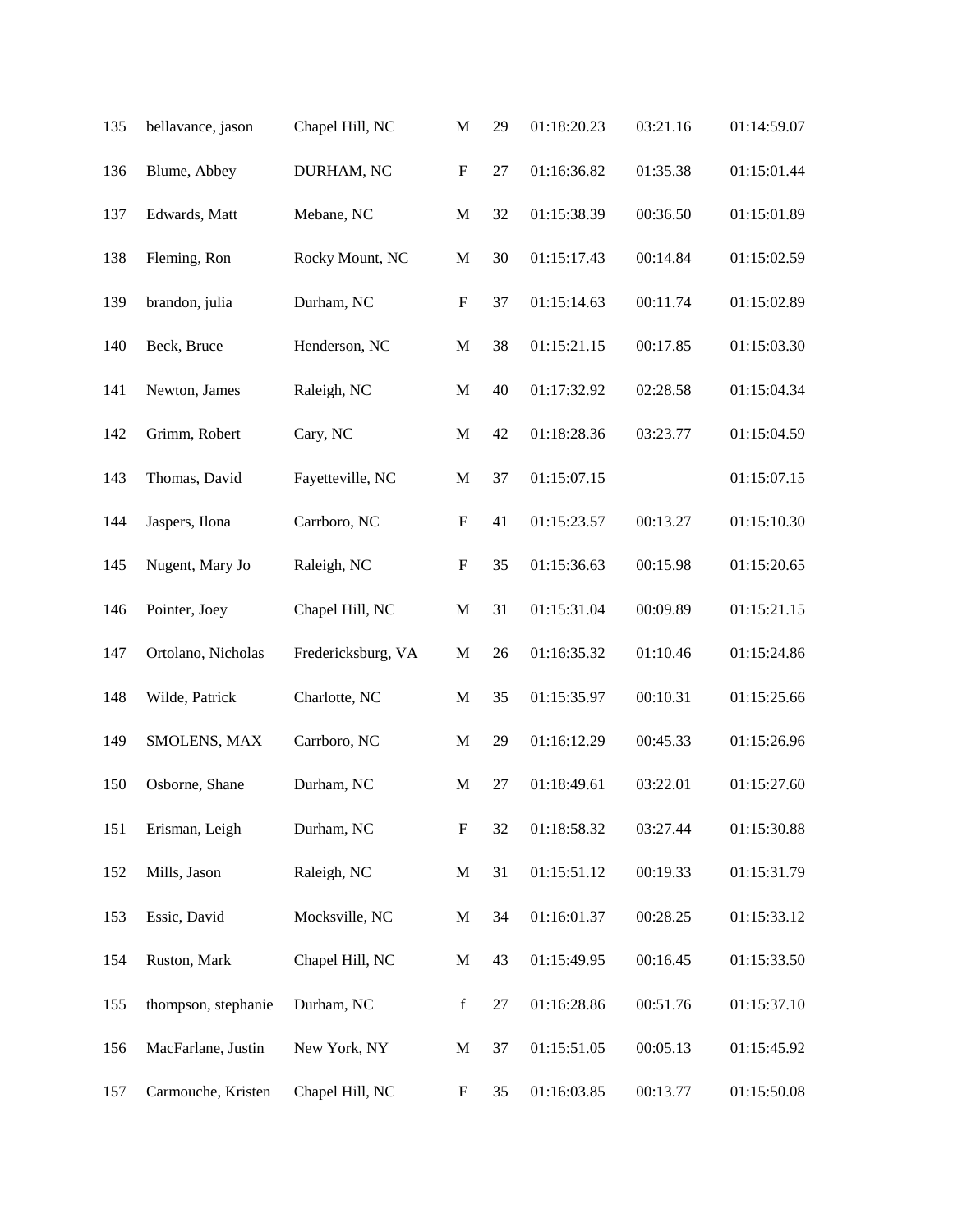| 158 | Van Ark, Jonathan | Chapel Hill, NC | $\mathbf M$               | 48 | 01:16:34.54 | 00:42.42 | 01:15:52.12 |
|-----|-------------------|-----------------|---------------------------|----|-------------|----------|-------------|
| 159 | Smith, Richard    | Chapel Hill, NC | $\mathbf M$               | 57 | 01:16:07.24 | 00:07.63 | 01:15:59.61 |
| 160 | Lee, Greg         | Chapel Hill, NC | $\mathbf M$               | 36 | 01:16:27.37 | 00:26.96 | 01:16:00.41 |
| 161 | Matson, Abby      | Chapel Hill, NC | $\boldsymbol{\mathrm{F}}$ | 25 | 01:16:27.13 | 00:24.34 | 01:16:02.79 |
| 162 | Wachtler, Heather | Charlotte, NC   | $\boldsymbol{\mathrm{F}}$ | 27 | 01:16:17.97 | 00:11.62 | 01:16:06.35 |
| 163 | Birbilis, Julie   | Chapel Hill, NC | $\boldsymbol{\mathrm{F}}$ | 23 | 01:16:25.09 | 00:17.19 | 01:16:07.90 |
| 164 | OCain, Daryl      | Raleigh, NC     | $\mathbf M$               | 39 | 01:16:33.60 | 00:22.71 | 01:16:10.89 |
| 165 | Crow, Jenny       | Waxhaw, NC      | $\boldsymbol{\mathrm{F}}$ | 31 | 01:16:37.24 | 00:24.01 | 01:16:13.23 |
| 166 | Campbell, Jack    | Chapel Hill, NC | $\mathbf M$               | 40 | 01:16:35.71 | 00:21.26 | 01:16:14.45 |
| 167 | Baldwin, Anna     | Chapel Hill, NC | $\boldsymbol{\mathrm{F}}$ | 21 | 01:16:59.52 | 00:44.94 | 01:16:14.58 |
| 168 | Ruth, James       | Charlotte, NC   | $\mathbf M$               | 39 | 01:16:17.01 |          | 01:16:17.01 |
| 169 | Gutierrez, Kyle   | Unknown, NA     | m                         | 23 | 01:16:41.30 | 00:24.08 | 01:16:17.22 |
| 170 | Zien, Conroy      | Bethesda, MD    | $\mathbf M$               | 41 | 01:18:49.51 | 02:30.78 | 01:16:18.73 |
| 171 | Davis, Bradley    | Raleigh, NC     | $\mathbf M$               | 36 | 01:18:53.18 | 02:32.85 | 01:16:20.33 |
| 172 | Mizelle, Sara     | Chapel Hill, NC | $\boldsymbol{F}$          | 41 | 01:16:35.92 | 00:13.18 | 01:16:22.74 |
| 173 | Dudley, Cosby     | Chapel Hill, NC | m                         | 49 | 01:16:58.80 | 00:33.27 | 01:16:25.53 |
| 174 | Engle, Kevin      | Greensboro, NC  | $\mathbf M$               | 15 | 01:16:50.71 | 00:25.00 | 01:16:25.71 |
| 175 | Lee, Jessica      | Chapel Hill, NC | $\boldsymbol{F}$          | 40 | 01:17:00.83 | 00:30.82 | 01:16:30.01 |
| 176 | O'Connor, Laurie  | WAKE FOREST, NC | $\mathbf{F}$              | 53 | 01:16:44.04 | 00:08.96 | 01:16:35.08 |
| 177 | Divaris, Kimon    | Chapel Hill, NC | M                         | 29 | 01:17:01.43 | 00:25.13 | 01:16:36.30 |
| 178 | Woodman, Daryl    | Morrisville, NC | M                         | 38 | 01:16:43.78 | 00:06.27 | 01:16:37.51 |
| 179 | Gayek, Peter      | Chapel Hill, NC | M                         | 52 | 01:17:06.96 | 00:26.93 | 01:16:40.03 |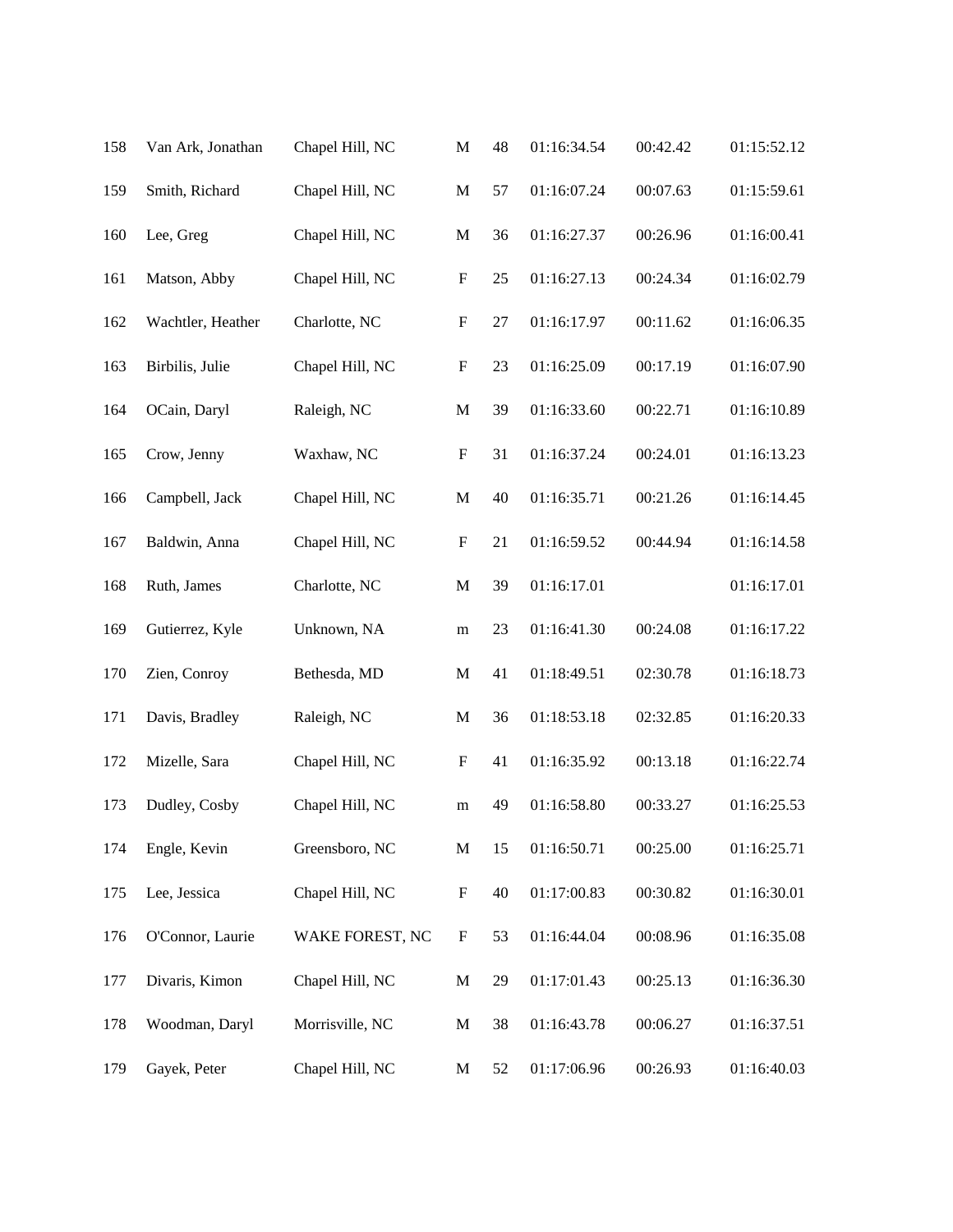| 180 | Epstein, Steven     | Raleigh, NC           | $\mathbf M$               | 45 | 01:16:53.93 | 00:11.39 | 01:16:42.54 |
|-----|---------------------|-----------------------|---------------------------|----|-------------|----------|-------------|
| 181 | Rudolph, Jason      | RALEIGH, NC           | $\mathbf M$               | 33 | 01:17:00.30 | 00:14.78 | 01:16:45.52 |
| 182 | Kersh, Carter       | Chapel Hill, NC       | $\mathbf M$               | 38 | 01:17:23.36 | 00:36.31 | 01:16:47.05 |
| 183 | Goldstein, Jennifer | Carrboro, NC          | $\boldsymbol{\mathrm{F}}$ | 38 | 01:16:58.83 | 00:11.08 | 01:16:47.75 |
| 184 | HADAR, ELDAD        | Chapel Hill, NC       | $\mathbf M$               | 47 | 01:17:10.70 | 00:22.00 | 01:16:48.70 |
| 185 | Barnes, leslie      | Durham, NC            | $\boldsymbol{\mathrm{F}}$ | 36 | 01:17:37.06 | 00:45.19 | 01:16:51.87 |
| 186 | Morton, Chris       | Chapel Hill, NC       | $\mathbf M$               | 38 | 01:17:24.45 | 00:29.80 | 01:16:54.65 |
| 187 | Wilson, Catherine   | Chapel Hill, NC       | $\boldsymbol{\mathrm{F}}$ | 25 | 01:17:12.29 | 00:16.37 | 01:16:55.92 |
| 188 | Kingman, Paul       | CARY, NC              | $\mathbf M$               | 42 | 01:17:11.74 | 00:14.60 | 01:16:57.14 |
| 189 | Kim, William        | Chapel Hill, NC       | $\mathbf M$               | 39 | 01:17:12.29 | 00:14.71 | 01:16:57.58 |
| 190 | Williams, Brent     | Chapel Hill, NC       | $\mathbf M$               | 22 | 01:16:58.03 |          | 01:16:58.03 |
| 191 | allman, steven      | Durham, NC            | $\mathbf M$               | 50 | 01:17:04.97 | 00:05.62 | 01:16:59.35 |
| 192 | Cocowitch, Andrew   | Danville, VA          | $\mathbf M$               | 32 | 01:20:10.79 | 03:10.31 | 01:17:00.48 |
| 193 | Belskie, Matthew    | Chapel Hill, NC       | $\mathbf M$               | 32 | 01:17:46.28 | 00:44.36 | 01:17:01.92 |
| 194 | Wheeler, Bryan      | Raleigh, NC           | $\mathbf{M}$              | 38 | 01:20:23.66 | 03:20.63 | 01:17:03.03 |
| 195 | gurley, randy       | <b>BURLINGTON, NC</b> | $\mathbf{M}$              | 39 | 01:18:21.68 | 01:18.17 | 01:17:03.51 |
| 196 | Wood, Elizabeth     | Durham, NC            | $\boldsymbol{\mathrm{F}}$ | 32 | 01:18:21.55 | 01:17.95 | 01:17:03.60 |
| 197 | Talley, Junior      | Cary, NC              | $\mathbf M$               | 32 | 01:17:53.14 | 00:47.79 | 01:17:05.35 |
| 198 | Ulloa, Carlos       | Chapel Hill, NC       | M                         | 23 | 01:17:10.39 |          | 01:17:10.39 |
| 199 | Kissee, Emily       | Durham, NC            | $\boldsymbol{F}$          | 27 | 01:19:38.62 | 02:23.46 | 01:17:15.16 |
| 200 | Byzek, Jeff         | CARY, NC              | $\mathbf{M}$              | 30 | 01:17:31.03 | 00:11.12 | 01:17:19.91 |
| 201 | Dolan, Alex         | Holly Springs, NC     | M                         | 42 | 01:17:45.48 | 00:21.34 | 01:17:24.14 |
| 202 | Daly, Sean          | Greensboro, NC        | M                         | 37 | 01:17:45.54 | 00:17.43 | 01:17:28.11 |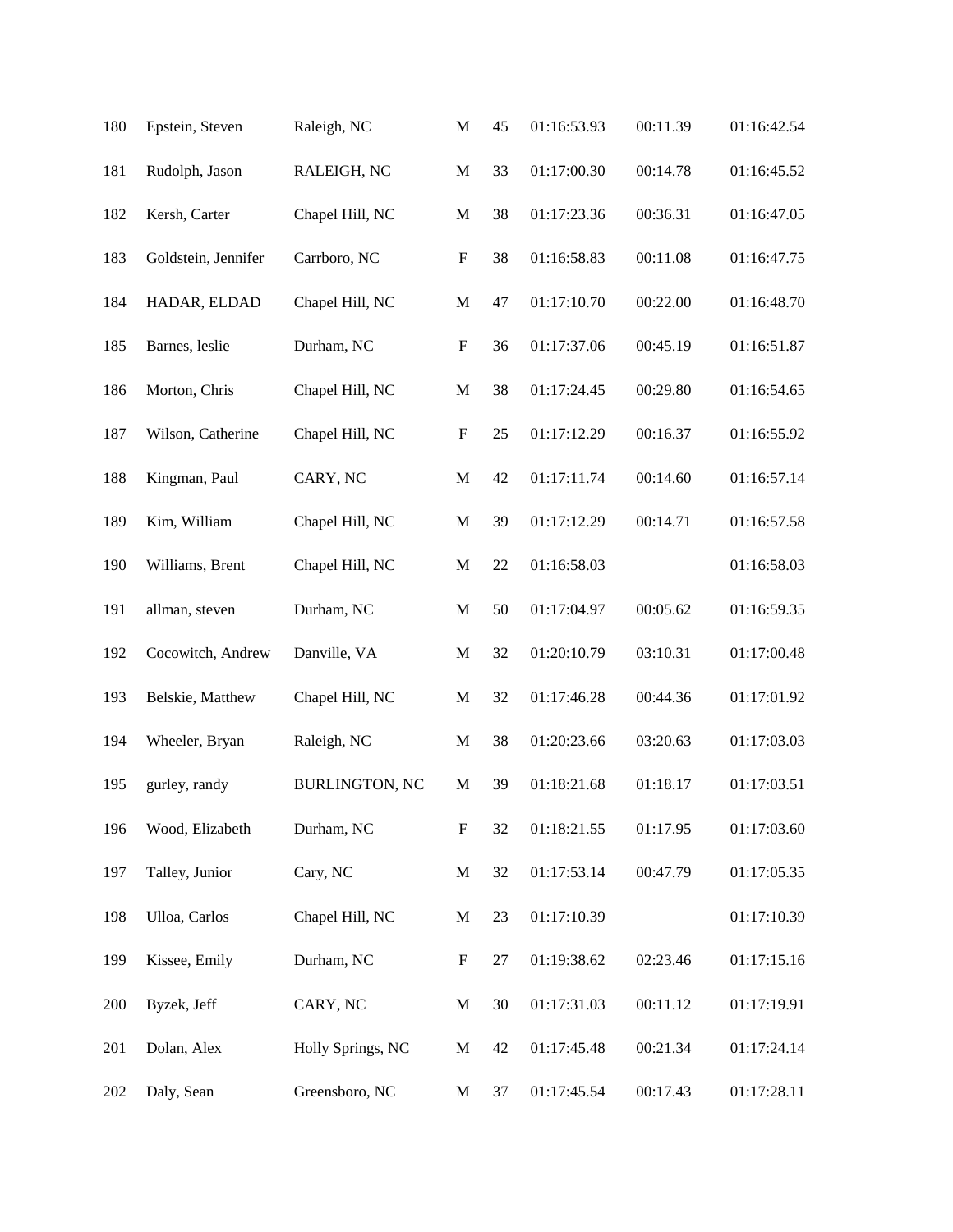| 203 | king, ronald         | Reidsville, NC        | $\mathbf M$               | 45     | 01:18:15.98 | 00:47.73 | 01:17:28.25 |
|-----|----------------------|-----------------------|---------------------------|--------|-------------|----------|-------------|
| 204 | Howes, Adam          | Raleigh, NC           | $\mathbf M$               | 43     | 01:20:39.11 | 03:09.57 | 01:17:29.54 |
| 205 | Carswell, Greg       | Kittrell, NC          | $\mathbf M$               | 45     | 01:18:31.54 | 00:58.76 | 01:17:32.78 |
| 206 | Huffman, Kim         | DURHAM, NC            | $\boldsymbol{\mathrm{F}}$ | 38     | 01:17:42.75 | 00:09.45 | 01:17:33.30 |
| 207 | Hoey, Terry          | Raleigh, NC           | $\mathbf M$               | 44     | 01:17:41.64 | 00:07.06 | 01:17:34.58 |
| 208 | Johnston, Alexis     | DURHAM, NC            | $\boldsymbol{\mathrm{F}}$ | 26     | 01:19:12.19 | 01:35.46 | 01:17:36.73 |
| 209 | Fitch, Ann           | Durham, NC            | $\boldsymbol{\mathrm{F}}$ | 26     | 01:17:56.97 | 00:19.24 | 01:17:37.73 |
| 210 | Craney, Richard      | Rougemont, NC         | $\mathbf M$               | 46     | 01:18:19.84 | 00:39.32 | 01:17:40.52 |
| 211 | Dyer, Travis         | Gibsonville, NC       | $\mathbf M$               | 36     | 01:18:08.43 | 00:23.29 | 01:17:45.14 |
| 212 | Reinhardt, Alexander | Chapel Hill, NC       | $\mathbf M$               | $27\,$ | 01:17:48.64 |          | 01:17:48.64 |
| 213 | Lee, Tristan         | Cameron, NC           | $\mathbf M$               | 30     | 01:18:31.08 | 00:40.35 | 01:17:50.73 |
| 214 | Mistry, Erin         | RALEIGH, NC           | $\boldsymbol{\mathrm{F}}$ | 28     | 01:18:08.27 | 00:10.91 | 01:17:57.36 |
| 215 | Bailey, Phillip      | Raleigh, NC           | $\mathbf M$               | 57     | 01:17:58.59 |          | 01:17:58.59 |
| 216 | Mistry, Kshitij      | RALEIGH, NC           | $\mathbf M$               | 38     | 01:18:07.29 | 00:07.80 | 01:17:59.49 |
| 217 | Hirschman, Daniel    | Chapel Hill, NC       | M                         | 36     | 01:18:50.19 | 00:49.34 | 01:18:00.85 |
| 218 | Moore, Randy         | Dunn, NC              | M                         | 44     | 01:19:07.15 | 01:05.56 | 01:18:01.59 |
| 219 | Laliberte, Kevin     | Chapel Hill, NC       | $\mathbf M$               | 32     | 01:18:21.06 | 00:19.18 | 01:18:01.88 |
| 220 | Farley, Stephanie    | Durham, NC            | $\boldsymbol{\mathrm{F}}$ | 30     | 01:18:23.15 | 00:18.60 | 01:18:04.55 |
| 221 | Budd, Wes            | <b>BURLINGTON, NC</b> | $\mathbf M$               | 47     | 01:20:41.55 | 02:36.63 | 01:18:04.92 |
| 222 | Howard, Jennifer     | Durham, NC            | $\boldsymbol{F}$          | 36     | 01:20:04.34 | 01:53.34 | 01:18:11.00 |
| 223 | Vann, William        | Chapel Hill, NC       | $\mathbf M$               | 62     | 01:18:35.42 | 00:23.80 | 01:18:11.62 |
| 224 | Sterling, John       | Denver, CO            | M                         | 43     | 01:18:43.27 | 00:31.01 | 01:18:12.26 |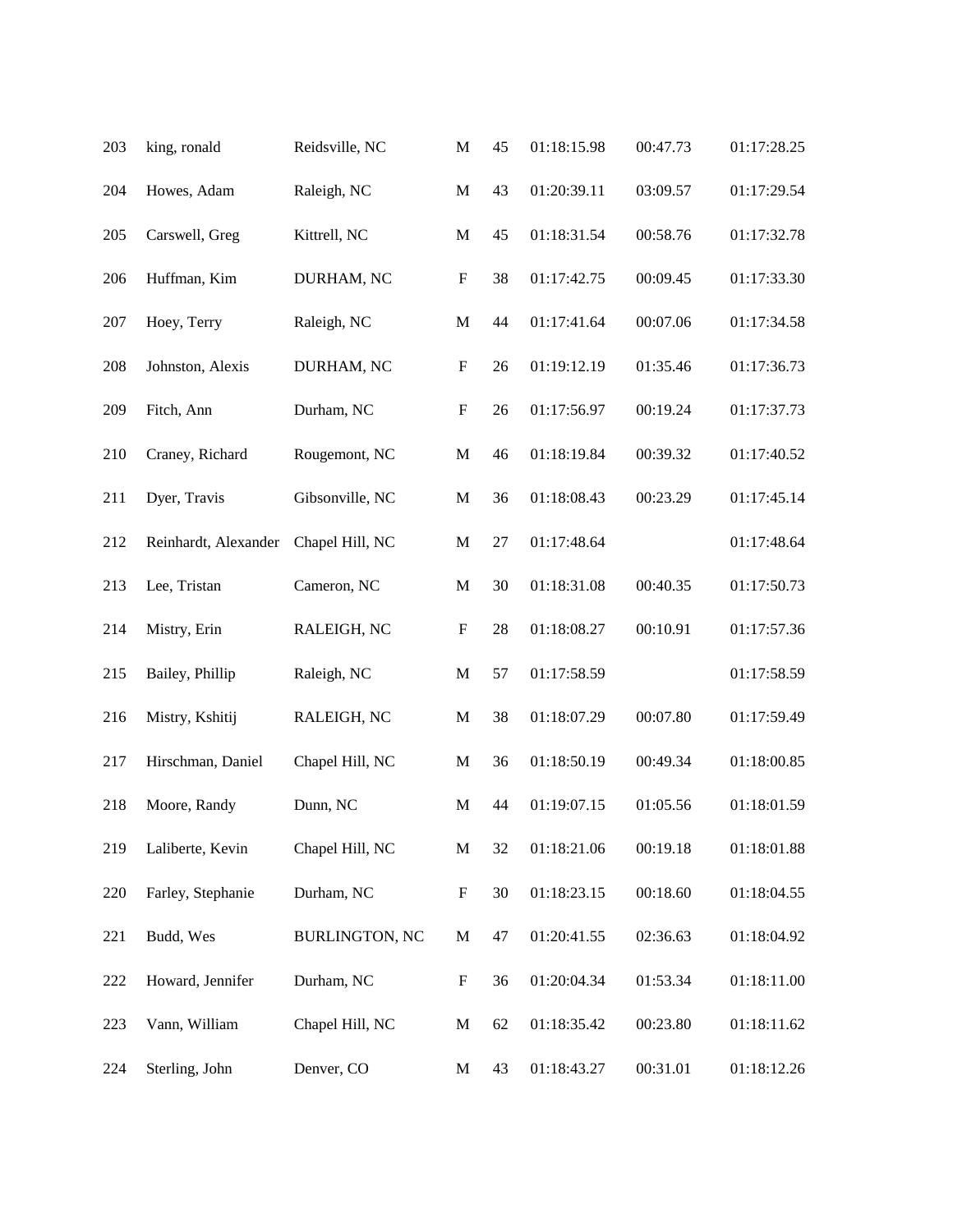| 225 | Oakley, Edie                     | DURHAM, NC        | $\boldsymbol{\mathrm{F}}$ | 39 | 01:19:29.40 | 01:15.79 | 01:18:13.61 |
|-----|----------------------------------|-------------------|---------------------------|----|-------------|----------|-------------|
| 226 | Valchar, Douglas                 | Carrboro, NC      | $\mathbf M$               | 22 | 01:19:43.06 | 01:29.08 | 01:18:13.98 |
| 227 | Musson, Erin                     | Durham, NC        | $\boldsymbol{\mathrm{F}}$ | 32 | 01:19:30.77 | 01:15.73 | 01:18:15.04 |
| 228 | Blue, Christopher                | Chapel Hill, NC   | $\mathbf M$               | 42 | 01:21:37.45 | 03:20.47 | 01:18:16.98 |
| 229 | Antle, Cage                      | Apex, NC          | $\mathbf M$               | 15 | 01:18:50.55 | 00:32.82 | 01:18:17.73 |
| 230 | McLeod, Whitney                  | Concord, NC       | $\boldsymbol{\mathrm{F}}$ | 26 | 01:18:34.84 | 00:17.08 | 01:18:17.76 |
| 231 | Satterfield, Braxton             | Durham, NC        | $\mathbf M$               | 23 | 01:20:04.82 | 01:45.76 | 01:18:19.06 |
| 232 | Jenny, Donald                    | Chapel Hill, NC   | $\mathbf M$               | 59 | 01:18:37.82 | 00:16.76 | 01:18:21.06 |
| 233 | Thorn, Tommy                     | Reidsville, NC    | $\mathbf M$               | 43 | 01:19:13.19 | 00:47.24 | 01:18:25.95 |
| 234 | Rathmell, Jeffrey                | Chapel Hill, NC   | $\mathbf M$               | 40 | 01:19:37.62 | 01:10.98 | 01:18:26.64 |
| 235 | Freidinger, Brian                | Winston-Salem, NC | $\mathbf M$               | 32 | 01:18:41.30 | 00:13.23 | 01:18:28.07 |
| 236 | Freidinger, Brad                 | Concord, NC       | $\mathbf M$               | 34 | 01:18:41.30 | 00:13.03 | 01:18:28.27 |
| 237 | McKay, Daniel                    | Carrboro, NC      | $\mathbf M$               | 34 | 01:19:20.95 | 00:47.29 | 01:18:33.66 |
| 238 | Jones, Lisa                      | Chapel Hill, NC   | $\boldsymbol{\mathrm{F}}$ | 33 | 01:18:51.54 | 00:17.22 | 01:18:34.32 |
| 239 | Peters, Mandy                    | Durham, NC        | $\boldsymbol{\mathrm{F}}$ | 34 | 01:21:09.44 | 02:30.73 | 01:18:38.71 |
| 240 | Oguntoyinbo, Tola                | Chapel Hill, NC   | M                         | 36 | 01:19:34.92 | 00:55.03 | 01:18:39.89 |
| 241 | Goodwin-Brown, Hann Carrboro, NC |                   | $\mathbf F$               | 24 | 01:21:20.38 | 02:37.74 | 01:18:42.64 |
| 242 | Leong, Manfred                   | Greensboro, NC    | $\mathbf M$               | 58 | 01:22:12.20 | 03:28.50 | 01:18:43.70 |
| 243 | Callahan, Chris                  | WAKE FOREST, NC   | M                         | 41 | 01:21:21.02 | 02:37.13 | 01:18:43.89 |
| 244 | Markham, Anthony                 | Sanford, NC       | M                         | 32 | 01:19:24.12 | 00:39.73 | 01:18:44.39 |
| 245 | Carey, Kevin                     | Chapel Hill, NC   | $\mathbf{M}$              | 36 | 01:19:33.38 | 00:48.05 | 01:18:45.33 |
| 246 | Valley, Robert                   | Chapel Hill, NC   | M                         | 56 | 01:19:14.24 | 00:27.62 | 01:18:46.62 |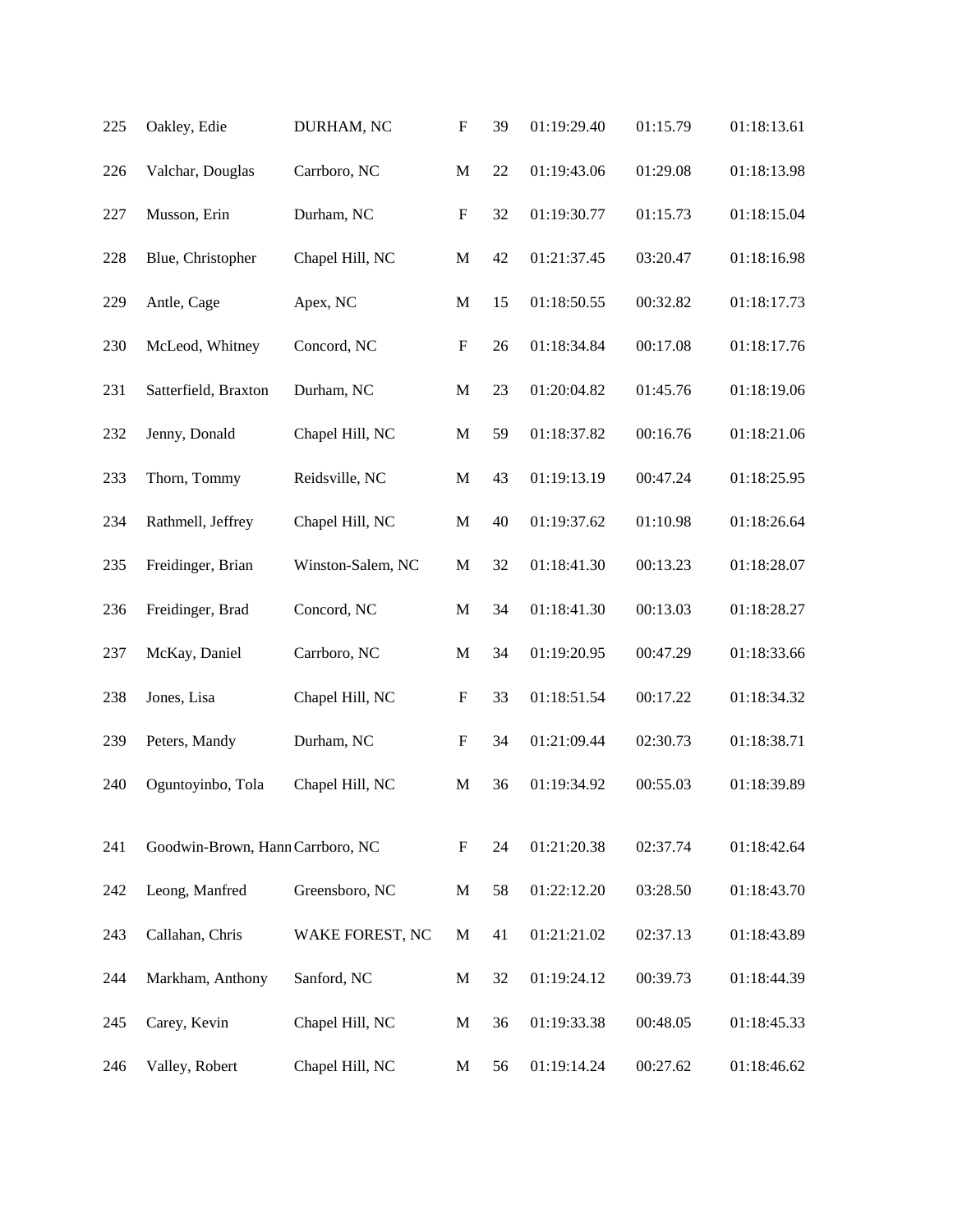| 247 | Shillings, Travis  | Raleigh, NC            | $\mathbf M$               | 32 | 01:19:17.72 | 00:30.09 | 01:18:47.63 |
|-----|--------------------|------------------------|---------------------------|----|-------------|----------|-------------|
| 248 | Jackson, Theresa   | Baltimore, MD          | ${\bf F}$                 | 29 | 01:19:50.81 | 00:56.29 | 01:18:54.52 |
| 249 | Rhoads, Donald     | Durham, NC             | $\mathbf M$               | 37 | 01:22:16.97 | 03:20.59 | 01:18:56.38 |
| 250 | little, scott      | Alexandria, VA         | $\mathbf M$               | 33 | 01:19:26.88 | 00:29.70 | 01:18:57.18 |
| 251 | Ferguson, Scott    | Holly Springs, NC      | $\mathbf M$               | 39 | 01:19:27.49 | 00:29.67 | 01:18:57.82 |
| 252 | Orton, Stephen     | Chapel Hill, NC        | $\mathbf M$               | 47 | 01:19:26.31 | 00:28.42 | 01:18:57.89 |
| 253 | Dunn, myong        | Durham, NC             | ${\bf F}$                 | 53 | 01:19:15.19 | 00:16.16 | 01:18:59.03 |
| 254 | Spiker, Benjamin   | Raleigh, NC            | $\mathbf M$               | 33 | 01:19:25.13 | 00:24.86 | 01:19:00.27 |
| 255 | Young, Brendan     | Holly Springs, NC      | $\mathbf M$               | 27 | 01:21:24.55 | 02:23.89 | 01:19:00.66 |
| 256 | Pointer, John      | Semora, NC             | M                         | 34 | 01:22:04.18 | 03:01.67 | 01:19:02.51 |
| 257 | Dunn, Robert       | Greensboro, NC         | $\mathbf M$               | 23 | 01:20:54.92 | 01:44.66 | 01:19:10.26 |
| 258 | Beisner, Keith     | Chapel Hill, NC        | $\mathbf M$               | 46 | 01:19:16.16 | 00:05.75 | 01:19:10.41 |
| 259 | Winter, Stephenie  | Wrightsville Beach, NC | $\boldsymbol{F}$          | 42 | 01:19:26.41 | 00:10.62 | 01:19:15.79 |
| 260 | Schwuchow, Timothy | Durham, NC             | $\mathbf M$               | 26 | 01:19:56.04 | 00:39.63 | 01:19:16.41 |
| 261 | Velasquez, Andrea  | DURHAM, NC             | ${\bf F}$                 | 28 | 01:19:56.20 | 00:39.44 | 01:19:16.76 |
| 262 | Wilson, Sam        | Greensboro, NC         | $\mathbf M$               | 54 | 01:19:42.62 | 00:18.54 | 01:19:24.08 |
| 263 | Tabor, Jane        | Alexandria, VA         | $\boldsymbol{\mathrm{F}}$ | 40 | 01:20:28.64 | 01:02.38 | 01:19:26.26 |
| 264 | Dempsey, Molly     | Chapel Hill, NC        | $\boldsymbol{\mathrm{F}}$ | 48 | 01:20:04.93 | 00:35.04 | 01:19:29.89 |
| 265 | Kutch, Matthew     | Carrboro, NC           | M                         | 30 | 01:20:03.69 | 00:32.09 | 01:19:31.60 |
| 266 | Knight, Jack       | Charlotte, NC          | M                         | 43 | 01:19:32.30 |          | 01:19:32.30 |
| 267 | Floyd, Mendle      | Raleigh, NC            | M                         | 26 | 01:22:07.70 | 02:35.13 | 01:19:32.57 |
| 268 | James, Philip      | Charlotte, NC          | M                         | 46 | 01:19:32.62 |          | 01:19:32.62 |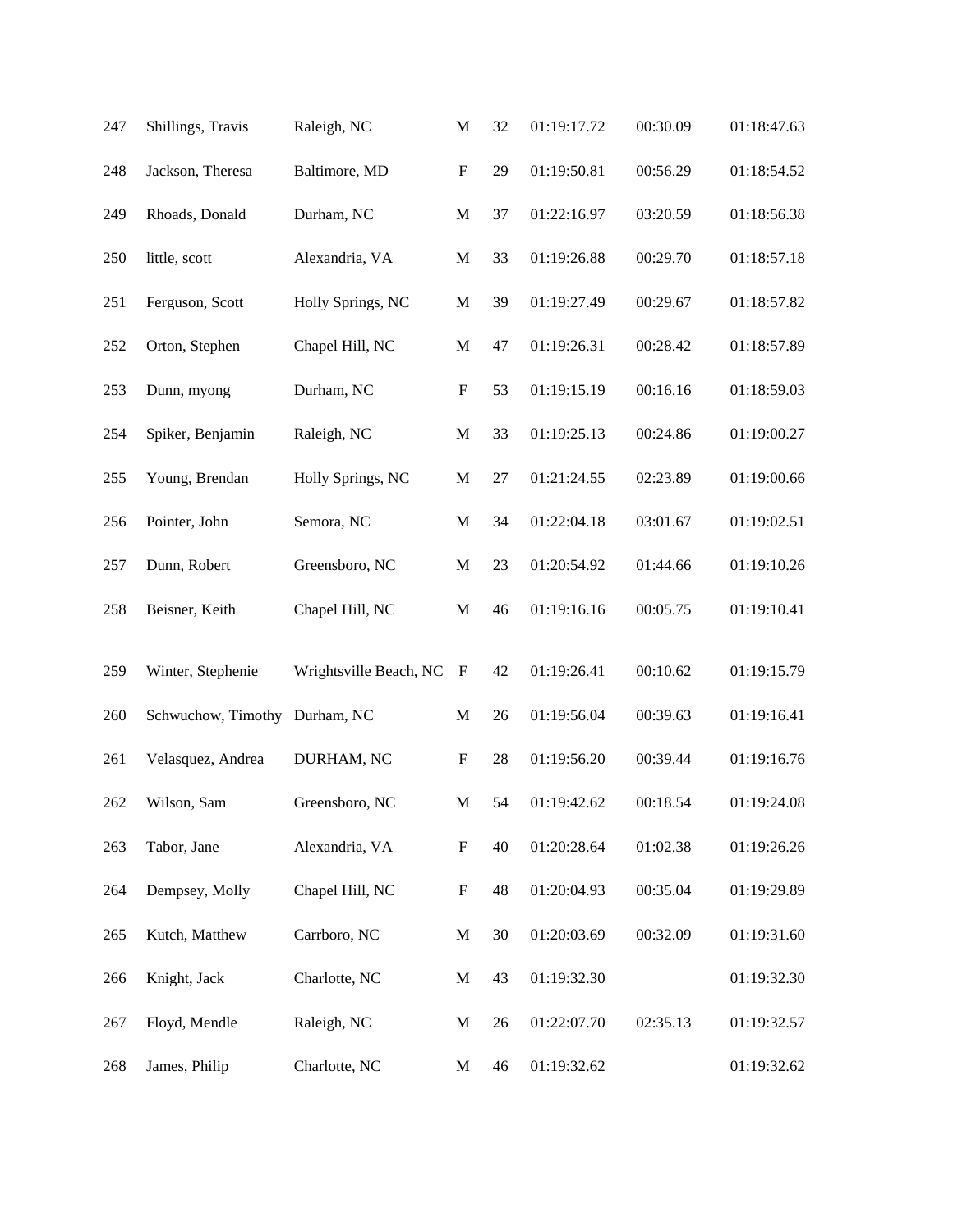| 269 | Dingfelder, Eric     | Chapel Hill, NC   | $\mathbf M$               | 36 | 01:20:11.75 | 00:37.17 | 01:19:34.58 |
|-----|----------------------|-------------------|---------------------------|----|-------------|----------|-------------|
| 270 | Weaver, Elizabeth    | Chapel Hill, NC   | ${\bf F}$                 | 21 | 01:20:10.91 | 00:34.04 | 01:19:36.87 |
| 271 | Cornelius, William   | Durham, NC        | $\mathbf M$               | 28 | 01:20:07.15 | 00:27.97 | 01:19:39.18 |
| 272 | Martucci, Daniel     | DURHAM, NC        | $\mathbf M$               | 26 | 01:20:07.51 | 00:28.33 | 01:19:39.18 |
| 273 | Slawinski, Katie     | Raleigh, NC       | ${\bf F}$                 | 28 | 01:19:45.72 |          | 01:19:45.72 |
| 274 | Vandiver, Jennifer   | Unknown, NA       | $\boldsymbol{\mathrm{F}}$ | 43 | 01:19:50.52 | 00:03.81 | 01:19:46.71 |
| 275 | Nelson, Holli        | Raleigh, NC       | $\boldsymbol{\mathrm{F}}$ | 26 | 01:21:10.73 | 01:23.34 | 01:19:47.39 |
| 276 | Wright, David        | Greenville, SC    | $\mathbf M$               | 50 | 01:20:05.28 | 00:16.31 | 01:19:48.97 |
| 277 | Ziglar, Megan        | Chapel Hill, NC   | ${\bf F}$                 | 43 | 01:20:21.43 | 00:31.78 | 01:19:49.65 |
| 278 | Meadowcroft, Amy     | Raleigh, NC       | $\boldsymbol{\mathrm{F}}$ | 39 | 01:20:10.06 | 00:19.83 | 01:19:50.23 |
| 279 | Johnson, Andrew      | Durham, NC        | $\mathbf M$               | 31 | 01:22:43.20 | 02:52.66 | 01:19:50.54 |
| 280 | Musson, Scott        | Chapel Hill, NC   | $\mathbf M$               | 45 | 01:20:09.21 | 00:17.40 | 01:19:51.81 |
| 281 | Maxfield, Kimberly   | Chapel Hill, NC   | $\boldsymbol{\mathrm{F}}$ | 26 | 01:21:13.98 | 01:21.75 | 01:19:52.23 |
| 282 | Jones, Stephanie     | Durham, NC        | $\boldsymbol{\mathrm{F}}$ | 24 | 01:20:14.36 | 00:18.40 | 01:19:55.96 |
| 283 | GROSS, TED           | Raleigh, NC       | $\mathbf M$               | 39 | 01:20:42.42 | 00:45.00 | 01:19:57.42 |
| 284 | MINTON, gina         | Raleigh, NC       | $\boldsymbol{\mathrm{F}}$ | 47 | 01:20:23.61 | 00:26.06 | 01:19:57.55 |
| 285 | Rao, Sarada          | Chapel Hill, NC   | $\boldsymbol{\mathrm{F}}$ | 25 | 01:20:59.70 | 01:01.45 | 01:19:58.25 |
| 286 | Quadland, Clare      | Winston-Salem, NC | $\boldsymbol{\mathrm{F}}$ | 37 | 01:20:39.18 | 00:39.64 | 01:19:59.54 |
| 287 | Min, John            | Chapel Hill, NC   | $\mathbf M$               | 39 | 01:20:38.07 | 00:37.20 | 01:20:00.87 |
| 288 | Broughton, Charlotte | Winston-Salem, NC | $\boldsymbol{F}$          | 37 | 01:20:41.71 | 00:36.24 | 01:20:05.47 |
| 289 | Graeff, Meg          | Durham, NC        | $\boldsymbol{\mathrm{F}}$ | 26 | 01:20:42.67 | 00:36.64 | 01:20:06.03 |
| 290 | Leydon, Edward       | Durham, NC        | $\mathbf M$               | 65 | 01:20:20.94 | 00:11.80 | 01:20:09.14 |
| 291 | Funk, David          | Chapel Hill, NC   | M                         | 33 | 01:20:11.89 |          | 01:20:11.89 |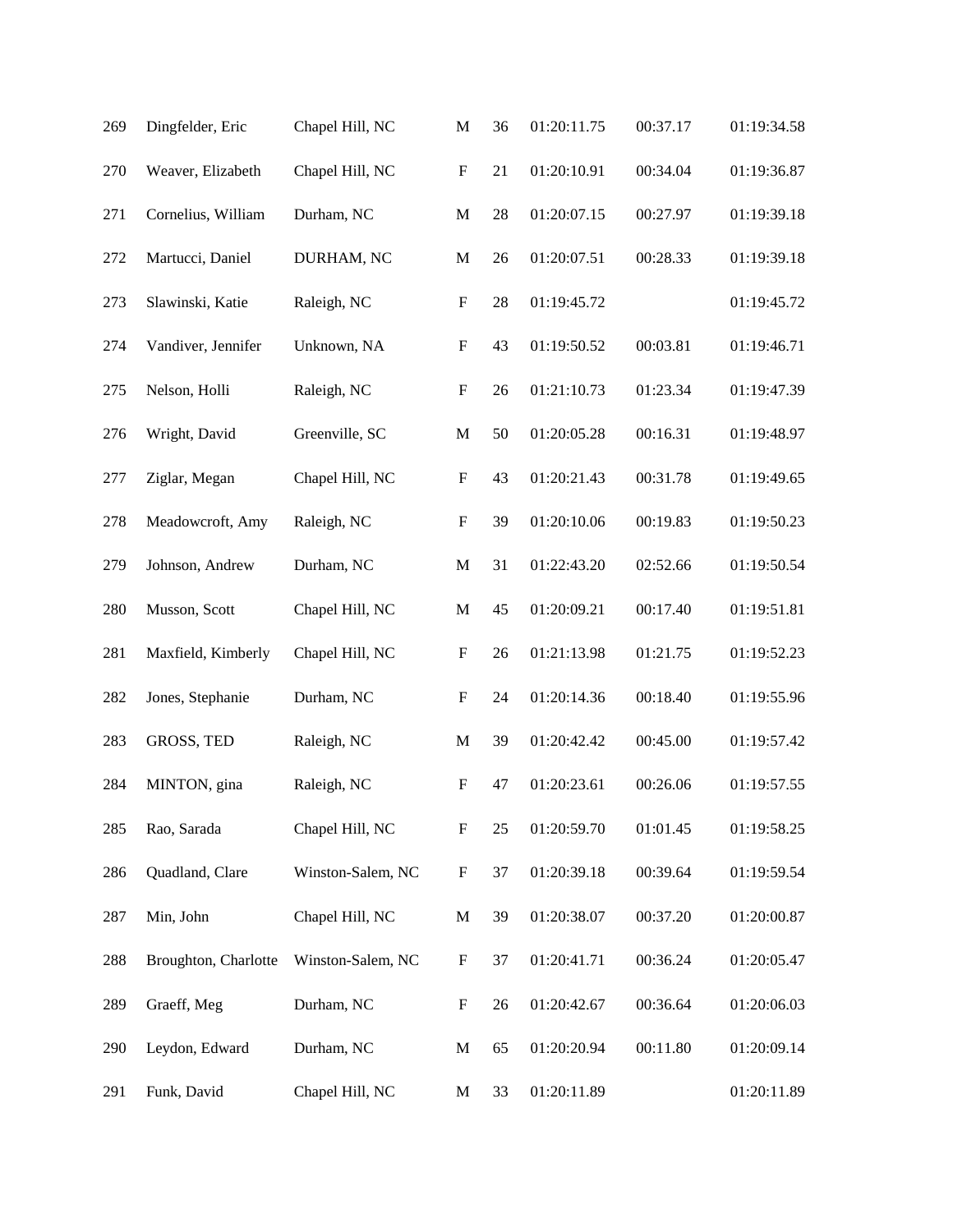| 292 | Dubyoski, Matt      | Chapel Hill, NC | $\mathbf M$               | 23 | 01:20:43.72 | 00:29.44 | 01:20:14.28 |
|-----|---------------------|-----------------|---------------------------|----|-------------|----------|-------------|
| 293 | Stuart, Nigel       | Chapel Hill, NC | $\mathbf M$               | 49 | 01:20:52.92 | 00:38.29 | 01:20:14.63 |
| 294 | Stuart, Gretchen    | Chapel Hill, NC | $\boldsymbol{\mathrm{F}}$ | 45 | 01:20:53.18 | 00:38.45 | 01:20:14.73 |
| 295 | Hill, Matthew       | Raleigh, NC     | ${\bf m}$                 | 32 | 01:23:13.06 | 02:58.18 | 01:20:14.88 |
| 296 | Young, Kelly        | Chapel Hill, NC | $\boldsymbol{\mathrm{F}}$ | 35 | 01:21:17.04 | 01:01.69 | 01:20:15.35 |
| 297 | Taylor, Ken         | Chapel Hill, NC | $\mathbf M$               | 47 | 01:21:04.06 | 00:48.25 | 01:20:15.81 |
| 298 | Marrone, Suzanne    | Raleigh, NC     | $\boldsymbol{\mathrm{F}}$ | 35 | 01:20:39.85 | 00:23.29 | 01:20:16.56 |
| 299 | Smith, Lori         | Advance, NC     | $\boldsymbol{\mathrm{F}}$ | 35 | 01:20:47.38 | 00:28.97 | 01:20:18.41 |
| 300 | Samuel, Carolyn     | Chapel Hill, NC | $\boldsymbol{\mathrm{F}}$ | 30 | 01:20:42.93 | 00:23.75 | 01:20:19.18 |
| 301 | Brodie, Marie       | Durham, NC      | $\boldsymbol{\mathrm{F}}$ | 46 | 01:20:27.94 | 00:07.17 | 01:20:20.77 |
| 302 | Morse, Mike         | Chapel Hill, NC | $\mathbf M$               | 24 | 01:20:44.50 | 00:23.46 | 01:20:21.04 |
| 303 | Holloway, Hunter T. | Chapel Hill, NC | $\mathbf M$               | 21 | 01:20:33.54 | 00:12.28 | 01:20:21.26 |
| 304 | Northen, John       | Chapel Hill, NC | $\mathbf M$               | 59 | 01:20:38.07 | 00:15.31 | 01:20:22.76 |
| 305 | osborn, abby        | Chapel Hill, NC | $\mathbf F$               | 21 | 01:20:45.38 | 00:22.20 | 01:20:23.18 |
| 306 | Shamblin, William   | Bahama, NC      | M                         | 43 | 01:20:41.15 | 00:17.79 | 01:20:23.36 |
| 307 | Paonessa, Nestor    | Whitsett, NC    | M                         | 28 | 01:20:43.56 | 00:20.20 | 01:20:23.36 |
| 308 | Crow, Marcus        | Waxhaw, NC      | $\mathbf M$               | 37 | 01:20:54.93 | 00:24.48 | 01:20:30.45 |
| 309 | bacchi, chris       | Durham, NC      | $\mathbf M$               | 39 | 01:20:55.34 | 00:24.30 | 01:20:31.04 |
| 310 | Preyer, Joanie      | Chapel Hill, NC | $\boldsymbol{\mathrm{F}}$ | 41 | 01:21:35.92 | 01:01.52 | 01:20:34.40 |
| 311 | Borham, Holly       | Chapel Hill, NC | $\boldsymbol{F}$          | 34 | 01:21:10.74 | 00:34.28 | 01:20:36.46 |
| 312 | Nuernberger, Sloan  | Durham, NC      | $\mathbf F$               | 38 | 01:21:07.89 | 00:30.76 | 01:20:37.13 |
| 313 | White, Adam         | Durham, NC      | $\mathbf{M}$              | 34 | 01:20:51.02 | 00:13.81 | 01:20:37.21 |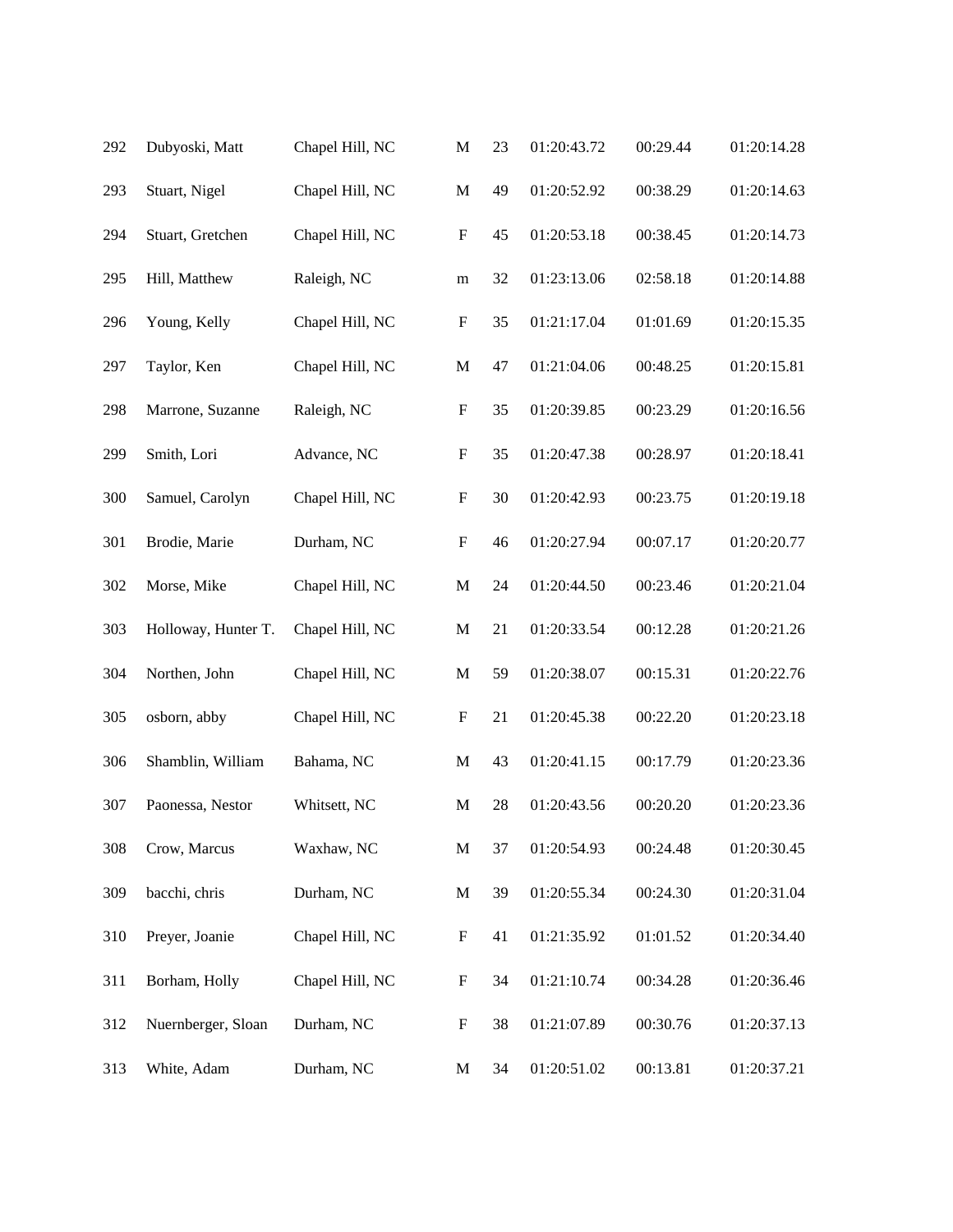| 314 | Borham, Robert                        | Chapel Hill, NC  | $\mathbf M$               | 36 | 01:21:11.69 | 00:34.10 | 01:20:37.59 |
|-----|---------------------------------------|------------------|---------------------------|----|-------------|----------|-------------|
| 315 | Guidera, Tracy                        | Cary, NC         | ${\bf F}$                 | 39 | 01:20:57.05 | 00:18.54 | 01:20:38.51 |
| 316 | Shannon, Casey                        | Charlotte, NC    | $\mathbf M$               | 33 | 01:23:07.71 | 02:27.25 | 01:20:40.46 |
| 317 | Wilson, Jonathan                      | Charlotte, NC    | $\mathbf M$               | 31 | 01:21:20.04 | 00:32.95 | 01:20:47.09 |
| 318 | Yanulites, Kristin                    | DURHAM, NC       | ${\bf F}$                 | 27 | 01:21:23.87 | 00:36.44 | 01:20:47.43 |
| 319 | Hollingsworth, Rachel Chapel Hill, NC |                  | $\boldsymbol{\mathrm{F}}$ | 20 | 01:23:10.97 | 02:22.83 | 01:20:48.14 |
| 320 | Wittstein, Jocelyn                    | Chapel Hill, NC  | ${\bf F}$                 | 31 | 01:23:10.83 | 02:22.50 | 01:20:48.33 |
| 321 | Kaloostian, Michael                   | Lumberton, NC    | $\mathbf M$               | 35 | 01:23:58.93 | 03:09.00 | 01:20:49.93 |
| 322 | Williams, Joel                        | Mebane, NC       | $\mathbf M$               | 49 | 01:21:17.44 | 00:27.02 | 01:20:50.42 |
| 323 | Hardin, William                       | Hillsborough, NC | $\mathbf M$               | 41 | 01:21:05.13 | 00:10.59 | 01:20:54.54 |
| 324 | Zaytoun, Mary                         | Raleigh, NC      | $\boldsymbol{\mathrm{F}}$ | 19 | 01:21:25.69 | 00:30.06 | 01:20:55.63 |
| 325 | Dillon, Camelyn                       | Chapel Hill, NC  | ${\bf F}$                 | 23 | 01:22:41.41 | 01:45.70 | 01:20:55.71 |
| 326 | Brinson, Lee                          | Chapel Hill, NC  | $\mathbf M$               | 34 | 01:21:56.57 | 00:48.24 | 01:21:08.33 |
| 327 | Myrick, Thomas                        | Chapel Hill, NC  | $\mathbf M$               | 20 | 01:24:38.37 | 03:30.01 | 01:21:08.36 |
| 328 | Guiteras, Andrew                      | Chapel Hill, NC  | M                         | 32 | 01:22:21.70 | 01:12.99 | 01:21:08.71 |
| 329 | Werner, Joseph                        | Cary, NC         | $\mathbf M$               | 41 | 01:21:08.89 |          | 01:21:08.89 |
| 330 | Koenig, Katie                         | Chapel Hill, NC  | ${\bf F}$                 | 30 | 01:21:59.42 | 00:50.31 | 01:21:09.11 |
| 331 | Schossow, Clay                        | Chapel Hill, NC  | $\mathbf M$               | 24 | 01:22:10.38 | 01:01.06 | 01:21:09.32 |
| 332 | Grubbs, Stephanie                     | Chapel Hill, NC  | $\boldsymbol{\mathrm{F}}$ | 39 | 01:21:28.92 | 00:17.09 | 01:21:11.83 |
| 333 | McGowan, Mary Jaye Wilmington, NC     |                  | $\boldsymbol{\mathrm{F}}$ | 52 | 01:21:47.90 | 00:31.11 | 01:21:16.79 |
| 334 | Craig, Ginger                         | Greensboro, NC   | ${\bf F}$                 | 38 | 01:21:23.99 | 00:05.39 | 01:21:18.60 |
| 335 | Wingfield, Scott                      | Nashville, NC    | $\mathbf M$               | 38 | 01:22:01.15 | 00:40.29 | 01:21:20.86 |
| 336 | Fady, Brian                           | Cary, NC         | M                         | 38 | 01:21:59.42 | 00:37.12 | 01:21:22.30 |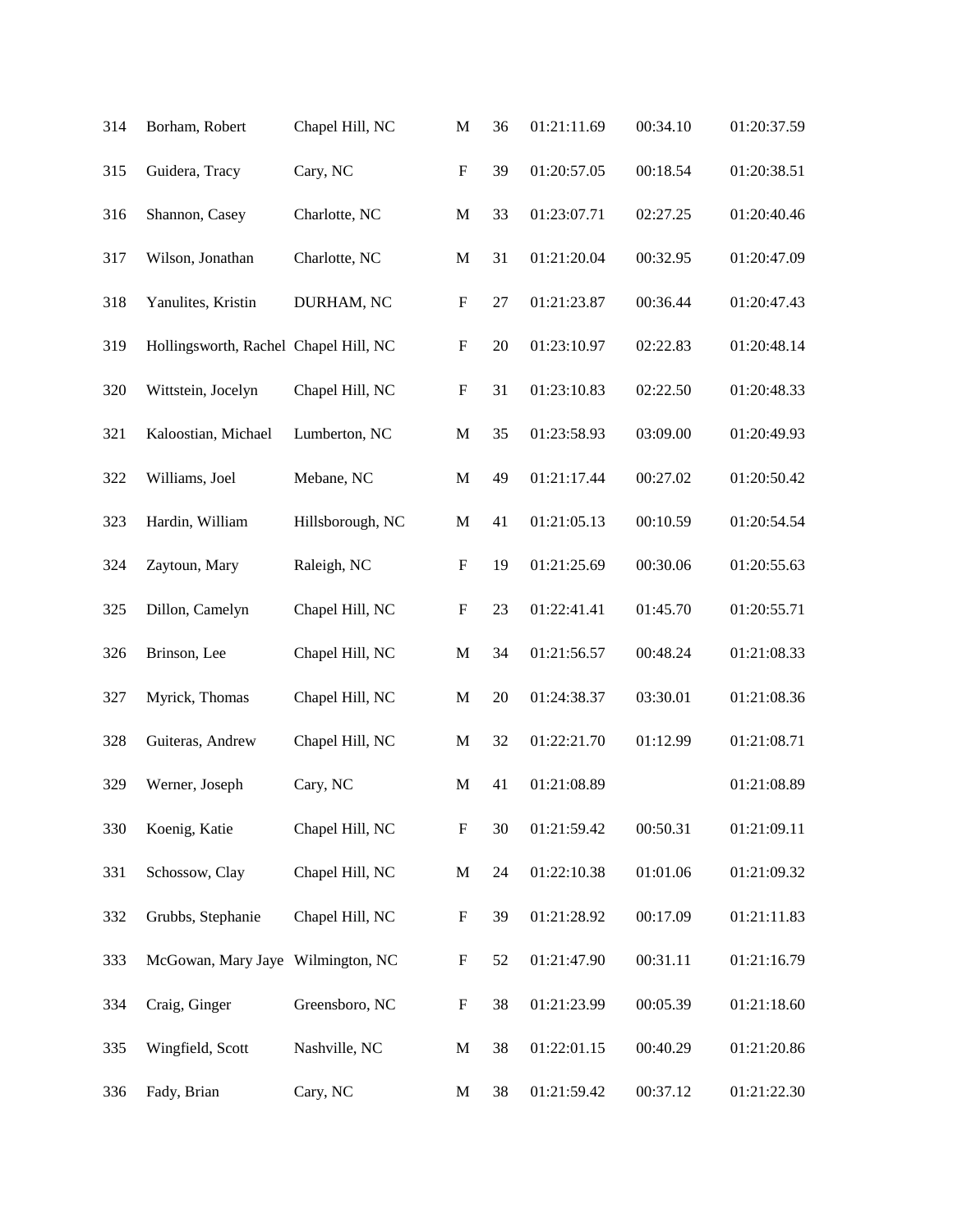| 337 | Marks, Jay           | Chapel Hill, NC     | M                         | 41 | 01:22:30.30 | 01:07.20 | 01:21:23.10 |
|-----|----------------------|---------------------|---------------------------|----|-------------|----------|-------------|
| 338 | Larson, Robert       | Cary, NC            | $\mathbf M$               | 38 | 01:21:59.12 | 00:34.26 | 01:21:24.86 |
| 339 | Adams, Jennifer      | Pittsboro, NC       | $\boldsymbol{\mathrm{F}}$ | 33 | 01:22:10.22 | 00:43.38 | 01:21:26.84 |
| 340 | Harward, Sara        | Chapel Hill, NC     | $\mathbf F$               | 31 | 01:22:09.98 | 00:43.08 | 01:21:26.90 |
| 341 | Meyer, Jaye          | Chapel Hill, NC     | $\mathbf F$               | 49 | 01:22:24.78 | 00:56.07 | 01:21:28.71 |
| 342 | Caruso, Michael      | DURHAM, NC          | $\mathbf M$               | 32 | 01:23:03.55 | 01:33.23 | 01:21:30.32 |
| 343 | Dickinson, Mary      | Chapel Hill, NC     | $\boldsymbol{\mathrm{F}}$ | 26 | 01:22:29.87 | 00:57.61 | 01:21:32.26 |
| 344 | simmons, lisa        | Chapel Hill, NC     | $\mathbf F$               | 38 | 01:22:07.26 | 00:34.40 | 01:21:32.86 |
| 345 | Anderson, Lilith     | Chapel Hill, NC     | $\boldsymbol{\mathrm{F}}$ | 30 | 01:22:22.09 | 00:44.38 | 01:21:37.71 |
| 346 | Harrington, Margaret | Chapel Hill, NC     | $\mathbf F$               | 47 | 01:21:55.92 | 00:16.93 | 01:21:38.99 |
| 347 | Chesser, Susan       | Durham, NC          | $\boldsymbol{\mathrm{F}}$ | 47 | 01:21:59.42 | 00:16.69 | 01:21:42.73 |
| 348 | peterson, david      | Chapel Hill, NC     | $\mathbf M$               | 35 | 01:21:42.89 |          | 01:21:42.89 |
| 349 | McDow, Leslie        | Durham, NC          | $\mathbf F$               | 39 | 01:22:29.67 | 00:44.82 | 01:21:44.85 |
| 350 | Leith, David         | Chapel Hill, NC     | $\mathbf M$               | 62 | 01:22:37.69 | 00:50.75 | 01:21:46.94 |
| 351 | Hardee, Jamieson     | Carrboro, NC        | F                         | 22 | 01:22:33.46 | 00:43.46 | 01:21:50.00 |
| 352 | Shinnick, Joseph     | Hillsborough, NC    | M                         | 47 | 01:22:28.08 | 00:37.47 | 01:21:50.61 |
| 353 | Brendel, Chris       | Holly Springs, NC   | $\mathbf M$               | 45 | 01:22:20.70 | 00:29.97 | 01:21:50.73 |
| 354 | berlinger, megan     | Winston Salem, NC   | $\boldsymbol{\mathrm{F}}$ | 29 | 01:22:23.97 | 00:30.82 | 01:21:53.15 |
| 355 | Hastings, Adam       | Charlottesville, VA | $\mathbf M$               | 29 | 01:22:18.92 | 00:25.26 | 01:21:53.66 |
| 356 | Resler, Brad         | Greensboro, NC      | $\mathbf M$               | 37 | 01:22:12.45 | 00:17.99 | 01:21:54.46 |
| 357 | Reynolds, Elizabeth  | Chapel Hill, NC     | $\mathbf F$               | 29 | 01:22:08.76 | 00:14.24 | 01:21:54.52 |
| 358 | Hadar, Janet         | Chapel Hill, NC     | $\boldsymbol{F}$          | 42 | 01:22:18.11 | 00:22.06 | 01:21:56.05 |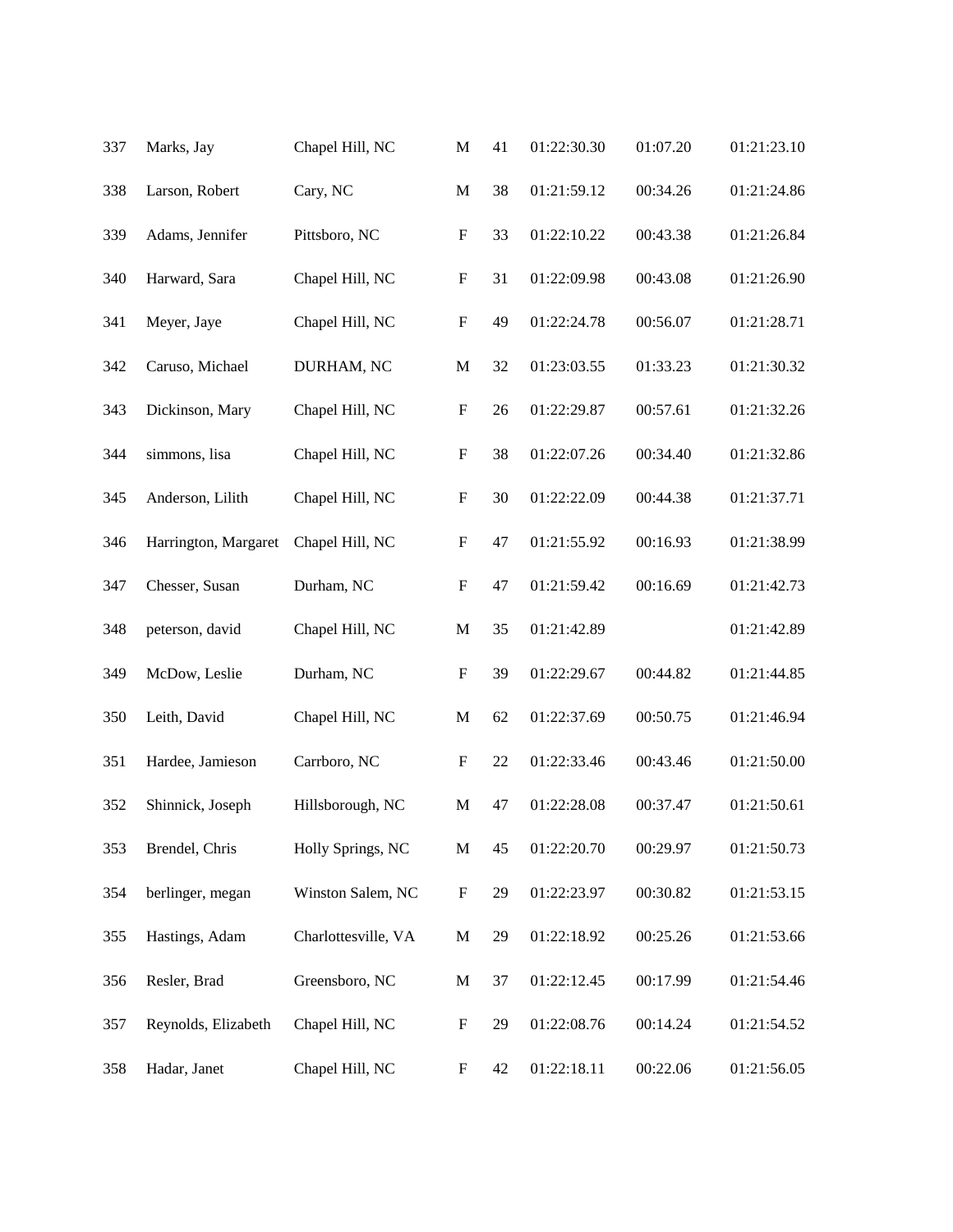| 359 | Scofield, Kevin      | CARY, NC          | $\mathbf M$               | 35 | 01:23:07.94 | 01:10.78 | 01:21:57.16 |
|-----|----------------------|-------------------|---------------------------|----|-------------|----------|-------------|
| 360 | Keating, Elizabeth   | Charlotte, NC     | ${\bf F}$                 | 53 | 01:22:17.20 | 00:18.91 | 01:21:58.29 |
| 361 | Strahler, Kaitlin    | Chapel Hill, NC   | $\boldsymbol{\mathrm{F}}$ | 23 | 01:23:09.75 | 01:10.56 | 01:21:59.19 |
| 362 | Biese, Kevin         | Chapel Hill, NC   | $\mathbf M$               | 36 | 01:23:19.41 | 01:19.93 | 01:21:59.48 |
| 363 | ruiz martinez, jose  | Chapel Hill, NC   | m                         | 33 | 01:22:52.75 | 00:53.10 | 01:21:59.65 |
| 364 | Furlong, Emmet       | Durham, NC        | $\mathbf M$               | 40 | 01:22:59.66 | 00:59.45 | 01:22:00.21 |
| 365 | Just, Wendy          | Cary, NC          | $\mathbf F$               | 37 | 01:22:29.59 | 00:29.12 | 01:22:00.47 |
| 366 | Amato, Neil          | Apex, NC          | $\mathbf M$               | 39 | 01:25:26.44 | 03:21.87 | 01:22:04.57 |
| 367 | Wesley, Tracy        | Chapel Hill, NC   | ${\bf F}$                 | 34 | 01:22:56.34 | 00:51.54 | 01:22:04.80 |
| 368 | Bhupathi, Tara       | Chapel Hill, NC   | $\mathbf F$               | 25 | 01:22:30.66 | 00:25.50 | 01:22:05.16 |
| 369 | Murray, Henry        | Belews Creek, NC  | $\mathbf M$               | 46 | 01:23:02.30 | 00:50.18 | 01:22:12.12 |
| 370 | Kaminski, Larry      | CARY, NC          | ${\bf M}$                 | 42 | 01:24:24.13 | 02:08.95 | 01:22:15.18 |
| 371 | Wolak, Dave          | WAKE FOREST, NC   | $\mathbf M$               | 33 | 01:23:30.88 | 01:13.54 | 01:22:17.34 |
| 372 | Heetderks, Elizabeth | Chapel Hill, NC   | $\boldsymbol{\mathrm{F}}$ | 39 | 01:22:48.43 | 00:28.96 | 01:22:19.47 |
| 373 | Hugosson, Heather    | winston-salem, nc | $\mathbf F$               | 46 | 01:23:57.86 | 01:37.77 | 01:22:20.09 |
| 374 | Quirk, Michael       | winston-salem, nc | M                         | 60 | 01:22:42.93 | 00:21.86 | 01:22:21.07 |
| 375 | Brown, Nate          | Chapel Hill, NC   | $\mathbf M$               | 36 | 01:23:30.92 | 01:09.26 | 01:22:21.66 |
| 376 | Gordek, Harper       | Durham, NC        | $\mathbf M$               | 32 | 01:22:58.52 | 00:31.83 | 01:22:26.69 |
| 377 | Belot, Mark          | Durham, NC        | $\mathbf M$               | 30 | 01:23:38.18 | 01:10.15 | 01:22:28.03 |
| 378 | Terrell, Elizabeth   | Charlotte, NC     | $\boldsymbol{F}$          | 23 | 01:23:35.71 | 01:04.60 | 01:22:31.11 |
| 379 | Lloyd, Jeff          | Chapel Hill, NC   | M                         | 27 | 01:23:34.99 | 01:03.30 | 01:22:31.69 |
| 380 | Nail, Hannah         | Boone, NC         | $\boldsymbol{\mathrm{F}}$ | 24 | 01:23:21.30 | 00:48.63 | 01:22:32.67 |
| 381 | Sawyer, Jeff         | Holly Springs, NC | M                         | 36 | 01:23:07.95 | 00:30.29 | 01:22:37.66 |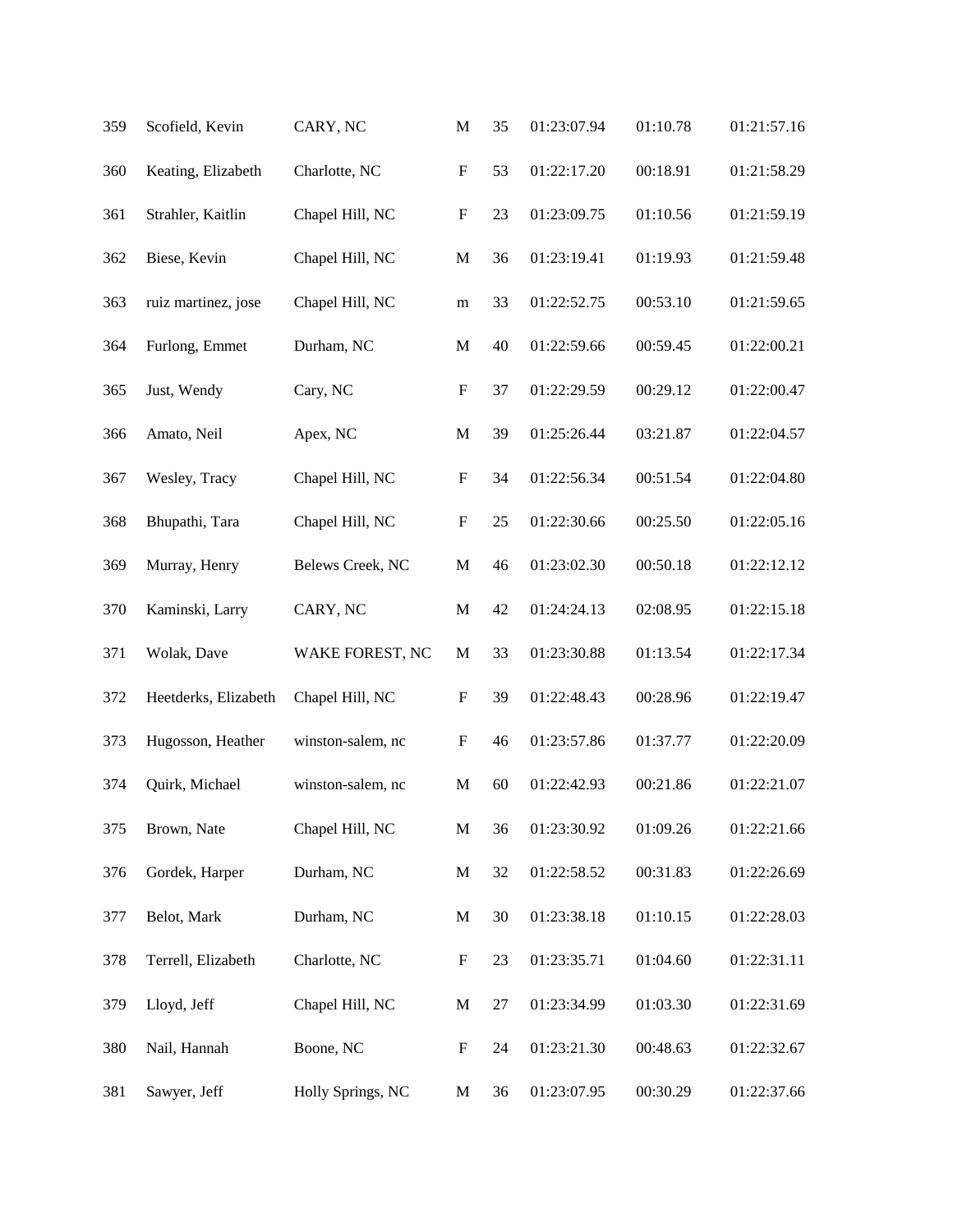| 382 | Hoover, Kevin       | LEXINGTON, NC         | $\mathbf M$               | 49 | 01:23:28.78 | 00:50.25 | 01:22:38.53 |
|-----|---------------------|-----------------------|---------------------------|----|-------------|----------|-------------|
| 383 | Reisz, Julie        | Winston Salem, NC     | ${\bf F}$                 | 24 | 01:23:17.04 | 00:38.20 | 01:22:38.84 |
| 384 | LaFree, Ryan        | Chapel Hill, NC       | $\mathbf M$               | 28 | 01:23:32.56 | 00:52.67 | 01:22:39.89 |
| 385 | Van Riper, Kenneth  | Richmond, VA          | M                         | 42 | 01:23:45.88 | 01:04.98 | 01:22:40.90 |
| 386 | Menzies, Bill       | Alexandria, VA        | $\mathbf M$               | 44 | 01:23:01.09 | 00:19.91 | 01:22:41.18 |
| 387 | Barnes, Ron         | Washington, DC        | $\mathbf M$               | 38 | 01:23:01.24 | 00:19.94 | 01:22:41.30 |
| 388 | Cagno, Ron          | <b>BURLINGTON, NC</b> | $\mathbf M$               | 35 | 01:23:29.23 | 00:47.40 | 01:22:41.83 |
| 389 | Graydon III, Stuart | Bedford, VA           | $\mathbf M$               | 27 | 01:25:33.79 | 02:48.12 | 01:22:45.67 |
| 390 | Pate, Rusty         | High Point, NC        | $\mathbf M$               | 38 | 01:23:48.88 | 01:02.75 | 01:22:46.13 |
| 391 | Galloway, David     | Chapel Hill, NC       | $\mathbf M$               | 26 | 01:24:23.81 | 01:33.70 | 01:22:50.11 |
| 392 | Foy, Robert         | Chapel Hill, NC       | $\mathbf M$               | 48 | 01:24:11.32 | 01:19.70 | 01:22:51.62 |
| 393 | Dunn, Tiffany       | Clemmons, NC          | ${\bf F}$                 | 35 | 01:22:51.79 |          | 01:22:51.79 |
| 394 | Jacobs Kenyon, Anne | Efland, NC            | $\boldsymbol{\mathrm{F}}$ | 38 | 01:25:33.54 | 02:41.15 | 01:22:52.39 |
| 395 | Clinard, Caitlin    | Raleigh, NC           | $\boldsymbol{\mathrm{F}}$ | 25 | 01:23:44.88 | 00:52.41 | 01:22:52.47 |
| 396 | Collins, Brittany   | Durham, NC            | $\boldsymbol{\mathrm{F}}$ | 24 | 01:24:25.92 | 01:33.09 | 01:22:52.83 |
| 397 | Magee, Patrick      | Holly Springs, NC     | M                         | 64 | 01:23:31.82 | 00:38.65 | 01:22:53.17 |
| 398 | Johnson, Joel       | Durham, NC            | $\mathbf M$               | 28 | 01:24:32.86 | 01:38.46 | 01:22:54.40 |
| 399 | dwyer, seth         | Chapel Hill, NC       | M                         | 30 | 01:24:36.55 | 01:38.03 | 01:22:58.52 |
| 400 | Martin, Tyler       | Chapel Hill, NC       | $\boldsymbol{\mathrm{F}}$ | 31 | 01:25:03.68 | 02:04.77 | 01:22:58.91 |
| 401 | Tornoe, Frank       | Hillsborough, NC      | $\mathbf{M}$              | 50 | 01:23:40.10 | 00:40.23 | 01:22:59.87 |
| 402 | Shallcross, Meagan  | Chapel Hill, NC       | F                         | 21 | 01:24:07.70 | 01:04.51 | 01:23:03.19 |
| 403 | Huffstetler, Kate   | Greenville, NC        | $\boldsymbol{F}$          | 27 | 01:23:36.01 | 00:29.07 | 01:23:06.94 |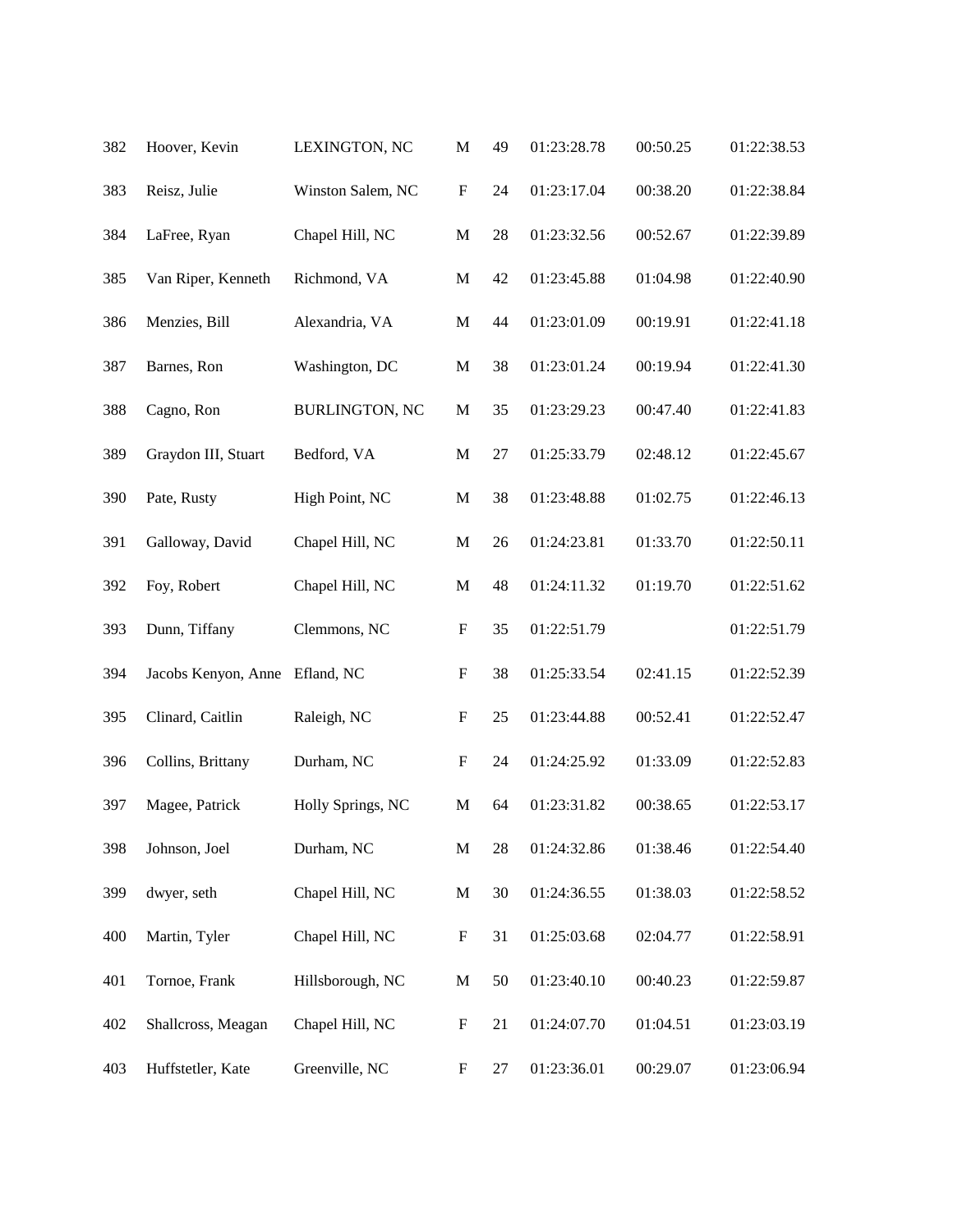| 404 | Diamond, Fallon     | Chapel Hill, NC   | $\boldsymbol{\mathrm{F}}$ | 27 | 01:24:00.32 | 00:53.30 | 01:23:07.02 |
|-----|---------------------|-------------------|---------------------------|----|-------------|----------|-------------|
| 405 | Gitzinger, Matt     | Greenville, NC    | $\mathbf M$               | 27 | 01:23:36.19 | 00:28.91 | 01:23:07.28 |
| 406 | Georgitis, John     | Fuquay-Varina, NC | $\mathbf M$               | 59 | 01:23:43.16 | 00:34.95 | 01:23:08.21 |
| 407 | Davis, Beth         | Chapel Hill, NC   | $\mathbf F$               | 41 | 01:23:37.80 | 00:28.79 | 01:23:09.01 |
| 408 | Mulholland, Martin  | Raleigh, NC       | $\mathbf M$               | 49 | 01:23:33.92 | 00:22.40 | 01:23:11.52 |
| 409 | Johnson, Kerry      | Winston-Salem, NC | $\mathbf M$               | 41 | 01:24:54.82 | 01:39.86 | 01:23:14.96 |
| 410 | Perry, Martin       | Statesville, NC   | $\mathbf M$               | 49 | 01:23:23.87 | 00:08.58 | 01:23:15.29 |
| 411 | Hanlin, Jessica     | Carrboro, NC      | $\mathbf F$               | 23 | 01:24:34.89 | 01:19.16 | 01:23:15.73 |
| 412 | O'Neal, Paula       | Gardner, NC       | $\boldsymbol{\mathrm{F}}$ | 45 | 01:26:03.90 | 02:46.60 | 01:23:17.30 |
| 413 | DAvis, Amy          | Raleigh, NC       | $\boldsymbol{\mathrm{F}}$ | 44 | 01:24:52.35 | 01:34.71 | 01:23:17.64 |
| 414 | Sandefur, Robert    | Chapel Hill, NC   | M                         | 42 | 01:25:49.80 | 02:31.69 | 01:23:18.11 |
| 415 | Paris, Melissa      | Salisbury, NC     | $\boldsymbol{\mathrm{F}}$ | 25 | 01:23:26.03 | 00:07.07 | 01:23:18.96 |
| 416 | williams, elizabeth | Raleigh, NC       | $\mathbf f$               | 48 | 01:24:24.12 | 01:03.61 | 01:23:20.51 |
| 417 | Kelly, Buddy        | Chapel Hill, NC   | $\mathbf M$               | 48 | 01:24:23.90 | 00:57.57 | 01:23:26.33 |
| 418 | Reed, Rachel        | Raleigh, NC       | $\boldsymbol{F}$          | 24 | 01:24:11.10 | 00:43.69 | 01:23:27.41 |
| 419 | Mouw, Sheri         | Chapel Hill, NC   | $\boldsymbol{\mathrm{F}}$ | 41 | 01:24:19.75 | 00:50.95 | 01:23:28.80 |
| 420 | Jones, Samuel       | Chapel Hill, NC   | $\mathbf M$               | 44 | 01:24:08.15 | 00:36.93 | 01:23:31.22 |
| 421 | Neilson, Kristin    | Washington, DC    | $\boldsymbol{\mathrm{F}}$ | 32 | 01:24:15.13 | 00:42.15 | 01:23:32.98 |
| 422 | Guild, Pete         | Chapel Hill, NC   | $\mathbf M$               | 58 | 01:24:40.82 | 01:05.62 | 01:23:35.20 |
| 423 | Wesson, Byron       | Denver, CO        | $\mathbf M$               | 45 | 01:27:02.39 | 03:26.68 | 01:23:35.71 |
| 424 | Tiryakian, Edmund   | Hillsborough, NC  | $\mathbf M$               | 54 | 01:24:16.83 | 00:40.91 | 01:23:35.92 |
| 425 | Boldt, Beth         | Raleigh, NC       | $\boldsymbol{\mathrm{F}}$ | 42 | 01:26:01.61 | 02:15.73 | 01:23:45.88 |
| 426 | Weichel, Kristen    | winston-salem, nc | $\boldsymbol{F}$          | 28 | 01:24:36.15 | 00:48.68 | 01:23:47.47 |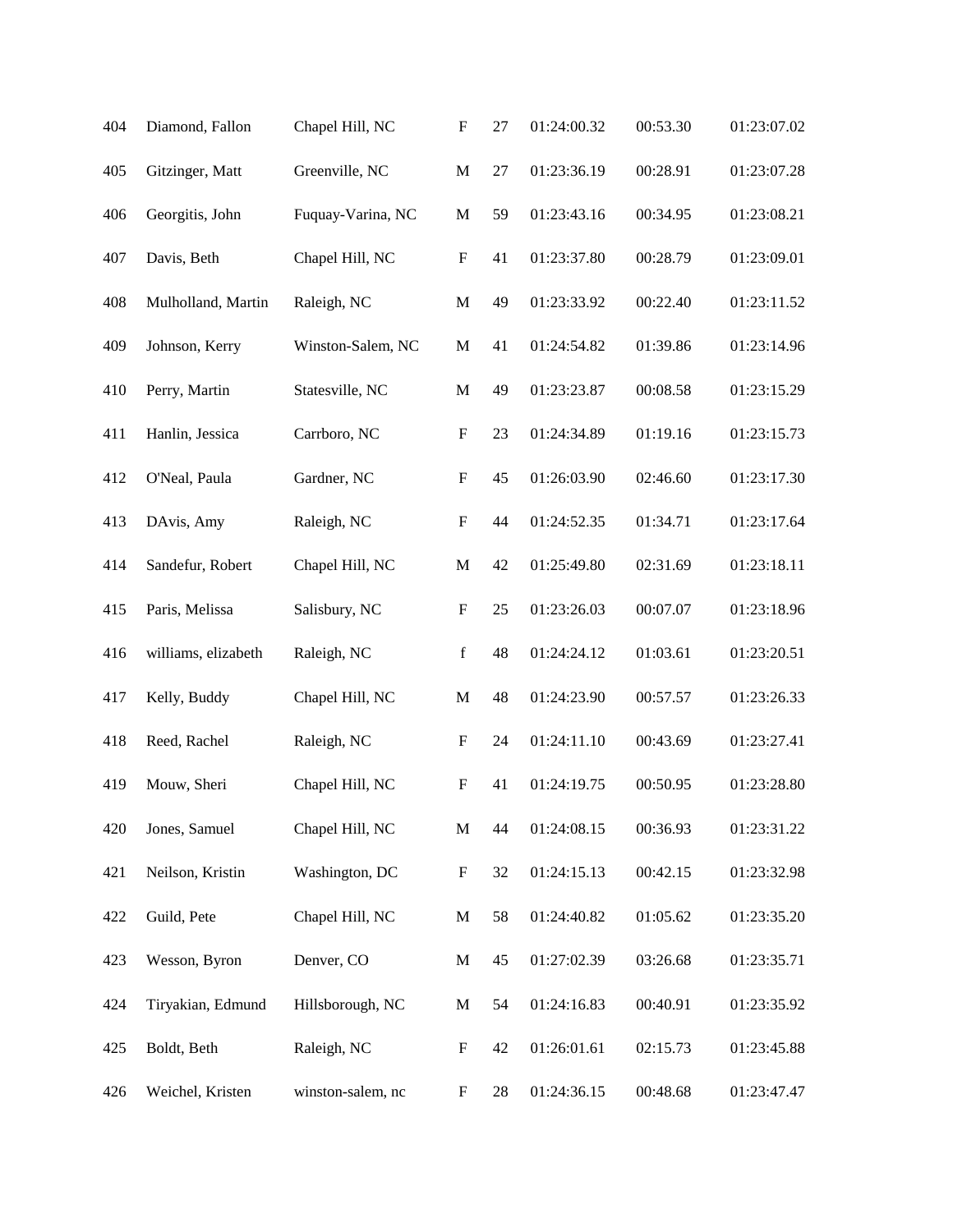| 427 | Cave, Roger                     | Cary, NC          | $\mathbf M$               | 27 | 01:25:12.62 | 01:22.80 | 01:23:49.82 |
|-----|---------------------------------|-------------------|---------------------------|----|-------------|----------|-------------|
| 428 | Georgiades, Amanda              | Sarasota, FL      | $\boldsymbol{\mathrm{F}}$ | 44 | 01:24:49.83 | 00:58.49 | 01:23:51.34 |
| 429 | McKnight, Shawn                 | CARY, NC          | $\mathbf M$               | 34 | 01:24:31.20 | 00:37.98 | 01:23:53.22 |
| 430 | Lambropoulos, Yanni             | Durham, NC        | M                         | 44 | 01:25:56.64 | 02:01.84 | 01:23:54.80 |
| 431 | goley, april                    | Durham, NC        | $\mathbf f$               | 31 | 01:25:57.61 | 02:02.70 | 01:23:54.91 |
| 432 | Cunningham, Tyler               | Raleigh, NC       | $\boldsymbol{\mathrm{F}}$ | 34 | 01:24:37.14 | 00:41.37 | 01:23:55.77 |
| 433 | Trask III, Roland               | Winston-Salem, NC | $\mathbf M$               | 34 | 01:24:46.61 | 00:48.99 | 01:23:57.62 |
| 434 | Kelley, Brook                   | Greensboro, NC    | $\boldsymbol{\mathrm{F}}$ | 36 | 01:24:37.13 | 00:39.19 | 01:23:57.94 |
| 435 | Maultsby, Terri                 | Greensboro, NC    | $\boldsymbol{\mathrm{F}}$ | 38 | 01:24:45.01 | 00:42.71 | 01:24:02.30 |
| 436 | Young, Timothy                  | Durham, NC        | $\mathbf M$               | 33 | 01:24:02.32 |          | 01:24:02.32 |
| 437 | Rogers, Karen                   | Charlotte, NC     | $\boldsymbol{\mathrm{F}}$ | 27 | 01:27:02.07 | 02:55.35 | 01:24:06.72 |
| 438 | Lieb, Jason                     | Carrboro, NC      | $\mathbf M$               | 37 | 01:24:20.23 | 00:13.33 | 01:24:06.90 |
| 439 | Bowman, Mark                    | Greenville, NC    | $\mathbf M$               | 53 | 01:24:17.85 | 00:10.45 | 01:24:07.40 |
| 440 | hinderliter, judith             | Chapel Hill, NC   | $\boldsymbol{F}$          | 53 | 01:24:30.55 | 00:21.70 | 01:24:08.85 |
| 441 | Klatte, Gretchen                | Carrboro, NC      | $\boldsymbol{\mathrm{F}}$ | 24 | 01:25:27.54 | 01:16.75 | 01:24:10.79 |
| 442 | Murray, Charles                 | CARY, NC          | $\mathbf M$               | 50 | 01:25:17.39 | 01:06.52 | 01:24:10.87 |
| 443 | Frothingham, Richard Durham, NC |                   | $\mathbf M$               | 53 | 01:24:48.44 | 00:33.27 | 01:24:15.17 |
| 444 | Fortner, Dionne                 | Clayton, NC       | $\boldsymbol{\mathrm{F}}$ | 40 | 01:24:34.25 | 00:18.39 | 01:24:15.86 |
| 445 | kloempken, Nicomi               | Apex, NC          | $\boldsymbol{\mathrm{F}}$ | 38 | 01:25:10.44 | 00:51.46 | 01:24:18.98 |
| 446 | COOK, JACLYN                    | Apex, NC          | $\boldsymbol{F}$          | 27 | 01:24:42.01 | 00:22.80 | 01:24:19.21 |
| 447 | Dinola, Tony                    | Charlotte, NC     | ${\bf m}$                 | 26 | 01:25:06.43 | 00:44.13 | 01:24:22.30 |
| 448 | Sharpless, Norman               | Chapel Hill, NC   | M                         | 43 | 01:24:38.51 | 00:13.98 | 01:24:24.53 |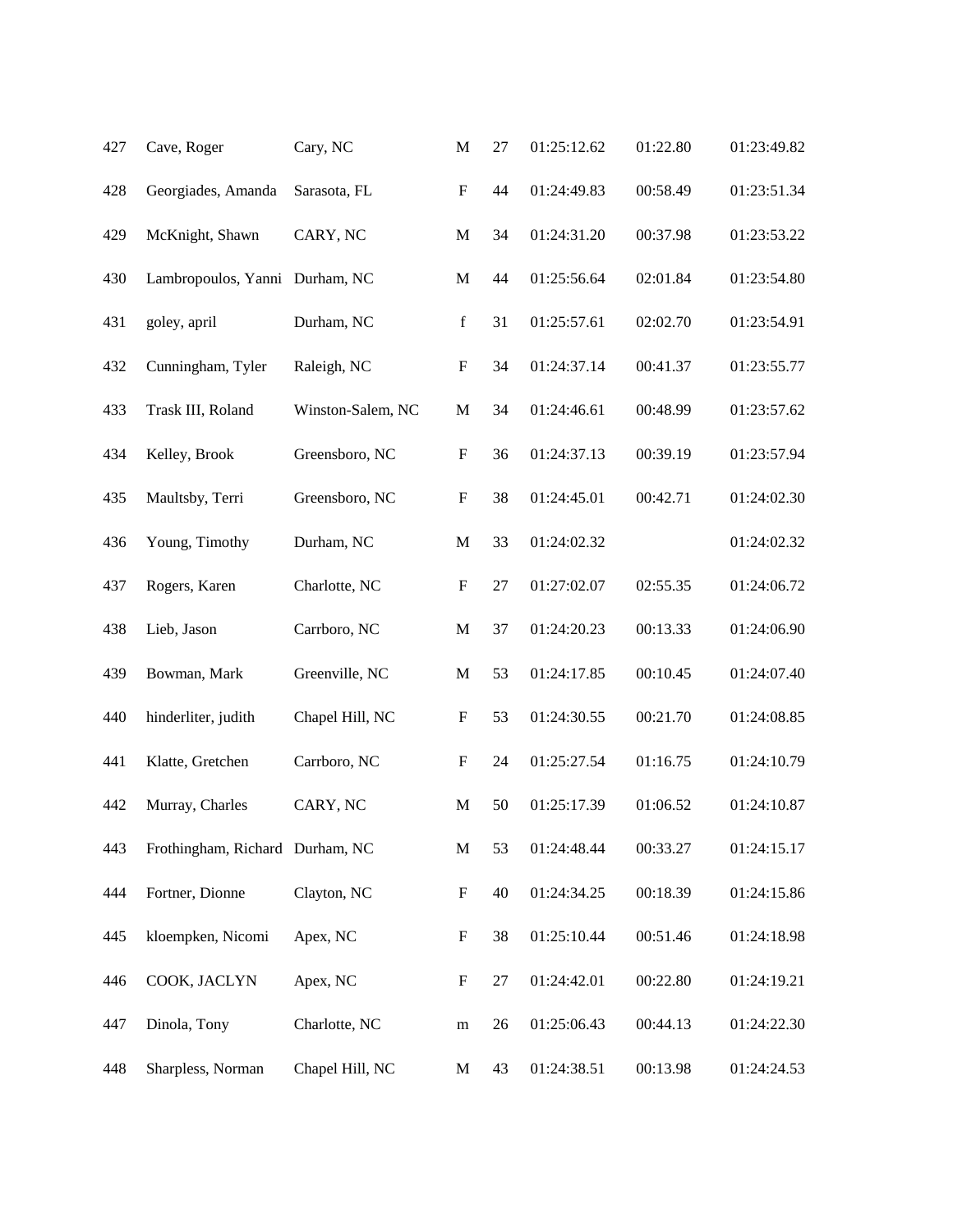| 449 | Anderson, Joey       | Zebulon, NC              | $\mathbf M$               | 54 | 01:25:09.97 | 00:44.80 | 01:24:25.17 |
|-----|----------------------|--------------------------|---------------------------|----|-------------|----------|-------------|
| 450 | Moser, Emily         | Charlotte NC 28209, NC F |                           | 24 | 01:25:14.18 | 00:46.63 | 01:24:27.55 |
| 451 | Werner, Karla        | Gardner, NC              | $\boldsymbol{\mathrm{F}}$ | 50 | 01:25:10.89 | 00:41.29 | 01:24:29.60 |
| 452 | whetstone, stephanie | DURHAM, NC               | $\boldsymbol{\mathrm{F}}$ | 41 | 01:25:11.84 | 00:40.18 | 01:24:31.66 |
| 453 | Howard, Brian        | Raleigh, NC              | $\mathbf M$               | 37 | 01:25:14.98 | 00:42.86 | 01:24:32.12 |
| 454 | Baldwin, Stephanie   | Washington, DC           | $\boldsymbol{\mathrm{F}}$ | 38 | 01:25:11.17 | 00:38.70 | 01:24:32.47 |
| 455 | Vogel, Roxanne       | Raleigh, NC              | $\boldsymbol{\mathrm{F}}$ | 24 | 01:25:05.15 | 00:31.19 | 01:24:33.96 |
| 456 | Komada, Mike         | Chapel Hill, NC          | $\mathbf M$               | 42 | 01:24:48.77 | 00:14.41 | 01:24:34.36 |
| 457 | McGregor, Emily      | Hillsborough, NC         | $\boldsymbol{\mathrm{F}}$ | 30 | 01:28:01.71 | 03:27.22 | 01:24:34.49 |
| 458 | Edwards, Pearse      | Raleigh, NC              | $\mathbf M$               | 40 | 01:25:37.33 | 01:01.80 | 01:24:35.53 |
| 459 | Rose, Josh           | Chapel Hill, NC          | $\mathbf M$               | 45 | 01:25:20.16 | 00:40.15 | 01:24:40.01 |
| 460 | Voshell, Joe         | Durham, NC               | $\mathbf{M}$              | 52 | 01:25:36.55 | 00:51.84 | 01:24:44.71 |
| 461 | Harris, Tammy        | Reidsville, NC           | $\boldsymbol{\mathrm{F}}$ | 44 | 01:25:49.67 | 01:02.71 | 01:24:46.96 |
| 462 | frack, seth          | Winston Salem, NC        | $\mathbf M$               | 29 | 01:26:38.95 | 01:51.49 | 01:24:47.46 |
| 463 | Stoertz, Aaron       | DURHAM, NC               | $\mathbf{M}$              | 28 | 01:26:38.49 | 01:47.93 | 01:24:50.56 |
| 464 | Hepps, Russell       | Raleigh, NC              | $\mathbf{M}$              | 46 | 01:26:14.12 | 01:21.74 | 01:24:52.38 |
| 465 | Brown, Betsy         | Raleigh, NC              | $\boldsymbol{\mathrm{F}}$ | 37 | 01:24:53.35 |          | 01:24:53.35 |
| 466 | osborn, judy         | Charlotte NC 28209, NC F |                           | 57 | 01:25:12.40 | 00:18.78 | 01:24:53.62 |
| 467 | Hooks, Elizabeth     | Morrisville, NC          | $\boldsymbol{F}$          | 35 | 01:25:41.77 | 00:45.61 | 01:24:56.16 |
| 468 | Van Sant, Laura      | Chapel Hill, NC          | F                         | 43 | 01:25:48.80 | 00:50.61 | 01:24:58.19 |
| 469 | Landes, James        | Clemmons, NC             | $\mathbf{M}$              | 16 | 01:27:45.27 | 02:42.73 | 01:25:02.54 |
| 470 | Brady, Melissa       | Chapel Hill, NC          | $\boldsymbol{F}$          | 25 | 01:25:28.17 | 00:25.44 | 01:25:02.73 |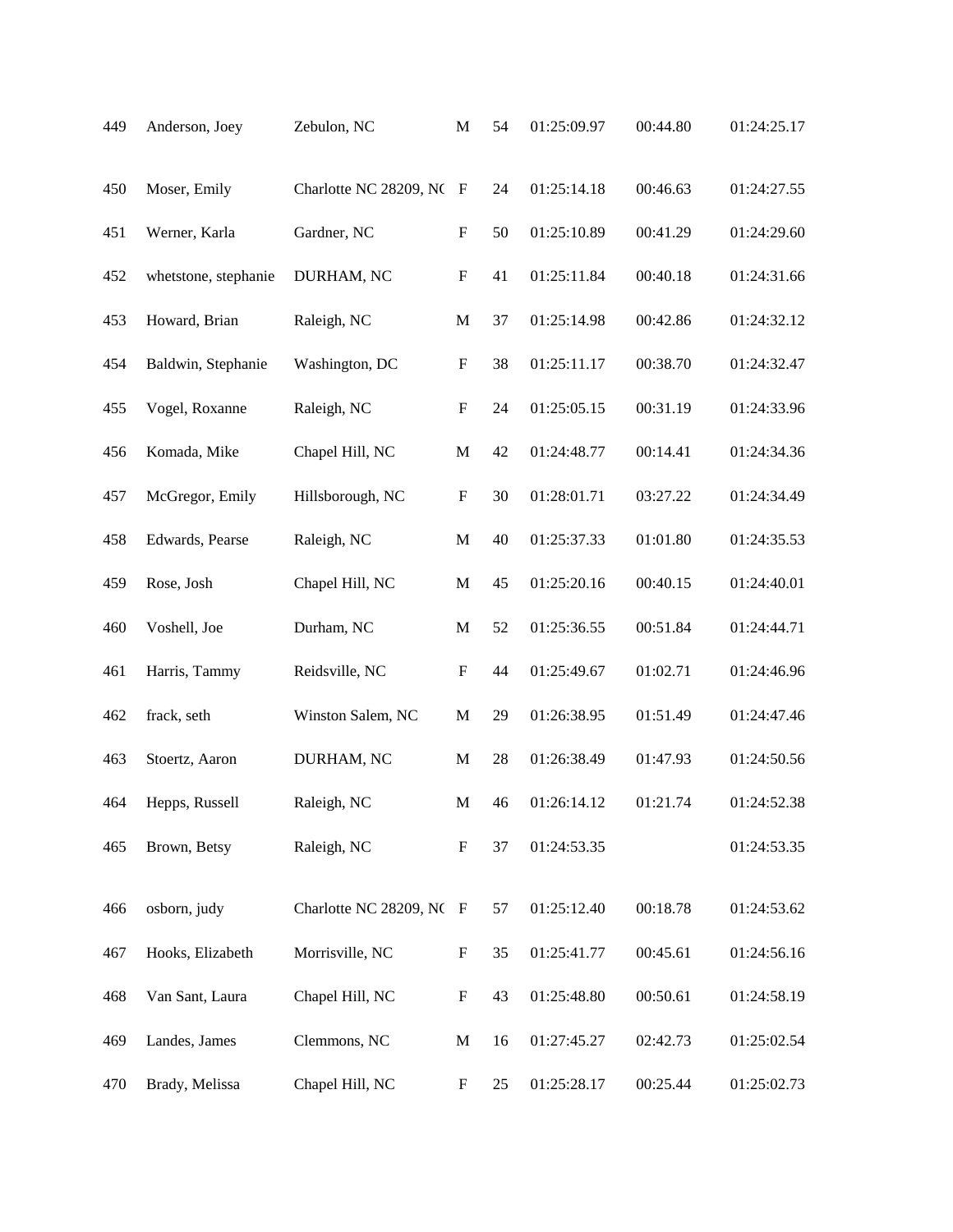| 471 | Cozart, Jennifer                   | Charlotte, NC         | $\boldsymbol{\mathrm{F}}$ | 35 | 01:28:50.88 | 03:47.98 | 01:25:02.90 |
|-----|------------------------------------|-----------------------|---------------------------|----|-------------|----------|-------------|
| 472 | HIGGINS, DAWN                      | Winterville, NC       | ${\bf F}$                 | 36 | 01:26:55.41 | 01:50.55 | 01:25:04.86 |
| 473 | Woodroof, Alisha                   | Raleigh, NC           | $\boldsymbol{\mathrm{F}}$ | 38 | 01:25:40.77 | 00:34.78 | 01:25:05.99 |
| 474 | McCloy, Emily                      | Chapel Hill, NC       | $\boldsymbol{\mathrm{F}}$ | 26 | 01:27:12.96 | 02:06.40 | 01:25:06.56 |
| 475 | Oliver, Jessica                    | Chapel Hill, NC       | ${\bf F}$                 | 25 | 01:25:38.07 | 00:29.71 | 01:25:08.36 |
| 476 | Bowen, Katie                       | Chapel Hill, NC       | $\mathbf f$               | 22 | 01:25:45.77 | 00:37.22 | 01:25:08.55 |
| 477 | Britt, Tracy                       | <b>BURLINGTON, NC</b> | $\boldsymbol{\mathrm{F}}$ | 26 | 01:28:24.07 | 03:15.13 | 01:25:08.94 |
| 478 | McGee, Joshua                      | Cary, NC              | $\mathbf M$               | 32 | 01:26:43.78 | 01:32.78 | 01:25:11.00 |
| 479 | Gibson, Will                       | Davidson, NC          | $\mathbf M$               | 34 | 01:26:57.10 | 01:43.19 | 01:25:13.91 |
| 480 | Farer, Sabine                      | Chapel Hill, NC       | $\boldsymbol{\mathrm{F}}$ | 38 | 01:26:00.61 | 00:46.34 | 01:25:14.27 |
| 481 | Bresky, Carole Lee                 | Pittsboro, NC         | $\boldsymbol{\mathrm{F}}$ | 55 | 01:25:41.77 | 00:23.98 | 01:25:17.79 |
| 482 | Uttridge, Mark                     | Raleigh, NC           | $\mathbf M$               | 39 | 01:27:36.83 | 02:15.58 | 01:25:21.25 |
| 483 | Berkoff, David                     | Chapel Hill, NC       | $\mathbf M$               | 39 | 01:26:12.22 | 00:45.80 | 01:25:26.42 |
| 484 | Rudolph, Jennifer                  | WAKE FOREST, NC       | $\boldsymbol{\mathrm{F}}$ | 40 | 01:25:55.63 | 00:25.14 | 01:25:30.49 |
| 485 | Wingfield, Leigh Ann Nashville, NC |                       | $\boldsymbol{\mathrm{F}}$ | 37 | 01:26:15.44 | 00:44.09 | 01:25:31.35 |
| 486 | Ruterbories, Matthew               | Raleigh, NC           | $\mathbf M$               | 18 | 01:26:45.62 | 01:13.98 | 01:25:31.64 |
| 487 | Blakey, Shannon                    | Chapel Hill, NC       | $\boldsymbol{\mathrm{F}}$ | 19 | 01:26:13.21 | 00:37.82 | 01:25:35.39 |
| 488 | Marshall, Michelle                 | Greensboro, NC        | $\boldsymbol{\mathrm{F}}$ | 40 | 01:26:12.40 | 00:33.10 | 01:25:39.30 |
| 489 | Fischetti, John                    | Wilmington, NC        | M                         | 52 | 01:25:54.03 | 00:13.46 | 01:25:40.57 |
| 490 | Ruscello, Heather                  | Raleigh, NC           | $\boldsymbol{F}$          | 29 | 01:27:01.25 | 01:18.43 | 01:25:42.82 |
| 491 | Thomas, Jody                       | Chapel Hill, NC       | $\mathbf M$               | 39 | 01:26:19.93 | 00:36.92 | 01:25:43.01 |
| 492 | Davis, Sonia                       | Chapel Hill, NC       | $\boldsymbol{\mathrm{F}}$ | 43 | 01:26:20.32 | 00:36.69 | 01:25:43.63 |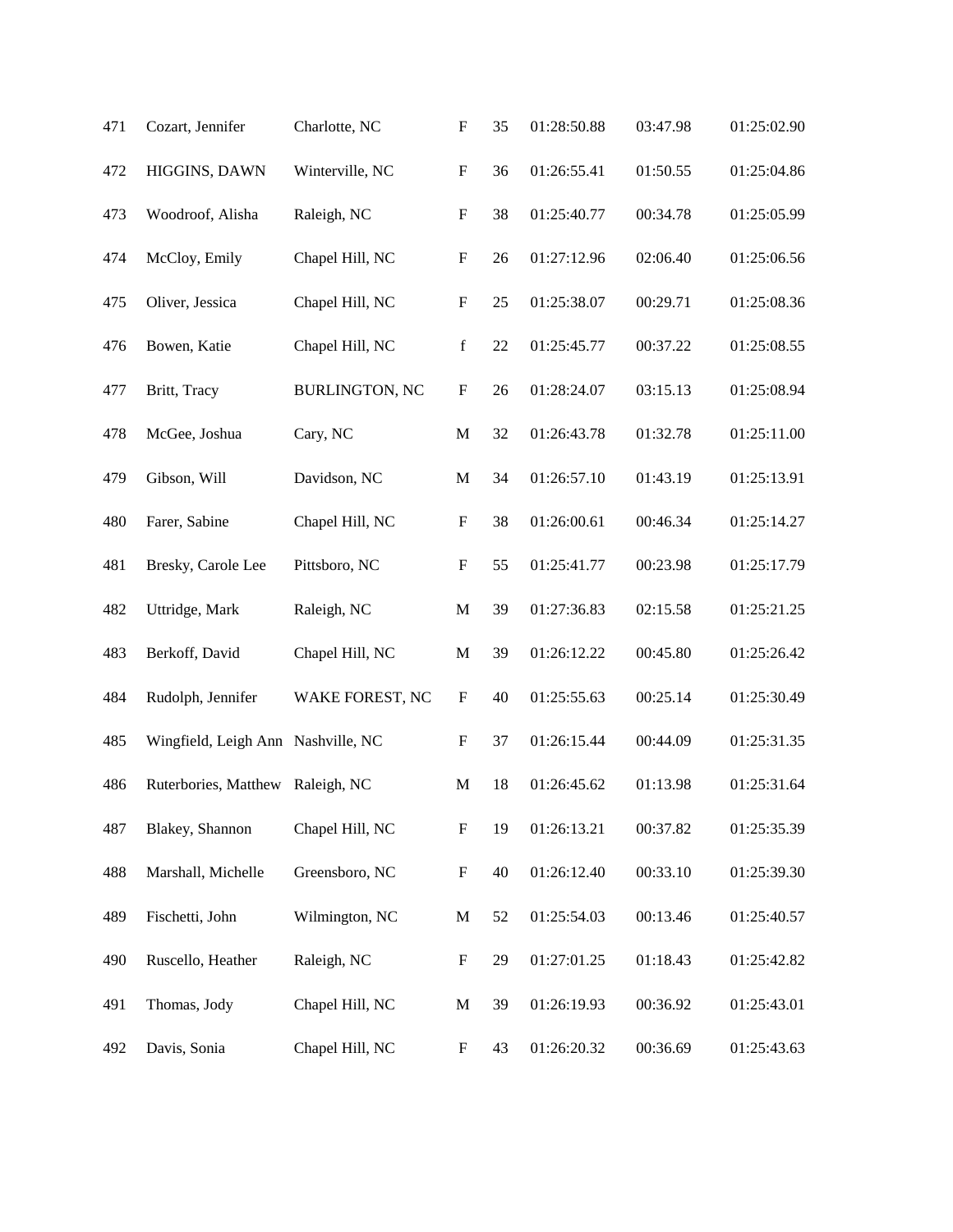| 493 | Knox, Thomas      | Charlotte NC 28209, NC M |                           | 37 | 01:27:25.91 | 01:39.07 | 01:25:46.84 |
|-----|-------------------|--------------------------|---------------------------|----|-------------|----------|-------------|
| 494 | uttridge, jill    | Raleigh, NC              | $\boldsymbol{\mathrm{F}}$ | 38 | 01:28:04.01 | 02:15.96 | 01:25:48.05 |
| 495 | Bowling, Frankie  | Hurdle Mills, NC         | $\mathbf M$               | 35 | 01:28:53.72 | 03:01.31 | 01:25:52.41 |
| 496 | Gibbs, Camille    | Raleigh, NC              | $\boldsymbol{\mathrm{F}}$ | 37 | 01:28:13.05 | 02:16.60 | 01:25:56.45 |
| 497 | Eldred, Tracy     | Carrboro, NC             | $\boldsymbol{\mathrm{F}}$ | 39 | 01:26:36.55 | 00:39.35 | 01:25:57.20 |
| 498 | Phillips, J       | Chapel Hill, NC          | $\mathbf M$               | 56 | 01:26:50.36 | 00:50.27 | 01:26:00.09 |
| 499 | chen, nancy       | Raleigh, NC              | $\boldsymbol{\mathrm{F}}$ | 24 | 01:27:31.87 | 01:28.86 | 01:26:03.01 |
| 500 | Wright, Patrick   | greensboro, NC           | M                         | 53 | 01:27:58.93 | 01:49.66 | 01:26:09.27 |
| 501 | Sanders, Jason    | Gastonia, NC             | M                         | 37 | 01:26:45.63 | 00:35.62 | 01:26:10.01 |
| 502 | Feinstein, Scott  | Chapel Hill, NC          | $\mathbf M$               | 39 | 01:26:54.28 | 00:42.90 | 01:26:11.38 |
| 503 | Nieman, Jeff      | Hillsborough, NC         | $\mathbf M$               | 33 | 01:27:28.25 | 01:16.34 | 01:26:11.91 |
| 504 | blanchard, dennis | Hope Mills, NC           | $\mathbf M$               | 36 | 01:27:43.09 | 01:30.58 | 01:26:12.51 |
| 505 | Evans, Dionne     | Greenville, NC           | $\boldsymbol{\mathrm{F}}$ | 38 | 01:28:51.34 | 02:38.74 | 01:26:12.60 |
| 506 | Sanders, Adam     | Durham, NC               | $\mathbf{M}$              | 23 | 01:29:10.94 | 02:57.04 | 01:26:13.90 |
| 507 | Moore, Amanda     | Raleigh, NC              | $\mathbf F$               | 37 | 01:28:48.24 | 02:34.05 | 01:26:14.19 |
| 508 | Lareau, Stephen   | Carrboro, NC             | M                         | 23 | 01:27:19.70 | 01:00.70 | 01:26:19.00 |
| 509 | Dimsdale, Callie  | Durham, NC               | $\boldsymbol{\mathrm{F}}$ | 23 | 01:28:21.57 | 02:01.94 | 01:26:19.63 |
| 510 | Sept, Susan       | Chapel Hill, NC          | $\boldsymbol{\mathrm{F}}$ | 44 | 01:27:49.92 | 01:27.39 | 01:26:22.53 |
| 511 | Hogan, Jill       | Charlotte, NC            | $\boldsymbol{\mathrm{F}}$ | 31 | 01:28:50.52 | 02:26.51 | 01:26:24.01 |
| 512 | DeSue, John       | Chapel Hill, NC          | $\mathbf M$               | 40 | 01:27:08.74 | 00:44.72 | 01:26:24.02 |
| 513 | Streck, Erika     | Durham, NC               | $\boldsymbol{F}$          | 29 | 01:27:34.30 | 01:08.86 | 01:26:25.44 |
| 514 | Washburn, Logan   | Durham, NC               | $\boldsymbol{F}$          | 28 | 01:27:19.06 | 00:51.73 | 01:26:27.33 |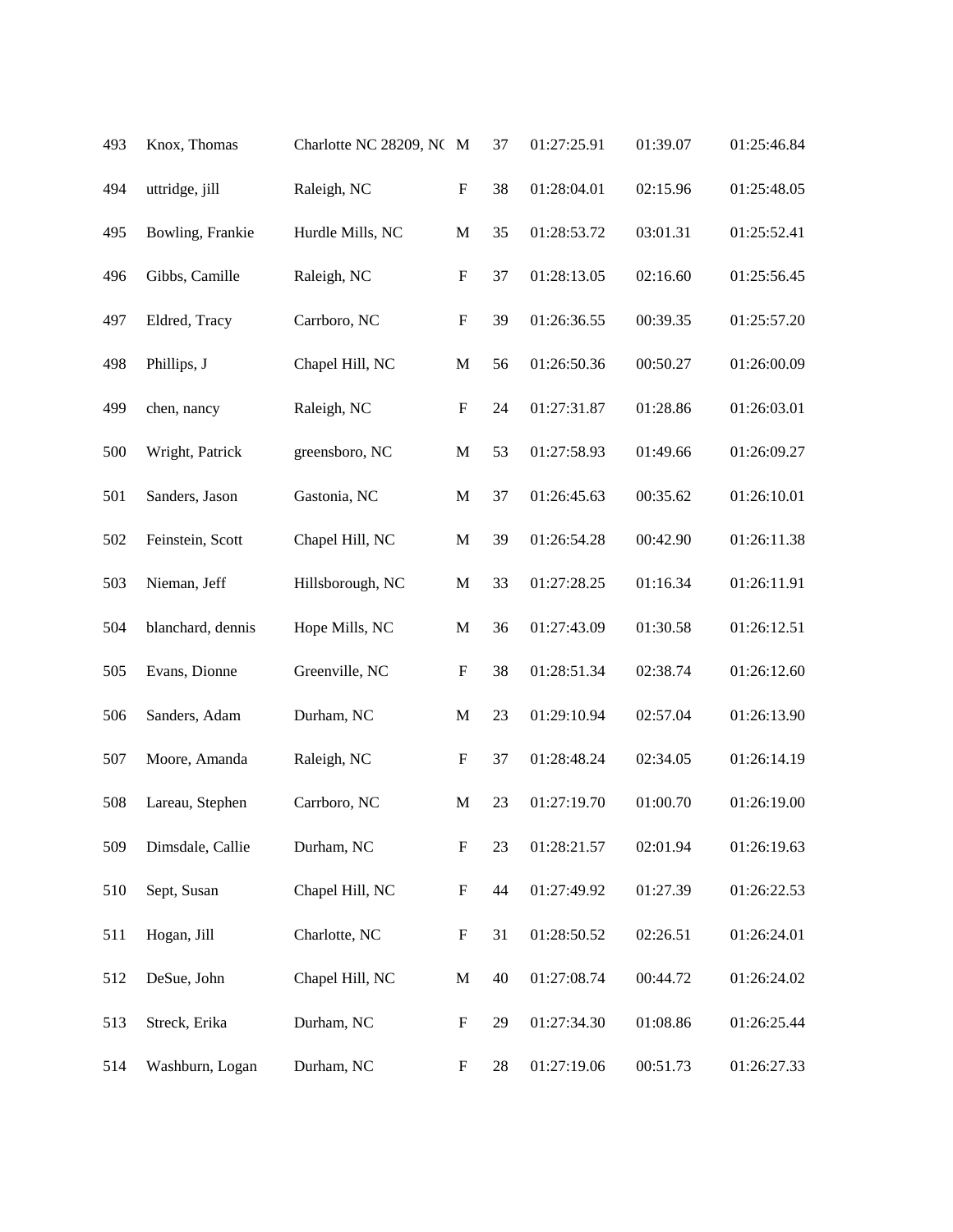| 515 | Szymusiak, Jaime    | Raleigh, NC       | $\boldsymbol{\mathrm{F}}$ | 32 | 01:28:41.92 | 02:11.14 | 01:26:30.78 |
|-----|---------------------|-------------------|---------------------------|----|-------------|----------|-------------|
| 516 | Tomlin, Carrie      | Greensboro, NC    | $\boldsymbol{\mathrm{F}}$ | 39 | 01:27:25.24 | 00:54.30 | 01:26:30.94 |
| 517 | Patterson, Jane     | Raleigh, NC       | $\boldsymbol{\mathrm{F}}$ | 46 | 01:27:24.88 | 00:53.90 | 01:26:30.98 |
| 518 | Vernon-Halus, Angie | Clemmons, NC      | $\boldsymbol{\mathrm{F}}$ | 40 | 01:29:18.83 | 02:46.66 | 01:26:32.17 |
| 519 | Iacono, Stacey      | Pittsboro, NC     | $\boldsymbol{\mathrm{F}}$ | 43 | 01:28:12.05 | 01:39.85 | 01:26:32.20 |
| 520 | Halus, Eric         | Clemmons, NC      | $\mathbf M$               | 39 | 01:29:19.76 | 02:46.69 | 01:26:33.07 |
| 521 | Tracy, Kevin        | Cary, NC          | M                         | 32 | 01:26:47.25 | 00:13.62 | 01:26:33.63 |
| 522 | Leblanc, Luc        | Durham, NC        | $\mathbf M$               | 50 | 01:28:47.70 | 02:11.06 | 01:26:36.64 |
| 523 | Allen, Jeffery      | Hillsborough, NC  | $\mathbf M$               | 43 | 01:29:00.79 | 02:23.43 | 01:26:37.36 |
| 524 | Jacob, Debbie       | Winston-Salem, NC | $\boldsymbol{\mathrm{F}}$ | 50 | 01:28:28.92 | 01:50.60 | 01:26:38.32 |
| 525 | Kelly, James        | Chapel Hill, NC   | $\mathbf M$               | 25 | 01:27:03.15 | 00:24.66 | 01:26:38.49 |
| 526 | Mackey, Christine   | Raleigh, NC       | $\boldsymbol{\mathrm{F}}$ | 44 | 01:27:59.20 | 01:20.46 | 01:26:38.74 |
| 527 | johnson, michelle   | Chapel Hill, NC   | $\mathbf F$               | 41 | 01:27:59.52 | 01:20.69 | 01:26:38.83 |
| 528 | McCall, Kelly       | Chapel Hill, NC   | $\boldsymbol{\mathrm{F}}$ | 35 | 01:27:21.46 | 00:39.84 | 01:26:41.62 |
| 529 | raye, donna         | Pinehurst, NC     | $\boldsymbol{\mathrm{F}}$ | 40 | 01:27:23.10 | 00:40.21 | 01:26:42.89 |
| 530 | Kluttz, Cindy       | Winston-Salem, NC | $\mathbf F$               | 35 | 01:27:23.31 | 00:39.62 | 01:26:43.69 |
| 531 | bryant jr, ken      | Greenville, NC    | $\mathbf M$               | 59 | 01:27:41.70 | 00:56.69 | 01:26:45.01 |
| 532 | Barrios, Lucy       | Carrboro, NC      | $\boldsymbol{F}$          | 24 | 01:28:03.40 | 01:16.92 | 01:26:46.48 |
| 533 | Carey, Jeremiah     | Raleigh, NC       | $\mathbf M$               | 34 | 01:28:28.81 | 01:41.42 | 01:26:47.39 |
| 534 | Lichty, Clayton     | Clemmons, NC      | $\mathbf M$               | 33 | 01:27:29.11 | 00:41.21 | 01:26:47.90 |
| 535 | Crane, David        | Alexandria, VA    | $\mathbf M$               | 59 | 01:27:37.41 | 00:48.91 | 01:26:48.50 |
| 536 | Adams, Sonya        | Chapel Hill, NC   | $\boldsymbol{\mathrm{F}}$ | 25 | 01:28:50.54 | 02:01.72 | 01:26:48.82 |
| 537 | blunden, brent      | Chapel Hill, NC   | ${\bf m}$                 | 46 | 01:30:01.17 | 03:06.26 | 01:26:54.91 |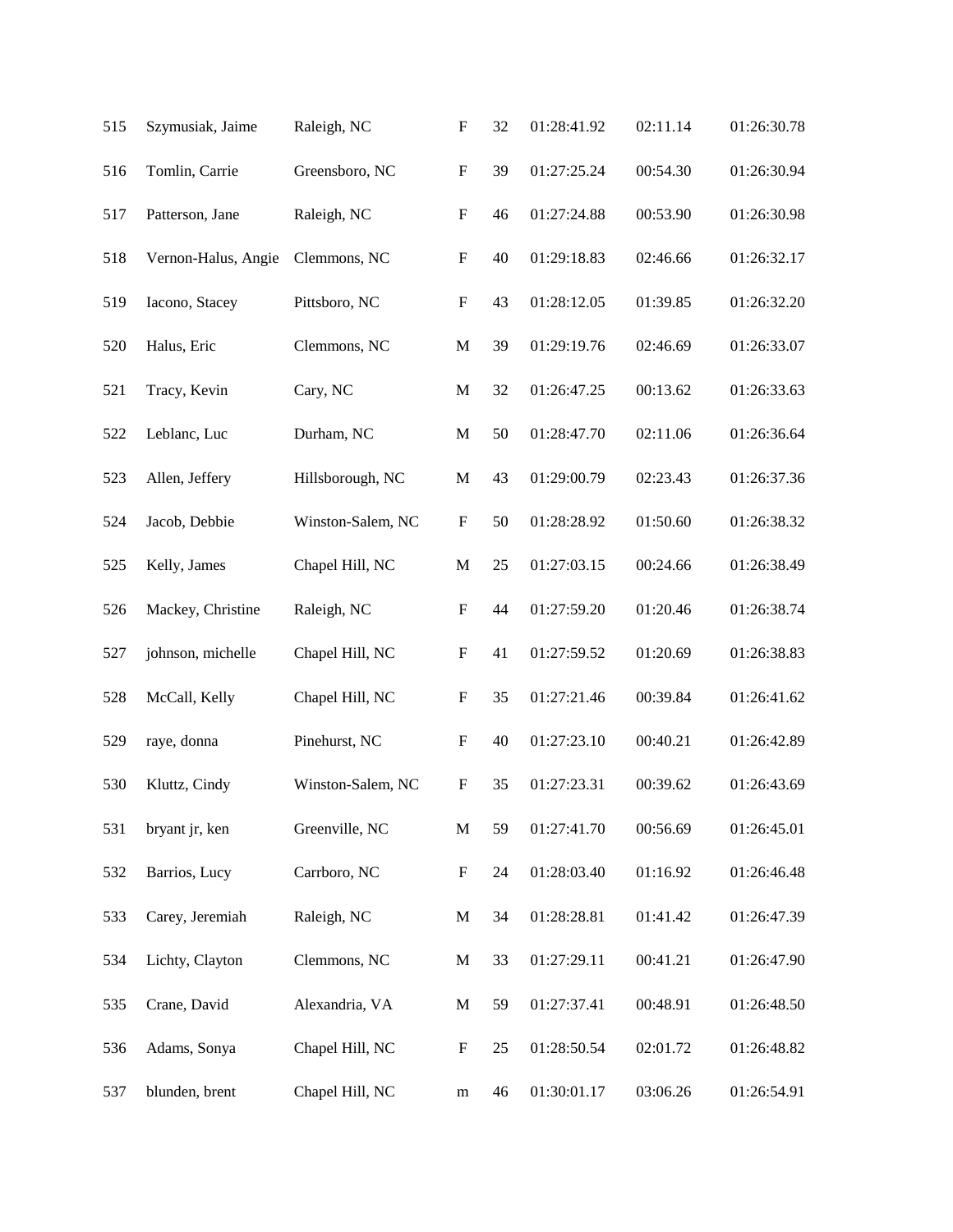| 538 | Miner, Butch                         | Durham, NC                             | $\mathbf M$               | 45     | 01:27:49.13 | 00:54.06 | 01:26:55.07 |
|-----|--------------------------------------|----------------------------------------|---------------------------|--------|-------------|----------|-------------|
| 539 | Pedersen, Susan                      | Chapel Hill, NC                        | ${\bf F}$                 | 42     | 01:27:54.35 | 00:56.42 | 01:26:57.93 |
| 540 | Lafleur, Jennifer                    | Durham, NC                             | $\boldsymbol{\mathrm{F}}$ | 31     | 01:30:18.28 | 03:19.84 | 01:26:58.44 |
| 541 | chillon, palma                       | Carrboro, NC                           | $\mathbf f$               | 33     | 01:27:54.40 | 00:53.23 | 01:27:01.17 |
| 542 | Palmer, Scott                        | Raleigh, NC                            | $\mathbf M$               | 26     | 01:28:59.24 | 01:57.61 | 01:27:01.63 |
| 543 |                                      | Michael-Shetley, Paige WAKE FOREST, NC | $\mathbf M$               | 24     | 01:27:47.00 | 00:44.23 | 01:27:02.77 |
| 544 | Farrell, James                       | Cary, NC                               | $\mathbf M$               | 42     | 01:28:25.80 | 01:22.23 | 01:27:03.57 |
| 545 | Kurt, Mark                           | Carrboro, NC                           | $\mathbf M$               | 31     | 01:27:42.80 | 00:38.81 | 01:27:03.99 |
| 546 | Searles, Michael                     | Raleigh, NC                            | $\mathbf M$               | 23     | 01:30:08.39 | 03:03.49 | 01:27:04.90 |
| 547 | Crandall, Alisha                     | Raleigh, NC                            | $\boldsymbol{F}$          | 24     | 01:30:08.28 | 03:03.38 | 01:27:04.90 |
| 548 | Link, Tracy                          | Carrboro, NC                           | $\boldsymbol{\mathrm{F}}$ | 41     | 01:28:28.77 | 01:23.30 | 01:27:05.47 |
| 549 | Donovan, Michael                     | RALEIGH, NC                            | $\mathbf M$               | 39     | 01:30:15.83 | 03:09.98 | 01:27:05.85 |
| 550 | Friesen, Rebekah                     | Durham, NC                             | $\boldsymbol{\mathrm{F}}$ | $27\,$ | 01:28:14.76 | 01:07.50 | 01:27:07.26 |
| 551 | Mullis, Caroline                     | Carrboro, NC                           | $\boldsymbol{\mathrm{F}}$ | 20     | 01:28:19.68 | 01:10.98 | 01:27:08.70 |
| 552 | Nicholson, Kevin                     | Raleigh, NC                            | M                         | 34     | 01:30:13.45 | 03:04.54 | 01:27:08.91 |
| 553 | Waite, Lindsey                       | Raleigh, NC                            | ${\bf F}$                 | 31     | 01:28:16.19 | 01:07.23 | 01:27:08.96 |
| 554 | Dunston, Jennifer                    | Raleigh, NC                            | $\boldsymbol{\mathrm{F}}$ | 34     | 01:27:57.18 | 00:48.04 | 01:27:09.14 |
| 555 | Welch, Matt                          | Chapel Hill, NC                        | $\mathbf M$               | 41     | 01:28:26.20 | 01:14.19 | 01:27:12.01 |
| 556 | Disser, Brooke                       | Carrboro, NC                           | $\boldsymbol{F}$          | 27     | 01:29:27.82 | 02:15.52 | 01:27:12.30 |
| 557 | Logan, Molly                         | Raleigh, NC                            | $\boldsymbol{F}$          | 28     | 01:28:11.05 | 00:58.51 | 01:27:12.54 |
| 558 | Aufdenspring, Robert Chapel Hill, NC |                                        | $\mathbf{M}$              | 40     | 01:28:26.00 | 01:13.38 | 01:27:12.62 |
| 559 | Valentine, Jason                     | Durham, NC                             | M                         | 31     | 01:28:09.93 | 00:55.52 | 01:27:14.41 |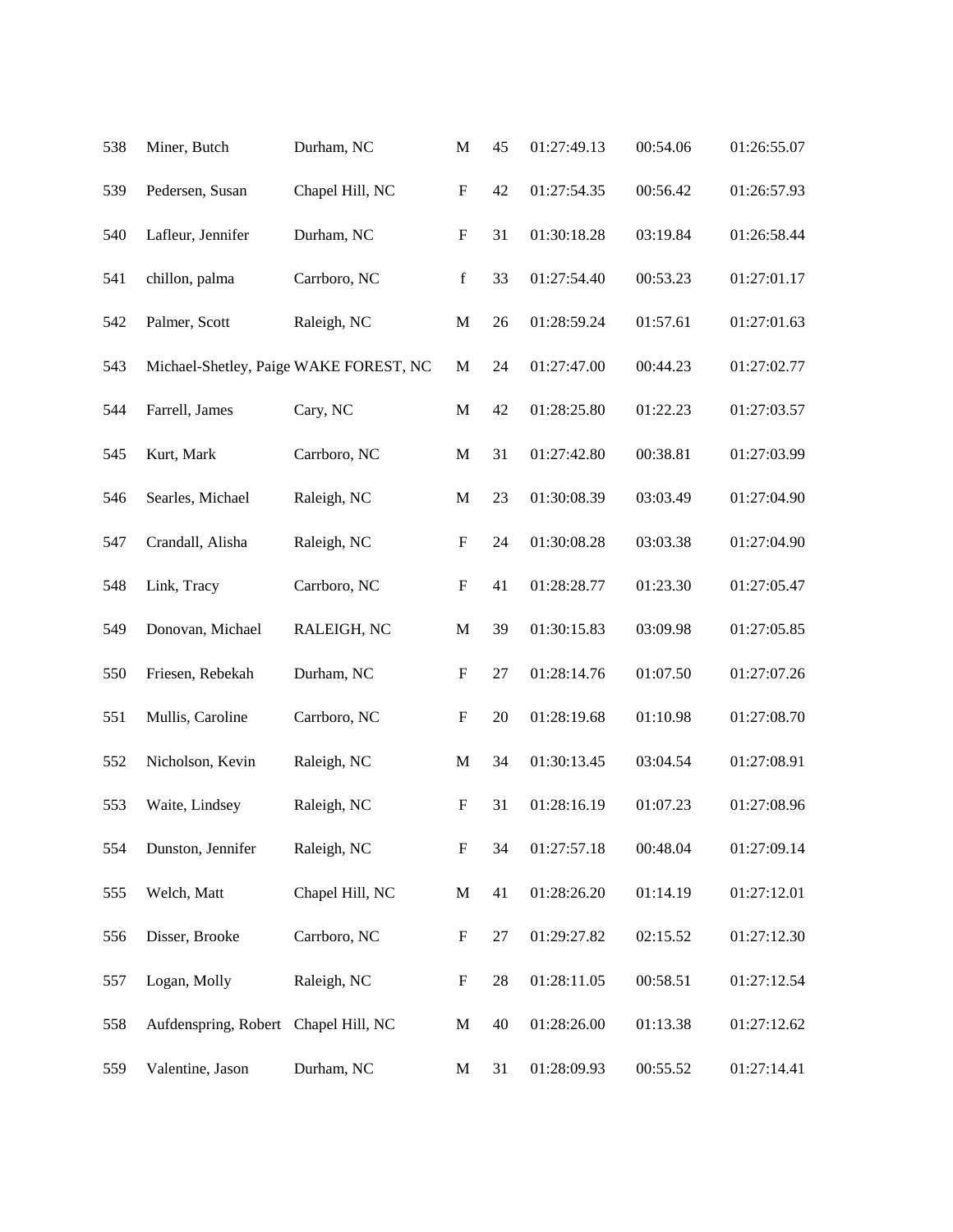| 560 | Bashaw, Stan         | Cary, NC          | $\mathbf M$               | 50     | 01:29:10.68 | 01:52.73 | 01:27:17.95 |
|-----|----------------------|-------------------|---------------------------|--------|-------------|----------|-------------|
| 561 | Calingo, Ashley      | Durham, NC        | $\boldsymbol{\mathrm{F}}$ | 26     | 01:28:10.05 | 00:51.49 | 01:27:18.56 |
| 562 | Weaver, Matthew      | Durham, NC        | $\mathbf M$               | 31     | 01:28:30.94 | 01:11.97 | 01:27:18.97 |
| 563 | McKee, Brad          | Hillsborough, NC  | $\mathbf M$               | 36     | 01:28:29.91 | 01:10.68 | 01:27:19.23 |
| 564 | Vejvoda, Deanna      | Chapel Hill, NC   | $\boldsymbol{\mathrm{F}}$ | $27\,$ | 01:29:39.55 | 02:17.39 | 01:27:22.16 |
| 565 | Passman, Ana         | Raleigh, NC       | ${\bf F}$                 | 43     | 01:28:07.10 | 00:42.70 | 01:27:24.40 |
| 566 | Wolak, Jessica       | WAKE FOREST, NC   | $\boldsymbol{\mathrm{F}}$ | 33     | 01:28:39.71 | 01:12.75 | 01:27:26.96 |
| 567 | Leva, Hi             | Morrisville, NC   | $\mathbf M$               | 37     | 01:30:07.08 | 02:38.47 | 01:27:28.61 |
| 568 | Mazzocchi, Jay       | Chapel Hill, NC   | $\mathbf M$               | 50     | 01:29:09.39 | 01:38.19 | 01:27:31.20 |
| 569 | Hines, Robert        | Holly Springs, NC | $\mathbf M$               | 38     | 01:28:31.99 | 01:00.66 | 01:27:31.33 |
| 570 | Sedam, Christine     | Chapel Hill, NC   | $\boldsymbol{\mathrm{F}}$ | 39     | 01:28:06.45 | 00:34.82 | 01:27:31.63 |
| 571 | leversedge, kimberly | Durham, NC        | $\boldsymbol{\mathrm{F}}$ | 40     | 01:28:29.49 | 00:57.05 | 01:27:32.44 |
| 572 | Brody, Seth          | Chapel Hill, NC   | $\mathbf M$               | 43     | 01:28:25.00 | 00:49.24 | 01:27:35.76 |
| 573 | Labbato, Nicole      | Raleigh, NC       | $\boldsymbol{\mathrm{F}}$ | 28     | 01:29:43.97 | 02:07.10 | 01:27:36.87 |
| 574 | Davis, Kate          | Raleigh, NC       | $\boldsymbol{\mathrm{F}}$ | 29     | 01:30:58.33 | 03:19.49 | 01:27:38.84 |
| 575 | Campbell, Dave       | Durham, NC        | $\mathbf M$               | 51     | 01:28:55.97 | 01:16.56 | 01:27:39.41 |
| 576 | Wood, Chris          | Durham, NC        | $\mathbf M$               | 43     | 01:28:43.27 | 01:03.70 | 01:27:39.57 |
| 577 | Geer, John           | Greensboro, NC    | $\mathbf M$               | 31     | 01:29:20.29 | 01:40.19 | 01:27:40.10 |
| 578 | Fenwick, C. Virginia | DURHAM, NC        | $\boldsymbol{\mathrm{F}}$ | 33     | 01:28:27.41 | 00:46.74 | 01:27:40.67 |
| 579 | SUFFIS, Sara         | Arlington, VA     | $\boldsymbol{\mathrm{F}}$ | 25     | 01:29:16.99 | 01:36.18 | 01:27:40.81 |
| 580 | DeLeeuw, Rhianon     | DURHAM, NC        | $\boldsymbol{\mathrm{F}}$ | 27     | 01:29:17.87 | 01:35.96 | 01:27:41.91 |
| 581 | Beck, Bridget        | Chapel Hill, NC   | $\boldsymbol{\mathrm{F}}$ | 34     | 01:30:42.65 | 03:00.38 | 01:27:42.27 |
| 582 | Goldsand, Lauren     | DURHAM, NC        | $\boldsymbol{\mathrm{F}}$ | 29     | 01:29:17.80 | 01:35.12 | 01:27:42.68 |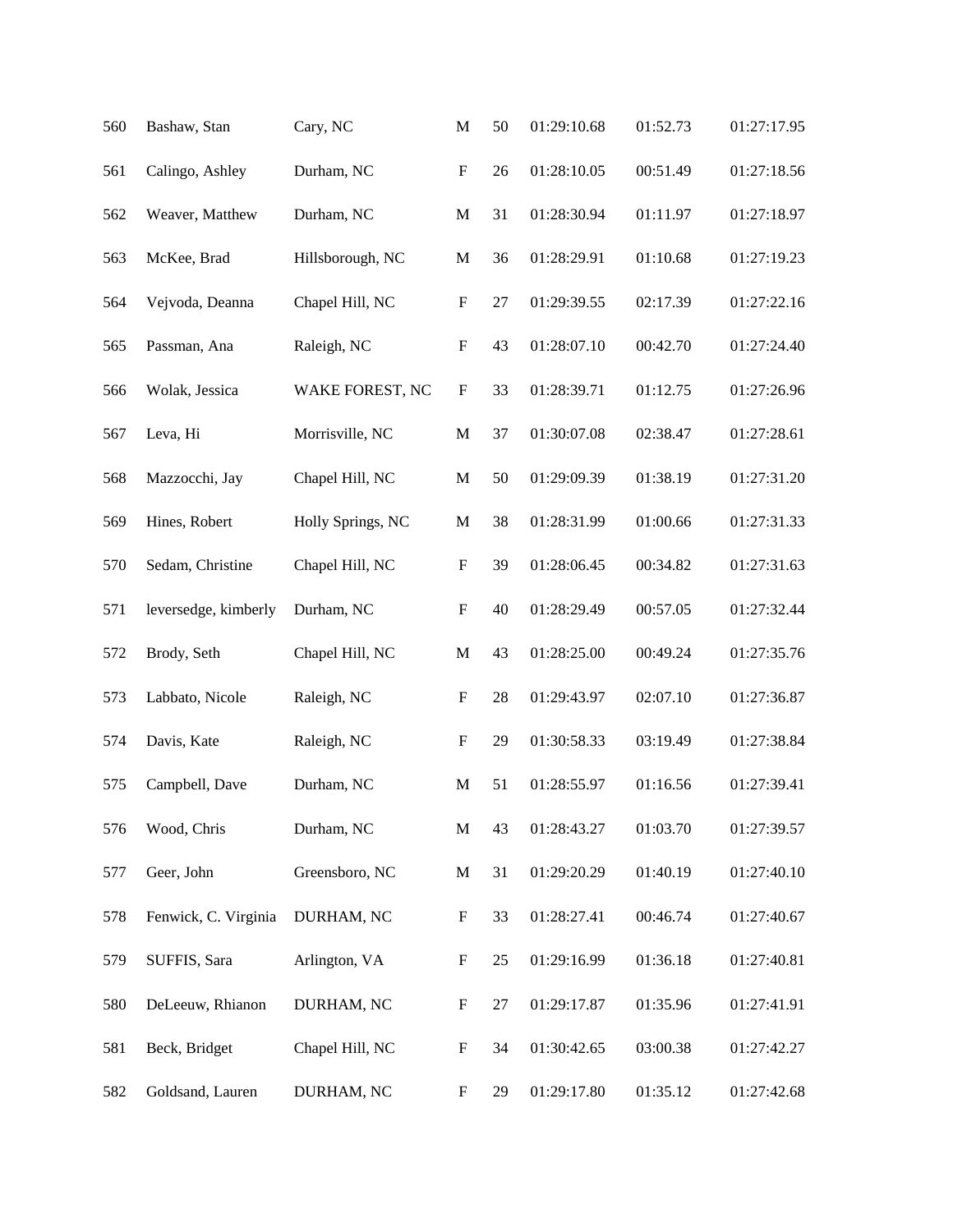| 583 | Langer, Sarah                          | Raleigh, NC       | $\boldsymbol{\mathrm{F}}$ | 32 | 01:28:08.10 | 00:24.32 | 01:27:43.78 |
|-----|----------------------------------------|-------------------|---------------------------|----|-------------|----------|-------------|
| 584 | Kantarakias, Elizabeth Chapel Hill, NC |                   | $\boldsymbol{\mathrm{F}}$ | 20 | 01:29:05.09 | 01:19.57 | 01:27:45.52 |
| 585 | Johnson, Libre                         | Chapel Hill, NC   | $\mathbf M$               | 38 | 01:30:46.29 | 02:59.84 | 01:27:46.45 |
| 586 | Newnam, Marcus                         | WAKE FOREST, NC   | $\mathbf{M}$              | 37 | 01:30:16.81 | 02:30.23 | 01:27:46.58 |
| 587 | Barr, Jessica                          | Raleigh, NC       | $\boldsymbol{\mathrm{F}}$ | 37 | 01:28:43.22 | 00:56.31 | 01:27:46.91 |
| 588 | Wiesenberger, Kurt                     | Mooresville, NC   | $\mathbf M$               | 56 | 01:28:12.05 | 00:24.73 | 01:27:47.32 |
| 589 | Bartush, Matthew                       | Durham, NC        | $\mathbf M$               | 37 | 01:28:52.16 | 01:04.69 | 01:27:47.47 |
| 590 | Hanning, Christine                     | WAKE FOREST, NC   | $\boldsymbol{\mathrm{F}}$ | 42 | 01:28:39.05 | 00:51.01 | 01:27:48.04 |
| 591 | Bardsley, Roger                        | Greensboro, NC    | M                         | 61 | 01:29:27.77 | 01:39.71 | 01:27:48.06 |
| 592 | Miller, Ryan                           | Raleigh, NC       | $\mathbf M$               | 35 | 01:28:49.39 | 01:01.31 | 01:27:48.08 |
| 593 | Rhyne, Jody                            | Lincolnton, NC    | $\mathbf M$               | 40 | 01:31:04.35 | 03:15.81 | 01:27:48.54 |
| 594 | Causley, Martin                        | Morrisville, NC   | $\mathbf M$               | 40 | 01:28:30.46 | 00:41.65 | 01:27:48.81 |
| 595 | Lewis, William                         | Chapel Hill, NC   | $\mathbf M$               | 24 | 01:28:49.74 | 01:00.92 | 01:27:48.82 |
| 596 | Miller, Lauren                         | Raleigh, NC       | F                         | 30 | 01:28:48.70 | 00:59.26 | 01:27:49.44 |
| 597 | Sidner, Kathie                         | Raleigh, NC       | $\boldsymbol{\mathrm{F}}$ | 31 | 01:28:55.33 | 01:05.85 | 01:27:49.48 |
| 598 | Moore, Merrette                        | Raleigh, NC       | $\mathbf M$               | 39 | 01:30:19.45 | 02:29.95 | 01:27:49.50 |
| 599 | Wolford, Jennifer                      | Richmond, VA      | $\boldsymbol{\mathrm{F}}$ | 31 | 01:28:55.59 | 01:05.86 | 01:27:49.73 |
| 600 | Charles, Lora                          | DURHAM, NC        | $\boldsymbol{\mathrm{F}}$ | 38 | 01:28:48.03 | 00:56.72 | 01:27:51.31 |
| 601 | Butner, Debbie                         | Holly Springs, NC | $\boldsymbol{\mathrm{F}}$ | 43 | 01:28:36.54 | 00:44.69 | 01:27:51.85 |
| 602 | Dunn, Christopher                      | winston-salem, nc | $\mathbf M$               | 34 | 01:29:36.98 | 01:42.67 | 01:27:54.31 |
| 603 | Michalak, Steve                        | Raleigh, NC       | $\mathbf{M}$              | 45 | 01:28:59.57 | 01:04.45 | 01:27:55.12 |
| 604 | streck, john                           | Durham, NC        | $\mathbf{M}$              | 60 | 01:29:04.72 | 01:09.24 | 01:27:55.48 |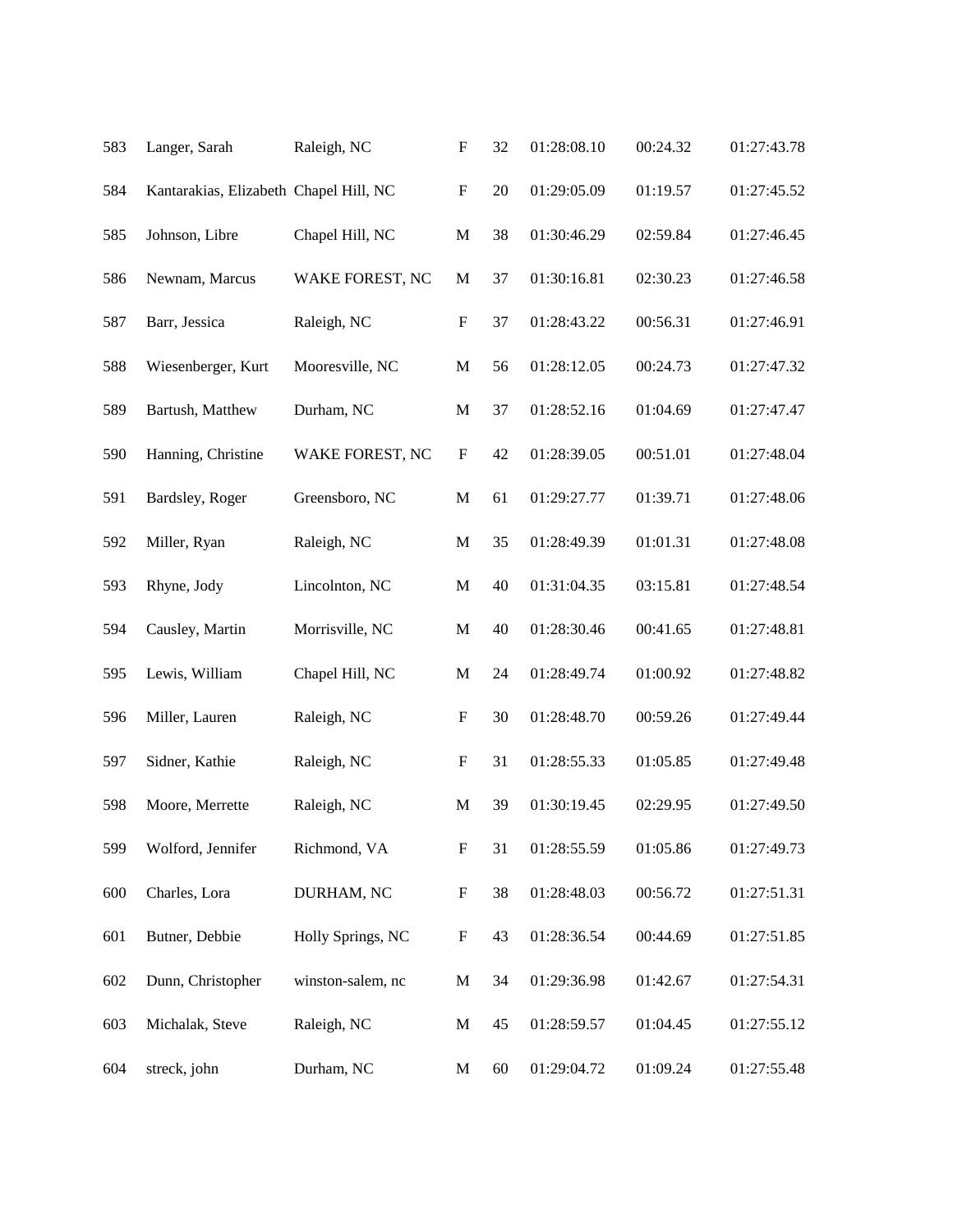| 605 | Cannon, Ashley     | Davidson, NC       | $\boldsymbol{\mathrm{F}}$ | 36 | 01:30:47.02 | 02:48.66 | 01:27:58.36 |
|-----|--------------------|--------------------|---------------------------|----|-------------|----------|-------------|
| 606 | Scruggs, Mark      | DURHAM, NC         | $\mathbf M$               | 55 | 01:28:44.68 | 00:45.84 | 01:27:58.84 |
| 607 | McCrorie, William  | Raleigh, NC        | $\mathbf M$               | 41 | 01:28:23.45 | 00:24.60 | 01:27:58.85 |
| 608 | Shaw, Curt         | Charlotte, NC      | $\mathbf M$               | 35 | 01:30:39.58 | 02:40.33 | 01:27:59.25 |
| 609 | womble, jimmy      | Durham, NC         | $\mathbf M$               | 49 | 01:30:08.44 | 02:07.81 | 01:28:00.63 |
| 610 | Jones, Meghan      | Chapel Hill, NC    | $\boldsymbol{\mathrm{F}}$ | 24 | 01:31:23.29 | 03:21.80 | 01:28:01.49 |
| 611 | Venters, Samantha  | RALEIGH, NC        | $\boldsymbol{\mathrm{F}}$ | 39 | 01:29:29.65 | 01:25.62 | 01:28:04.03 |
| 612 | Sarratt, Wendy     | Chapel Hill, NC    | ${\bf F}$                 | 37 | 01:28:54.82 | 00:46.92 | 01:28:07.90 |
| 613 | Heidt, Eric        | DURHAM, NC         | $\mathbf M$               | 38 | 01:28:53.32 | 00:44.31 | 01:28:09.01 |
| 614 | Dixon, Bob         | Chapel Hill, NC    | $\mathbf M$               | 51 | 01:30:59.33 | 02:49.89 | 01:28:09.44 |
| 615 | Roe, Laura         | Chapel Hill, NC    | $\boldsymbol{\mathrm{F}}$ | 37 | 01:28:57.63 | 00:46.58 | 01:28:11.05 |
| 616 | Horton, David      | Pilot Mountain, NC | $\mathbf M$               | 47 | 01:28:34.93 | 00:23.06 | 01:28:11.87 |
| 617 | Casey, Gared       | WAKE FOREST, NC    | $\mathbf{M}$              | 38 | 01:30:08.17 | 01:56.08 | 01:28:12.09 |
| 618 | Capps, Sarah       | Gardner, NC        | $\boldsymbol{\mathrm{F}}$ | 31 | 01:29:32.31 | 01:20.15 | 01:28:12.16 |
| 619 | Scroggins, Yohanna | Haw River, NC      | $\mathbf f$               | 30 | 01:31:04.37 | 02:49.76 | 01:28:14.61 |
| 620 | Chamra, Kathryn    | Winston-Salem, NC  | $\boldsymbol{\mathrm{F}}$ | 30 | 01:29:19.22 | 01:02.99 | 01:28:16.23 |
| 621 | Kern, Cindy        | Winston-Salem, NC  | $\boldsymbol{\mathrm{F}}$ | 44 | 01:29:28.77 | 01:11.61 | 01:28:17.16 |
| 622 | Forrester, Ursula  | Rocky Mount, NC    | $\boldsymbol{\mathrm{F}}$ | 38 | 01:28:59.17 | 00:41.34 | 01:28:17.83 |
| 623 | mudd, whitney      | Chapel Hill, NC    | $\mathbf f$               | 23 | 01:30:30.22 | 02:11.37 | 01:28:18.85 |
| 624 | Sztukorski, Buzz   | Chapel Hill, NC    | ${\bf m}$                 | 55 | 01:29:56.08 | 01:23.74 | 01:28:32.34 |
| 625 | Sherron, Jill      | Winston-Salem, NC  | $\boldsymbol{\mathrm{F}}$ | 37 | 01:29:29.04 | 00:54.10 | 01:28:34.94 |
| 626 | Scullion, Mark     | Durham, NC         | $\mathbf M$               | 33 | 01:28:52.14 | 00:16.21 | 01:28:35.93 |
| 627 | Carreira, Amy      | Raleigh, NC        | $\boldsymbol{F}$          | 37 | 01:30:53.11 | 02:16.48 | 01:28:36.63 |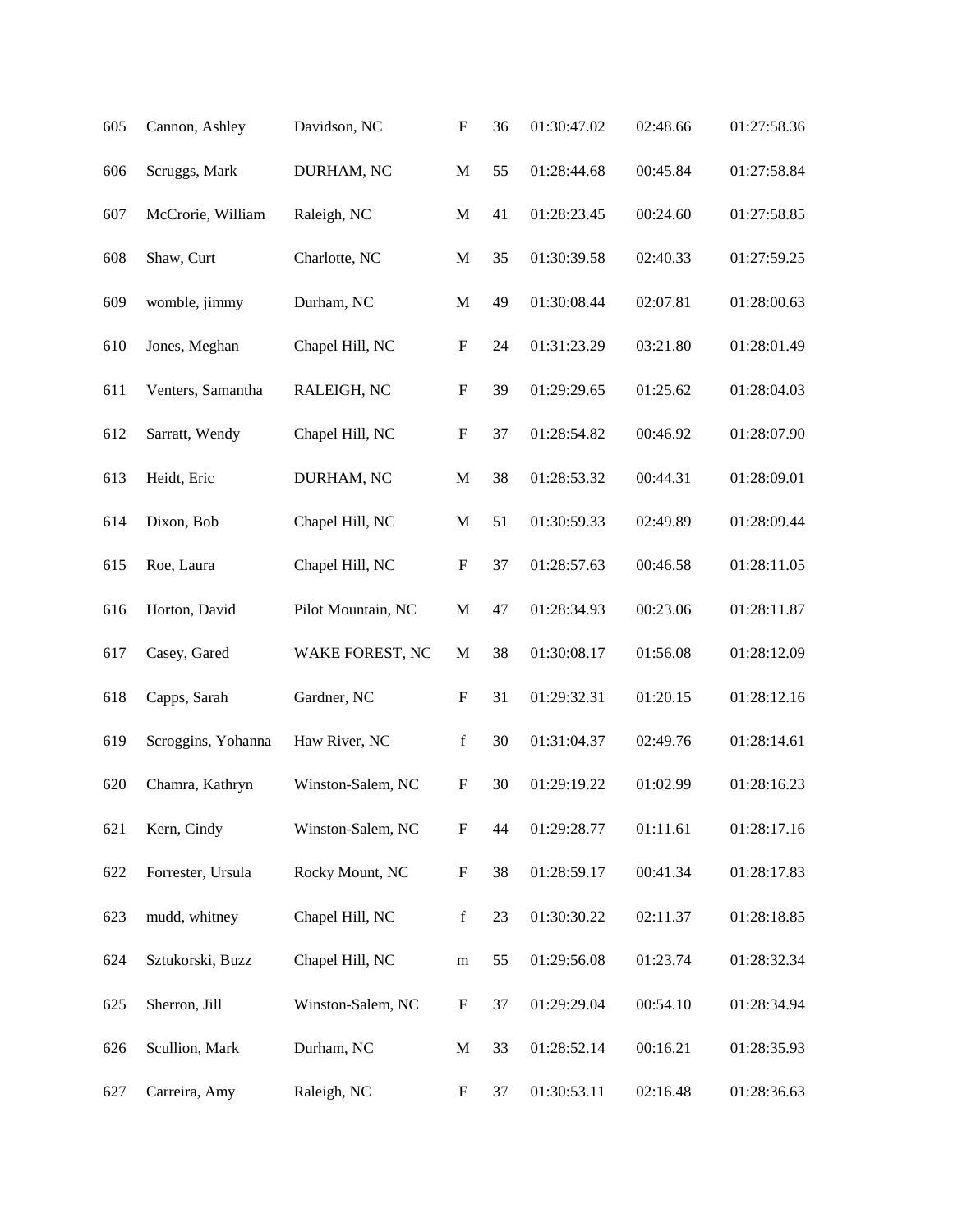| 628 | tullo, john           | Chapel Hill, NC   | $\mathbf M$               | 52 | 01:29:25.90 | 00:47.19 | 01:28:38.71 |
|-----|-----------------------|-------------------|---------------------------|----|-------------|----------|-------------|
| 629 | Werner, Laura         | Cary, NC          | $\boldsymbol{\mathrm{F}}$ | 41 | 01:29:26.97 | 00:47.05 | 01:28:39.92 |
| 630 | Turner, Thomas        | Winston Salem, NC | $\mathbf M$               | 37 | 01:30:38.90 | 01:56.59 | 01:28:42.31 |
| 631 | Hull, Andy            | Mt. Airy, NC      | M                         | 34 | 01:30:04.84 | 01:21.13 | 01:28:43.71 |
| 632 | Hardy, Natalie        | Chapel Hill, NC   | $\boldsymbol{\mathrm{F}}$ | 26 | 01:30:44.82 | 02:00.71 | 01:28:44.11 |
| 633 | <b>BARKER, BEN</b>    | Durham, NC        | $\mathbf M$               | 40 | 01:29:31.16 | 00:45.06 | 01:28:46.10 |
| 634 | Coulter, Mark         | Chapel Hill, NC   | $\mathbf M$               | 51 | 01:29:54.55 | 01:08.19 | 01:28:46.36 |
| 635 | Hull, Kelly           | Mt. Airy, NC      | $\boldsymbol{\mathrm{F}}$ | 34 | 01:30:05.09 | 01:17.01 | 01:28:48.08 |
| 636 | Brooks, Benjamin      | Charlotte, NC     | M                         | 28 | 01:28:48.13 |          | 01:28:48.13 |
| 637 | Davis, Charles        | Raleigh, NC       | $\mathbf M$               | 30 | 01:32:07.78 | 03:19.33 | 01:28:48.45 |
| 638 | Lentz, Erin           | Charlotte, NC     | $\boldsymbol{\mathrm{F}}$ | 29 | 01:29:40.59 | 00:47.28 | 01:28:53.31 |
| 639 | Lam, Christopher      | Raleigh, NC       | $\mathbf M$               | 25 | 01:30:30.16 | 01:36.54 | 01:28:53.62 |
| 640 | Appleyard, Doug       | Raleigh, NC       | $\mathbf M$               | 45 | 01:29:49.60 | 00:55.69 | 01:28:53.91 |
| 641 | Ishihara, Hidetaka    | Chapel Hill, NC   | $\mathbf M$               | 32 | 01:30:24.29 | 01:30.22 | 01:28:54.07 |
| 642 | Kirkland, Kirk        | RALEIGH, NC       | M                         | 40 | 01:30:01.31 | 01:07.09 | 01:28:54.22 |
| 643 | Bjorklund, Wes        | WAKE FOREST, NC   | M                         | 39 | 01:31:31.51 | 02:36.93 | 01:28:54.58 |
| 644 | Reed, Linda           | Chapel Hill, NC   | $\boldsymbol{\mathrm{F}}$ | 55 | 01:30:02.12 | 00:57.20 | 01:29:04.92 |
| 645 | Swasey, Judith        | Chapel Hill, NC   | $\boldsymbol{\mathrm{F}}$ | 62 | 01:29:43.16 | 00:34.64 | 01:29:08.52 |
| 646 | Ruston, Michael       | Chapel Hill, NC   | $\mathbf M$               | 15 | 01:30:03.19 | 00:51.05 | 01:29:12.14 |
| 647 | moses, christopher    | Chapel Hill, NC   | $\mathbf M$               | 39 | 01:29:48.28 | 00:35.61 | 01:29:12.67 |
| 648 | Engle, Bryan          | Chapel Hill, NC   | $\mathbf M$               | 37 | 01:30:29.23 | 01:16.09 | 01:29:13.14 |
| 649 | rath-xarlacos, martha | Chapel Hill, NC   | $\mathbf f$               | 39 | 01:29:56.06 | 00:42.26 | 01:29:13.80 |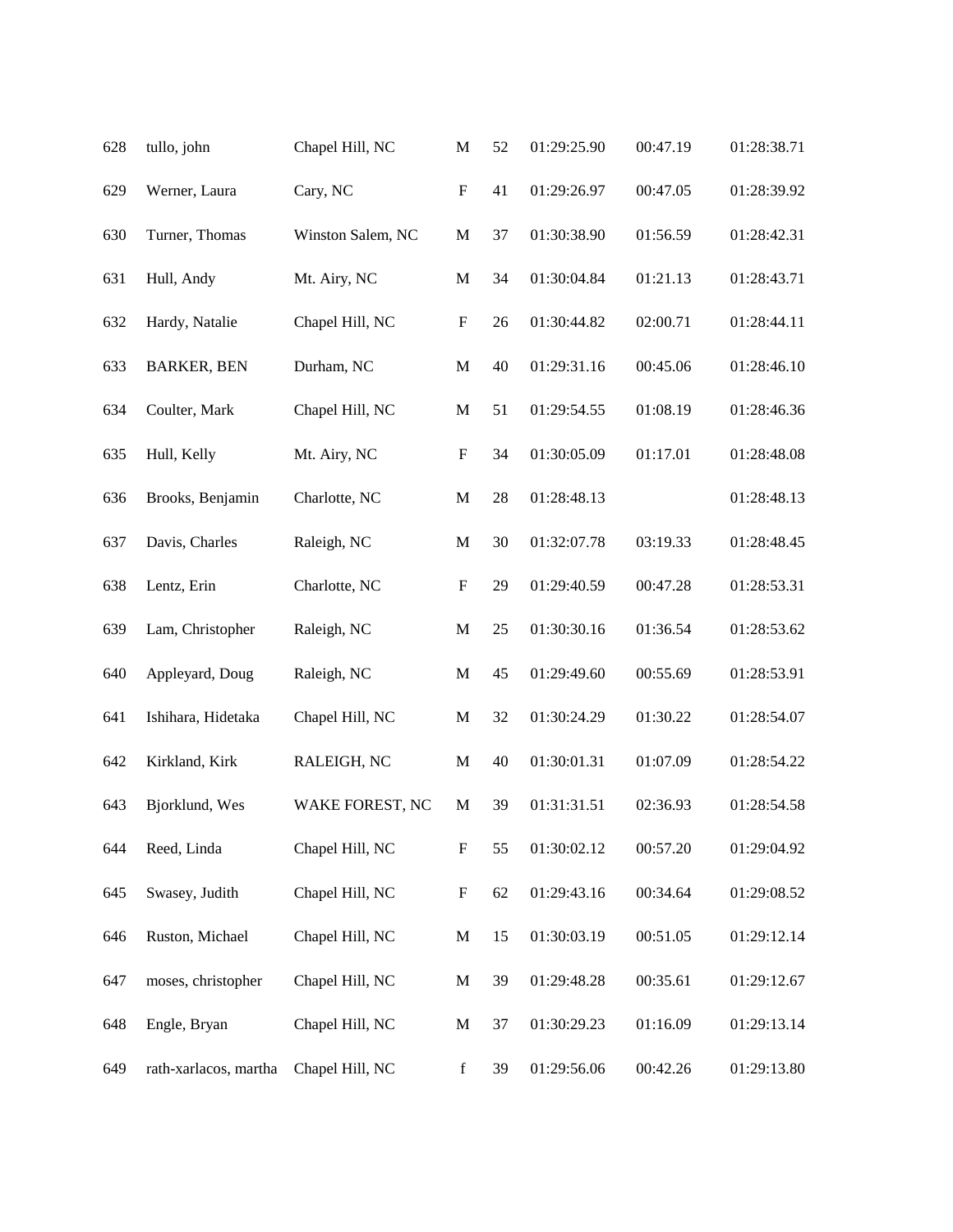| 650 | Wisler, Christine   | WAKE FOREST, NC   | $\boldsymbol{\mathrm{F}}$ | $27\,$ | 01:30:15.16 | 00:59.37 | 01:29:15.79 |
|-----|---------------------|-------------------|---------------------------|--------|-------------|----------|-------------|
| 651 | Robinson, Jarrett   | Clemmons, NC      | $\mathbf M$               | 16     | 01:32:02.07 | 02:42.82 | 01:29:19.25 |
| 652 | Biggers, William    | Carrboro, NC      | $\mathbf M$               | 24     | 01:31:03.41 | 01:43.76 | 01:29:19.65 |
| 653 | Heins, Patrick      | Greenville, NC    | $\mathbf M$               | 42     | 01:31:59.77 | 02:39.01 | 01:29:20.76 |
| 654 | Lacava, Gina        | Chapel Hill, NC   | $\boldsymbol{\mathrm{F}}$ | 42     | 01:30:42.20 | 01:20.64 | 01:29:21.56 |
| 655 | Suczynski, Matthew  | Chapel Hill, NC   | ${\bf m}$                 | 30     | 01:30:42.59 | 01:17.07 | 01:29:25.52 |
| 656 | Condie, Stu         | Mt Pleasant, NC   | $\mathbf M$               | 45     | 01:31:09.64 | 01:43.86 | 01:29:25.78 |
| 657 | Doner, Joy          | Charlotte, NC     | $\boldsymbol{\mathrm{F}}$ | 30     | 01:32:23.25 | 02:55.20 | 01:29:28.05 |
| 658 | Smith, Peter        | Carrboro, NC      | $\mathbf M$               | 39     | 01:30:24.21 | 00:55.49 | 01:29:28.72 |
| 659 | Paslov, Jon         | Chapel Hill, NC   | $\mathbf M$               | 41     | 01:30:28.17 | 00:58.52 | 01:29:29.65 |
| 660 | raitano, john       | WAKE FOREST, NC   | $\mathbf M$               | 33     | 01:32:41.05 | 03:09.82 | 01:29:31.23 |
| 661 | Thomas, marjorie    | Carson City, NV   | $\boldsymbol{\mathrm{F}}$ | 38     | 01:30:31.67 | 00:57.90 | 01:29:33.77 |
| 662 | Normand, Michelle   | Cary, NC          | $\boldsymbol{\mathrm{F}}$ | 41     | 01:30:36.25 | 00:59.55 | 01:29:36.70 |
| 663 | Lafferty, Catherine | Chapel Hill, NC   | $\boldsymbol{\mathrm{F}}$ | 26     | 01:32:59.08 | 03:21.94 | 01:29:37.14 |
| 664 | Verwoerdt, Ashley   | Winston-Salem, NC | $\boldsymbol{\mathrm{F}}$ | 42     | 01:31:23.13 | 01:44.42 | 01:29:38.71 |
| 665 | Arvelo, Rafael      | Miami, FL         | $\mathbf M$               | 40     | 01:29:51.35 | 00:12.59 | 01:29:38.76 |
| 666 | Ruesch, Paul        | Chicago, IL       | $\mathbf M$               | 40     | 01:31:06.03 | 01:25.38 | 01:29:40.65 |
| 667 | Haley, Margaret     | Chapel Hill, NC   | $\boldsymbol{\mathrm{F}}$ | 28     | 01:30:55.52 | 01:13.53 | 01:29:41.99 |
| 668 | Gilliam, Meredith   | Chapel Hill, NC   | $\boldsymbol{\mathrm{F}}$ | 24     | 01:31:16.31 | 01:34.29 | 01:29:42.02 |
| 669 | McGlinn, Lisa       | Chapel Hill, NC   | $\boldsymbol{\mathrm{F}}$ | 41     | 01:31:05.88 | 01:23.79 | 01:29:42.09 |
| 670 | Hoynowski, Steven   | Durham, NC        | $\mathbf M$               | 54     | 01:31:00.01 | 01:14.21 | 01:29:45.80 |
| 671 | Meredith, Dave      | Durham, NC        | M                         | 42     | 01:29:46.35 |          | 01:29:46.35 |
| 672 | Anderson, Jennifer  | Chapel Hill, NC   | $\boldsymbol{F}$          | 33     | 01:33:06.21 | 03:19.60 | 01:29:46.61 |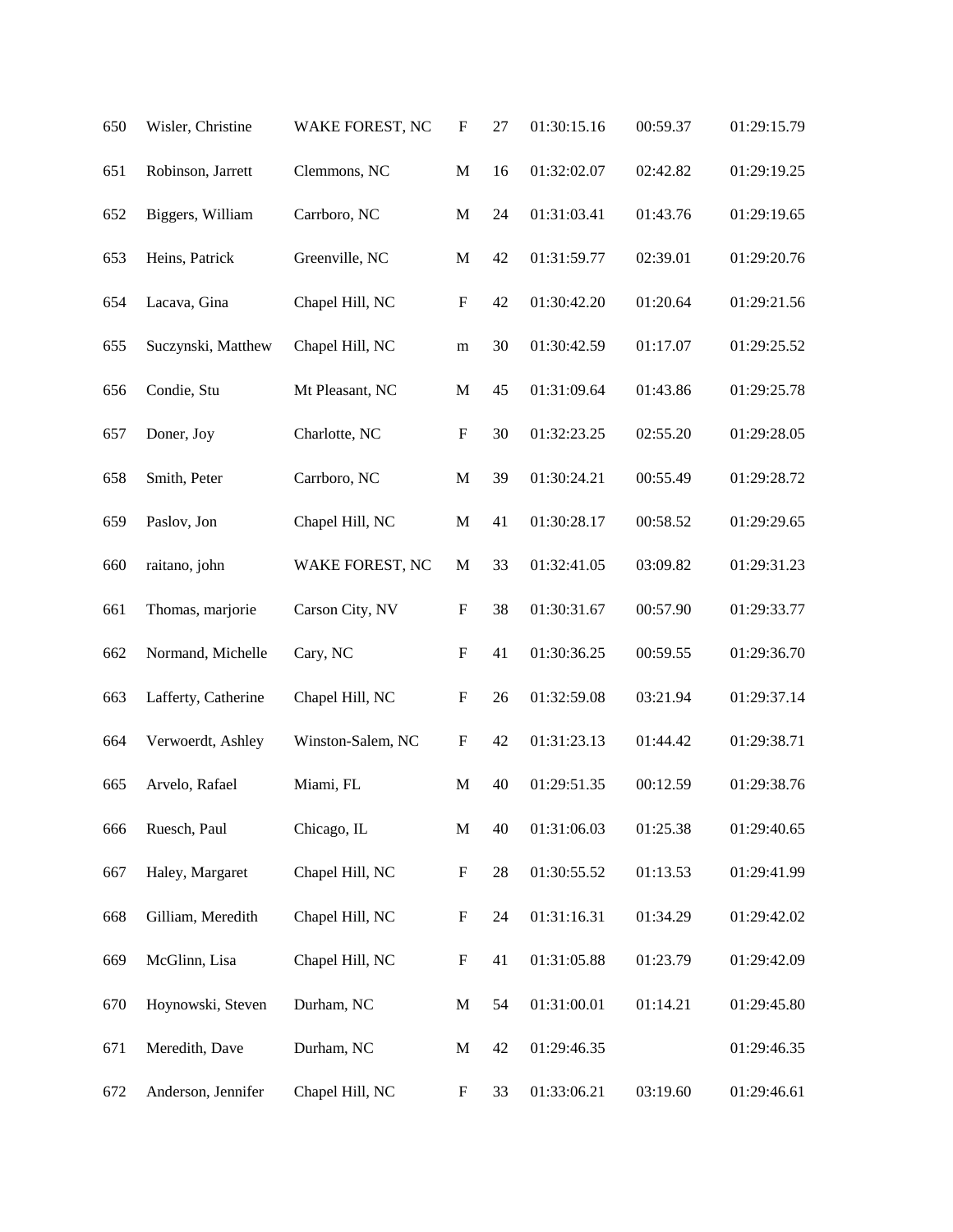| 673 | McDonald, Jean                    | Chapel Hill, NC   | $\boldsymbol{\mathrm{F}}$ | 48 | 01:30:36.88 | 00:47.96 | 01:29:48.92 |
|-----|-----------------------------------|-------------------|---------------------------|----|-------------|----------|-------------|
| 674 | Williams, Ray                     | Huntersville, NC  | $\mathbf M$               | 45 | 01:30:11.73 | 00:20.65 | 01:29:51.08 |
| 675 | Spann, Kelly                      | Chesterfield, VA  | $\boldsymbol{\mathrm{F}}$ | 37 | 01:30:24.98 | 00:33.51 | 01:29:51.47 |
| 676 | Peters, Juliana                   | Raleigh, NC       | $\boldsymbol{\mathrm{F}}$ | 32 | 01:32:21.84 | 02:29.97 | 01:29:51.87 |
| 677 | Dempsey, Bert                     | Chapel Hill, NC   | $\mathbf M$               | 48 | 01:30:56.45 | 01:04.31 | 01:29:52.14 |
| 678 | Crowder, Christopher              | Creedmoor, NC     | $\mathbf M$               | 43 | 01:33:06.11 | 03:13.92 | 01:29:52.19 |
| 679 | Anderson, Susanne                 | Hillsborough, NC  | $\boldsymbol{\mathrm{F}}$ | 34 | 01:30:57.35 | 00:58.50 | 01:29:58.85 |
| 680 | Marmion, Dave                     | Winston-Salem, NC | $\mathbf M$               | 39 | 01:31:10.92 | 01:08.49 | 01:30:02.43 |
| 681 | Barham, Charlie                   | Winston Salem, NC | M                         | 40 | 01:31:11.14 | 01:08.53 | 01:30:02.61 |
| 682 | Tull, Joel                        | Unknown, NA       | m                         | 59 | 01:30:23.21 | 00:19.05 | 01:30:04.16 |
| 683 | Condie, Mandie                    | Mt Pleasant, NC   | $\boldsymbol{\mathrm{F}}$ | 35 | 01:32:03.19 | 01:58.68 | 01:30:04.51 |
| 684 | Chlebowski, Jeffrey               | Cary, NC          | M                         | 43 | 01:31:43.53 | 01:32.18 | 01:30:11.35 |
| 685 | Mineer, Mike                      | Bear Creek, NC    | $\mathbf M$               | 42 | 01:33:28.20 | 03:11.63 | 01:30:16.57 |
| 686 | Lagina, Suzanne                   | Chapel Hill, NC   | $\boldsymbol{F}$          | 63 | 01:31:16.08 | 00:56.45 | 01:30:19.63 |
| 687 | Runkle, Paul                      | Chapel Hill, NC   | M                         | 44 | 01:33:31.04 | 03:06.39 | 01:30:24.65 |
| 688 | Waschek, Jen                      | Greensboro, NC    | $\boldsymbol{\mathrm{F}}$ | 31 | 01:32:33.21 | 02:05.90 | 01:30:27.31 |
| 689 | Sullivan, Shawn                   | Chapel Hill, NC   | $\mathbf M$               | 39 | 01:32:10.99 | 01:41.86 | 01:30:29.13 |
| 690 | Wienshienk, Aaron                 | Holly Springs, NC | M                         | 40 | 01:31:29.13 | 00:53.03 | 01:30:36.10 |
| 691 | Ashley-Lawrence, Penr Raleigh, NC |                   | $\boldsymbol{\mathrm{F}}$ | 38 | 01:32:55.30 | 02:17.59 | 01:30:37.71 |
| 692 | Wipper, Dennis                    | Chapel Hill, NC   | $\mathbf M$               | 55 | 01:31:53.42 | 01:14.87 | 01:30:38.55 |
| 693 | Mahoney, Robyn                    | Charlotte, NC     | F                         | 42 | 01:33:39.70 | 02:58.63 | 01:30:41.07 |
| 694 | Duncan, Catherine                 | Chapel Hill, NC   | $\mathbf f$               | 45 | 01:31:34.44 | 00:51.94 | 01:30:42.50 |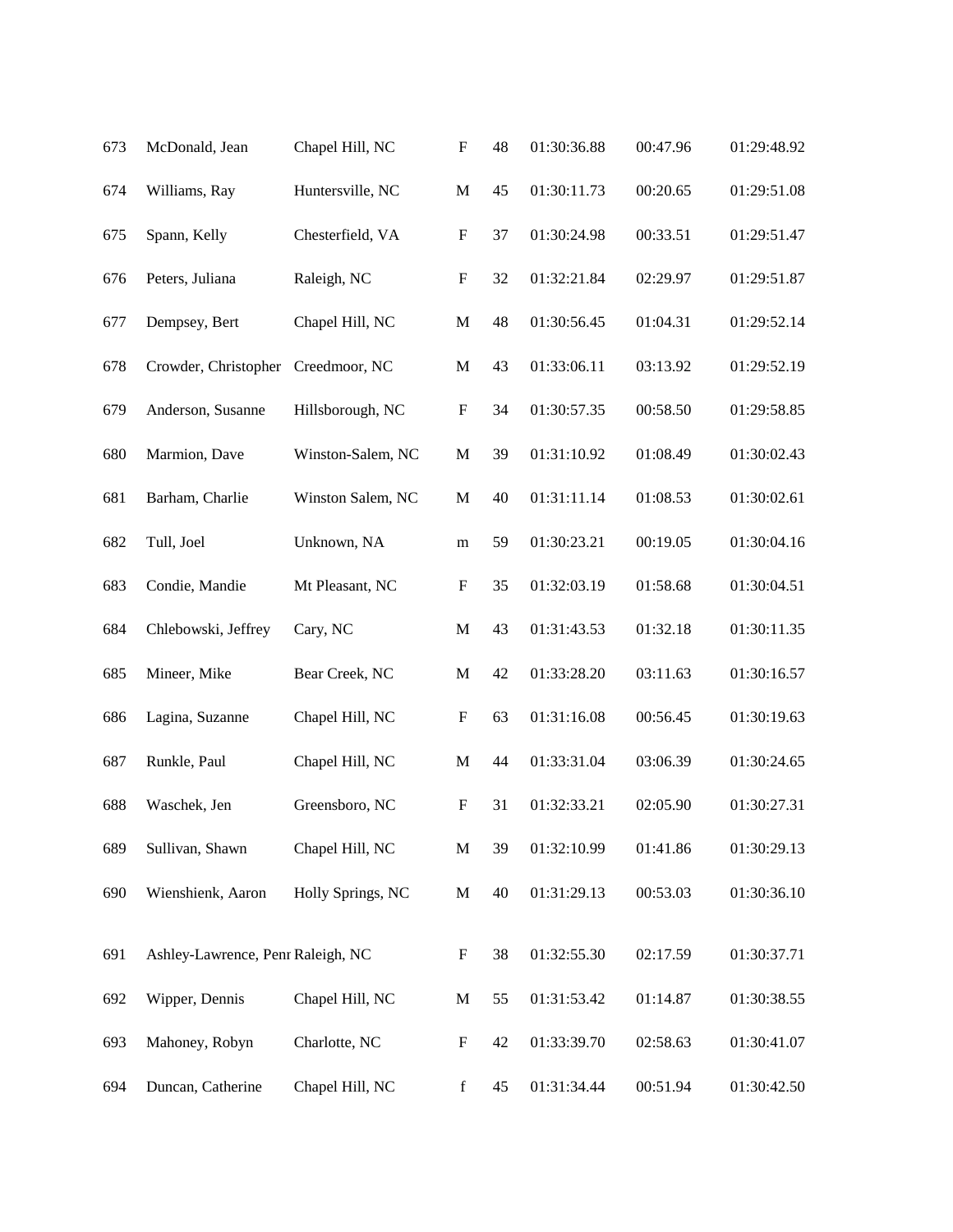| 695 | Baron, Naomi                | Chapel Hill, NC | $\boldsymbol{\mathrm{F}}$ | 55     | 01:30:54.99 | 00:12.35 | 01:30:42.64 |
|-----|-----------------------------|-----------------|---------------------------|--------|-------------|----------|-------------|
| 696 | Nishida, Koji               | Chapel Hill, NC | $\mathbf M$               | 33     | 01:32:13.89 | 01:30.23 | 01:30:43.66 |
| 697 | Painter, Paige              | Cary, NC        | $\boldsymbol{\mathrm{F}}$ | $27\,$ | 01:30:56.75 | 00:11.48 | 01:30:45.27 |
| 698 | Andrews, Sarah              | Charlotte, NC   | ${\bf F}$                 | 27     | 01:32:12.79 | 01:27.49 | 01:30:45.30 |
| 699 | Alzona, Mortimer            | Chapel Hill, NC | $\mathbf M$               | 44     | 01:31:37.92 | 00:52.44 | 01:30:45.48 |
| 700 | Grover, Barton              | Suffolk, VA     | $\mathbf M$               | 21     | 01:32:20.28 | 01:34.47 | 01:30:45.81 |
| 701 | Honea, Brianna              | Durham, NC      | $\boldsymbol{\mathrm{F}}$ | 31     | 01:33:37.17 | 02:50.27 | 01:30:46.90 |
| 702 | Alzona, Lizabeth            | Chapel Hill, NC | $\boldsymbol{\mathrm{F}}$ | 43     | 01:31:39.53 | 00:52.46 | 01:30:47.07 |
| 703 | Lewis, Lisa                 | CHARLOTTE, NC   | ${\bf F}$                 | 27     | 01:32:31.63 | 01:43.67 | 01:30:47.96 |
| 704 | CLINARD, DAPHNE Raleigh, NC |                 | $\boldsymbol{\mathrm{F}}$ | 25     | 01:32:11.22 | 01:22.97 | 01:30:48.25 |
| 705 | Ransom, Josh                | Greensboro, NC  | $\mathbf M$               | 18     | 01:32:06.26 | 01:17.18 | 01:30:49.08 |
| 706 | Dunlap, Rodney              | DURHAM, NC      | $\mathbf M$               | 54     | 01:30:49.11 |          | 01:30:49.11 |
| 707 | Glazener, Maria             | Pfafftown, NC   | $\boldsymbol{\mathrm{F}}$ | 42     | 01:31:27.21 | 00:37.11 | 01:30:50.10 |
| 708 | laDue, kenneth              | CARY, NC        | ${\bf m}$                 | 36     | 01:32:43.04 | 01:51.41 | 01:30:51.63 |
| 709 | Anton, E                    | Chapel Hill, NC | M                         | 46     | 01:31:58.86 | 01:04.09 | 01:30:54.77 |
| 710 | Scherich, Bryan             | DURHAM, NC      | $\mathbf M$               | 28     | 01:32:27.68 | 01:27.42 | 01:31:00.26 |
| 711 | Zolotor, Adam               | Carrboro, NC    | $\mathbf M$               | 38     | 01:31:52.72 | 00:50.64 | 01:31:02.08 |
| 712 | Williams, Mike              | WAKE FOREST, NC | $\mathbf{M}$              | 35     | 01:32:58.80 | 01:56.64 | 01:31:02.16 |
| 713 | Casey, Nicole               | WAKE FOREST, NC | $\boldsymbol{\mathrm{F}}$ | 37     | 01:32:59.52 | 01:56.13 | 01:31:03.39 |
| 714 | Mills, Elizabeth            | Raleigh, NC     | $\boldsymbol{F}$          | 29     | 01:32:02.43 | 00:55.31 | 01:31:07.12 |
| 715 | Douek, Abigail              | Raleigh, NC     | $\boldsymbol{\mathrm{F}}$ | 31     | 01:32:02.92 | 00:55.05 | 01:31:07.87 |
| 716 | Blackburn, Dick             | Chapel Hill, NC | $\mathbf{M}$              | 63     | 01:34:07.49 | 02:58.43 | 01:31:09.06 |
| 717 | Morse, Allie                | Greensboro, NC  | $\boldsymbol{F}$          | 19     | 01:31:33.84 | 00:23.47 | 01:31:10.37 |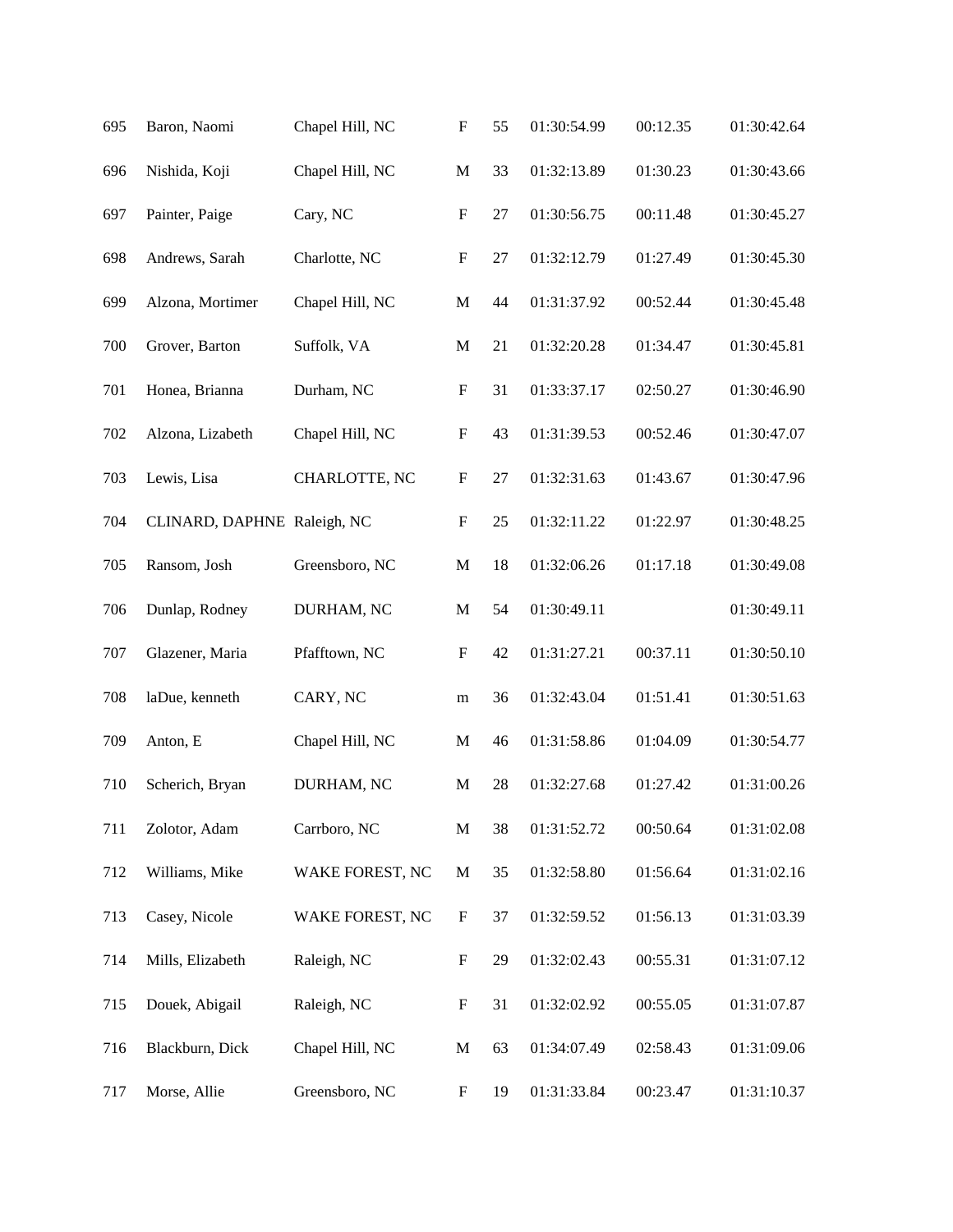| 718 | Wilkins, Pat       | Raleigh, NC     | $\boldsymbol{\mathrm{F}}$ | 47 | 01:31:11.92 |          | 01:31:11.92 |
|-----|--------------------|-----------------|---------------------------|----|-------------|----------|-------------|
| 719 | perry, victor      | Chapel Hill, NC | $\mathbf M$               | 43 | 01:31:49.53 | 00:37.59 | 01:31:11.94 |
| 720 | Bedford, James     | Chapel Hill, NC | $\mathbf M$               | 24 | 01:34:14.26 | 02:57.51 | 01:31:16.75 |
| 721 | Shingleton, Jon    | Elm City, NC    | $\mathbf M$               | 33 | 01:33:01.41 | 01:43.88 | 01:31:17.53 |
| 722 | Claxton, Kevin     | Reidsville, NC  | $\mathbf M$               | 41 | 01:32:20.24 | 01:02.63 | 01:31:17.61 |
| 723 | Fahrney, Kristine  | Durham, NC      | $\boldsymbol{\mathrm{F}}$ | 34 | 01:32:55.48 | 01:37.12 | 01:31:18.36 |
| 724 | Somers, Kristin    | Chapel Hill, NC | $\boldsymbol{\mathrm{F}}$ | 39 | 01:34:35.01 | 03:14.50 | 01:31:20.51 |
| 725 | Milley, R Stephen  | Gardner, NC     | $\mathbf M$               | 38 | 01:33:12.18 | 01:48.67 | 01:31:23.51 |
| 726 | Jackson, Liz       | Gardner, NC     | $\boldsymbol{\mathrm{F}}$ | 41 | 01:34:54.24 | 03:28.67 | 01:31:25.57 |
| 727 | Getty, Kimberly    | Raleigh, NC     | $\boldsymbol{\mathrm{F}}$ | 32 | 01:33:04.50 | 01:37.61 | 01:31:26.89 |
| 728 | Hurant, Carolina   | Chapel Hill, NC | $\boldsymbol{\mathrm{F}}$ | 28 | 01:32:46.29 | 01:19.25 | 01:31:27.04 |
| 729 | Lloyd, Danny       | Mebane, NC      | $\mathbf M$               | 37 | 01:34:48.30 | 03:21.08 | 01:31:27.22 |
| 730 | Archer, Helen      | CARY, NC        | $\boldsymbol{\mathrm{F}}$ | 25 | 01:34:22.57 | 02:55.18 | 01:31:27.39 |
| 731 | Anderson, Lisa     | Durham, NC      | $\boldsymbol{\mathrm{F}}$ | 34 | 01:33:15.24 | 01:44.78 | 01:31:30.46 |
| 732 | Weisner, Brad      | Rocky Mount, NC | M                         | 54 | 01:33:11.27 | 01:40.78 | 01:31:30.49 |
| 733 | Merron, Jeffrey    | Chapel Hill, NC | $\mathbf{M}$              | 48 | 01:32:39.66 | 01:08.15 | 01:31:31.51 |
| 734 | Dinola, Sandy      | Chapel Hill, NC | $\boldsymbol{\mathrm{F}}$ | 55 | 01:32:15.77 | 00:43.92 | 01:31:31.85 |
| 735 | Sidden, Heather    | RALEIGH, NC     | ${\bf F}$                 | 27 | 01:33:22.47 | 01:46.63 | 01:31:35.84 |
| 736 | Anderson, Michelle | Raleigh, NC     | $\boldsymbol{\mathrm{F}}$ | 36 | 01:33:03.71 | 01:25.64 | 01:31:38.07 |
| 737 | Read, Jennan       | Durham, NC      | $\boldsymbol{\mathrm{F}}$ | 37 | 01:32:40.70 | 01:01.13 | 01:31:39.57 |
| 738 | Moore, Laura       | Raleigh, NC     | F                         | 32 | 01:33:02.70 | 01:23.02 | 01:31:39.68 |
| 739 | Doyle, Riann       | Lake Ridge, VA  | $\boldsymbol{F}$          | 32 | 01:33:00.51 | 01:19.80 | 01:31:40.71 |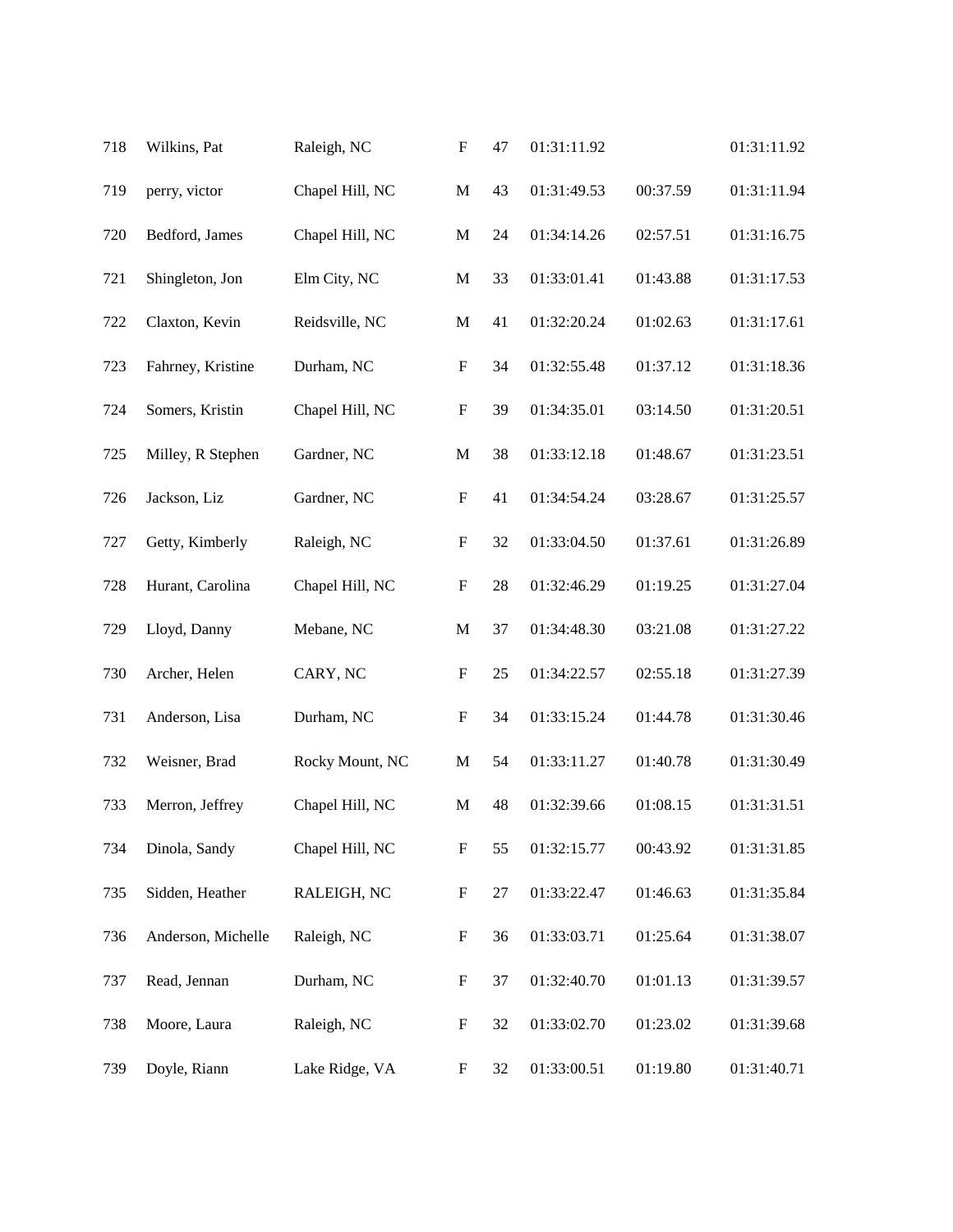| 740 | Dunn, Anne            | winston-salem, nc  | $\boldsymbol{\mathrm{F}}$ | 36 | 01:33:19.36 | 01:38.35 | 01:31:41.01 |
|-----|-----------------------|--------------------|---------------------------|----|-------------|----------|-------------|
| 741 | Moses, Fran           | CARY, NC           | ${\bf F}$                 | 33 | 01:33:10.61 | 01:28.37 | 01:31:42.24 |
| 742 | Moses, Chad           | CARY, NC           | $\mathbf M$               | 35 | 01:33:10.91 | 01:28.40 | 01:31:42.51 |
| 743 | Gaither, Molly        | Chapel Hill, NC    | $\boldsymbol{\mathrm{F}}$ | 27 | 01:31:59.67 | 00:15.41 | 01:31:44.26 |
| 744 | Doyle, Peter          | Lake Ridge, VA     | $\mathbf M$               | 31 | 01:33:00.26 | 01:15.44 | 01:31:44.82 |
| 745 | Campbell, Jamie       | Chapel Hill, NC    | m                         | 41 | 01:33:45.47 | 01:58.88 | 01:31:46.59 |
| 746 | Smith, Mary           | Chapel Hill, NC    | $\boldsymbol{\mathrm{F}}$ | 46 | 01:33:14.91 | 01:26.41 | 01:31:48.50 |
| 747 | Grace, Erika          | Chapel Hill, NC    | $\boldsymbol{\mathrm{F}}$ | 36 | 01:32:26.42 | 00:36.84 | 01:31:49.58 |
| 748 | Reali, Melissa        | Carrboro, NC       | $\boldsymbol{\mathrm{F}}$ | 29 | 01:33:23.71 | 01:31.07 | 01:31:52.64 |
| 749 | Ramos, Lisa           | Apex, NC           | $\boldsymbol{\mathrm{F}}$ | 46 | 01:33:40.06 | 01:45.34 | 01:31:54.72 |
| 750 | Grimm, Ian            | Chapel Hill, NC    | $\mathbf M$               | 53 | 01:35:25.90 | 03:30.40 | 01:31:55.50 |
| 751 | Bozymski, Mark        | Chapel Hill, NC    | $\mathbf M$               | 49 | 01:33:01.67 | 01:01.88 | 01:31:59.79 |
| 752 | Cook, Kenton          | Durham, NC         | $\mathbf M$               | 45 | 01:34:40.50 | 02:40.36 | 01:32:00.14 |
| 753 | Watson, Laura         | Laurel Springs, NC | $\boldsymbol{\mathrm{F}}$ | 33 | 01:32:03.92 |          | 01:32:03.92 |
| 754 | Rice, Barbara         | Greensboro, NC     | $\boldsymbol{\mathrm{F}}$ | 37 | 01:33:38.66 | 01:31.37 | 01:32:07.29 |
| 755 | Helton, Margaret      | Carrboro, NC       | F                         | 49 | 01:33:06.32 | 00:57.06 | 01:32:09.26 |
| 756 | Heavner, Pam          | Chapel Hill, NC    | $\boldsymbol{\mathrm{F}}$ | 54 | 01:33:26.91 | 01:15.55 | 01:32:11.36 |
| 757 | <b>BIGELOW, REGAN</b> | Haw River, NC      | $\boldsymbol{\mathrm{F}}$ | 30 | 01:35:24.19 | 03:12.00 | 01:32:12.19 |
| 758 | Steinbacher, Val      | Chapel Hill, NC    | $\boldsymbol{\mathrm{F}}$ | 42 | 01:33:27.00 | 01:12.42 | 01:32:14.58 |
| 759 | Collis, Erica         | Carrboro, NC       | $\boldsymbol{F}$          | 33 | 01:33:41.43 | 01:24.26 | 01:32:17.17 |
| 760 | Walters, Susan        | Chapel Hill, NC    | $\boldsymbol{F}$          | 52 | 01:33:28.22 | 01:10.19 | 01:32:18.03 |
| 761 | Woodman, Anne         | Morrisville, NC    | $\boldsymbol{F}$          | 37 | 01:33:44.60 | 01:23.92 | 01:32:20.68 |
| 762 | Stephens, Anne        | Chapel Hill, NC    | F                         | 39 | 01:35:38.79 | 03:16.45 | 01:32:22.34 |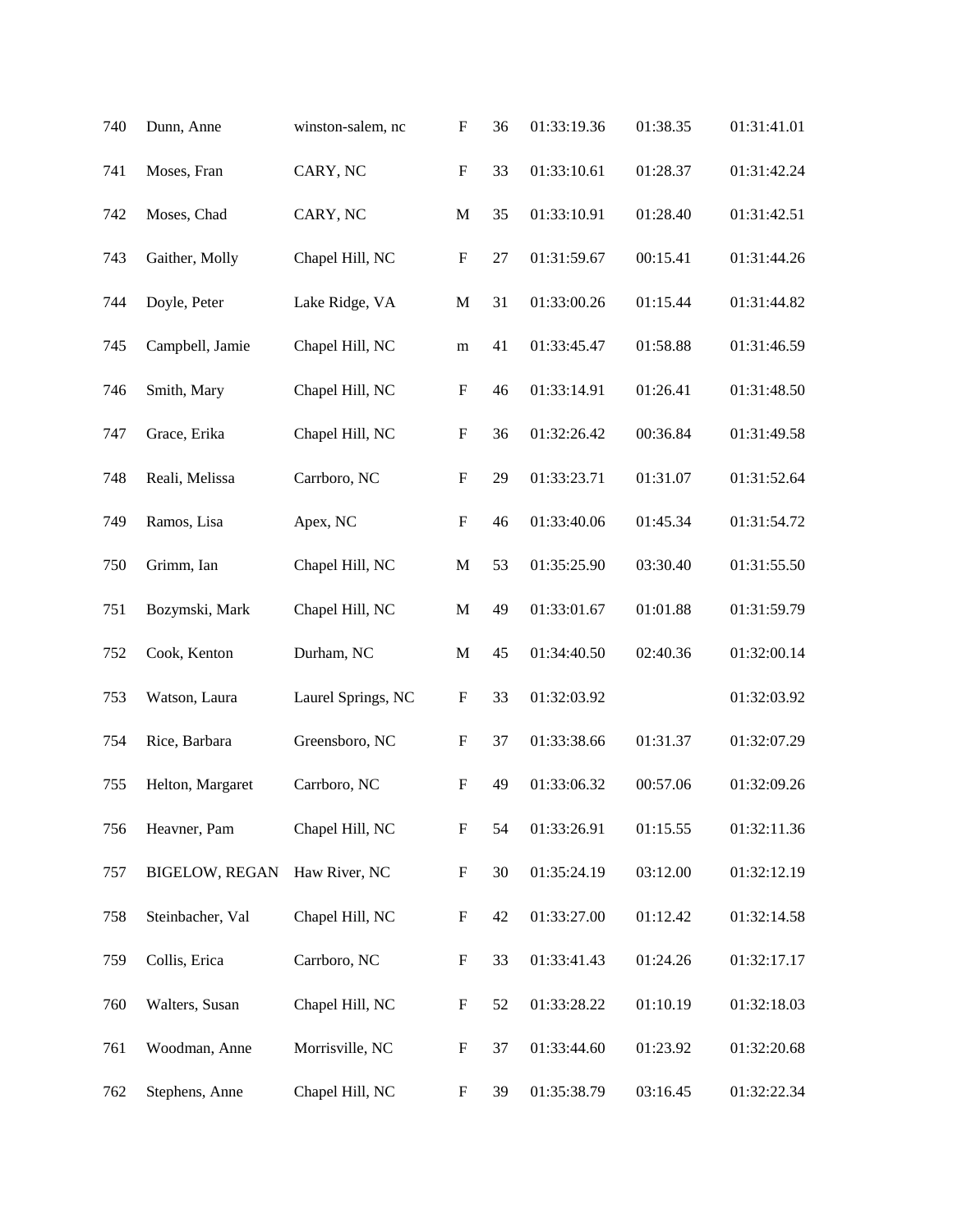| 763 | Buterbaugh, Kandice  | WAKE FOREST, NC   | $\boldsymbol{\mathrm{F}}$ | 35     | 01:35:43.03 | 03:20.23 | 01:32:22.80 |
|-----|----------------------|-------------------|---------------------------|--------|-------------|----------|-------------|
| 764 | Williams, Anna       | WAKE FOREST, NC   | $\boldsymbol{\mathrm{F}}$ | 35     | 01:34:20.83 | 01:56.57 | 01:32:24.26 |
| 765 | Phillips, Andrew     | Durham, NC        | $\mathbf M$               | 31     | 01:32:25.39 |          | 01:32:25.39 |
| 766 | Binkley, Ericka      | DURHAM, NC        | $\boldsymbol{\mathrm{F}}$ | $27\,$ | 01:34:03.01 | 01:36.28 | 01:32:26.73 |
| 767 | Spinillo, Frank      | <b>GRAHAM, NC</b> | $\mathbf M$               | 56     | 01:33:25.82 | 00:58.72 | 01:32:27.10 |
| 768 | Jones III, Mac       | Washington, NC    | $\mathbf M$               | 31     | 01:34:05.49 | 01:36.58 | 01:32:28.91 |
| 769 | Barber, Lucy         | Chapel Hill, NC   | $\boldsymbol{\mathrm{F}}$ | 20     | 01:33:56.90 | 01:25.51 | 01:32:31.39 |
| 770 | Ryder, Laura         | Cary, NC          | ${\bf F}$                 | 40     | 01:35:34.60 | 03:02.89 | 01:32:31.71 |
| 771 | Harris, Matthew      | Thomasville, NC   | $\mathbf M$               | 24     | 01:35:57.62 | 03:24.88 | 01:32:32.74 |
| 772 | Simpson, Julia       | Chapel Hill, NC   | $\boldsymbol{\mathrm{F}}$ | 20     | 01:33:59.24 | 01:25.08 | 01:32:34.16 |
| 773 | Wind, Ante           | Richmond, VA      | $\boldsymbol{\mathrm{F}}$ | 30     | 01:34:34.43 | 01:59.84 | 01:32:34.59 |
| 774 | Kylor, Sara          | Raleigh, NC       | $\boldsymbol{\mathrm{F}}$ | 23     | 01:35:25.03 | 02:49.41 | 01:32:35.62 |
| 775 | Weidig, Jenna        | Carrboro, NC      | $\boldsymbol{\mathrm{F}}$ | 25     | 01:34:32.29 | 01:55.15 | 01:32:37.14 |
| 776 | Gocke, Cheryl        | Cary, NC          | $\boldsymbol{\mathrm{F}}$ | 51     | 01:34:20.06 | 01:42.42 | 01:32:37.64 |
| 777 | Salemson, Jeremy     | Chapel Hill, NC   | $\mathbf M$               | 41     | 01:32:43.77 | 00:05.98 | 01:32:37.79 |
| 778 | McClure, Robert      | Chapel Hill, NC   | $\mathbf M$               | 44     | 01:34:32.09 | 01:52.53 | 01:32:39.56 |
| 779 | Luby, Karen          | DURHAM, NC        | $\boldsymbol{\mathrm{F}}$ | 26     | 01:34:17.78 | 01:36.97 | 01:32:40.81 |
| 780 | Darlington, Meredith | Cary, NC          | $\boldsymbol{\mathrm{F}}$ | 25     | 01:33:55.78 | 01:12.07 | 01:32:43.71 |
| 781 | Williams, Shelley    | Linden, NC        | $\mathbf F$               | 31     | 01:34:06.21 | 01:21.96 | 01:32:44.25 |
| 782 | tiryakian, edwyn     | Holly Springs, NC | $\mathbf M$               | 51     | 01:33:26.83 | 00:41.84 | 01:32:44.99 |
| 783 | Lee, Andrew          | Chapel Hill, NC   | M                         | 52     | 01:35:30.70 | 02:45.59 | 01:32:45.11 |
| 784 | Jensen, Erik         | Cary, NC          | M                         | 26     | 01:34:18.18 | 01:32.87 | 01:32:45.31 |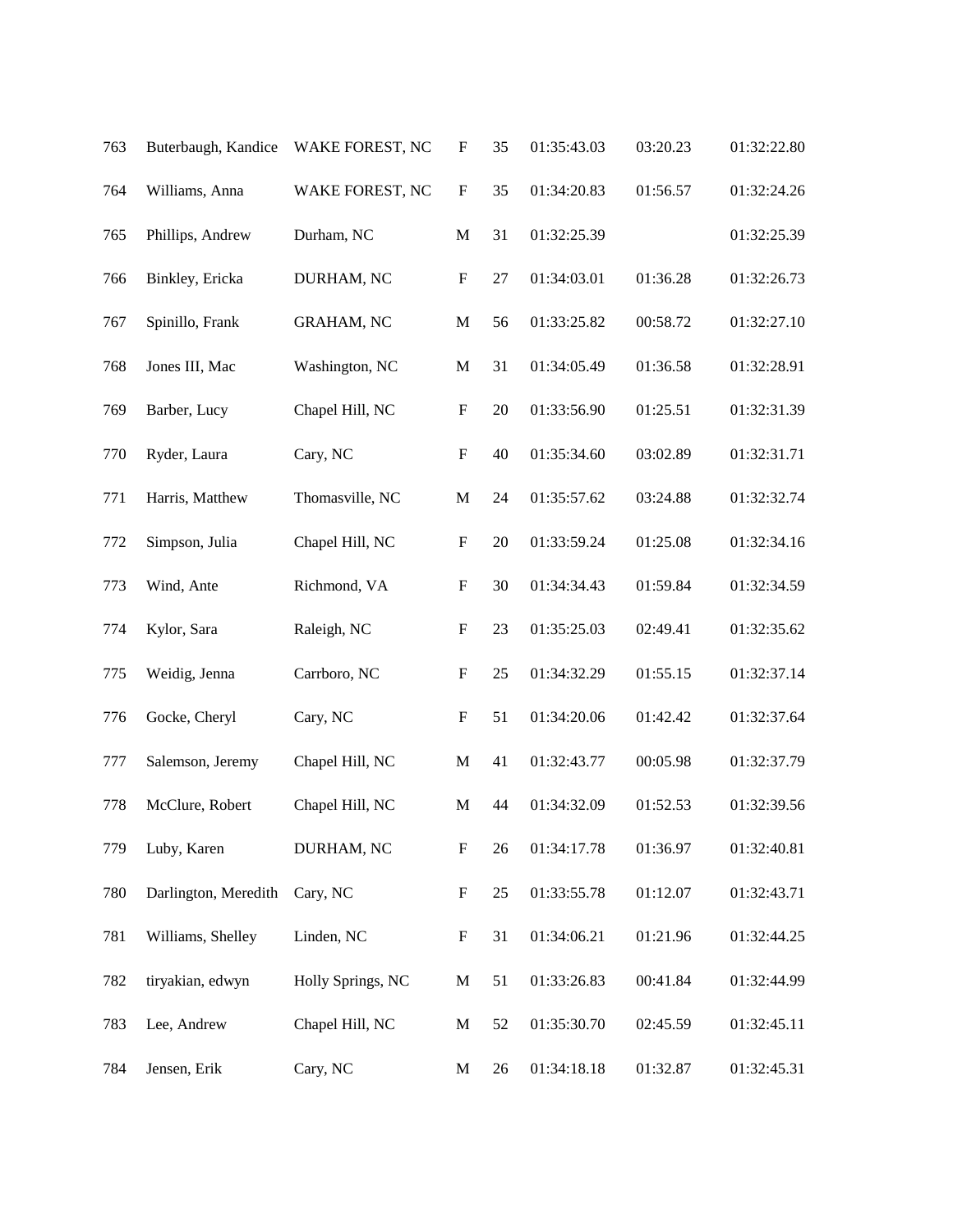| 785 | Arnold, Ashley                        | Morrisville, NC   | $\boldsymbol{\mathrm{F}}$ | 27     | 01:33:08.18 | 00:22.50 | 01:32:45.68 |
|-----|---------------------------------------|-------------------|---------------------------|--------|-------------|----------|-------------|
| 786 | Pace, Lester                          | Unknown, NA       | ${\bf m}$                 | 51     | 01:33:59.69 | 01:12.33 | 01:32:47.36 |
| 787 | Lutz, Bryan                           | Lincolnton, NC    | $\mathbf M$               | 34     | 01:34:33.85 | 01:44.87 | 01:32:48.98 |
| 788 | Perez Chanona, Ernest Chapel Hill, NC |                   | $\mathbf M$               | 25     | 01:34:21.81 | 01:25.87 | 01:32:55.94 |
| 789 | Bauer, Rebecca                        | Carrboro, NC      | $\boldsymbol{\mathrm{F}}$ | 22     | 01:34:22.15 | 01:25.68 | 01:32:56.47 |
| 790 | Tuttle, Molly                         | Pfafftown, NC     | $\boldsymbol{\mathrm{F}}$ | 33     | 01:36:01.77 | 03:02.53 | 01:32:59.24 |
| 791 | Dellon, Evan                          | Chapel Hill, NC   | $\mathbf M$               | 36     | 01:35:27.42 | 02:27.87 | 01:32:59.55 |
| 792 | Philip, Doug                          | Durham, NC        | $\mathbf M$               | 34     | 01:34:49.31 | 01:46.61 | 01:33:02.70 |
| 793 | Arapoglou, Evangeline DURHAM, NC      |                   | $\boldsymbol{\mathrm{F}}$ | 25     | 01:34:46.71 | 01:41.06 | 01:33:05.65 |
| 794 | Blunk, John                           | Chapel Hill, NC   | $\mathbf M$               | 53     | 01:34:43.36 | 01:36.50 | 01:33:06.86 |
| 795 | Searcy, Julie                         | Winston-Salem, NC | $\boldsymbol{\mathrm{F}}$ | 45     | 01:34:52.24 | 01:41.38 | 01:33:10.86 |
| 796 | Morelli, David                        | Chapel Hill, NC   | $\mathbf M$               | 52     | 01:34:20.26 | 01:08.66 | 01:33:11.60 |
| 797 | Lorenz, Kelly                         | Morrisville, NC   | $\boldsymbol{\mathrm{F}}$ | 25     | 01:35:12.85 | 02:01.19 | 01:33:11.66 |
| 798 | Grant, Heather                        | Raleigh, NC       | $\mathbf F$               | 26     | 01:35:25.19 | 02:13.44 | 01:33:11.75 |
| 799 | Mercer, Amy                           | Apex, NC          | $\boldsymbol{\mathrm{F}}$ | 29     | 01:35:25.45 | 02:12.31 | 01:33:13.14 |
| 800 | Johnson, Lynn                         | Durham, NC        | $\boldsymbol{\mathrm{F}}$ | 31     | 01:35:04.32 | 01:50.91 | 01:33:13.41 |
| 801 | Gray, Jody                            | Hurdle Mills, NC  | $\mathbf M$               | 34     | 01:36:16.29 | 03:01.51 | 01:33:14.78 |
| 802 | Bentsen, Erik                         | Oxford, NC        | M                         | 35     | 01:35:45.42 | 02:28.32 | 01:33:17.10 |
| 803 | Eudailey, Joshua                      | Durham, NC        | $\mathbf M$               | 27     | 01:34:37.89 | 01:20.79 | 01:33:17.10 |
| 804 | Amos, Tyler                           | Hillsborough, NC  | $\mathbf M$               | $27\,$ | 01:34:38.03 | 01:20.68 | 01:33:17.35 |
| 805 | Turek, Katie                          | Chapel Hill, NC   | $\boldsymbol{\mathrm{F}}$ | 22     | 01:33:17.36 |          | 01:33:17.36 |
| 806 | Montgomery, Stephanic Durham, NC      |                   | $\boldsymbol{F}$          | 31     | 01:34:50.15 | 01:28.63 | 01:33:21.52 |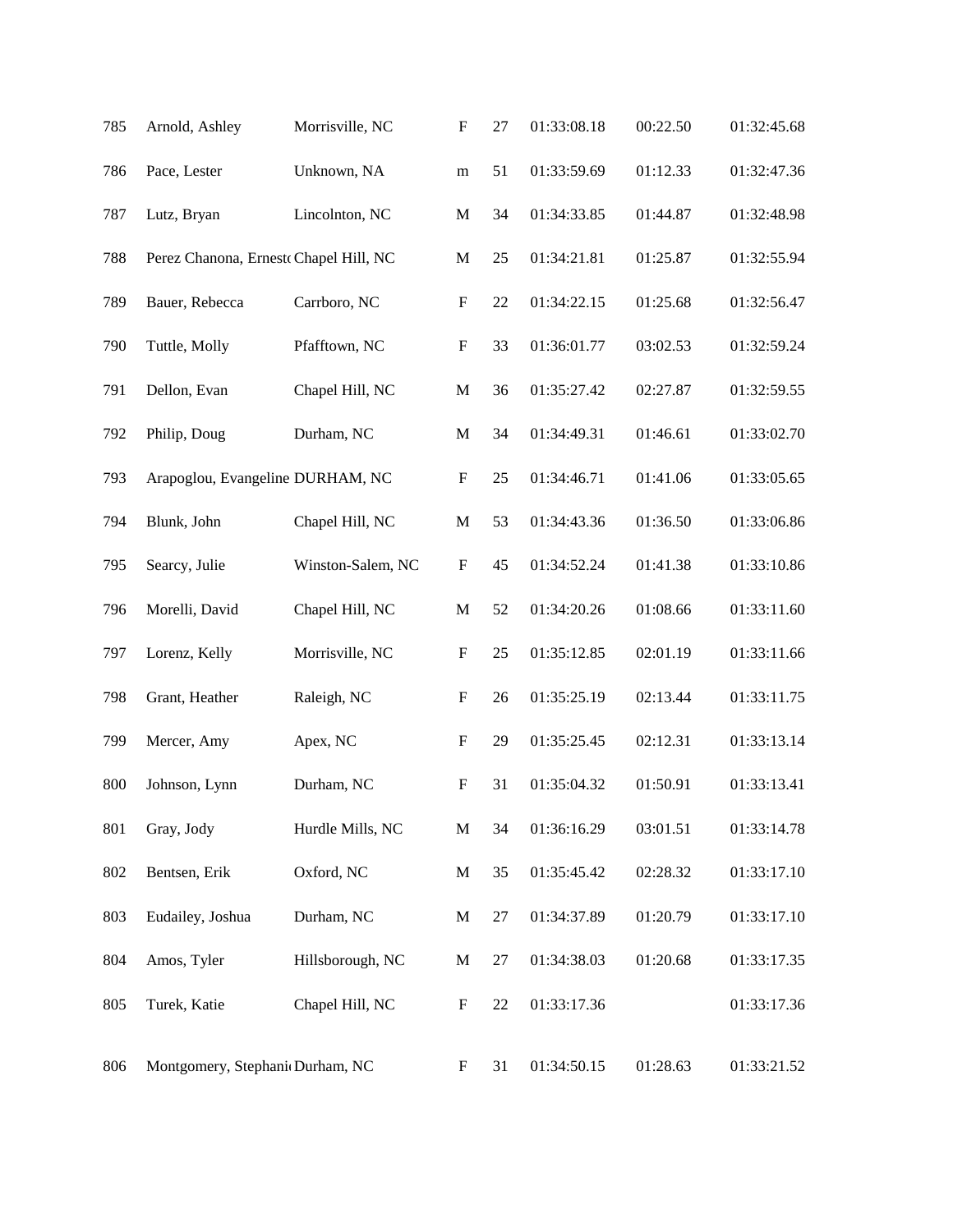| 807 | Hawley, Dawna    | Chapel Hill, NC | $\boldsymbol{\mathrm{F}}$ | 40     | 01:33:21.66 |          | 01:33:21.66 |
|-----|------------------|-----------------|---------------------------|--------|-------------|----------|-------------|
| 808 | Lackey, Tamara   | Durham, NC      | ${\bf F}$                 | 39     | 01:34:33.89 | 01:11.64 | 01:33:22.25 |
| 809 | Jackson, Miguel  | Chapel Hill, NC | $\mathbf M$               | 34     | 01:34:31.25 | 01:07.52 | 01:33:23.73 |
| 810 | Engle, Charlie   | Greensboro, NC  | $\mathbf M$               | 47     | 01:34:36.32 | 01:12.08 | 01:33:24.24 |
| 811 | Spizzo, Tanya    | Waxhaw, NC      | $\boldsymbol{\mathrm{F}}$ | 42     | 01:33:25.50 |          | 01:33:25.50 |
| 812 | Anscher, Matthew | Chapel Hill, NC | $\mathbf M$               | 26     | 01:33:54.71 | 00:27.92 | 01:33:26.79 |
| 813 | Dearmin, Seth    | Raleigh, NC     | M                         | 25     | 01:36:03.16 | 02:35.34 | 01:33:27.82 |
| 814 | Leghart, Kendra  | Chapel Hill, NC | ${\bf F}$                 | 22     | 01:35:16.41 | 01:47.21 | 01:33:29.20 |
| 815 | Morton, June     | CARY, NC        | $\boldsymbol{\mathrm{F}}$ | 49     | 01:34:52.76 | 01:21.06 | 01:33:31.70 |
| 816 | Stickels, Dave   | Fort Mill, SC   | ${\bf M}$                 | 34     | 01:35:21.11 | 01:48.55 | 01:33:32.56 |
| 817 | O'Briant, Amanda | Durham, NC      | ${\bf F}$                 | 35     | 01:36:22.87 | 02:50.12 | 01:33:32.75 |
| 818 | Cullen, Kellie   | Raleigh, NC     | ${\bf F}$                 | 40     | 01:34:50.84 | 01:15.97 | 01:33:34.87 |
| 819 | Bolick, Cheryl   | Chapel Hill, NC | ${\bf F}$                 | 40     | 01:34:40.10 | 01:05.02 | 01:33:35.08 |
| 820 | Lai, Bien        | Chapel Hill, NC | ${\bf F}$                 | $27\,$ | 01:34:41.11 | 01:05.94 | 01:33:35.17 |
| 821 | Ferris, Beth     | Carrboro, NC    | $\boldsymbol{\mathrm{F}}$ | 40     | 01:34:42.23 | 01:04.95 | 01:33:37.28 |
| 822 | Dupree, Connie   | Greensboro, NC  | F                         | 47     | 01:33:38.66 |          | 01:33:38.66 |
| 823 | Rutecki, Maria   | Chapel Hill, NC | $\boldsymbol{\mathrm{F}}$ | 24     | 01:35:24.01 | 01:43.25 | 01:33:40.76 |
| 824 | Wind, Wubbo      | Tampa, FL       | $\mathbf M$               | 59     | 01:35:42.46 | 01:59.97 | 01:33:42.49 |
| 825 | Shull, DeeDee    | Chapel Hill, NC | $\boldsymbol{\mathrm{F}}$ | 46     | 01:33:42.66 |          | 01:33:42.66 |
| 826 | Knowles, Rachel  | Reidsville, NC  | $\boldsymbol{\mathrm{F}}$ | 28     | 01:36:20.53 | 02:32.04 | 01:33:48.49 |
| 827 | Esposito, Audrey | Raleigh, NC     | $\boldsymbol{\mathrm{F}}$ | 40     | 01:35:22.30 | 01:32.84 | 01:33:49.46 |
| 828 | Scott, Anne      | RALEIGH, NC     | $\boldsymbol{\mathrm{F}}$ | 40     | 01:35:22.20 | 01:32.54 | 01:33:49.66 |
| 829 | Sequeira, Ron    | Raleigh, NC     | M                         | 48     | 01:36:25.03 | 02:35.04 | 01:33:49.99 |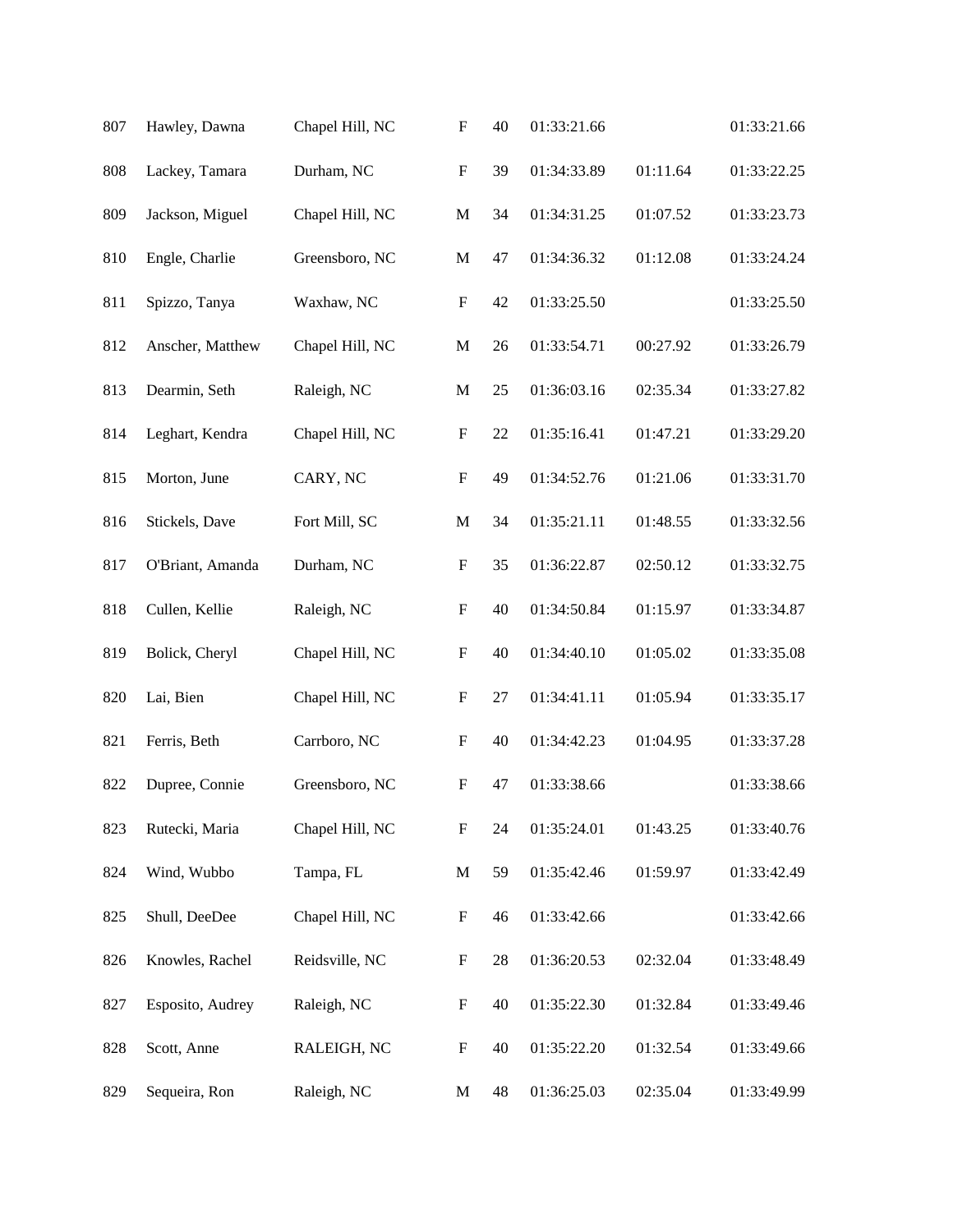| 830 | Weidenfeller, Linda | CARY, NC          | $\boldsymbol{\mathrm{F}}$ | 54 | 01:36:47.73 | 02:56.64 | 01:33:51.09 |
|-----|---------------------|-------------------|---------------------------|----|-------------|----------|-------------|
| 831 | Cathey, Grady       | Charlotte, NC     | $\mathbf M$               | 49 | 01:36:11.78 | 02:19.12 | 01:33:52.66 |
| 832 | Silver, Kimberley   | Chapel Hill, NC   | $\boldsymbol{\mathrm{F}}$ | 38 | 01:35:51.54 | 01:58.54 | 01:33:53.00 |
| 833 | Zaas, Aimee         | Chapel Hill, NC   | $\boldsymbol{\mathrm{F}}$ | 38 | 01:35:51.86 | 01:58.75 | 01:33:53.11 |
| 834 | Knight, William     | Cary, NC          | $\mathbf M$               | 51 | 01:35:21.86 | 01:27.64 | 01:33:54.22 |
| 835 | gooden, dana        | Hillsborough, NC  | $\boldsymbol{\mathrm{F}}$ | 44 | 01:35:02.14 | 01:07.72 | 01:33:54.42 |
| 836 | Cobey, Fred         | DURHAM, NC        | $\mathbf M$               | 38 | 01:35:17.94 | 01:18.91 | 01:33:59.03 |
| 837 | Whipkey, Daryl      | Forest, VA        | $\mathbf M$               | 39 | 01:36:50.97 | 02:47.46 | 01:34:03.51 |
| 838 | Hickey, Cassandra   | Raleigh, NC       | $\boldsymbol{\mathrm{F}}$ | 23 | 01:35:57.39 | 01:50.36 | 01:34:07.03 |
| 839 | Gutierrez, Susan    | Raleigh, NC       | $\boldsymbol{\mathrm{F}}$ | 41 | 01:37:28.33 | 03:20.21 | 01:34:08.12 |
| 840 | Carpenter, Michele  | Raleigh, NC       | $\boldsymbol{\mathrm{F}}$ | 27 | 01:34:09.26 |          | 01:34:09.26 |
| 841 | Kistner, Jacob      | Mocksville, NC    | $\mathbf M$               | 31 | 01:35:09.85 | 01:00.26 | 01:34:09.59 |
| 842 | DeJoseph, Jodi      | Zebulon, NC       | $\boldsymbol{F}$          | 38 | 01:37:30.98 | 03:19.73 | 01:34:11.25 |
| 843 | Chanon, Vicki       | Durham, NC        | $\boldsymbol{F}$          | 29 | 01:37:25.18 | 03:13.91 | 01:34:11.27 |
| 844 | Zornick, Pam        | Carrboro, NC      | $\boldsymbol{\mathrm{F}}$ | 47 | 01:34:49.13 | 00:32.98 | 01:34:16.15 |
| 845 | HARRILL, DAVID      | Reidsville, NC    | M                         | 53 | 01:35:52.83 | 01:36.36 | 01:34:16.47 |
| 846 | Clemmons, Anna      | Chapel Hill, NC   | ${\bf F}$                 | 30 | 01:36:01.16 | 01:42.54 | 01:34:18.62 |
| 847 | Tang, Grace         | Raleigh, NC       | $\boldsymbol{\mathrm{F}}$ | 37 | 01:34:58.17 | 00:38.77 | 01:34:19.40 |
| 848 | Levine, Robyn       | Chapel Hill, NC   | $\boldsymbol{\mathrm{F}}$ | 21 | 01:35:19.63 | 00:57.92 | 01:34:21.71 |
| 849 | Timberlake, Lisette | Winston-Salem, NC | $\boldsymbol{\mathrm{F}}$ | 30 | 01:37:24.07 | 03:02.28 | 01:34:21.79 |
| 850 | Ransom Jr, Eyrtle   | Greensboro, NC    | $\mathbf{M}$              | 45 | 01:35:46.52 | 01:17.42 | 01:34:29.10 |
| 851 | Pedersen, Darrel    | Hudson, IA        | M                         | 61 | 01:37:59.30 | 03:27.80 | 01:34:31.50 |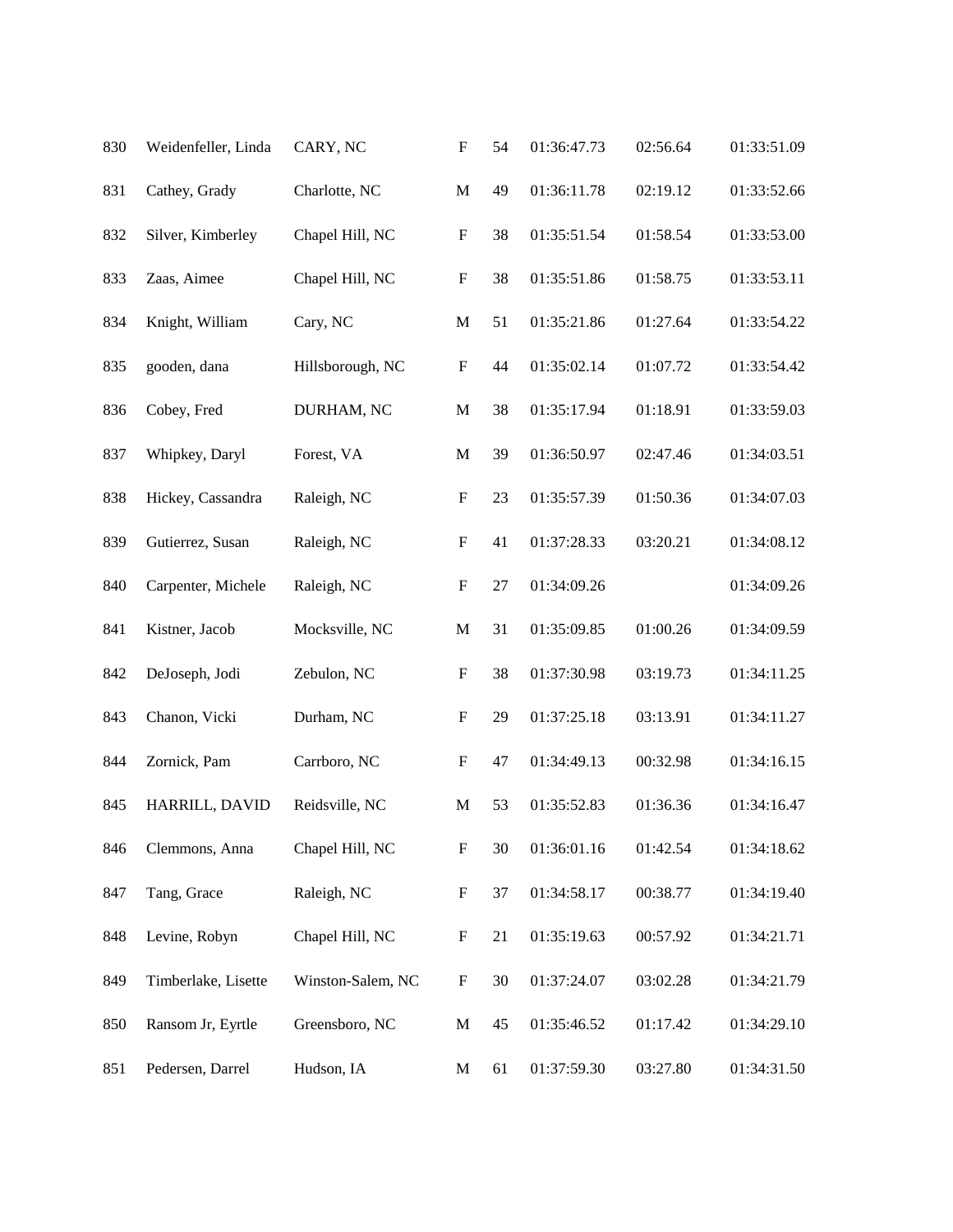| 852 | Johnson, Amy     | Greensboro, NC  | $\boldsymbol{\mathrm{F}}$ | 23 | 01:36:37.91 | 02:05.91 | 01:34:32.00 |
|-----|------------------|-----------------|---------------------------|----|-------------|----------|-------------|
| 853 | Smith, Tracy     | Apex, NC        | ${\bf F}$                 | 41 | 01:36:45.30 | 02:13.27 | 01:34:32.03 |
| 854 | Damman, Robb     | Unknown, NA     | ${\bf m}$                 | 38 | 01:37:56.76 | 03:24.03 | 01:34:32.73 |
| 855 | Wayson, George   | Durham, NC      | ${\bf M}$                 | 48 | 01:36:08.74 | 01:32.80 | 01:34:35.94 |
| 856 | Hamilton, Erika  | Raleigh, NC     | $\boldsymbol{\mathrm{F}}$ | 29 | 01:35:07.01 | 00:29.38 | 01:34:37.63 |
| 857 | Halloway, Stuart | Chapel Hill, NC | $\mathbf M$               | 41 | 01:35:50.40 | 01:12.48 | 01:34:37.92 |
| 858 | Hamilton, Justin | Raleigh, NC     | $\mathbf M$               | 30 | 01:35:07.20 | 00:25.64 | 01:34:41.56 |
| 859 | Harshaw, Payton  | CARY, NC        | $\mathbf M$               | 40 | 01:36:12.03 | 01:28.14 | 01:34:43.89 |
| 860 | Tyler, Eileen    | Chapel Hill, NC | ${\bf F}$                 | 57 | 01:35:54.73 | 01:06.56 | 01:34:48.17 |
| 861 | Blanco, Rosalia  | Chapel Hill, NC | $\boldsymbol{\mathrm{F}}$ | 41 | 01:35:53.69 | 01:02.95 | 01:34:50.74 |
| 862 | Hodges, David    | Raleigh, NC     | $\mathbf M$               | 38 | 01:37:45.63 | 02:52.52 | 01:34:53.11 |
| 863 | Trent, Alan      | Unknown, NA     | m                         | 53 | 01:38:01.11 | 02:58.14 | 01:35:02.97 |
| 864 | Weiss, Peggy     | Chapel Hill, NC | $\boldsymbol{\mathrm{F}}$ | 43 | 01:37:49.72 | 02:46.20 | 01:35:03.52 |
| 865 | Turner, Mark     | CARY, NC        | $\mathbf M$               | 41 | 01:36:57.88 | 01:53.55 | 01:35:04.33 |
| 866 | atkins, claire   | DURHAM, NC      | $\boldsymbol{\mathrm{F}}$ | 27 | 01:37:02.15 | 01:55.74 | 01:35:06.41 |
| 867 | Taylor, Nick     | Chapel Hill, NC | M                         | 40 | 01:37:09.72 | 02:01.82 | 01:35:07.90 |
| 868 | Ibrahim, Summer  | Raleigh, NC     | ${\bf F}$                 | 28 | 01:37:25.07 | 02:16.73 | 01:35:08.34 |
| 869 | Lepak, Lawrence  | Endicott, NY    | $\mathbf M$               | 60 | 01:35:53.48 | 00:45.12 | 01:35:08.36 |
| 870 | Garrison, Ann    | Durham, NC      | $\boldsymbol{\mathrm{F}}$ | 26 | 01:38:05.88 | 02:52.98 | 01:35:12.90 |
| 871 | Donovan, Cynthia | Chapel Hill, NC | $\boldsymbol{\mathrm{F}}$ | 33 | 01:37:09.09 | 01:55.95 | 01:35:13.14 |
| 872 | Stumpf, Gretchen | Greensboro, NC  | $\boldsymbol{\mathrm{F}}$ | 34 | 01:36:47.06 | 01:32.36 | 01:35:14.70 |
| 873 | Tomberlin, Jason | Cary, NC        | M                         | 35 | 01:36:21.60 | 01:00.42 | 01:35:21.18 |
| 874 | Harris, Jesse    | Knightdale, NC  | M                         | 37 | 01:38:12.79 | 02:51.56 | 01:35:21.23 |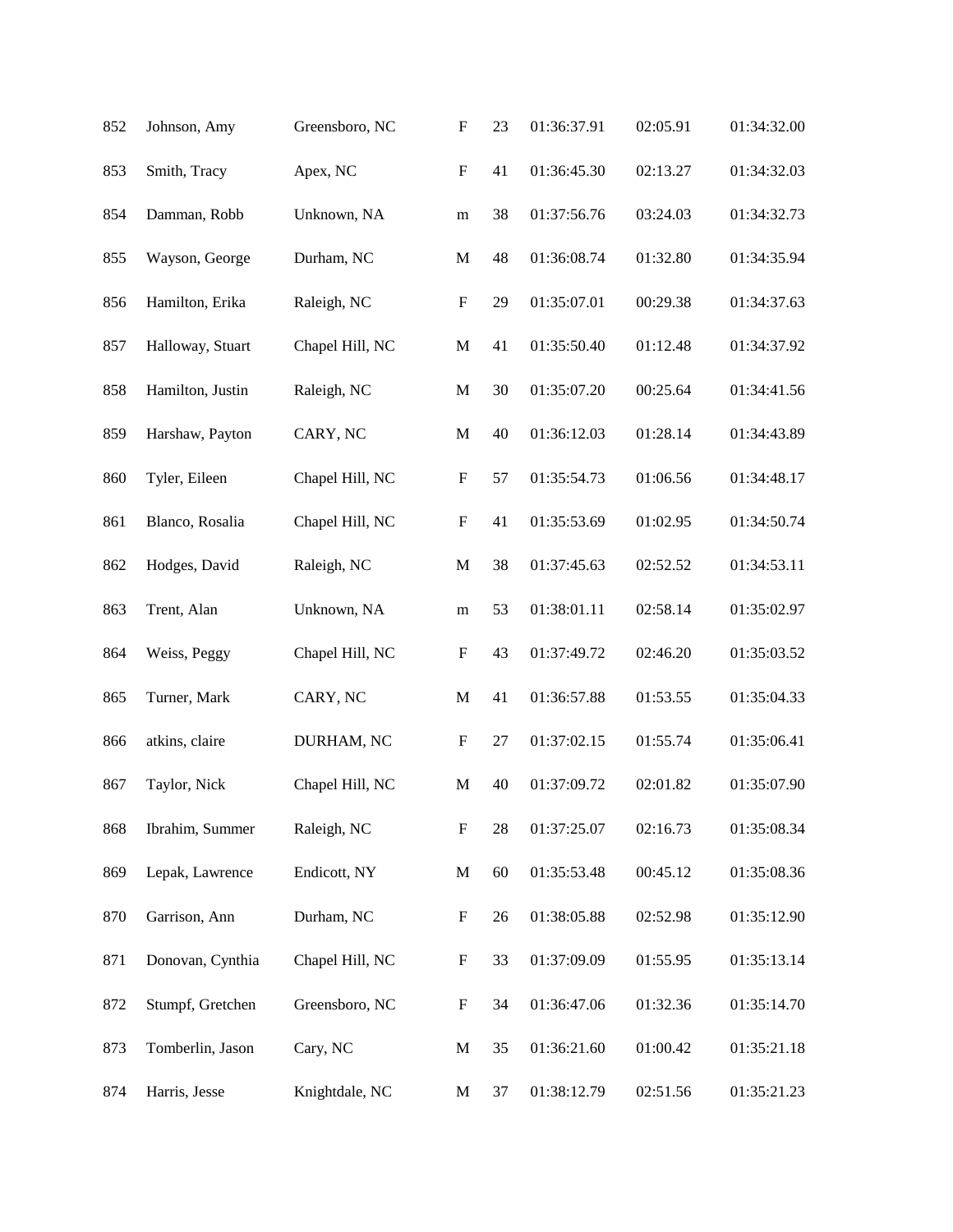| 875 | Staub, Kalina                      | DURHAM, NC        | $\boldsymbol{\mathrm{F}}$ | 24 | 01:36:01.78 | 00:40.30 | 01:35:21.48 |
|-----|------------------------------------|-------------------|---------------------------|----|-------------|----------|-------------|
| 876 | Ware, J.                           | Fuquay-Varina, NC | $\mathbf M$               | 36 | 01:36:07.85 | 00:45.80 | 01:35:22.05 |
| 877 | Lumbantobing, Rotua BURLINGTON, NC |                   | $\boldsymbol{\mathrm{F}}$ | 40 | 01:40:32.36 | 05:10.00 | 01:35:22.36 |
| 878 | Bell, David                        | Durham, NC        | $\mathbf M$               | 30 | 01:36:40.06 | 01:16.42 | 01:35:23.64 |
| 879 | Satter, Jane                       | Durham, NC        | $\boldsymbol{\mathrm{F}}$ | 53 | 01:38:09.74 | 02:46.09 | 01:35:23.65 |
| 880 | Bircher III, John                  | New Bern, NC      | $\mathbf M$               | 39 | 01:36:35.36 | 01:11.40 | 01:35:23.96 |
| 881 | Johnson, Kristin                   | Durham, NC        | $\boldsymbol{\mathrm{F}}$ | 27 | 01:36:06.29 | 00:40.26 | 01:35:26.03 |
| 882 | Picconi, Vince                     | Chapel Hill, NC   | $\mathbf M$               | 38 | 01:37:36.44 | 02:09.67 | 01:35:26.77 |
| 883 | Munsat, Steve                      | Chapel Hill, NC   | $\mathbf M$               | 45 | 01:36:54.08 | 01:27.31 | 01:35:26.77 |
| 884 | Clark, Ashley                      | winston-salem, nc | $\boldsymbol{\mathrm{F}}$ | 27 | 01:38:17.22 | 02:49.90 | 01:35:27.32 |
| 885 | Anscher, Mitch                     | Richmond, VA      | $\mathbf M$               | 54 | 01:37:47.17 | 02:17.20 | 01:35:29.97 |
| 886 | Donovan, Jamye                     | RALEIGH, NC       | $\boldsymbol{\mathrm{F}}$ | 37 | 01:38:45.43 | 03:14.40 | 01:35:31.03 |
| 887 | Satinsky, Sara                     | Carrboro, NC      | $\boldsymbol{\mathrm{F}}$ | 29 | 01:37:58.16 | 02:25.48 | 01:35:32.68 |
| 888 | Werder, Emily                      | Chapel Hill, NC   | $\boldsymbol{\mathrm{F}}$ | 26 | 01:37:58.42 | 02:25.47 | 01:35:32.95 |
| 889 | Kaltenbach, Lisa                   | Nashville, TN     | $\mathbf F$               | 29 | 01:37:59.70 | 02:24.36 | 01:35:35.34 |
| 890 | Pelletier, Kelly                   | New Bern, NC      | F                         | 34 | 01:36:48.02 | 01:11.22 | 01:35:36.80 |
| 891 | Bailey, Jessica                    | Carrboro, NC      | $\boldsymbol{\mathrm{F}}$ | 39 | 01:37:58.95 | 02:13.24 | 01:35:45.71 |
| 892 | Coulter, Kathy                     | Chapel Hill, NC   | $\mathbf F$               | 50 | 01:37:25.32 | 01:36.05 | 01:35:49.27 |
| 893 | Holroyd, Jane                      | Chapel Hill, NC   | $\boldsymbol{\mathrm{F}}$ | 42 | 01:37:04.13 | 01:14.32 | 01:35:49.81 |
| 894 | Lloyd, Cameron                     | Henderson, NC     | $\boldsymbol{F}$          | 23 | 01:36:55.40 | 01:05.06 | 01:35:50.34 |
| 895 | Ellis, Susan                       | WILSON, NC        | $\mathbf F$               | 51 | 01:37:32.67 | 01:40.02 | 01:35:52.65 |
| 896 | Scoby, Alma                        | Chapel Hill, NC   | $\boldsymbol{F}$          | 34 | 01:38:03.14 | 02:08.79 | 01:35:54.35 |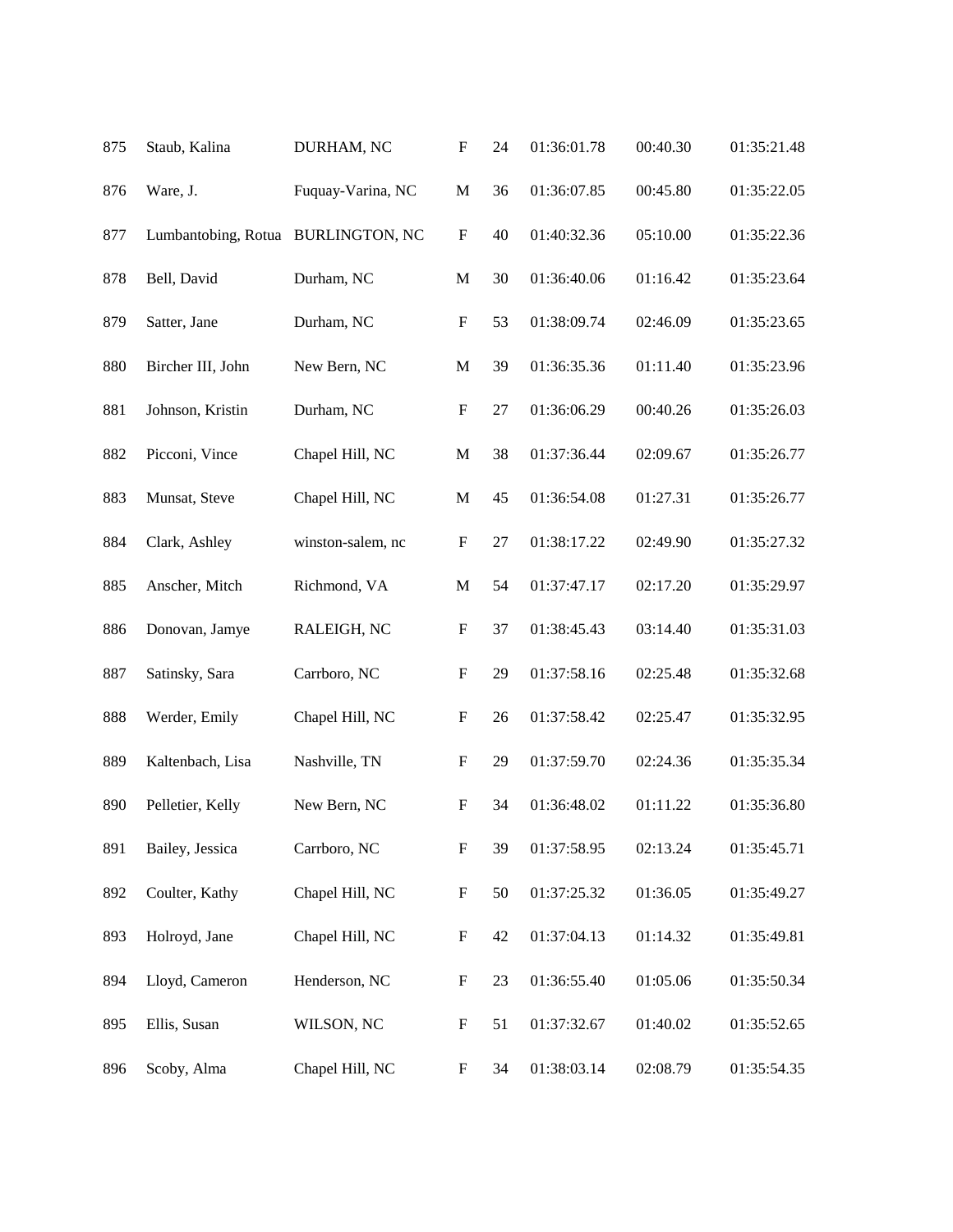| 897 | Lundy, Abigail     | Washington, DC    | $\boldsymbol{\mathrm{F}}$ | 26 | 01:39:15.54 | 03:20.99 | 01:35:54.55 |
|-----|--------------------|-------------------|---------------------------|----|-------------|----------|-------------|
| 898 | Randall, Megan     | Chapel Hill, NC   | $\mathbf F$               | 31 | 01:35:55.61 |          | 01:35:55.61 |
| 899 | mills, danta       | Cary, NC          | $\mathbf F$               | 42 | 01:37:34.14 | 01:37.74 | 01:35:56.40 |
| 900 | Massard, Louis     | Chapel Hill, NC   | $\mathbf M$               | 26 | 01:36:03.84 |          | 01:36:03.84 |
| 901 | Lee, Jennifer      | Chapel Hill, NC   | $\boldsymbol{\mathrm{F}}$ | 26 | 01:39:21.04 | 03:16.09 | 01:36:04.95 |
| 902 | Milley, Nora       | Gardner, NC       | $\boldsymbol{\mathrm{F}}$ | 33 | 01:37:53.63 | 01:48.48 | 01:36:05.15 |
| 903 | Schmitt, Misty     | Rocky Mount, NC   | $\boldsymbol{\mathrm{F}}$ | 53 | 01:39:11.22 | 03:05.44 | 01:36:05.78 |
| 904 | Wertman, Rebecca   | Chapel Hill, NC   | $\mathbf F$               | 26 | 01:39:23.67 | 03:16.65 | 01:36:07.02 |
| 905 | Prenda, Jennifer   | Chapel Hill, NC   | $\boldsymbol{\mathrm{F}}$ | 35 | 01:37:01.11 | 00:51.92 | 01:36:09.19 |
| 906 | Chenet, Christina  | Chapel Hill, NC   | $\boldsymbol{\mathrm{F}}$ | 37 | 01:36:09.74 |          | 01:36:09.74 |
| 907 | Welsh, Beth        | Winston-Salem, NC | $\mathbf F$               | 42 | 01:37:54.19 | 01:44.12 | 01:36:10.07 |
| 908 | Cheney, Johanna    | Alexandria, VA    | $\boldsymbol{\mathrm{F}}$ | 40 | 01:38:03.50 | 01:53.34 | 01:36:10.16 |
| 909 | Lockerman, Natasha | Raleigh, NC       | $\mathbf F$               | 28 | 01:39:32.10 | 03:19.39 | 01:36:12.71 |
| 910 | Bridgers, Mina     | RALEIGH, NC       | $\mathbf F$               | 23 | 01:37:20.41 | 01:06.39 | 01:36:14.02 |
| 911 | Agatucci, Kim      | Chapel Hill, NC   | $\boldsymbol{\mathrm{F}}$ | 41 | 01:36:14.03 |          | 01:36:14.03 |
| 912 | Hugosson, Annika   | Chapel Hill, NC   | F                         | 19 | 01:37:52.14 | 01:37.90 | 01:36:14.24 |
| 913 | Frazer, Janis      | Roanoke, VA       | $\mathbf F$               | 38 | 01:38:21.59 | 01:55.97 | 01:36:25.62 |
| 914 | Bates, Jennifer    | Reidsville, NC    | $\boldsymbol{\mathrm{F}}$ | 44 | 01:39:07.67 | 02:40.50 | 01:36:27.17 |
| 915 | Humphries, Anna    | Chapel Hill, NC   | $\boldsymbol{\mathrm{F}}$ | 20 | 01:37:35.00 | 01:06.30 | 01:36:28.70 |
| 916 | Clark, Doug        | Chapel Hill, NC   | M                         | 53 | 01:37:00.02 | 00:31.10 | 01:36:28.92 |
| 917 | Wayne, Jenny       | Raleigh, NC       | $\boldsymbol{\mathrm{F}}$ | 36 | 01:37:44.54 | 01:11.62 | 01:36:32.92 |
| 918 | Puente, Carol      | Raleigh, NC       | $\boldsymbol{\mathrm{F}}$ | 54 | 01:37:58.18 | 01:24.82 | 01:36:33.36 |
| 919 | Grace, Maggie      | Charlotte, NC     | $\boldsymbol{F}$          | 29 | 01:40:58.34 | 04:23.90 | 01:36:34.44 |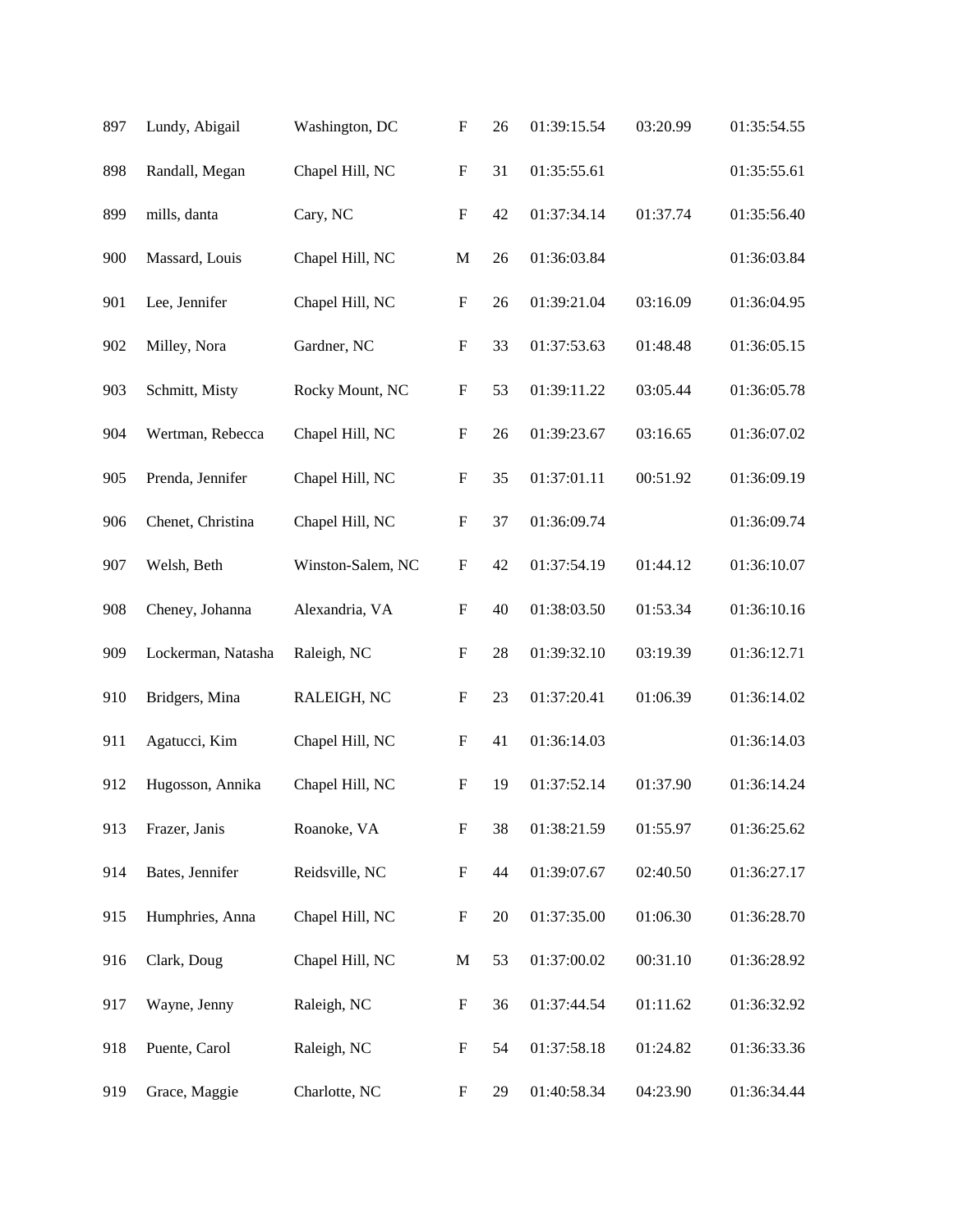| 920 | Drake, John        | Chapel Hill, NC | $\mathbf M$               | 48 | 01:37:33.14 | 00:57.95 | 01:36:35.19 |
|-----|--------------------|-----------------|---------------------------|----|-------------|----------|-------------|
| 921 | Miller, Jenna      | RALEIGH, NC     | $\boldsymbol{\mathrm{F}}$ | 23 | 01:38:31.20 | 01:54.57 | 01:36:36.63 |
| 922 | Powell, Angela     | Rougemont, NC   | $\boldsymbol{\mathrm{F}}$ | 52 | 01:38:17.59 | 01:40.56 | 01:36:37.03 |
| 923 | Newton, Elizabeth  | Raleigh, NC     | $\boldsymbol{\mathrm{F}}$ | 29 | 01:39:09.22 | 02:29.53 | 01:36:39.69 |
| 924 | Cress, Brad        | Cary, NC        | $\mathbf{M}$              | 33 | 01:39:40.36 | 03:00.40 | 01:36:39.96 |
| 925 | Rahn, Blake        | Chapel Hill, NC | $\mathbf M$               | 38 | 01:38:14.80 | 01:33.78 | 01:36:41.02 |
| 926 | Robinson, Brittany | Clemmons, NC    | $\boldsymbol{\mathrm{F}}$ | 20 | 01:39:29.12 | 02:42.38 | 01:36:46.74 |
| 927 | Arnold, Andrea     | Carrboro, NC    | $\mathbf F$               | 29 | 01:39:34.60 | 02:46.83 | 01:36:47.77 |
| 928 | Flynn, Tim         | Chapel Hill, NC | M                         | 51 | 01:40:19.64 | 03:29.45 | 01:36:50.19 |
| 929 | beale, leia        | Charlotte, NC   | $\mathbf F$               | 29 | 01:39:45.11 | 02:54.69 | 01:36:50.42 |
| 930 | Chappell, Alexis   | Chapel Hill, NC | $\mathbf F$               | 26 | 01:40:13.19 | 03:21.63 | 01:36:51.56 |
| 931 | Moore, Judy        | Locust, NC      | $\boldsymbol{\mathrm{F}}$ | 44 | 01:38:25.35 | 01:29.73 | 01:36:55.62 |
| 932 | Frye, Pam          | Greensboro, NC  | $\mathbf F$               | 37 | 01:38:29.82 | 01:32.04 | 01:36:57.78 |
| 933 | Keever, Ronald     | Raleigh, NC     | $\mathbf M$               | 41 | 01:39:15.19 | 02:16.71 | 01:36:58.48 |
| 934 | O'Reilly, Peter    | Durham, NC      | M                         | 45 | 01:39:46.01 | 02:43.01 | 01:37:03.00 |
| 935 | Salter, Amy        | Clayton, NC     | $\mathbf F$               | 41 | 01:39:02.58 | 01:57.09 | 01:37:05.49 |
| 936 | Arnott, Jamie      | Chapel Hill, NC | $\mathbf F$               | 38 | 01:39:32.23 | 02:20.83 | 01:37:11.40 |
| 937 | Hinson, Tim        | Apex, NC        | $\mathbf M$               | 49 | 01:39:13.80 | 02:00.56 | 01:37:13.24 |
| 938 | Curtis, Laura      | RALEIGH, NC     | $\boldsymbol{\mathrm{F}}$ | 39 | 01:40:34.09 | 03:20.04 | 01:37:14.05 |
| 939 | Burnsed, Sheri     | Morrisville, NC | $\boldsymbol{F}$          | 48 | 01:39:07.27 | 01:52.99 | 01:37:14.28 |
| 940 | Rich, Missy        | Charlotte, NC   | $\boldsymbol{F}$          | 23 | 01:39:05.67 | 01:51.31 | 01:37:14.36 |
| 941 | Bowman, Robert     | Advance, NC     | M                         | 39 | 01:40:26.06 | 03:09.91 | 01:37:16.15 |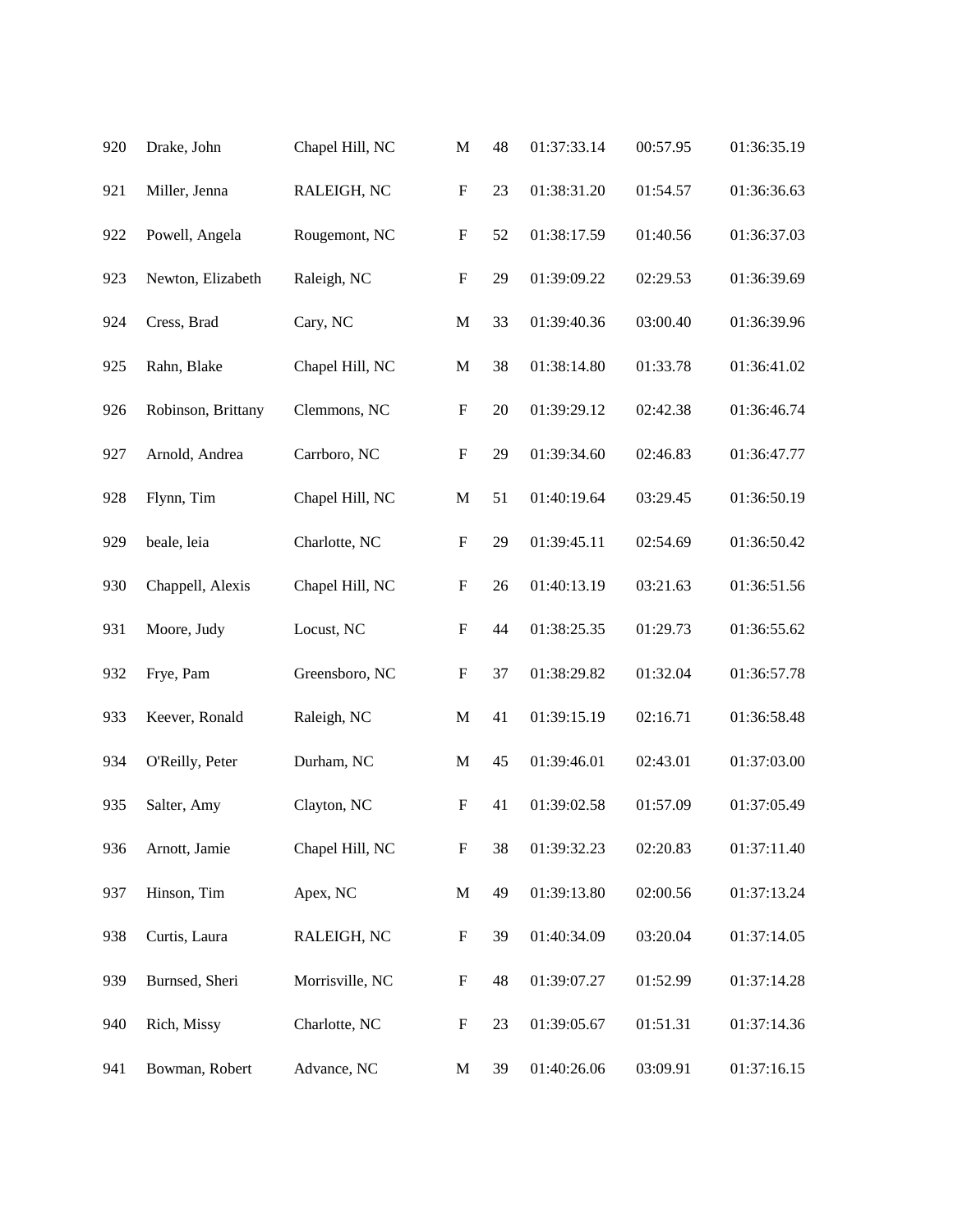| 942 | Anderson, Sheelagh               | Chapel Hill, NC   | $\boldsymbol{\mathrm{F}}$ | 63 | 01:38:51.54 | 01:35.08 | 01:37:16.46 |
|-----|----------------------------------|-------------------|---------------------------|----|-------------|----------|-------------|
| 943 | Heller, Caroline                 | New York, NY      | ${\bf F}$                 | 37 | 01:37:36.59 | 00:20.08 | 01:37:16.51 |
| 944 | Murphy, Amy                      | Richmond Hill, GA | $\mathbf F$               | 30 | 01:38:23.99 | 01:06.71 | 01:37:17.28 |
| 945 | O'Brien, Kelly                   | Cary, NC          | $\boldsymbol{\mathrm{F}}$ | 34 | 01:39:58.56 | 02:37.47 | 01:37:21.09 |
| 946 | Howes, Leslie                    | Raleigh, NC       | ${\bf F}$                 | 41 | 01:40:31.68 | 03:09.76 | 01:37:21.92 |
| 947 | Bylinski, Joe                    | Chapel Hill, NC   | $\mathbf M$               | 62 | 01:40:25.20 | 02:59.13 | 01:37:26.07 |
| 948 | Wallen, Michelle                 | Hillsborough, NC  | $\mathbf F$               | 33 | 01:40:31.25 | 03:03.71 | 01:37:27.54 |
| 949 | Goings, Kevin                    | CARY, NC          | $\mathbf M$               | 44 | 01:37:52.40 | 00:21.76 | 01:37:30.64 |
| 950 | Myrick, Thomas                   | Charlotte, NC     | $\mathbf M$               | 55 | 01:41:04.90 | 03:33.53 | 01:37:31.37 |
| 951 | Clark, Angela                    | Raleigh, NC       | $\mathbf F$               | 39 | 01:39:50.01 | 02:15.32 | 01:37:34.69 |
| 952 | Culberson, Maggie                | Durham, NC        | ${\bf F}$                 | 25 | 01:39:27.77 | 01:49.65 | 01:37:38.12 |
| 953 | Miller, Craig                    | Greensboro, NC    | $\mathbf M$               | 48 | 01:39:39.36 | 01:59.38 | 01:37:39.98 |
| 954 | Arnold, David                    | WAKE FOREST, NC   | $\mathbf M$               | 43 | 01:39:00.13 | 01:18.30 | 01:37:41.83 |
| 955 | BRADER-ARAJE, LA Chapel Hill, NC |                   | $\boldsymbol{\mathrm{F}}$ | 41 | 01:38:48.45 | 01:05.69 | 01:37:42.76 |
| 956 | Edwards, Laura                   | Charlotte, NC     | ${\bf F}$                 | 28 | 01:39:59.91 | 02:16.79 | 01:37:43.12 |
| 957 | Burrows, Laura                   | Winston-Salem, NC | $\boldsymbol{\mathrm{F}}$ | 43 | 01:39:29.66 | 01:43.90 | 01:37:45.76 |
| 958 | Wooddell, Katie                  | Leland, NC        | $\boldsymbol{\mathrm{F}}$ | 32 | 01:40:28.71 | 02:41.46 | 01:37:47.25 |
| 959 | Maniscalco, Kristen              | Raleigh, NC       | $\boldsymbol{\mathrm{F}}$ | 24 | 01:39:43.32 | 01:54.93 | 01:37:48.39 |
| 960 | Brumfield, Mary                  | Durham, NC        | $\boldsymbol{F}$          | 28 | 01:40:28.10 | 02:37.69 | 01:37:50.41 |
| 961 | Souto, Lee                       | Durham, NC        | M                         | 28 | 01:40:29.24 | 02:37.63 | 01:37:51.61 |
| 962 | Wilkerson, Risa                  | Chapel Hill, NC   | $\boldsymbol{F}$          | 45 | 01:40:04.33 | 02:11.23 | 01:37:53.10 |
| 963 | Nicholson, Anne                  | Chapel Hill, NC   | $\boldsymbol{F}$          | 52 | 01:40:17.75 | 02:23.98 | 01:37:53.77 |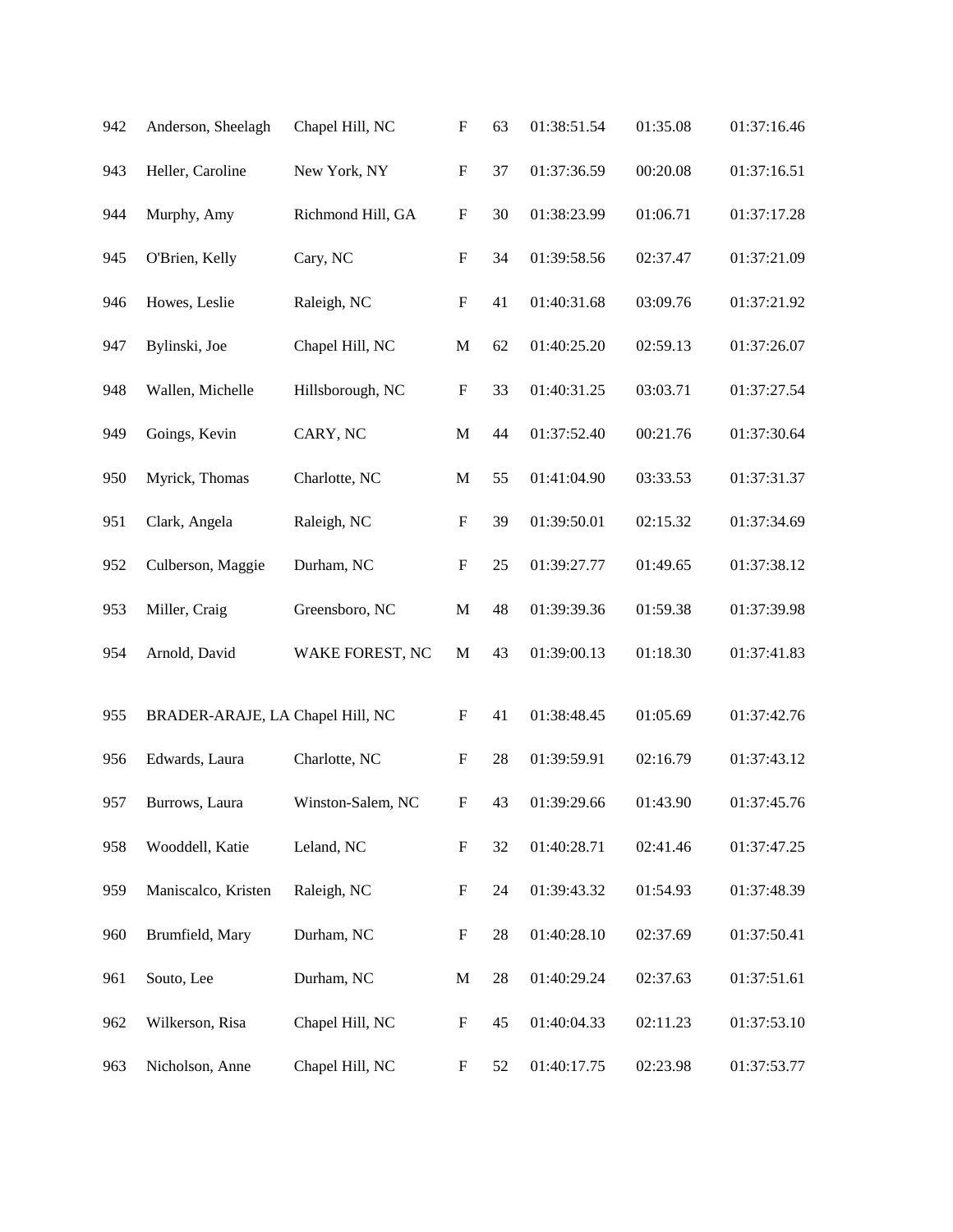| 964 | Kadoma, Waka                         | Chapel Hill, NC   | $\boldsymbol{\mathrm{F}}$ | 40 | 01:40:05.33 | 02:11.05 | 01:37:54.28 |
|-----|--------------------------------------|-------------------|---------------------------|----|-------------|----------|-------------|
| 965 | Edwards, Cheryl                      | Chapel Hill, NC   | ${\bf F}$                 | 43 | 01:40:18.33 | 02:23.78 | 01:37:54.55 |
| 966 | Blalock, Michael                     | WAKE FOREST, NC   | $\mathbf M$               | 46 | 01:39:13.02 | 01:18.06 | 01:37:54.96 |
| 967 | foster, kristi                       | Chapel Hill, NC   | $\boldsymbol{\mathrm{F}}$ | 41 | 01:39:24.69 | 01:29.39 | 01:37:55.30 |
| 968 | Hanson-Baldauf, Dana Chapel Hill, NC |                   | $\boldsymbol{\mathrm{F}}$ | 40 | 01:39:22.86 | 01:25.27 | 01:37:57.59 |
| 969 | Paul, Katie                          | Chapel Hill, NC   | $\boldsymbol{\mathrm{F}}$ | 25 | 01:39:17.50 | 01:19.90 | 01:37:57.60 |
| 970 | Herczeg, Larissa                     | New York, NY      | $\boldsymbol{\mathrm{F}}$ | 36 | 01:40:03.13 | 02:01.53 | 01:38:01.60 |
| 971 | Sales, Sarah                         | Fort Mill, SC     | $\boldsymbol{\mathrm{F}}$ | 31 | 01:38:05.08 |          | 01:38:05.08 |
| 972 | Edwards, Stephanie                   | Winston-Salem, NC | ${\bf F}$                 | 26 | 01:40:09.33 | 02:03.29 | 01:38:06.04 |
| 973 | Brents, Rich                         | Cary, NC          | $\mathbf M$               | 46 | 01:40:37.61 | 02:29.46 | 01:38:08.15 |
| 974 | Hanson, James                        | Morrisville, NC   | $\mathbf M$               | 31 | 01:41:21.70 | 03:13.07 | 01:38:08.63 |
| 975 | Pointer, Shannon                     | Semora, NC        | $\boldsymbol{\mathrm{F}}$ | 31 | 01:41:11.34 | 03:02.57 | 01:38:08.77 |
| 976 | Leach, Julie                         | Chandler, AZ      | $\boldsymbol{\mathrm{F}}$ | 33 | 01:40:22.87 | 02:13.95 | 01:38:08.92 |
| 977 | Warren, Ross                         | Morrisville, NC   | $\mathbf M$               | 38 | 01:40:16.48 | 02:07.52 | 01:38:08.96 |
| 978 | Molnar, Philip                       | Durham, NC        | M                         | 40 | 01:39:08.68 | 00:59.68 | 01:38:09.00 |
| 979 | Molnar, Jessica                      | Durham, NC        | $\boldsymbol{\mathrm{F}}$ | 29 | 01:39:08.74 | 00:59.56 | 01:38:09.18 |
| 980 | howe, michi                          | Cary, NC          | ${\bf F}$                 | 44 | 01:39:59.51 | 01:45.49 | 01:38:14.02 |
| 981 | Fellows, Christy                     | Raleigh, NC       | $\boldsymbol{\mathrm{F}}$ | 37 | 01:40:32.16 | 02:16.69 | 01:38:15.47 |
| 982 | Whipkey, Rebecca                     | Raleigh, NC       | $\boldsymbol{\mathrm{F}}$ | 36 | 01:41:06.83 | 02:47.08 | 01:38:19.75 |
| 983 | OFFIELD, CANDACE Durham, NC          |                   | $\boldsymbol{F}$          | 32 | 01:39:36.61 | 01:15.43 | 01:38:21.18 |
| 984 | Viles, Charles                       | Carrboro, NC      | $\mathbf M$               | 48 | 01:39:28.92 | 01:04.03 | 01:38:24.89 |
| 985 | Bartholomew, Neva                    | Chapel Hill, NC   | $\boldsymbol{\mathrm{F}}$ | 40 | 01:41:57.07 | 03:31.72 | 01:38:25.35 |
| 986 | Blanton, Lisa                        | Lawndale, NC      | $\boldsymbol{F}$          | 34 | 01:40:26.50 | 02:00.11 | 01:38:26.39 |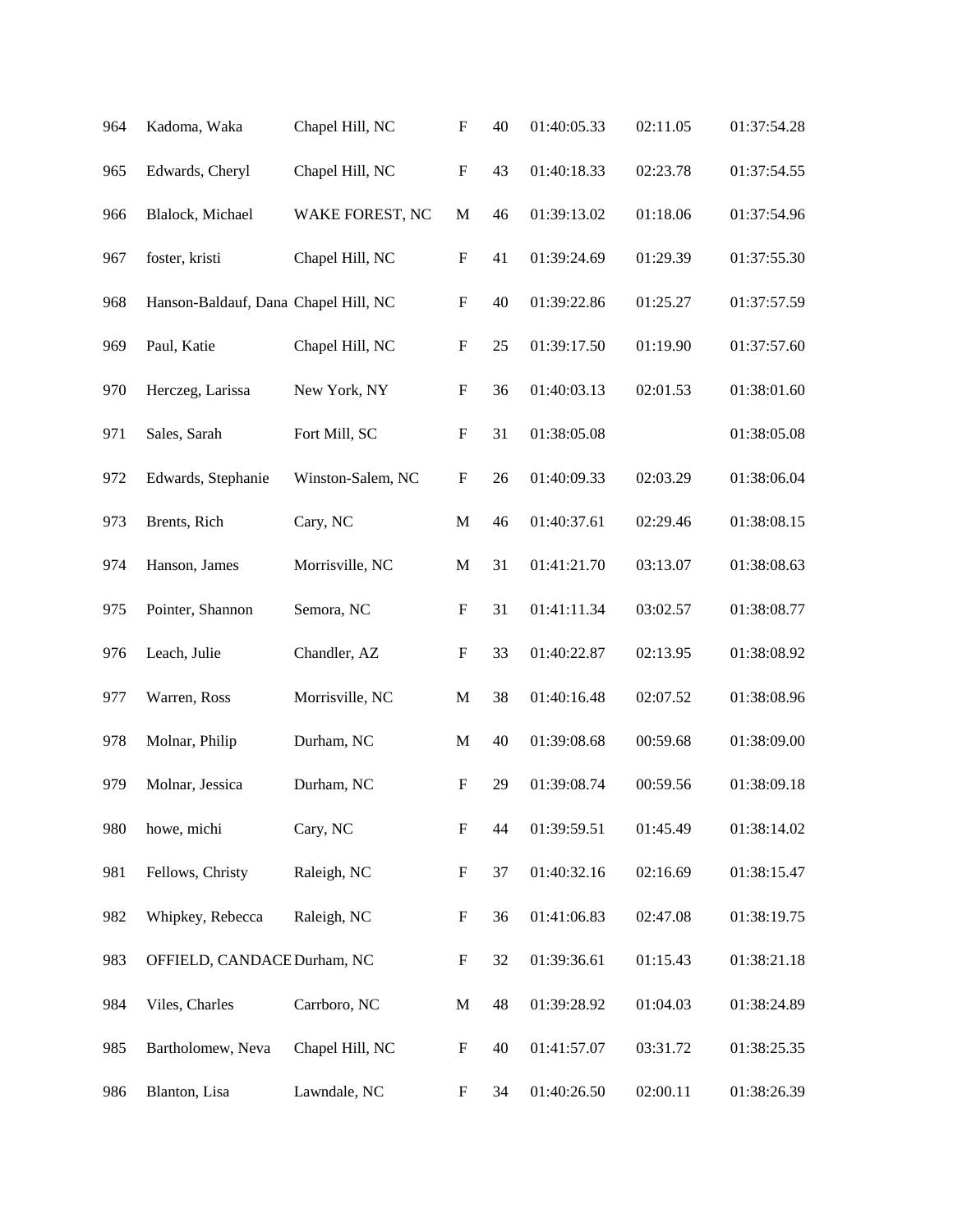| 987  | Houser, Theresa                   | Kings Mountain, NC | $\boldsymbol{\mathrm{F}}$ | 35 | 01:40:26.81 | 01:59.92 | 01:38:26.89 |
|------|-----------------------------------|--------------------|---------------------------|----|-------------|----------|-------------|
| 988  | Driscoll, Michael                 | Durham, NC         | $\mathbf M$               | 31 | 01:40:21.67 | 01:54.73 | 01:38:26.94 |
| 989  | Driscoll, Diana                   | Durham, NC         | $\boldsymbol{\mathrm{F}}$ | 29 | 01:40:22.04 | 01:54.53 | 01:38:27.51 |
| 990  | Turk, Megan                       | Chapel Hill, NC    | ${\bf F}$                 | 27 | 01:40:24.76 | 01:56.84 | 01:38:27.92 |
| 991  | Braswell, Robert                  | Hickory, NC        | $\mathbf M$               | 50 | 01:39:57.10 | 01:28.88 | 01:38:28.22 |
| 992  | Baird, James                      | Durham, NC         | $\mathbf M$               | 56 | 01:39:47.43 | 01:19.17 | 01:38:28.26 |
| 993  | ANDERSON, MARIA Holly Springs, NC |                    | ${\bf F}$                 | 38 | 01:39:55.71 | 01:25.19 | 01:38:30.52 |
| 994  | Vacca, Deb                        | Chapel Hill, NC    | ${\bf F}$                 | 36 | 01:40:14.81 | 01:44.29 | 01:38:30.52 |
| 995  | paschal, richie                   | Gibsonville, NC    | $\mathbf M$               | 42 | 01:41:26.71 | 02:55.61 | 01:38:31.10 |
| 996  | Walters, Brown                    | Cary, NC           | $\mathbf M$               | 34 | 01:40:20.15 | 01:48.35 | 01:38:31.80 |
| 997  | Godwin, Laurie                    | Greenville, NC     | $\boldsymbol{\mathrm{F}}$ | 57 | 01:40:39.84 | 02:05.81 | 01:38:34.03 |
| 998  | Walters, Dana                     | Cary, NC           | ${\bf F}$                 | 30 | 01:40:23.61 | 01:48.18 | 01:38:35.43 |
| 999  | Chaffin, Les                      | Chapel Hill, NC    | $\mathbf M$               | 46 | 01:40:31.12 | 01:54.62 | 01:38:36.50 |
| 1000 | DePriest, Starr                   | Reidsville, NC     | $\boldsymbol{\mathrm{F}}$ | 32 | 01:41:14.65 | 02:37.60 | 01:38:37.05 |
| 1001 | Dudek, Grete                      | Carrboro, NC       | ${\bf F}$                 | 23 | 01:40:14.56 | 01:34.14 | 01:38:40.42 |
| 1002 | Crow, Matthew                     | Fort Mill, SC      | $\mathbf M$               | 40 | 01:38:41.43 |          | 01:38:41.43 |
| 1003 | Harrison, Brandi                  | Virginia Beach, VA | F                         | 27 | 01:41:52.97 | 03:11.09 | 01:38:41.88 |
| 1004 | Leech, Jennifer                   | Chapel Hill, NC    | ${\bf F}$                 | 43 | 01:39:48.75 | 01:06.69 | 01:38:42.06 |
| 1005 | Cochran, Tiffani                  | Harrisburg, NC     | ${\bf F}$                 | 36 | 01:40:41.55 | 01:59.41 | 01:38:42.14 |
| 1006 | Kleinhammes, Alfred               | Chapel Hill, NC    | $\mathbf M$               | 58 | 01:39:50.12 | 01:07.84 | 01:38:42.28 |
| 1007 | Kersh, Perri                      | Chapel Hill, NC    | $\boldsymbol{\mathrm{F}}$ | 39 | 01:40:42.50 | 01:58.63 | 01:38:43.87 |
| 1008 | Fletcher, Jenny                   | Raleigh, NC        | F                         | 38 | 01:41:13.52 | 02:28.91 | 01:38:44.61 |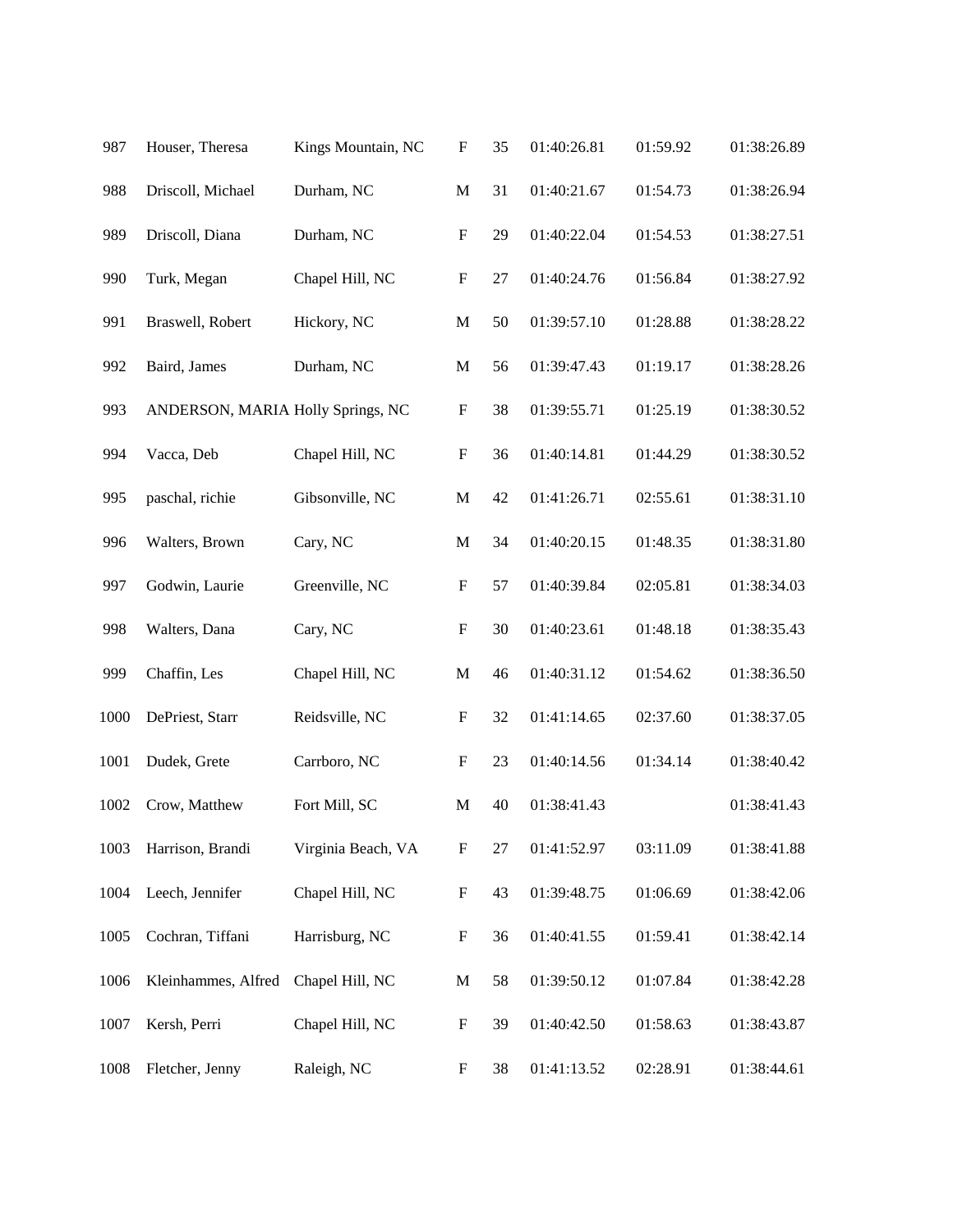| Misnick, Kristin     | Raleigh, NC       | $\boldsymbol{\mathrm{F}}$             | 35 | 01:41:18.02 | 02:33.26    | 01:38:44.76 |
|----------------------|-------------------|---------------------------------------|----|-------------|-------------|-------------|
| Greenberg, Tracy     | RALEIGH, NC       | ${\bf F}$                             | 27 | 01:40:35.52 | 01:50.03    | 01:38:45.49 |
| Woodard, Donna       | Cumberland, ME    | ${\bf F}$                             | 44 | 01:39:49.17 | 01:02.52    | 01:38:46.65 |
| Winecoff, Amy        | Durham, NC        | ${\bf F}$                             | 26 | 01:38:47.15 |             | 01:38:47.15 |
| Peters, David        | Durham, NC        | $\mathbf M$                           | 34 | 01:41:17.34 | 02:30.16    | 01:38:47.18 |
| Campbell, Dana       | Chapel Hill, NC   | $\mathbf f$                           | 38 | 01:40:41.50 | 01:54.01    | 01:38:47.49 |
| Mullis, Randall      | Carrboro, NC      | $\mathbf M$                           | 49 | 01:40:23.41 | 01:33.59    | 01:38:49.82 |
| Enderline, Elizabeth | Cary, NC          | ${\bf F}$                             | 48 | 01:41:09.42 | 02:17.07    | 01:38:52.35 |
| Medlin, Linda        | ROLESVILLE, NC    | ${\bf F}$                             | 40 | 01:40:08.33 | 01:15.42    | 01:38:52.91 |
| Werner, Frank        | Gardner, NC       | $\mathbf M$                           | 63 | 01:41:13.94 | 02:20.87    | 01:38:53.07 |
| sharp, greg          | cleveland, OH     | M                                     | 54 | 01:41:09.38 | 02:16.25    | 01:38:53.13 |
| Collicutt, Nancy     | RALEIGH, NC       | $\boldsymbol{\mathrm{F}}$             | 27 | 01:40:38.83 | 01:45.45    | 01:38:53.38 |
| Leshnock, Miriam     | WAKE FOREST, NC   | $\boldsymbol{\mathrm{F}}$             | 39 | 01:40:09.33 | 01:15.65    | 01:38:53.68 |
| Carson, Culley       | Carrboro, NC      | $\mathbf M$                           | 39 | 01:41:20.05 | 02:21.22    | 01:38:58.83 |
| Berkoff, Molly       | Chapel Hill, NC   | ${\bf F}$                             | 39 | 01:41:57.55 | 02:57.53    | 01:39:00.02 |
| Locklear, Eric       | Roxboro, NC       | M                                     | 43 | 01:41:56.25 | 02:55.77    | 01:39:00.48 |
|                      |                   | F                                     | 41 |             | 02:57.43    | 01:39:01.27 |
| hart, sarah          | Durham, NC        | $\mathbf f$                           | 30 | 01:39:01.63 |             | 01:39:01.63 |
| Creamer, Victoria    | Durham, NC        | F                                     | 34 | 01:41:39.56 | 02:34.96    | 01:39:04.60 |
| Smith, Amanda        | winston-salem, nc | F                                     | 24 | 01:42:07.66 | 03:02.55    | 01:39:05.11 |
| Woltjen, Jennifer    | Endicott, NY      | $\boldsymbol{F}$                      | 52 | 01:39:56.74 | 00:51.61    | 01:39:05.13 |
| Harris, Krista       | Durham, NC        | F                                     | 39 | 01:40:50.90 | 01:45.27    | 01:39:05.63 |
|                      |                   | Meltzer-Brody, Samant Chapel Hill, NC |    |             | 01:41:58.70 |             |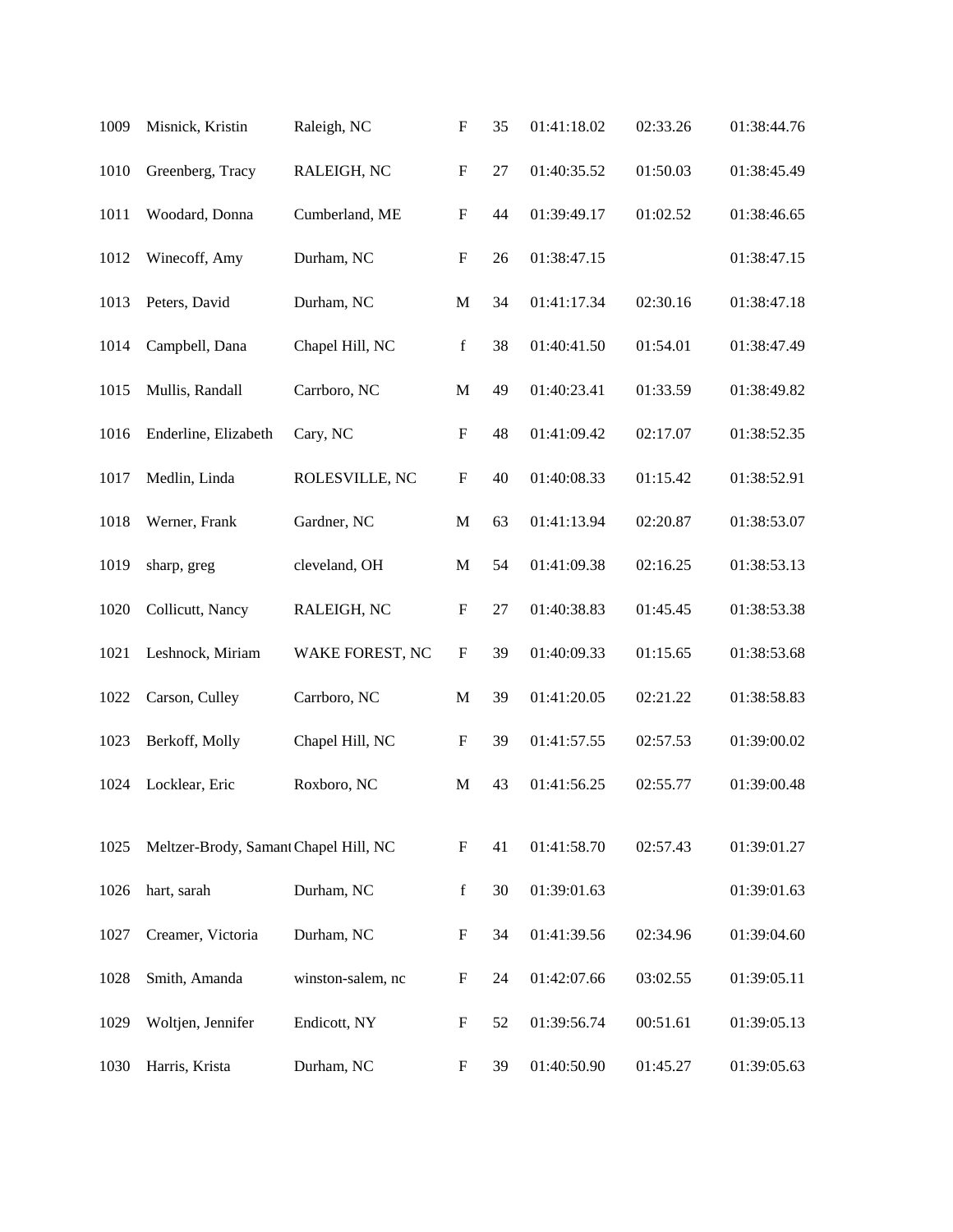| 1031 | Harr, Catherine     | Carrboro, NC      | $\boldsymbol{\mathrm{F}}$ | 26 | 01:42:25.90 | 03:15.86 | 01:39:10.04 |
|------|---------------------|-------------------|---------------------------|----|-------------|----------|-------------|
| 1032 | Mash, Kinsey        | Jefferson, NC     | $\boldsymbol{\mathrm{F}}$ | 19 | 01:41:18.10 | 02:08.02 | 01:39:10.08 |
| 1033 | Fulkerson, Mary Pat | Raleigh, NC       | F                         | 38 | 01:40:24.95 | 01:14.55 | 01:39:10.40 |
| 1034 | Henes, Amy          | Carrboro, NC      | $\boldsymbol{\mathrm{F}}$ | 27 | 01:42:26.40 | 03:15.42 | 01:39:10.98 |
| 1035 | Payne, Diane        | Chapel Hill, NC   | ${\bf F}$                 | 39 | 01:41:47.71 | 02:31.24 | 01:39:16.47 |
| 1036 | Sterling, Anna      | Durham, NC        | $\boldsymbol{\mathrm{F}}$ | 31 | 01:41:24.87 | 02:07.61 | 01:39:17.26 |
| 1037 | Lett, Erin          | Durham, NC        | $\boldsymbol{\mathrm{F}}$ | 28 | 01:40:58.15 | 01:40.85 | 01:39:17.30 |
| 1038 | Amick, Angela       | Advance, NC       | ${\bf F}$                 | 33 | 01:40:00.50 | 00:42.61 | 01:39:17.89 |
| 1039 | Amick, Jeremy       | Advance, NC       | $\mathbf M$               | 36 | 01:40:00.66 | 00:42.72 | 01:39:17.94 |
| 1040 | Stafford, Lee       | Charlotte, NC     | $\mathbf M$               | 32 | 01:41:22.76 | 02:01.98 | 01:39:20.78 |
| 1041 | reep, charlie       | Lincolnton, NC    | $\mathbf M$               | 26 | 01:42:36.14 | 03:15.35 | 01:39:20.79 |
| 1042 | Boyette, Alan       | Greensboro, NC    | $\mathbf M$               | 49 | 01:41:16.35 | 01:51.97 | 01:39:24.38 |
| 1043 | Boyette, Barbara    | Greensboro, NC    | $\boldsymbol{\mathrm{F}}$ | 41 | 01:41:16.38 | 01:51.70 | 01:39:24.68 |
| 1044 | Gutterman, David    | Greensboro, NC    | M                         | 53 | 01:41:16.31 | 01:51.40 | 01:39:24.91 |
| 1045 | Roberts, Kim        | winston-salem, nc | F                         | 44 | 01:41:35.05 | 02:09.31 | 01:39:25.74 |
| 1046 | Roberts, Neal       | winston-salem, nc | M                         | 41 | 01:41:34.89 | 02:06.14 | 01:39:28.75 |
| 1047 | Hammonds, Stacy     | Durham, NC        | $\boldsymbol{\mathrm{F}}$ | 37 | 01:42:13.13 | 02:41.56 | 01:39:31.57 |
| 1048 | Williams, Jillian   | Reidsville, NC    | F                         | 29 | 01:42:13.13 | 02:38.42 | 01:39:34.71 |
| 1049 | Min, Sherene        | Chapel Hill, NC   | F                         | 38 | 01:41:49.21 | 02:13.95 | 01:39:35.26 |
| 1050 | Wiggins, Terra      | Pittsboro, NC     | F                         | 30 | 01:43:01.02 | 03:22.93 | 01:39:38.09 |
| 1051 | DeLapp, Kellie      | Reidsville, NC    | F                         | 30 | 01:42:14.13 | 02:34.23 | 01:39:39.90 |
| 1052 | Cress, Kerryn       | Cary, NC          | $\boldsymbol{\mathrm{F}}$ | 30 | 01:39:41.87 |          | 01:39:41.87 |
| 1053 | Pruitt, David       | Chapel Hill, NC   | M                         | 49 | 01:42:27.01 | 02:43.09 | 01:39:43.92 |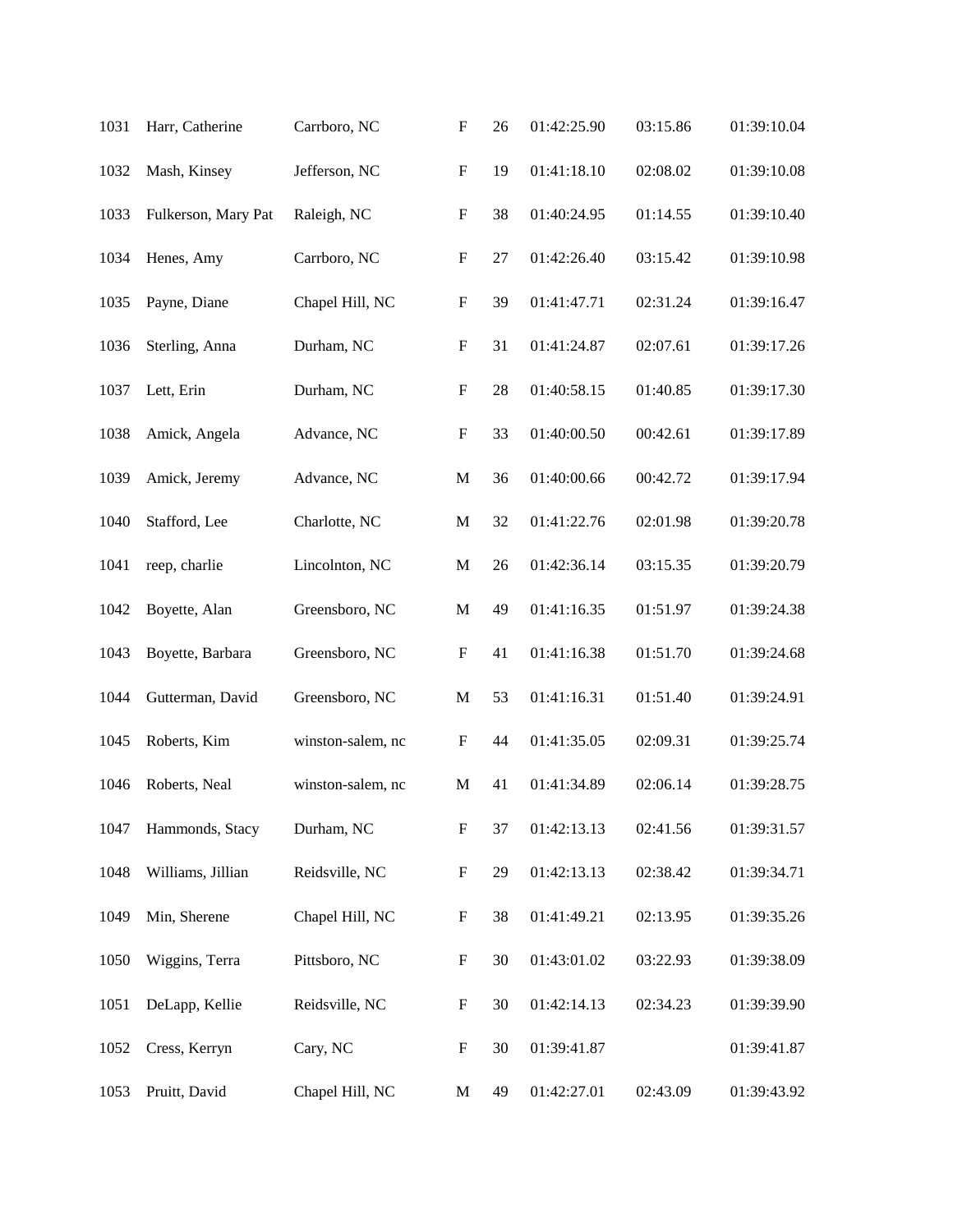| 1054 | Harris, Art                    | Knightdale, NC    | $\mathbf M$               | 43 | 01:41:42.24 | 01:57.89 | 01:39:44.35 |
|------|--------------------------------|-------------------|---------------------------|----|-------------|----------|-------------|
| 1055 | Brady, Roman                   | Winston Salem, NC | M                         | 25 | 01:42:31.57 | 02:40.87 | 01:39:50.70 |
| 1056 | Meredith, Andrew               | Greensboro, NC    | M                         | 34 | 01:41:38.37 | 01:47.28 | 01:39:51.09 |
| 1057 | Jones, Gia                     | Durham, NC        | $\boldsymbol{\mathrm{F}}$ | 39 | 01:42:04.43 | 02:11.65 | 01:39:52.78 |
| 1058 | Bongiovi, Joseph               | Chapel Hill, NC   | M                         | 46 | 01:41:23.01 | 01:30.19 | 01:39:52.82 |
| 1059 | Short, Claire                  | Chapel Hill, NC   | $\boldsymbol{\mathrm{F}}$ | 28 | 01:41:09.65 | 01:13.07 | 01:39:56.58 |
| 1060 | Nelson, Rendon                 | DURHAM, NC        | M                         | 54 | 01:42:40.18 | 02:41.67 | 01:39:58.51 |
| 1061 | Bliss, Leigh                   | Advance, NC       | $\boldsymbol{\mathrm{F}}$ | 36 | 01:40:57.33 | 00:55.35 | 01:40:01.98 |
| 1062 | Ravenel, James                 | CARY, NC          | $\mathbf M$               | 38 | 01:42:03.82 | 02:01.18 | 01:40:02.64 |
| 1063 | Hyatt, Sarah                   | Moseley, VA       | $\boldsymbol{\mathrm{F}}$ | 32 | 01:42:11.25 | 02:08.59 | 01:40:02.66 |
| 1064 | Bennett, Arthur                | Rocky Mount, NC   | $\mathbf M$               | 44 | 01:43:12.57 | 03:08.02 | 01:40:04.55 |
| 1065 | Onken, Lauren                  | Carrboro, NC      | $\boldsymbol{\mathrm{F}}$ | 29 | 01:42:10.80 | 02:04.45 | 01:40:06.35 |
| 1066 | FARNELL, JESSICA Goldsboro, NC |                   | $\boldsymbol{\mathrm{F}}$ | 27 | 01:41:58.84 | 01:51.83 | 01:40:07.01 |
| 1067 | MacDowell, Amanda              | CARY, NC          | F                         | 29 | 01:41:59.58 | 01:52.02 | 01:40:07.56 |
| 1068 | Paul, Jerry                    | Raleigh, NC       | $\mathbf M$               | 63 | 01:41:14.29 | 01:05.59 | 01:40:08.70 |
| 1069 | Roccaro, Anthony               | Raleigh, NC       | $\mathbf M$               | 31 | 01:41:28.98 | 01:19.26 | 01:40:09.72 |
| 1070 | Powrie, Kelly                  | Cary, NC          | $\boldsymbol{\mathrm{F}}$ | 39 | 01:42:22.71 | 02:12.72 | 01:40:09.99 |
| 1071 | Hamby, Shane                   | Hudson, NC        | $\mathbf M$               | 40 | 01:42:06.53 | 01:56.35 | 01:40:10.18 |
| 1072 | Yonish, Gretchen               | Durham, NC        | $\boldsymbol{\mathrm{F}}$ | 34 | 01:42:11.13 | 01:57.86 | 01:40:13.27 |
| 1073 | groff, teresa                  | Reidsville, NC    | F                         | 52 | 01:42:43.39 | 02:25.79 | 01:40:17.60 |
| 1074 | Lemon, Mary                    | Raleigh, NC       | F                         | 44 | 01:43:26.18 | 03:06.93 | 01:40:19.25 |
| 1075 | Keever, Alison                 | Raleigh, NC       | F                         | 38 | 01:43:26.43 | 03:07.02 | 01:40:19.41 |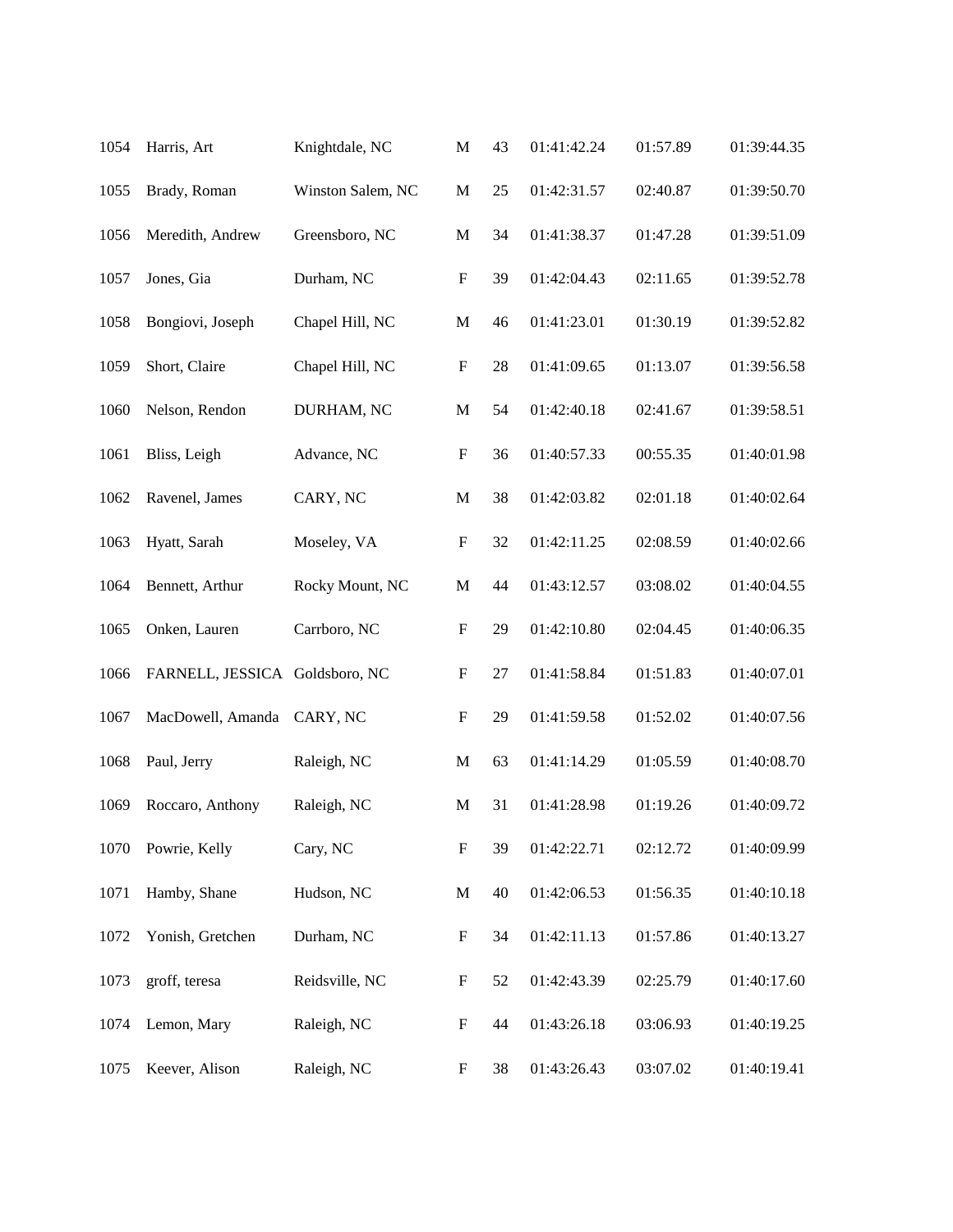| 1076 | Schneider, E. Shaun               | Pittsboro, NC   | M                         | 13 | 01:41:36.64 | 01:13.47 | 01:40:23.17 |
|------|-----------------------------------|-----------------|---------------------------|----|-------------|----------|-------------|
| 1077 | Ohkoshi, Emika                    | Chapel Hill, NC | $\boldsymbol{\mathrm{F}}$ | 39 | 01:43:47.23 | 03:19.10 | 01:40:28.13 |
| 1078 | Hurt, Christi                     | Chapel Hill, NC | $\mathbf F$               | 38 | 01:42:16.13 | 01:38.29 | 01:40:37.84 |
| 1079 | Lewis, Carmen                     | Chapel Hill, NC | $\mathbf f$               | 49 | 01:42:53.09 | 02:13.88 | 01:40:39.21 |
| 1080 | Sims, Clayton                     | Raleigh, NC     | $\mathbf M$               | 48 | 01:43:03.55 | 02:23.49 | 01:40:40.06 |
| 1081 | Watson, Lea                       | Chapel Hill, NC | $\mathbf f$               | 46 | 01:42:54.31 | 02:12.40 | 01:40:41.91 |
| 1082 | Rhyne, Ann                        | Lincolnton, NC  | $\mathbf F$               | 39 | 01:43:59.75 | 03:17.57 | 01:40:42.18 |
| 1083 | Johnson, Ron                      | Durham, NC      | $\mathbf M$               | 52 | 01:42:17.73 | 01:34.92 | 01:40:42.81 |
| 1084 | Reep, Hayley                      | Lincolnton, NC  | $\boldsymbol{\mathrm{F}}$ | 26 | 01:43:59.92 | 03:16.85 | 01:40:43.07 |
| 1085 | Martin, Jennifer                  | Raleigh, NC     | $\mathbf f$               | 39 | 01:42:34.23 | 01:48.12 | 01:40:46.11 |
| 1086 | Fenwick, Karissa                  | Durham, NC      | $\mathbf F$               | 27 | 01:44:10.51 | 03:19.22 | 01:40:51.29 |
| 1087 | Starkweather, Richard Raleigh, NC |                 | $\mathbf M$               | 53 | 01:42:37.25 | 01:45.94 | 01:40:51.31 |
| 1088 | Soll, Renuka                      | Chapel Hill, NC | F                         | 42 | 01:42:51.95 | 01:54.92 | 01:40:57.03 |
| 1089 | Hutchinson, Alison                | Chapel Hill, NC | F                         | 40 | 01:42:46.77 | 01:46.15 | 01:41:00.62 |
| 1090 | Tuttle, Catherine                 | RALEIGH, NC     | $\mathbf F$               | 29 | 01:41:39.80 | 00:37.66 | 01:41:02.14 |
| 1091 | Poole, Amber                      | Elm City, NC    | $\boldsymbol{\mathrm{F}}$ | 33 | 01:42:49.92 | 01:46.49 | 01:41:03.43 |
| 1092 | scheck, sara                      | RALEIGH, NC     | $\boldsymbol{\mathrm{F}}$ | 34 | 01:44:28.17 | 03:23.46 | 01:41:04.71 |
| 1093 | Bridges, Keely                    | Advance, NC     | $\boldsymbol{\mathrm{F}}$ | 37 | 01:41:58.86 | 00:53.78 | 01:41:05.08 |
| 1094 | Bowman, Melissa                   | Raleigh, NC     | $\boldsymbol{\mathrm{F}}$ | 41 | 01:44:30.35 | 03:23.37 | 01:41:06.98 |
| 1095 | strickland, collin                | Chapel Hill, NC | F                         | 25 | 01:43:13.44 | 02:05.87 | 01:41:07.57 |
| 1096 | Trice, Edwin                      | Morrisville, NC | $\mathbf M$               | 52 | 01:44:03.74 | 02:54.00 | 01:41:09.74 |
| 1097 | Mabee, Eric                       | Pittsboro, NC   | M                         | 35 | 01:43:14.04 | 02:01.73 | 01:41:12.31 |
| 1098 | Tackman, Lori                     | Cary, NC        | F                         | 42 | 01:41:16.45 |          | 01:41:16.45 |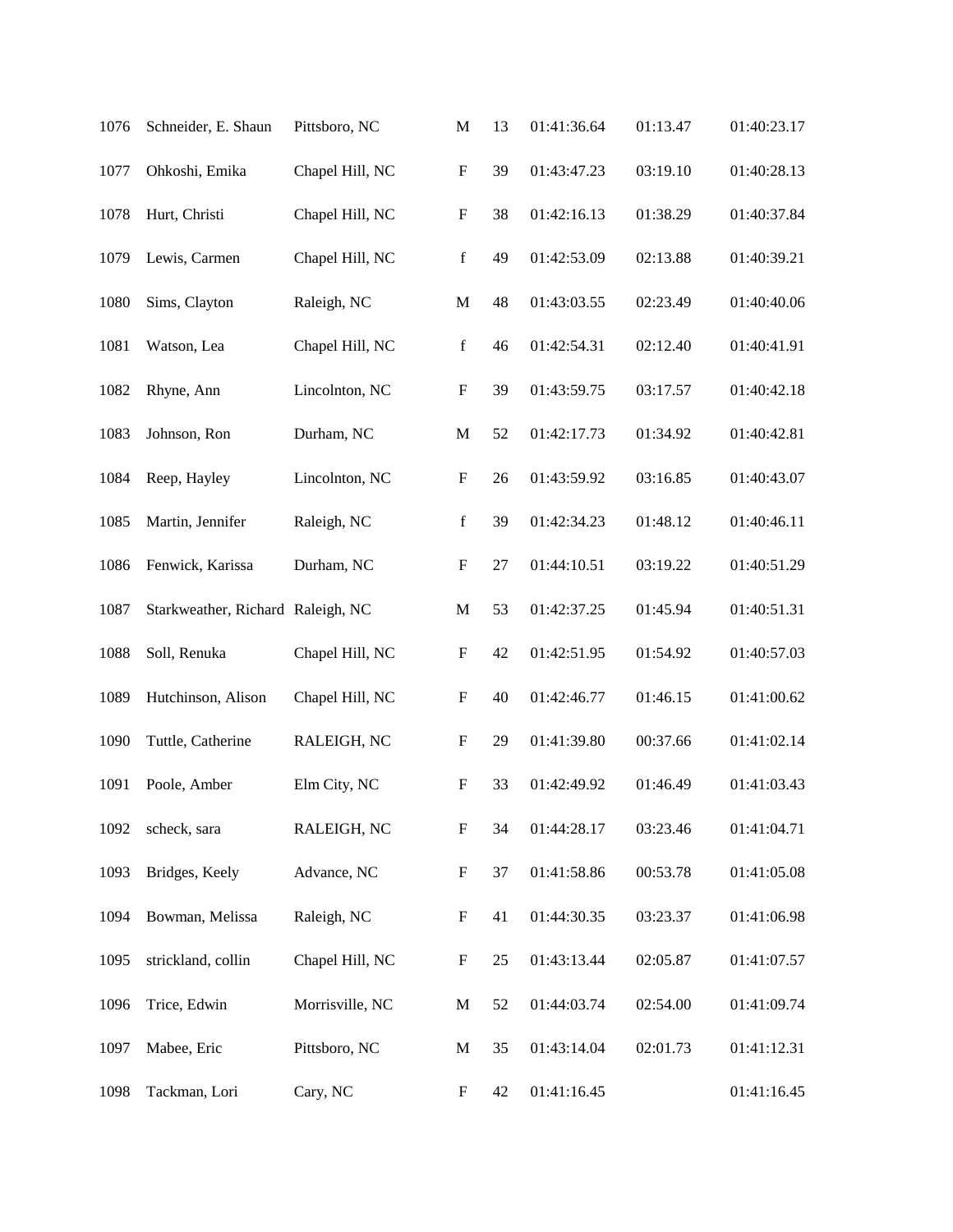| 1099 | Simerly, Jamie     | Chapel Hill, NC  | $\boldsymbol{\mathrm{F}}$ | 21 | 01:43:46.01 | 02:29.26 | 01:41:16.75 |
|------|--------------------|------------------|---------------------------|----|-------------|----------|-------------|
| 1100 | Meyer, Lauren      | Chapel Hill, NC  | $\boldsymbol{\mathrm{F}}$ | 22 | 01:43:46.08 | 02:28.94 | 01:41:17.14 |
| 1101 | Woods, Ginny       | Reidsville, NC   | $\boldsymbol{\mathrm{F}}$ | 38 | 01:43:46.25 | 02:27.46 | 01:41:18.79 |
| 1102 | Toomes, Jodi       | Randleman, NC    | $\boldsymbol{\mathrm{F}}$ | 24 | 01:42:33.40 | 01:12.00 | 01:41:21.40 |
| 1103 | Garrett, Karen     | Martinsville, VA | $\boldsymbol{\mathrm{F}}$ | 38 | 01:44:06.49 | 02:43.31 | 01:41:23.18 |
| 1104 | Murray, Jessica    | CARY, NC         | $\boldsymbol{\mathrm{F}}$ | 18 | 01:43:19.31 | 01:54.95 | 01:41:24.36 |
| 1105 | Baker, Tommilynn   | Raleigh, NC      | $\boldsymbol{\mathrm{F}}$ | 34 | 01:43:59.62 | 02:33.85 | 01:41:25.77 |
| 1106 | Allen, Juliet      | Hillsborough, NC | $\boldsymbol{\mathrm{F}}$ | 37 | 01:41:29.33 |          | 01:41:29.33 |
| 1107 | escobar, mimi      | Raleigh, NC      | $\boldsymbol{\mathrm{F}}$ | 51 | 01:41:29.33 |          | 01:41:29.33 |
| 1108 | Kurnik, Ricahrd    | Franklinton, NC  | $\mathbf M$               | 42 | 01:41:38.08 | 00:08.07 | 01:41:30.01 |
| 1109 | Dunlap, Valerie    | DURHAM, NC       | F                         | 53 | 01:41:34.26 |          | 01:41:34.26 |
| 1110 | Pollock, Megan     | Alexandria, VA   | $\boldsymbol{\mathrm{F}}$ | 31 | 01:43:41.34 | 01:59.15 | 01:41:42.19 |
| 1111 | Hanna, Sara        | Chapel Hill, NC  | $\boldsymbol{\mathrm{F}}$ | 30 | 01:44:44.77 | 02:58.07 | 01:41:46.70 |
| 1112 | Merck, Teressa     | Raleigh, NC      | F                         | 37 | 01:43:02.15 | 01:14.34 | 01:41:47.81 |
| 1113 | Mash, Lorrie       | Jefferson, NC    | F                         | 44 | 01:43:57.39 | 02:08.35 | 01:41:49.04 |
| 1114 | Haynes, Laura      | Rocky Mount, NC  | F                         | 48 | 01:44:56.85 | 03:05.80 | 01:41:51.05 |
| 1115 | Robinson, Ellen    | Davidson, NC     | $\boldsymbol{\mathrm{F}}$ | 28 | 01:44:47.86 | 02:48.99 | 01:41:58.87 |
| 1116 | huang, sihong      | Chapel Hill, NC  | F                         | 34 | 01:43:54.76 | 01:52.85 | 01:42:01.91 |
| 1117 | chung, eugene      | Chapel Hill, NC  | M                         | 38 | 01:43:54.78 | 01:52.78 | 01:42:02.00 |
| 1118 | McClure, Elizabeth | Chapel Hill, NC  | $\boldsymbol{\mathrm{F}}$ | 42 | 01:44:23.26 | 02:17.72 | 01:42:05.54 |
| 1119 | James, Jay         | Raleigh, NC      | M                         | 53 | 01:42:35.85 | 00:27.23 | 01:42:08.62 |
| 1120 | Petty, Teresa      | Randleman, NC    | F                         | 37 | 01:43:48.11 | 01:38.76 | 01:42:09.35 |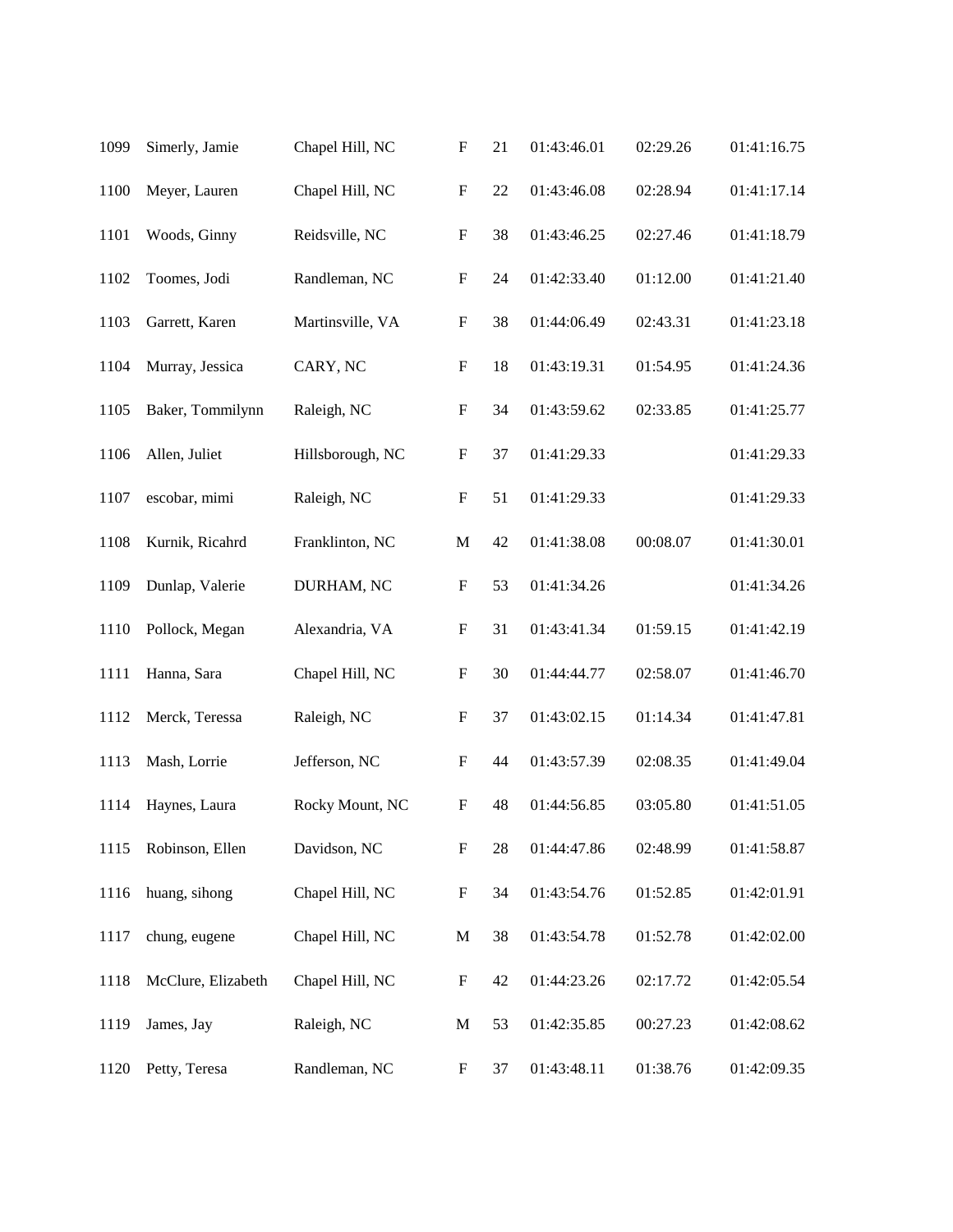| 1121 | Page, Branson       | Durham, NC      | M                         | 31 | 01:43:33.06 | 01:21.48 | 01:42:11.58 |
|------|---------------------|-----------------|---------------------------|----|-------------|----------|-------------|
| 1122 | Donofrio, Molly     | Chapel Hill, NC | ${\bf F}$                 | 33 | 01:45:31.99 | 03:18.60 | 01:42:13.39 |
| 1123 | Thompson, Elizabeth | Chapel Hill, NC | ${\bf F}$                 | 40 | 01:44:11.47 | 01:57.07 | 01:42:14.40 |
| 1124 | Haines, Joe         | Swansboro, NC   | $\mathbf M$               | 54 | 01:45:27.20 | 03:05.68 | 01:42:21.52 |
| 1125 | Locklear, Jennifer  | Roxboro, NC     | $\mathbf F$               | 40 | 01:45:23.26 | 03:00.00 | 01:42:23.26 |
| 1126 | Campbell, Jeness    | Durham, NC      | $\boldsymbol{\mathrm{F}}$ | 40 | 01:42:30.00 |          | 01:42:30.00 |
| 1127 | Messick, Katherine  | Durham, NC      | $\mathbf F$               | 28 | 01:45:59.80 | 03:25.27 | 01:42:34.53 |
| 1128 | Powell, Katharine   | Washington, DC  | $\mathbf F$               | 26 | 01:45:59.86 | 03:25.12 | 01:42:34.74 |
| 1129 | Oslar, Amy          | CARY, NC        | $\boldsymbol{\mathrm{F}}$ | 32 | 01:44:59.68 | 02:23.99 | 01:42:35.69 |
| 1130 | Ungaro, Suzanne     | CARY, NC        | $\mathbf F$               | 44 | 01:44:59.77 | 02:23.68 | 01:42:36.09 |
| 1131 | Weisner, Elaine     | Rocky Mount, NC | $\mathbf F$               | 52 | 01:45:41.96 | 03:05.18 | 01:42:36.78 |
| 1132 | Lundergan, Jenny    | CARY, NC        | $\boldsymbol{\mathrm{F}}$ | 36 | 01:45:02.41 | 02:23.56 | 01:42:38.85 |
| 1133 | Riggsbee, Wendy     | Chapel Hill, NC | $\mathbf F$               | 42 | 01:45:46.85 | 03:07.46 | 01:42:39.39 |
| 1134 | aleman, claudia     | Raleigh, NC     | F                         | 31 | 01:46:11.49 | 03:30.27 | 01:42:41.22 |
| 1135 | Huddleston, Gina    | Troy, NC        | ${\bf F}$                 | 29 | 01:46:11.68 | 03:29.46 | 01:42:42.22 |
| 1136 | Fransson, Janet     | RALEIGH, NC     | $\boldsymbol{\mathrm{F}}$ | 42 | 01:44:15.89 | 01:33.11 | 01:42:42.78 |
| 1137 | Schneider, Eric     | Pittsboro, NC   | m                         | 45 | 01:43:56.06 | 01:13.18 | 01:42:42.88 |
| 1138 | Lee, Lacey          | Cary, NC        | $\boldsymbol{\mathrm{F}}$ | 31 | 01:45:44.12 | 02:50.03 | 01:42:54.09 |
| 1139 | Mills, Priscilla    | Durham, NC      | $\boldsymbol{\mathrm{F}}$ | 42 | 01:43:59.22 | 01:04.25 | 01:42:54.97 |
| 1140 | Beck, Chrissy       | DURHAM, NC      | F                         | 43 | 01:45:21.34 | 02:25.96 | 01:42:55.38 |
| 1141 | Klein, Manda        | Durham, NC      | F                         | 28 | 01:45:21.26 | 02:25.12 | 01:42:56.14 |
| 1142 | Bell, melissa       | Raleigh, NC     | ${\bf F}$                 | 26 | 01:45:09.05 | 02:06.06 | 01:43:02.99 |
| 1143 | Amann, Shannon      | Cary, NC        | F                         | 25 | 01:45:11.62 | 02:06.88 | 01:43:04.74 |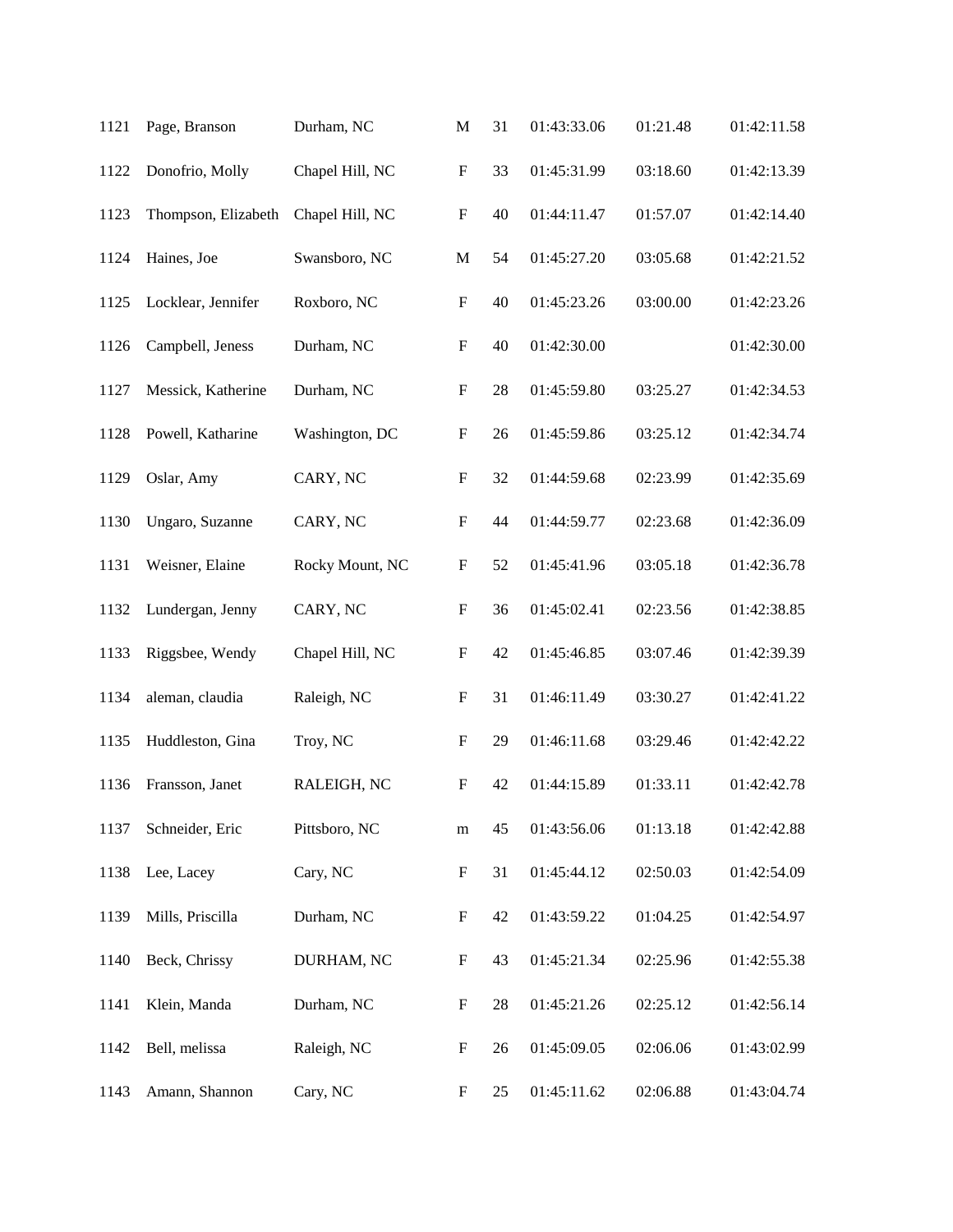| 1144 | Amann, David       | Cary, NC        | M                         | 25 | 01:45:09.52 | 02:02.48 | 01:43:07.04 |
|------|--------------------|-----------------|---------------------------|----|-------------|----------|-------------|
| 1145 | Jackson, Cassie    | Apex, NC        | $\boldsymbol{\mathrm{F}}$ | 25 | 01:45:09.42 | 02:02.23 | 01:43:07.19 |
| 1146 | Knight, Andrea     | Chapel Hill, NC | $\boldsymbol{\mathrm{F}}$ | 40 | 01:45:24.56 | 02:06.45 | 01:43:18.11 |
| 1147 | Mineer, Joyce      | Bear Creek, NC  | F                         | 44 | 01:46:49.47 | 03:12.21 | 01:43:37.26 |
| 1148 | Shelnutt, Gary     | Durham, NC      | $\mathbf M$               | 48 | 01:45:43.93 | 02:02.69 | 01:43:41.24 |
| 1149 | Nash, Jill         | Youngsville, NC | $\boldsymbol{\mathrm{F}}$ | 36 | 01:46:12.79 | 02:28.99 | 01:43:43.80 |
| 1150 | Furze, Matt        | Pittsboro, NC   | $\mathbf M$               | 36 | 01:46:06.94 | 02:19.18 | 01:43:47.76 |
| 1151 | Dunn, Robin        | Clayton, NC     | $\boldsymbol{\mathrm{F}}$ | 39 | 01:47:26.94 | 03:31.92 | 01:43:55.02 |
| 1152 | Dunn, Lee          | Clayton, NC     | $\mathbf M$               | 40 | 01:47:28.86 | 03:31.29 | 01:43:57.57 |
| 1153 | Huie, Thomas       | Clayton, NC     | $\mathbf M$               | 49 | 01:47:27.15 | 03:27.49 | 01:43:59.66 |
| 1154 | Clemens, Amy       | WAKE FOREST, NC | $\boldsymbol{\mathrm{F}}$ | 39 | 01:47:24.65 | 03:22.77 | 01:44:01.88 |
| 1155 | Boggs, Christopher | Durham, NC      | $\mathbf M$               | 31 | 01:46:26.09 | 02:23.89 | 01:44:02.20 |
| 1156 | Kunce, Sara        | WAKE FOREST, NC | $\boldsymbol{F}$          | 36 | 01:47:25.27 | 03:22.84 | 01:44:02.43 |
| 1157 | Aridas, Julie      | Carrboro, NC    | $\boldsymbol{F}$          | 25 | 01:46:16.55 | 02:13.86 | 01:44:02.69 |
| 1158 | Hardwick, Nancy    | charlotte, nc   | ${\bf F}$                 | 38 | 01:44:07.49 |          | 01:44:07.49 |
| 1159 | Garcia, Glenda     | Bethesda, MD    | F                         | 36 | 01:46:42.38 | 02:31.58 | 01:44:10.80 |
| 1160 | Morgan, Jessica    | Raleigh, NC     | $\boldsymbol{\mathrm{F}}$ | 24 | 01:47:47.77 | 03:30.80 | 01:44:16.97 |
| 1161 | Edwards, Ruth      | Oak Ridge, NC   | $\boldsymbol{\mathrm{F}}$ | 61 | 01:46:00.20 | 01:37.10 | 01:44:23.10 |
| 1162 | Ryan, Joan         | Durham, NC      | $\boldsymbol{\mathrm{F}}$ | 27 | 01:47:08.00 | 02:42.09 | 01:44:25.91 |
| 1163 | Humphreys, Allen   | RALEIGH, NC     | M                         | 27 | 01:47:29.38 | 02:44.09 | 01:44:45.29 |
| 1164 | hartley, m.c.      | WAKE FOREST, NC | $\boldsymbol{F}$          | 34 | 01:47:22.04 | 02:33.49 | 01:44:48.55 |
| 1165 | Flanagan, Britt    | Greensboro, NC  | $\boldsymbol{\mathrm{F}}$ | 42 | 01:48:02.17 | 03:07.50 | 01:44:54.67 |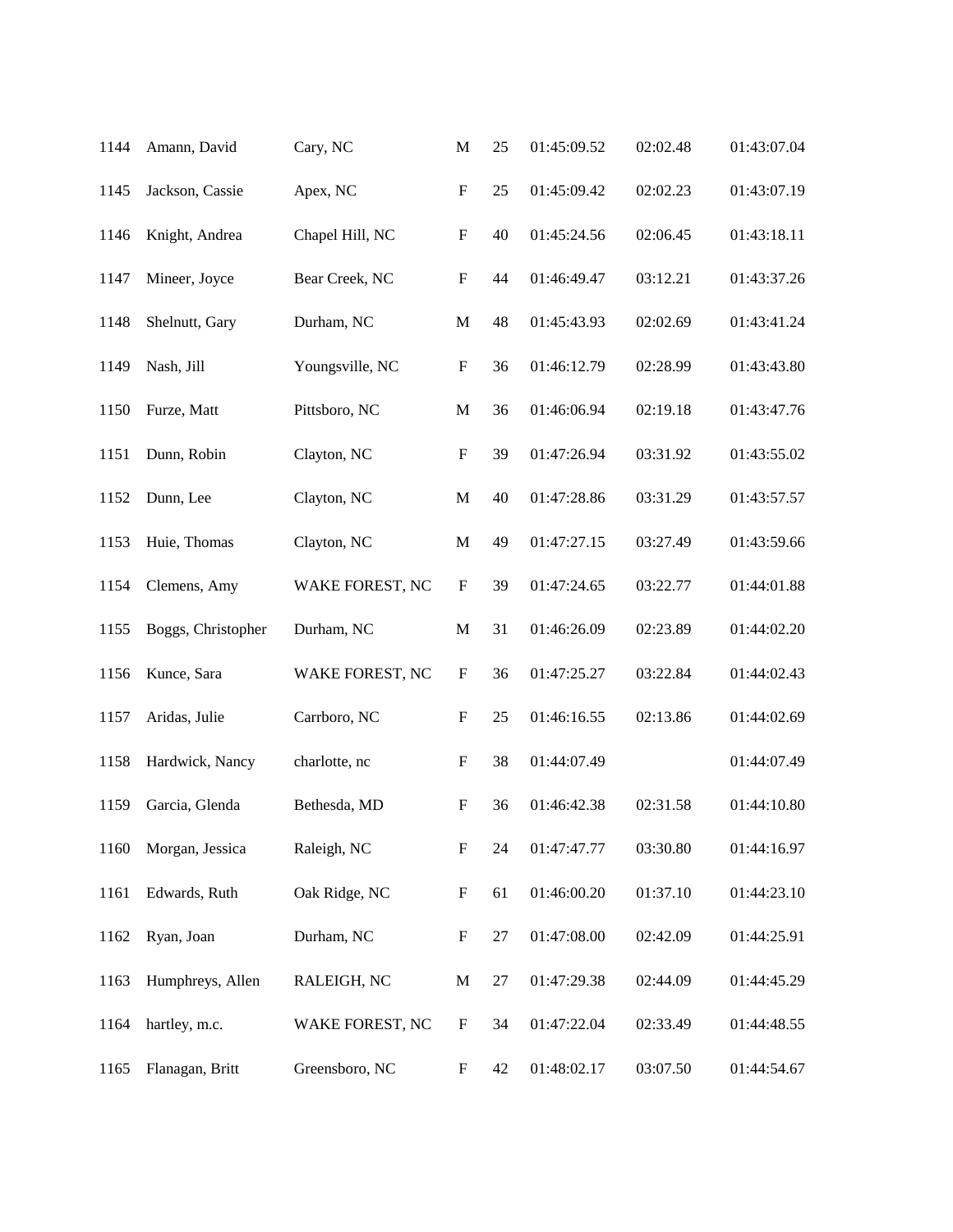| 1166 | Kraemer, Elizabeth               | Chapel Hill, NC   | $\boldsymbol{\mathrm{F}}$ | 20 | 01:47:19.28 | 02:24.47 | 01:44:54.81 |
|------|----------------------------------|-------------------|---------------------------|----|-------------|----------|-------------|
| 1167 | Freeman, Mark                    | Loveland, OH      | $\mathbf M$               | 54 | 01:47:37.59 | 02:40.85 | 01:44:56.74 |
| 1168 | Harris, Christina                | Chapel Hill, NC   | $\boldsymbol{\mathrm{F}}$ | 40 | 01:47:53.89 | 02:47.55 | 01:45:06.34 |
| 1169 | Westbrook, Sherri                | Durham, NC        | $\boldsymbol{\mathrm{F}}$ | 41 | 01:45:12.62 |          | 01:45:12.62 |
| 1170 | Pereira, Diana                   | Raleigh, NC       | $\boldsymbol{\mathrm{F}}$ | 33 | 01:48:21.95 | 03:09.27 | 01:45:12.68 |
| 1171 | Thiny, Michelle                  | Chapel Hill, NC   | $\boldsymbol{\mathrm{F}}$ | 38 | 01:47:34.58 | 02:16.26 | 01:45:18.32 |
| 1172 | Blanco, Randall                  | Chapel Hill, NC   | $\mathbf M$               | 44 | 01:46:21.82 | 00:57.16 | 01:45:24.66 |
| 1173 | Sterling, Susan                  | Denver, CO        | ${\bf F}$                 | 40 | 01:48:04.96 | 02:39.85 | 01:45:25.11 |
| 1174 | King, Carol                      | Clayton, NC       | $\boldsymbol{\mathrm{F}}$ | 44 | 01:47:15.20 | 01:49.91 | 01:45:25.29 |
| 1175 | Flake, Sweet                     | Durham, NC        | $\boldsymbol{\mathrm{F}}$ | 29 | 01:48:31.75 | 03:00.62 | 01:45:31.13 |
| 1176 | Kimel, Julie                     | RALEIGH, NC       | ${\bf F}$                 | 29 | 01:49:57.65 | 04:22.93 | 01:45:34.72 |
| 1177 | Cabeza, Roberto                  | Chapel Hill, NC   | $\mathbf M$               | 49 | 01:48:42.95 | 03:07.05 | 01:45:35.90 |
| 1178 | Crummett, Bobbi                  | Chapel Hill, NC   | ${\bf F}$                 | 49 | 01:48:42.91 | 03:05.06 | 01:45:37.85 |
| 1179 | Barrett, Emily                   | Charlotte, NC     | F                         | 28 | 01:49:55.85 | 04:16.88 | 01:45:38.97 |
| 1180 | Barnes, Bryan                    | Chapel Hill, NC   | M                         | 27 | 01:48:38.59 | 02:58.57 | 01:45:40.02 |
| 1181 | Erickson, Patricia               | Chapel Hill, NC   | F                         | 22 | 01:47:03.29 | 01:16.58 | 01:45:46.71 |
| 1182 | Robinson, Lester                 | Clemmons, NC      | $\mathbf M$               | 49 | 01:48:32.99 | 02:41.82 | 01:45:51.17 |
| 1183 | Smith, Lauren                    | Raleigh, NC       | F                         | 29 | 01:46:32.03 | 00:37.19 | 01:45:54.84 |
| 1184 | tyndall, karen                   | louisburg, NC     | F                         | 43 | 01:47:35.59 | 01:40.51 | 01:45:55.08 |
| 1185 | Pennington, Candi                | Winston-Salem, NC | F                         | 46 | 01:47:55.14 | 01:55.26 | 01:45:59.88 |
| 1186 | Dzybon, Deanna                   | Winston Salem, NC | $\boldsymbol{\mathrm{F}}$ | 38 | 01:47:54.61 | 01:50.72 | 01:46:03.89 |
| 1187 | Austin, Koren                    | Raleigh, NC       | F                         | 36 | 01:47:31.42 | 01:25.00 | 01:46:06.42 |
| 1188 | Harris, Danny (Daniel) Ayden, NC |                   | M                         | 61 | 01:47:09.25 | 00:54.69 | 01:46:14.56 |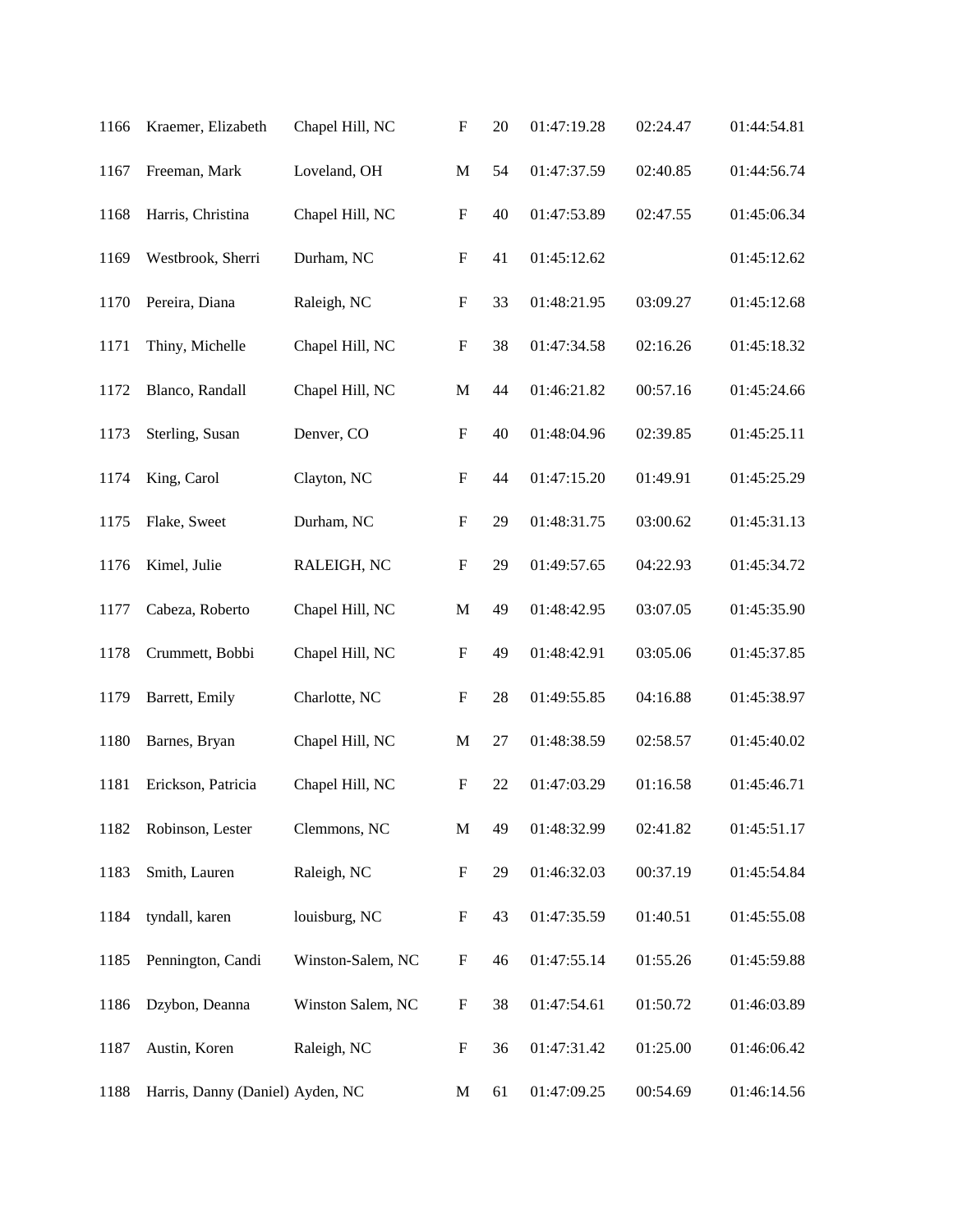| 1189 | Phelps, Pat                      | Carrboro, NC       | $\boldsymbol{\mathrm{F}}$ | 51 | 01:48:48.16 | 02:31.07 | 01:46:17.09 |
|------|----------------------------------|--------------------|---------------------------|----|-------------|----------|-------------|
| 1190 | Mastin, Ben                      | Kernersville, NC   | M                         | 64 | 01:49:07.46 | 02:49.12 | 01:46:18.34 |
| 1191 | BALDERSON, CHRIS Chapel Hill, NC |                    | $\boldsymbol{\mathrm{F}}$ | 40 | 01:47:50.09 | 01:31.73 | 01:46:18.36 |
| 1192 | Jefferies, Kevin                 | Raleigh, NC        | $\mathbf M$               | 29 | 01:49:23.71 | 03:01.69 | 01:46:22.02 |
| 1193 | McKenney, Erin                   | Raleigh, NC        | $\mathbf F$               | 24 | 01:49:24.19 | 03:01.88 | 01:46:22.31 |
| 1194 | mulholland, andrea               | Carrboro, NC       | $\mathbf f$               | 31 | 01:48:32.59 | 02:09.47 | 01:46:23.12 |
| 1195 | Leake, Sarah                     | Southern Pines, NC | F                         | 29 | 01:47:53.01 | 01:26.33 | 01:46:26.68 |
| 1196 | Smith, Lindsay                   | Carrboro, NC       | F                         | 35 | 01:49:04.48 | 02:35.88 | 01:46:28.60 |
| 1197 | Kinnaird, Lindsey                | Raleigh, NC        | ${\bf F}$                 | 28 | 01:48:40.32 | 01:59.79 | 01:46:40.53 |
| 1198 | Trice, Donna                     | Morrisville, NC    | ${\bf F}$                 | 46 | 01:47:44.59 | 01:00.85 | 01:46:43.74 |
| 1199 | Shipley, Leah                    | Raleigh, NC        | $\boldsymbol{\mathrm{F}}$ | 32 | 01:48:55.01 | 02:09.87 | 01:46:45.14 |
| 1200 | Limauro, Nancy                   | Washington, DC     | ${\bf F}$                 | 32 | 01:48:27.51 | 01:40.31 | 01:46:47.20 |
| 1201 | Austin, Chad                     | Raleigh, NC        | $\mathbf M$               | 36 | 01:48:16.00 | 01:27.81 | 01:46:48.19 |
| 1202 | Holt, Jenny                      | Raleigh, NC        | $\boldsymbol{F}$          | 33 | 01:48:54.73 | 02:06.04 | 01:46:48.69 |
| 1203 | Ferguson, Hayes                  | manteo, NC         | F                         | 32 | 01:49:00.63 | 02:00.88 | 01:46:59.75 |
| 1204 | Wooten, Evey                     | Durham, NC         | $\boldsymbol{\mathrm{F}}$ | 40 | 01:49:17.78 | 02:14.08 | 01:47:03.70 |
| 1205 | Blackwell, John                  | DURHAM, NC         | $\mathbf M$               | 36 | 01:49:32.92 | 02:28.75 | 01:47:04.17 |
| 1206 | Crawford, Jeffrey                | DURHAM, NC         | M                         | 61 | 01:49:32.72 | 02:28.10 | 01:47:04.62 |
| 1207 | Blackwell, Susan                 | DURHAM, NC         | F                         | 50 | 01:49:33.13 | 02:28.47 | 01:47:04.66 |
| 1208 | Walton, Carol                    | DURHAM, NC         | F                         | 58 | 01:48:09.57 | 01:02.50 | 01:47:07.07 |
| 1209 | martin, john                     | gaston, NC         | $\mathbf{M}$              | 61 | 01:47:08.05 |          | 01:47:08.05 |
| 1210 | Stover, Matthew                  | Shelby, NC         | M                         | 31 | 01:49:01.01 | 01:43.19 | 01:47:17.82 |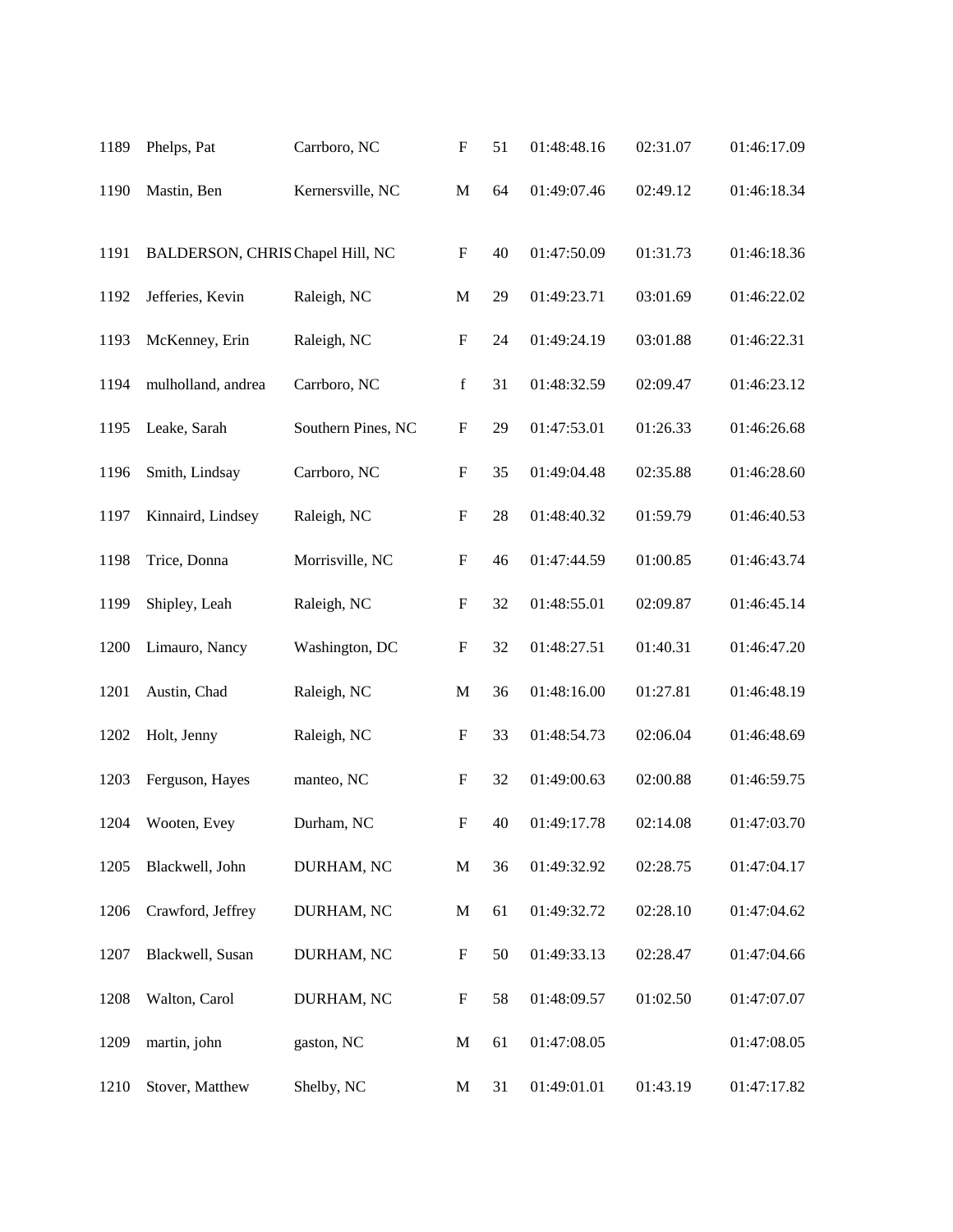| 1211 | Cortez, Bonnie              | Chapel Hill, NC | $\boldsymbol{\mathrm{F}}$ | 55 | 01:49:43.56 | 02:24.76 | 01:47:18.80 |
|------|-----------------------------|-----------------|---------------------------|----|-------------|----------|-------------|
| 1212 | carlson, chris              | Greensboro, NC  | $\mathbf M$               | 50 | 01:50:00.31 | 02:39.27 | 01:47:21.04 |
| 1213 | Dorn, Terri                 | Sanford, NC     | $\boldsymbol{F}$          | 38 | 01:49:28.88 | 02:07.38 | 01:47:21.50 |
| 1214 | Greenlee, Cynthia           | Concord, NC     | $\boldsymbol{\mathrm{F}}$ | 36 | 01:50:48.63 | 03:27.02 | 01:47:21.61 |
| 1215 | Bukoski, Heidi              | Chapel Hill, NC | ${\bf F}$                 | 47 | 01:49:49.37 | 02:25.23 | 01:47:24.14 |
| 1216 | Collyer, Marcy              | Raleigh, NC     | $\boldsymbol{\mathrm{F}}$ | 42 | 01:49:50.40 | 02:24.52 | 01:47:25.88 |
| 1217 | Mauldin, Kate               | Morrisville, NC | ${\bf F}$                 | 35 | 01:49:43.14 | 02:05.12 | 01:47:38.02 |
| 1218 | Kang, Myungsa               | Chapel Hill, NC | ${\bf F}$                 | 41 | 01:51:16.31 | 03:31.33 | 01:47:44.98 |
| 1219 | Davidson, Ashley            | Durham, NC      | ${\bf F}$                 | 29 | 01:51:06.63 | 03:16.60 | 01:47:50.03 |
| 1220 | OFFIELD, RICHARD Durham, NC |                 | $\mathbf M$               | 34 | 01:49:08.46 | 01:15.16 | 01:47:53.30 |
| 1221 | Sabourin, Jill              | Wilmington, NC  | $\boldsymbol{\mathrm{F}}$ | 46 | 01:50:37.31 | 02:40.80 | 01:47:56.51 |
| 1222 | Stutts, Juliet              | Rocky Mount, NC | $\boldsymbol{\mathrm{F}}$ | 35 | 01:50:30.11 | 02:26.33 | 01:48:03.78 |
| 1223 | Enderline, Chuck            | Cary, NC        | $\mathbf M$               | 51 | 01:50:26.19 | 02:16.11 | 01:48:10.08 |
| 1224 | Bashaw, Laura               | Cary, NC        | F                         | 49 | 01:50:05.63 | 01:53.72 | 01:48:11.91 |
| 1225 | Blacker, Nancy              | Sanford, NC     | $\boldsymbol{\mathrm{F}}$ | 51 | 01:50:38.80 | 02:26.05 | 01:48:12.75 |
| 1226 | Eury, Nichole               | Raleigh, NC     | $\mathbf F$               | 23 | 01:51:43.34 | 03:30.39 | 01:48:12.95 |
| 1227 | sparano, steve              | CARY, NC        | $\mathbf M$               | 46 | 01:51:11.46 | 02:53.17 | 01:48:18.29 |
| 1228 | sparano, carolyn            | CARY, NC        | ${\bf F}$                 | 47 | 01:51:11.37 | 02:52.70 | 01:48:18.67 |
| 1229 | Hadsell, Jeanette           | CARY, NC        | ${\bf F}$                 | 35 | 01:48:18.73 |          | 01:48:18.73 |
| 1230 | Holmes, Lawrence            | Brentwood, TN   | $\mathbf M$               | 72 | 01:51:11.31 | 02:52.50 | 01:48:18.81 |
| 1231 | Lung, Erik                  | Cary, NC        | M                         | 38 | 01:50:40.68 | 02:16.49 | 01:48:24.19 |
| 1232 | Crane, David                | Elon, NC        | M                         | 31 | 01:50:21.58 | 01:56.89 | 01:48:24.69 |
| 1233 | Mazzocchi, Megan            | Chapel Hill, NC | F                         | 50 | 01:50:44.76 | 02:17.46 | 01:48:27.30 |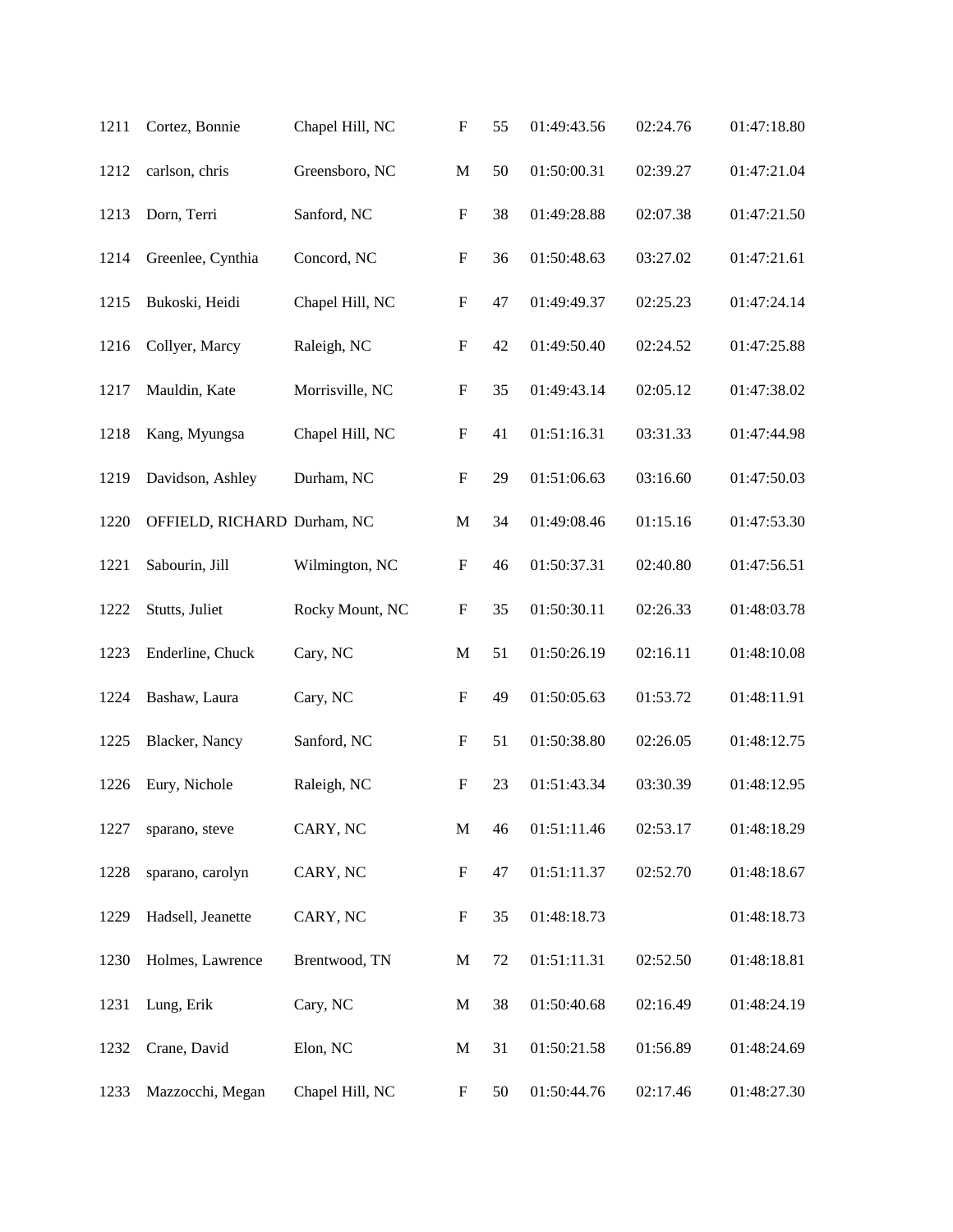| 1234 | Wesson, Laura                 | Denver, CO               | $\boldsymbol{\mathrm{F}}$ | 42 | 01:51:59.19 | 03:31.68 | 01:48:27.51 |
|------|-------------------------------|--------------------------|---------------------------|----|-------------|----------|-------------|
| 1235 | Enoch, Stacie                 | Cary, NC                 | $\boldsymbol{\mathrm{F}}$ | 27 | 01:51:29.43 | 02:35.48 | 01:48:53.95 |
| 1236 | Allen, Amber                  | Durham, NC               | $\boldsymbol{\mathrm{F}}$ | 27 | 01:51:29.82 | 02:35.68 | 01:48:54.14 |
| 1237 | Sapp, Valarie                 | Reidsville, NC           | $\mathbf F$               | 34 | 01:51:24.15 | 02:25.72 | 01:48:58.43 |
| 1238 | Watkins, Hardin               | Gardner, NC              | $\mathbf M$               | 43 | 01:52:34.34 | 03:28.34 | 01:49:06.00 |
| 1239 | Dunlap, Lisa                  | Reidsville, NC           | $\boldsymbol{\mathrm{F}}$ | 49 | 01:49:06.98 |          | 01:49:06.98 |
| 1240 | HOWELL, STEWART PIKEVILLE, NC |                          | M                         | 30 | 01:50:17.95 | 01:09.47 | 01:49:08.48 |
| 1241 | Martin, Nicole                | Raleigh, NC              | $\mathbf F$               | 30 | 01:50:13.36 | 01:03.48 | 01:49:09.88 |
| 1242 | Lockerman, Shelley            | Raleigh, NC              | $\boldsymbol{\mathrm{F}}$ | 28 | 01:52:34.31 | 03:16.52 | 01:49:17.79 |
| 1243 | Chanon, Andrew                | Durham, NC               | $\mathbf M$               | 30 | 01:49:22.23 |          | 01:49:22.23 |
| 1244 | Frack, Whitney                | Winston Salem, NC        | $\mathbf F$               | 29 | 01:51:27.82 | 02:03.19 | 01:49:24.63 |
| 1245 | Pendergraph, Joan             | Durham, NC               | $\boldsymbol{\mathrm{F}}$ | 46 | 01:50:32.89 | 01:07.37 | 01:49:25.52 |
| 1246 | Myers, Jay                    | Charlotte NC 28209, NC M |                           | 42 | 01:51:47.11 | 02:20.67 | 01:49:26.44 |
| 1247 | Kerby, Tom                    | Durham, NC               | $\mathbf M$               | 39 | 01:51:47.49 | 02:20.75 | 01:49:26.74 |
| 1248 | Mumpower, Tamara              | LEWISVILLE, NC           | F                         | 47 | 01:52:19.93 | 02:48.79 | 01:49:31.14 |
| 1249 | krieman, christine            | Raleigh, NC              | F                         | 43 | 01:51:26.82 | 01:51.35 | 01:49:35.47 |
| 1250 | Gerhart, Kristen              | Raleigh, NC              | F                         | 31 | 01:51:50.45 | 02:13.85 | 01:49:36.60 |
| 1251 | Stover, Melia                 | Shelby, NC               | F                         | 31 | 01:51:49.06 | 02:11.85 | 01:49:37.21 |
| 1252 | Schultz, Sarah                | Chapel Hill, NC          | F                         | 24 | 01:50:44.44 | 01:06.15 | 01:49:38.29 |
| 1253 | Potts, Shawna                 | Winston-Salem, NC        | ${\bf F}$                 | 35 | 01:52:15.06 | 02:32.16 | 01:49:42.90 |
| 1254 | Thornton, Jessica             | Carrboro, NC             | F                         | 31 | 01:52:53.80 | 03:09.15 | 01:49:44.65 |
| 1255 | Harrell, Andrea               | Greensboro, NC           | F                         | 26 | 01:52:03.47 | 02:14.62 | 01:49:48.85 |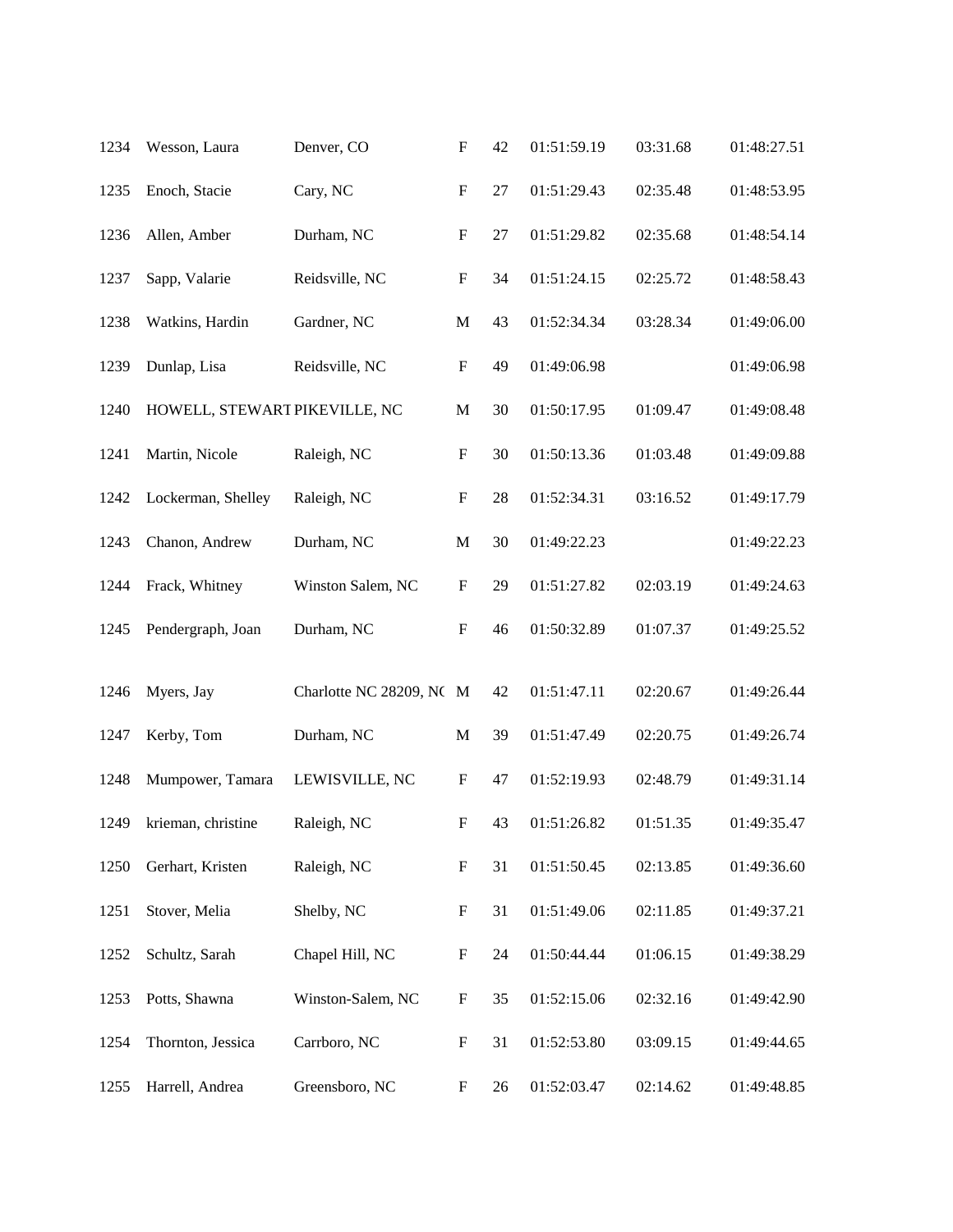| 1256 | Bilfelt, Robyn        | Winston-Salem, NC | $\boldsymbol{\mathrm{F}}$ | 49 | 01:52:38.51 | 02:49.31 | 01:49:49.20 |
|------|-----------------------|-------------------|---------------------------|----|-------------|----------|-------------|
| 1257 | Harrell, Cooper       | Greensboro, NC    | M                         | 34 | 01:52:03.89 | 02:14.47 | 01:49:49.42 |
| 1258 | Potter, Sandy         | Raleigh, NC       | ${\bf F}$                 | 55 | 01:52:42.64 | 02:47.61 | 01:49:55.03 |
| 1259 | Weather, Jessica      | Raleigh, NC       | $\boldsymbol{\mathrm{F}}$ | 26 | 01:51:52.65 | 01:57.54 | 01:49:55.11 |
| 1260 | Lee, Sunny            | Cary, NC          | $\mathbf F$               | 33 | 01:52:16.96 | 02:16.10 | 01:50:00.86 |
| 1261 | Singletary, Catherine | Winston-Salem, NC | $\mathbf F$               | 51 | 01:52:51.83 | 02:49.30 | 01:50:02.53 |
| 1262 | McDermott, Katie      | Chapel Hill, NC   | $\mathbf F$               | 27 | 01:50:03.52 |          | 01:50:03.52 |
| 1263 | Leong, Amanda         | Charlotte, NC     | $\mathbf F$               | 26 | 01:53:29.11 | 03:25.09 | 01:50:04.02 |
| 1264 | Labriola, Deana       | Durham, NC        | $\boldsymbol{\mathrm{F}}$ | 33 | 01:52:31.36 | 02:17.50 | 01:50:13.86 |
| 1265 | Lawrence, Susan       | Chapel Hill, NC   | $\mathbf F$               | 48 | 01:53:21.18 | 03:04.90 | 01:50:16.28 |
| 1266 | Branagan, Rebeka      | CARY, NC          | $\mathbf F$               | 40 | 01:52:59.35 | 02:38.87 | 01:50:20.48 |
| 1267 | Graham, Kelly         | RALEIGH, NC       | $\boldsymbol{\mathrm{F}}$ | 29 | 01:50:24.45 |          | 01:50:24.45 |
| 1268 | neelon, jeff          | Lumberton, NC     | m                         | 61 | 01:52:00.10 | 01:31.74 | 01:50:28.36 |
| 1269 | Morovati, Meredith    | Carrboro, NC      | F                         | 40 | 01:53:37.65 | 03:06.09 | 01:50:31.56 |
| 1270 | Ford, Katharine       | Carrboro, NC      | ${\bf F}$                 | 26 | 01:54:02.28 | 03:17.37 | 01:50:44.91 |
| 1271 | Camden, Jeffrey       | RALEIGH, NC       | M                         | 38 | 01:53:31.20 | 02:44.64 | 01:50:46.56 |
| 1272 | Camden, Ann           | RALEIGH, NC       | $\boldsymbol{\mathrm{F}}$ | 39 | 01:53:31.53 | 02:43.82 | 01:50:47.71 |
| 1273 | Bouleris, Amanda      | Durham, NC        | $\boldsymbol{\mathrm{F}}$ | 29 | 01:52:54.74 | 02:04.28 | 01:50:50.46 |
| 1274 | Clements, Amanda      | Apex, NC          | F                         | 32 | 01:52:55.13 | 02:04.54 | 01:50:50.59 |
| 1275 | Sparrow, Will         | Chapel Hill, NC   | M                         | 30 | 01:50:57.63 |          | 01:50:57.63 |
| 1276 | Russell, Theresa      | Gardner, NC       | F                         | 46 | 01:53:51.10 | 02:45.11 | 01:51:05.99 |
| 1277 | Manchen, Robert       | DURHAM, NC        | M                         | 33 | 01:54:39.29 | 03:28.58 | 01:51:10.71 |
| 1278 | Cerbin, Adriana       | DURHAM, NC        | F                         | 29 | 01:54:39.50 | 03:28.55 | 01:51:10.95 |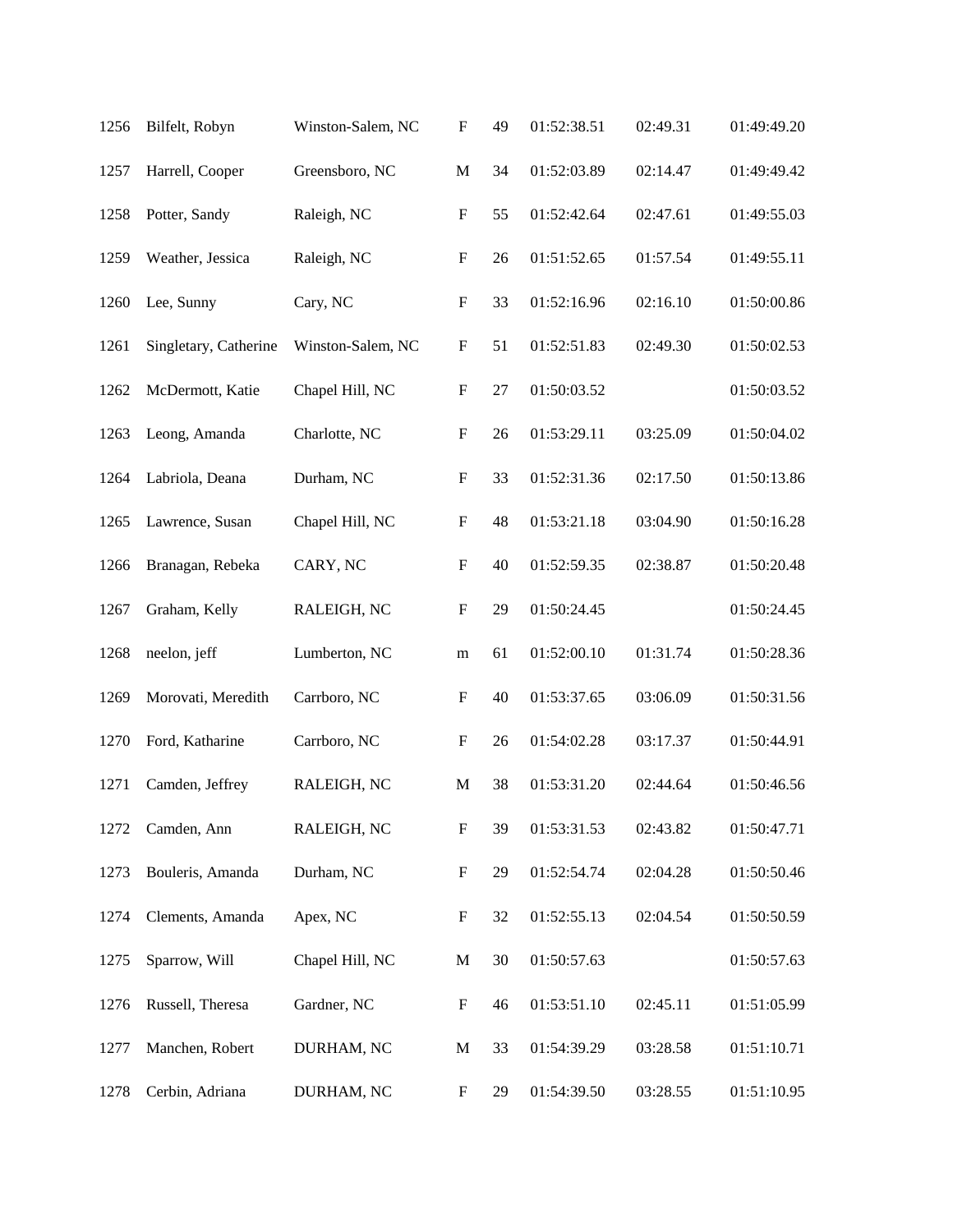| 1279 | Antle, Donna                     | Apex, NC        | $\boldsymbol{\mathrm{F}}$ | 46 | 01:53:31.26 | 02:17.27 | 01:51:13.99 |
|------|----------------------------------|-----------------|---------------------------|----|-------------|----------|-------------|
| 1280 | Nocera, Amanda                   | Lake Ridge, VA  | ${\bf F}$                 | 36 | 01:54:11.87 | 02:56.05 | 01:51:15.82 |
| 1281 | Dellapina, Jeffrey               | Waxhaw, NC      | $\mathbf M$               | 35 | 01:53:59.12 | 02:39.88 | 01:51:19.24 |
| 1282 | Hayes, Emma                      | Wendell, NC     | $\boldsymbol{\mathrm{F}}$ | 36 | 01:52:56.92 | 01:20.99 | 01:51:35.93 |
| 1283 | Gilliam, Katy                    | Chapel Hill, NC | $\boldsymbol{\mathrm{F}}$ | 35 | 01:55:03.04 | 03:25.72 | 01:51:37.32 |
| 1284 | TAYLOR, LISA                     | Efland, NC      | $\boldsymbol{\mathrm{F}}$ | 35 | 01:54:51.71 | 03:06.78 | 01:51:44.93 |
| 1285 | Calmes, Cory                     | Morrisville, NC | $\boldsymbol{\mathrm{F}}$ | 36 | 01:54:59.21 | 03:11.58 | 01:51:47.63 |
| 1286 | Finklea, John                    | Unknown, NA     | $\mathbf M$               | 51 | 01:55:00.86 | 03:04.36 | 01:51:56.50 |
| 1287 | Sadiq, Ghazala                   | Raleigh, NC     | $\boldsymbol{\mathrm{F}}$ | 56 | 01:52:07.55 | 00:06.51 | 01:52:01.04 |
| 1288 | Witherspoon, Darice              | Durham, NC      | $\boldsymbol{\mathrm{F}}$ | 36 | 01:54:22.19 | 02:11.09 | 01:52:11.10 |
| 1289 | Tackman, Anthony                 | Cary, NC        | M                         | 44 | 01:52:17.79 |          | 01:52:17.79 |
| 1290 | Hodge, Nicole                    | Durham, NC      | $\boldsymbol{\mathrm{F}}$ | 27 | 01:55:06.35 | 02:39.78 | 01:52:26.57 |
| 1291 | Kahler, David                    | Durham, NC      | $\mathbf M$               | 30 | 01:55:06.94 | 02:39.75 | 01:52:27.19 |
| 1292 | McIver, Paula                    | Durham, NC      | F                         | 44 | 01:52:42.49 |          | 01:52:42.49 |
| 1293 | Williams, Rene'                  | Winterville, NC | F                         | 42 | 01:54:55.71 | 02:12.06 | 01:52:43.65 |
| 1294 | Dworsky, Frank                   | Chapel Hill, NC | M                         | 59 | 01:55:07.72 | 02:14.73 | 01:52:52.99 |
| 1295 | Beetham, Jodi                    | Chapel Hill, NC | $\boldsymbol{\mathrm{F}}$ | 43 | 01:55:07.88 | 02:14.80 | 01:52:53.08 |
| 1296 | Dixon, Bernard                   | Chapel Hill, NC | $\mathbf M$               | 47 | 01:54:01.20 | 00:57.52 | 01:53:03.68 |
| 1297 | Bickers Bock, Lindsey Durham, NC |                 | F                         | 29 | 01:55:59.31 | 02:54.86 | 01:53:04.45 |
| 1298 | Castille, Lisa                   | Raleigh, NC     | F                         | 51 | 01:56:09.92 | 02:45.64 | 01:53:24.28 |
| 1299 | Zech, Nancy                      | Raleigh, NC     | F                         | 35 | 01:53:29.94 |          | 01:53:29.94 |
| 1300 | Brown, Jason                     | Pine Grove, PA  | M                         | 23 | 01:56:10.87 | 02:35.27 | 01:53:35.60 |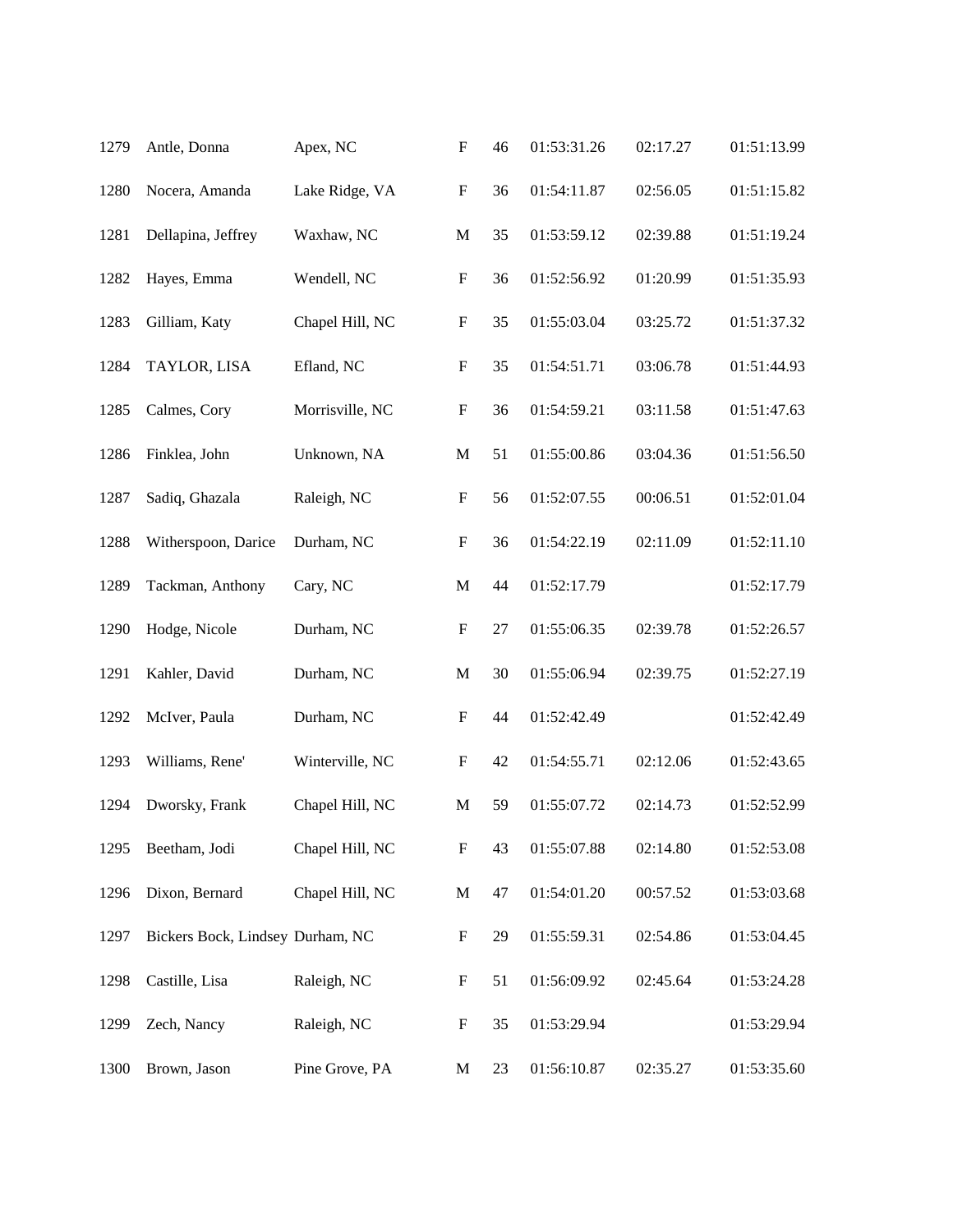| 1301 | Santori, Kelly     | Holly Springs, NC        | $\boldsymbol{\mathrm{F}}$ | 36 | 01:56:56.66 | 03:20.79 | 01:53:35.87 |
|------|--------------------|--------------------------|---------------------------|----|-------------|----------|-------------|
| 1302 | Shiley, Betty      | Lakeland, FL             | $\boldsymbol{\mathrm{F}}$ | 56 | 01:56:12.66 | 02:35.18 | 01:53:37.48 |
| 1303 | Glowacz, Susan     | Durham, NC               | F                         | 44 | 01:56:27.78 | 02:38.38 | 01:53:49.40 |
| 1304 | Morgan, Shelby     | Kernersville, NC         | $\boldsymbol{\mathrm{F}}$ | 49 | 01:57:31.09 | 03:31.03 | 01:54:00.06 |
| 1305 | Thompson, Jennifer | Huntersville, NC         | $\boldsymbol{\mathrm{F}}$ | 32 | 01:57:49.01 | 03:28.94 | 01:54:20.07 |
| 1306 | Pace, Tiffany      | Charlotte, NC            | $\boldsymbol{\mathrm{F}}$ | 31 | 01:57:59.13 | 03:29.64 | 01:54:29.49 |
| 1307 | De Flora, Ellen    | Durham, NC               | $\boldsymbol{\mathrm{F}}$ | 51 | 01:56:08.89 | 01:37.78 | 01:54:31.11 |
| 1308 | Rogers, Lori       | Cedar Grove, NC          | $\boldsymbol{\mathrm{F}}$ | 37 | 01:57:38.36 | 03:03.39 | 01:54:34.97 |
| 1309 | stutts, marsha     | rock hill, SC            | $\boldsymbol{\mathrm{F}}$ | 43 | 01:57:50.08 | 02:58.71 | 01:54:51.37 |
| 1310 | Stox, Cassie       | CARY, NC                 | $\boldsymbol{\mathrm{F}}$ | 30 | 01:58:21.96 | 03:17.29 | 01:55:04.67 |
| 1311 | Jenkins, Stephanie | DURHAM, NC               | $\boldsymbol{\mathrm{F}}$ | 40 | 01:57:36.30 | 02:31.38 | 01:55:04.92 |
| 1312 | Maher, Emily       | Cornelius, NC            | $\boldsymbol{\mathrm{F}}$ | 27 | 01:57:55.57 | 02:49.54 | 01:55:06.03 |
| 1313 | Mikitka, Susan     | Faison, NC               | $\boldsymbol{\mathrm{F}}$ | 43 | 01:58:31.27 | 03:21.87 | 01:55:09.40 |
| 1314 | Jennings, Sherry   | Faison, NC               | F                         | 43 | 01:58:31.37 | 03:21.70 | 01:55:09.67 |
| 1315 | Vejvoda, Lauren    | Chapel Hill, NC          | $\boldsymbol{\mathrm{F}}$ | 25 | 01:57:29.38 | 02:18.98 | 01:55:10.40 |
| 1316 | Bjorklund, Angie   | WAKE FOREST, NC          | $\boldsymbol{\mathrm{F}}$ | 39 | 01:55:11.43 |          | 01:55:11.43 |
| 1317 | Wong, Constance    | Charlotte NC 28209, NC F |                           | 25 | 01:58:02.88 | 02:47.05 | 01:55:15.83 |
| 1318 | Yee, Annie         | Ashboro, NC              | F                         | 26 | 01:58:11.87 | 02:47.30 | 01:55:24.57 |
| 1319 | Priest, Tammy      | Winston-Salem, NC        | $\boldsymbol{\mathrm{F}}$ | 40 | 01:57:34.58 | 01:58.54 | 01:55:36.04 |
| 1320 | Rice, Karen        | Winston-Salem, NC        | F                         | 42 | 01:57:35.78 | 01:57.83 | 01:55:37.95 |
| 1321 | Glish, Mary        | Chapel Hill, NC          | F                         | 52 | 01:58:28.06 | 02:42.67 | 01:55:45.39 |
| 1322 | Morelli, Nana      | Chapel Hill, NC          | F                         | 51 | 01:57:04.24 | 01:12.12 | 01:55:52.12 |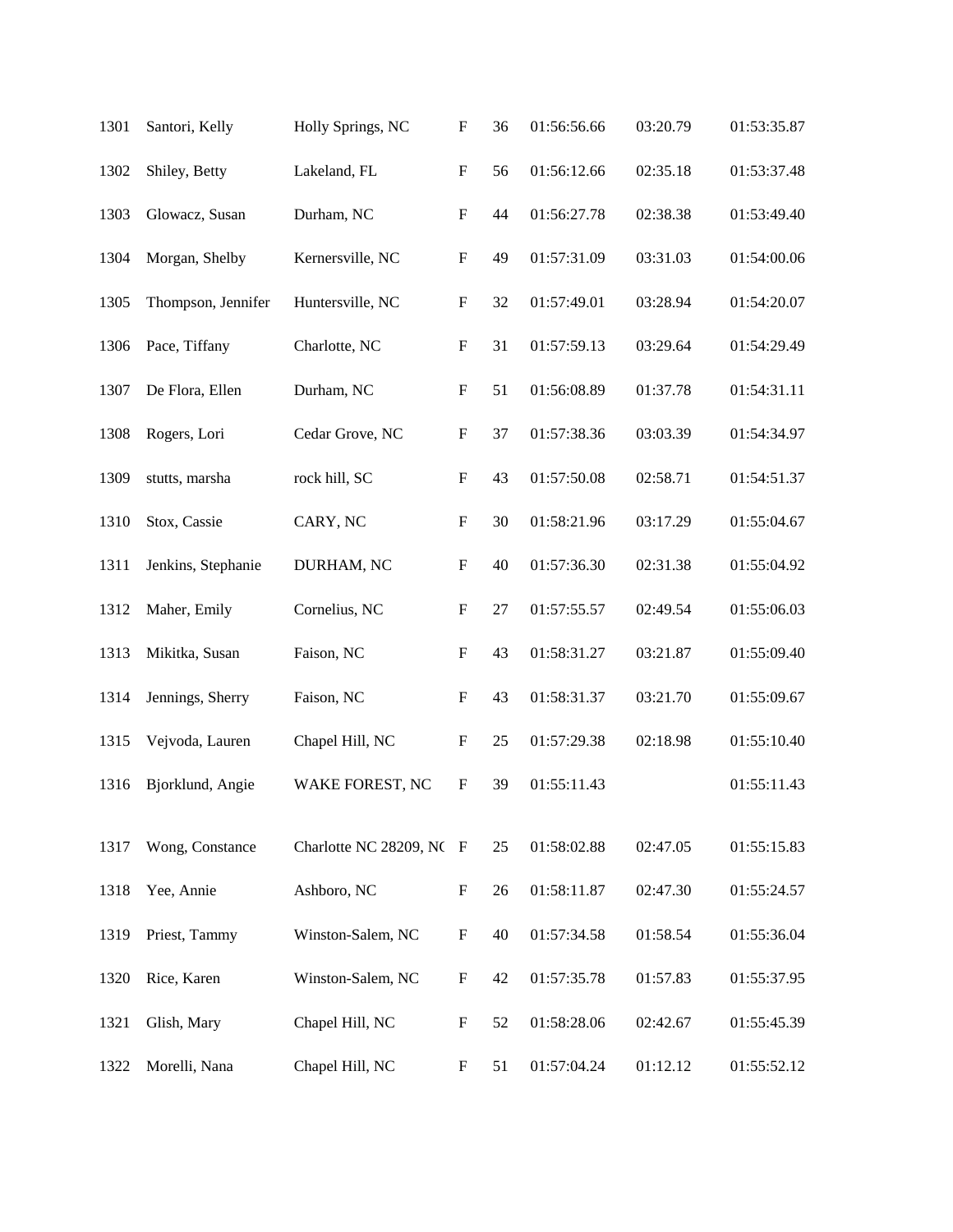| 1323 | Simon, Joanne      | <b>GRAHAM, NC</b> | $\boldsymbol{\mathrm{F}}$ | 37 | 01:59:30.48 | 03:23.40 | 01:56:07.08 |
|------|--------------------|-------------------|---------------------------|----|-------------|----------|-------------|
| 1324 | McClelland, Renee  | Cary, NC          | $\mathbf F$               | 39 | 01:57:48.37 | 01:26.08 | 01:56:22.29 |
| 1325 | Pazzula, Michelle  | Charlotte, NC     | $\boldsymbol{\mathrm{F}}$ | 26 | 01:58:02.16 | 01:36.93 | 01:56:25.23 |
| 1326 | Edwards, April     | Carrboro, NC      | $\boldsymbol{\mathrm{F}}$ | 23 | 01:59:48.50 | 03:18.32 | 01:56:30.18 |
| 1327 | bowersox, brooke   | Cary, NC          | $\mathbf f$               | 38 | 01:59:56.05 | 03:21.29 | 01:56:34.76 |
| 1328 | Hyjek, Kate        | RALEIGH, NC       | $\boldsymbol{\mathrm{F}}$ | 36 | 01:59:29.32 | 02:43.92 | 01:56:45.40 |
| 1329 | Denton, Michele    | Raleigh, NC       | $\mathbf F$               | 45 | 01:59:41.78 | 02:47.54 | 01:56:54.24 |
| 1330 | Caprise, Angie     | Morrisville, NC   | $\mathbf F$               | 34 | 01:59:14.43 | 02:12.83 | 01:57:01.60 |
| 1331 | Donnelly, Julie    | Morrisville, NC   | $\boldsymbol{\mathrm{F}}$ | 42 | 01:59:14.68 | 02:12.84 | 01:57:01.84 |
| 1332 | Bonadonna, Desiree | Durham, NC        | $\mathbf F$               | 27 | 01:59:43.47 | 02:24.54 | 01:57:18.93 |
| 1333 | Schoch, Eric       | Durham, NC        | $\mathbf M$               | 27 | 01:59:42.77 | 02:23.78 | 01:57:18.99 |
| 1334 | Vandervort, Denise | Hillsborough, NC  | $\mathbf F$               | 38 | 01:57:38.42 |          | 01:57:38.42 |
| 1335 | Short, Laura       | Durham, NC        | $\mathbf F$               | 25 | 02:00:35.27 | 02:37.03 | 01:57:58.24 |
| 1336 | Welch, Erin        | RALEIGH, NC       | F                         | 25 | 02:00:36.27 | 02:37.21 | 01:57:59.06 |
| 1337 | Spitz, Kathleen    | Chapel Hill, NC   | $\mathbf F$               | 53 | 02:01:26.40 | 02:41.96 | 01:58:44.44 |
| 1338 | Brodie, Kelvin     | Durham, NC        | M                         | 52 | 02:00:58.17 | 02:13.52 | 01:58:44.65 |
| 1339 | Henderson, Colette | Chapel Hill, NC   | $\boldsymbol{\mathrm{F}}$ | 23 | 02:01:44.00 | 02:58.14 | 01:58:45.86 |
| 1340 | Buckley, Molly     | Carrboro, NC      | $\mathbf F$               | 24 | 02:01:45.00 | 02:57.03 | 01:58:47.97 |
| 1341 | Kott, Rhonda       | Chapel Hill, NC   | $\boldsymbol{\mathrm{F}}$ | 45 | 02:01:39.21 | 02:44.85 | 01:58:54.36 |
| 1342 | Mendes, Karen      | Chapel Hill, NC   | F                         | 41 | 02:01:39.11 | 02:44.74 | 01:58:54.37 |
| 1343 | Fisher, Julie      | Greensboro, NC    | F                         | 43 | 02:02:03.95 | 02:45.83 | 01:59:18.12 |
| 1344 | Flynn, Bethanie    | Huntersville, NC  | $\boldsymbol{\mathrm{F}}$ | 37 | 02:01:12.63 | 01:49.45 | 01:59:23.18 |
| 1345 | Dial, Michael      | Rocky Mount, NC   | M                         | 40 | 02:01:36.40 | 02:03.72 | 01:59:32.68 |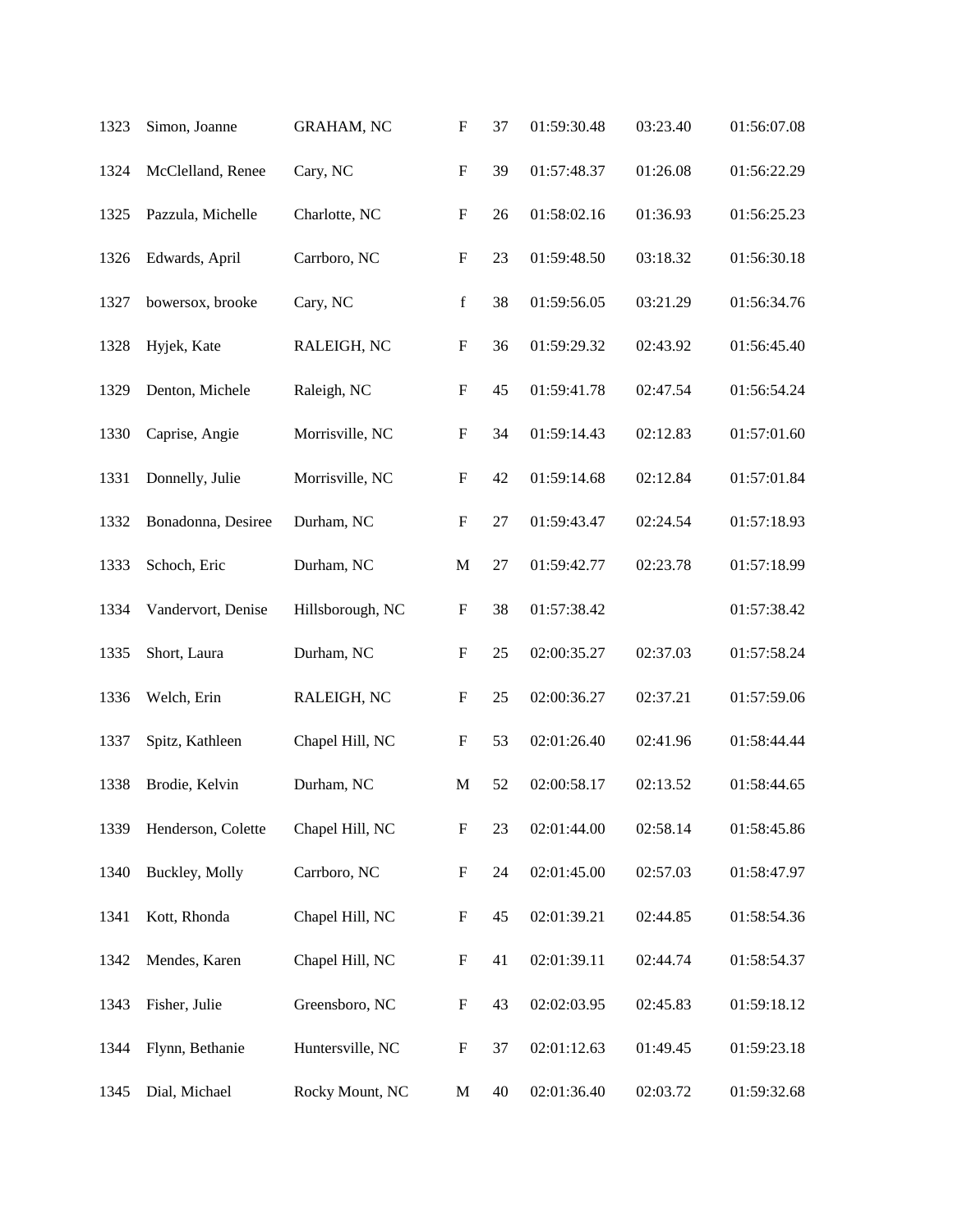| 1346 | Maleki Fischbach, Meh Chapel Hill, NC |                   |                           | 40 | 02:00:53.57 | 01:19.51 | 01:59:34.06 |
|------|---------------------------------------|-------------------|---------------------------|----|-------------|----------|-------------|
| 1347 | Hubble, Jodi                          | Unknown, NA       | $\boldsymbol{\mathrm{F}}$ | 37 | 02:03:06.42 | 03:13.29 | 01:59:53.13 |
| 1348 | Weaver, Emily                         | Durham, NC        | $\boldsymbol{\mathrm{F}}$ | 32 | 02:02:43.42 | 02:40.45 | 02:00:02.97 |
| 1349 | Narron, Tina                          | Durham, NC        | $\boldsymbol{\mathrm{F}}$ | 51 | 02:03:04.42 | 02:24.27 | 02:00:40.15 |
| 1350 | Johnson, Leslie                       | Durham, NC        | $\boldsymbol{\mathrm{F}}$ | 30 | 02:03:34.17 | 02:52.47 | 02:00:41.70 |
| 1351 | Treble, Brittany                      | Greenville, NC    | $\boldsymbol{\mathrm{F}}$ | 17 | 02:03:17.42 | 02:26.10 | 02:00:51.32 |
| 1352 | Lee, Sharon                           | Greenville, NC    | $\boldsymbol{\mathrm{F}}$ | 44 | 02:03:20.17 | 02:26.00 | 02:00:54.17 |
| 1353 | Shyman, Kim                           | Mt. Airy, MD      | $\boldsymbol{\mathrm{F}}$ | 50 | 02:03:54.78 | 02:48.38 | 02:01:06.40 |
| 1354 | Orth, Jessica                         | Carthage, NC      | $\boldsymbol{\mathrm{F}}$ | 32 | 02:02:35.94 | 01:26.58 | 02:01:09.36 |
| 1355 | Cox, Kathy                            | Chapel Hill, NC   | $\boldsymbol{\mathrm{F}}$ | 50 | 02:03:54.00 | 02:44.08 | 02:01:09.92 |
| 1356 | Coffey, Amanda                        | Gastonia, NC      | $\boldsymbol{\mathrm{F}}$ | 39 | 02:03:16.31 | 02:05.74 | 02:01:10.57 |
| 1357 | Nyce, Darlene                         | Fuquay-Varina, NC | $\boldsymbol{\mathrm{F}}$ | 29 | 02:03:41.85 | 02:22.20 | 02:01:19.65 |
| 1358 | Ransom, Lynn                          | Greensboro, NC    | $\boldsymbol{F}$          | 46 | 02:04:18.68 | 01:18.34 | 02:03:00.34 |
| 1359 | Richardson, Patty                     | Greensboro, NC    | $\boldsymbol{\mathrm{F}}$ | 46 | 02:04:18.68 | 01:18.15 | 02:03:00.53 |
| 1360 | Holder Jr, Thomas                     | RALEIGH, NC       | $\mathbf M$               | 50 | 02:07:32.20 | 03:28.87 | 02:04:03.33 |
| 1361 | Goff, Katherine                       | Raleigh, NC       | $\boldsymbol{\mathrm{F}}$ | 28 | 02:06:12.00 | 02:02.38 | 02:04:09.62 |
| 1362 | Gardner, John                         | Raleigh, NC       | M                         | 31 | 02:06:13.00 | 01:58.65 | 02:04:14.35 |
| 1363 | Picconi, Carla                        | Chapel Hill, NC   | $\boldsymbol{\mathrm{F}}$ | 34 | 02:07:15.00 | 02:14.17 | 02:05:00.83 |
| 1364 | Dadolf, Josh                          | Chapel Hill, NC   | M                         | 41 | 02:08:12.00 | 01:35.15 | 02:06:36.85 |
| 1365 | Dadolf, Rena                          | Chapel Hill, NC   | $\boldsymbol{\mathrm{F}}$ | 45 | 02:08:13.00 | 01:35.09 | 02:06:37.91 |
| 1366 | Dixon, Denise                         | Charlotte, NC     | $\boldsymbol{\mathrm{F}}$ | 45 | 02:10:04.00 | 03:15.87 | 02:06:48.13 |
| 1367 | Stradley, Laurie                      | Pittsboro, NC     | $\boldsymbol{\mathrm{F}}$ | 29 | 02:15:00.00 | 04:15.00 | 02:10:45.00 |